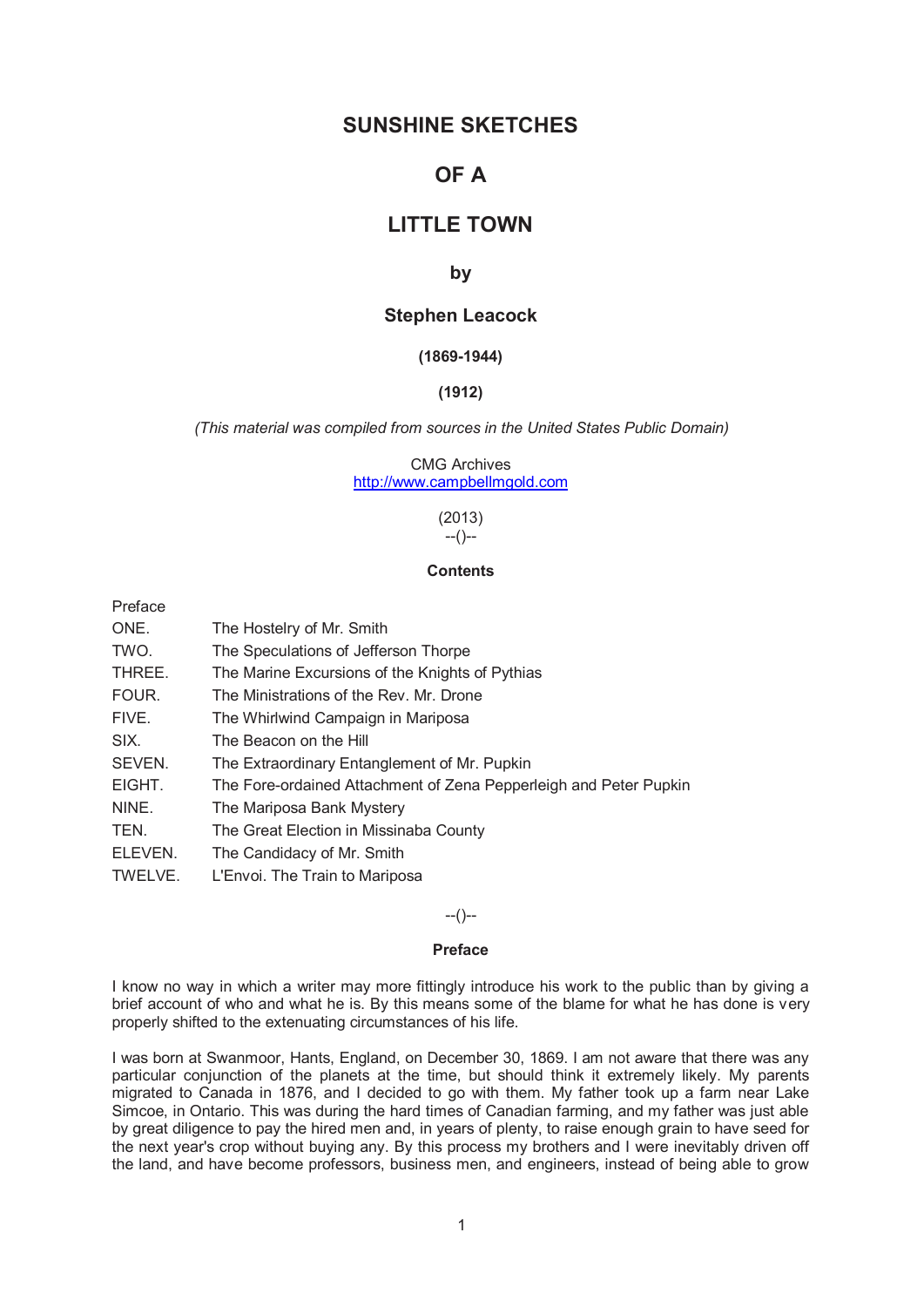up as farm labourers. Yet I saw enough of farming to speak exuberantly in political addresses of the joy of early rising and the deep sleep, both of body and intellect, that is induced by honest manual toil.

I was educated at Upper Canada College, Toronto, of which I was head boy in 1887. From there I went to the University of Toronto, where I graduated in 1891. At the University I spent my entire time in the acquisition of languages, living, dead, and half-dead, and knew nothing of the outside world. In this diligent pursuit of words I spent about sixteen hours of each day. Very soon after graduation I had forgotten the languages, and found myself intellectually bankrupt. In other words I was what is called a distinguished graduate, and, as such, I took to school teaching as the only trade I could find that need neither experience nor intellect. I spent my time from 1891 to 1899 on the staff of Upper Canada College, an experience which has left me with a profound sympathy for the many gifted and brilliant men who are compelled to spend their lives in the most dreary, the most thankless, and the worst paid profession in the world. I have noted that of my pupils, those who seemed the laziest and the least enamoured of books are now rising to eminence at the bar, in business, and in public life; the really promising boys who took all the prizes are now able with difficulty to earn the wages of a clerk in a summer hotel or a deck hand on a canal boat.

In 1899 I gave up school teaching in disgust, borrowing enough money to live upon for a few months, and went to the University of Chicago to study economics and political science. I was soon appointed to a Fellowship in political economy, and by means of this and some temporary employment by McGill University, I survived until I took the degree of Doctor of Philosophy in 1903. The meaning of this degree is that the recipient of instruction is examined for the last time in his life, and is pronounced completely full. After this, no new ideas can be imparted to him.

From this time, and since my marriage, which had occurred at this period, I have belonged to the staff of McGill University, first as lecturer in Political Science, and later as head of the department of Economics and Political Science. As this position is one of the prizes of my profession, I am able to regard myself as singularly fortunate. The emolument is so high as to place me distinctly above the policemen, postmen, street-car conductors, and other salaried officials of the neighbourhood, while I am able to mix with the poorer of the business men of the city on terms of something like equality. In point of leisure, I enjoy more in the four corners of a single year than a business man knows in his whole life. I thus have what the business man can never enjoy, an ability to think, and, what is still better, to stop thinking altogether for months at a time.

I have written a number of things in connection with my college life--a book on Political Science, and many essays, magazine articles, and so on. I belong to the Political Science Association of America, to the Royal Colonial Institute, and to the Church of England. These things, surely, are a proof of respectability. I have had some small connection with politics and public life. A few years ago I went all round the British Empire delivering addresses on Imperial organization. When I state that these lectures were followed almost immediately by the Union of South Africa, the Banana Riots in Trinidad, and the Turco-Italian war, I think the reader can form some idea of their importance. In Canada I belong to the Conservative party, but as yet I have failed entirely in Canadian politics, never having received a contract to build a bridge, or make a wharf, nor to construct even the smallest section of the Transcontinental Railway. This, however, is a form of national ingratitude to which one becomes accustomed in this Dominion.

Apart from my college work, I have written two books, one called "Literary Lapses" and the other "Nonsense Novels." Each of these is published by John Lane (London and New York), and either of them can be obtained, absurd though it sounds, for the mere sum of three shillings and sixpence. Any reader of this preface, for example, ridiculous though it appears, could walk into a bookstore and buy both of these books for seven shillings. Yet these works are of so humorous a character that for many years it was found impossible to print them. The compositors fell back from their task suffocated with laughter and gasping for air. Nothing but the intervention of the linotype machine--or rather, of the kind of men who operate it--made it possible to print these books. Even now people have to be very careful in circulating them, and the books should never be put into the hands of persons not in robust health.

Many of my friends are under the impression that I write these humorous nothings in idle moments when the wearied brain is unable to perform the serious labours of the economist. My own experience is exactly the other way. The writing of solid, instructive stuff fortified by facts and figures is easy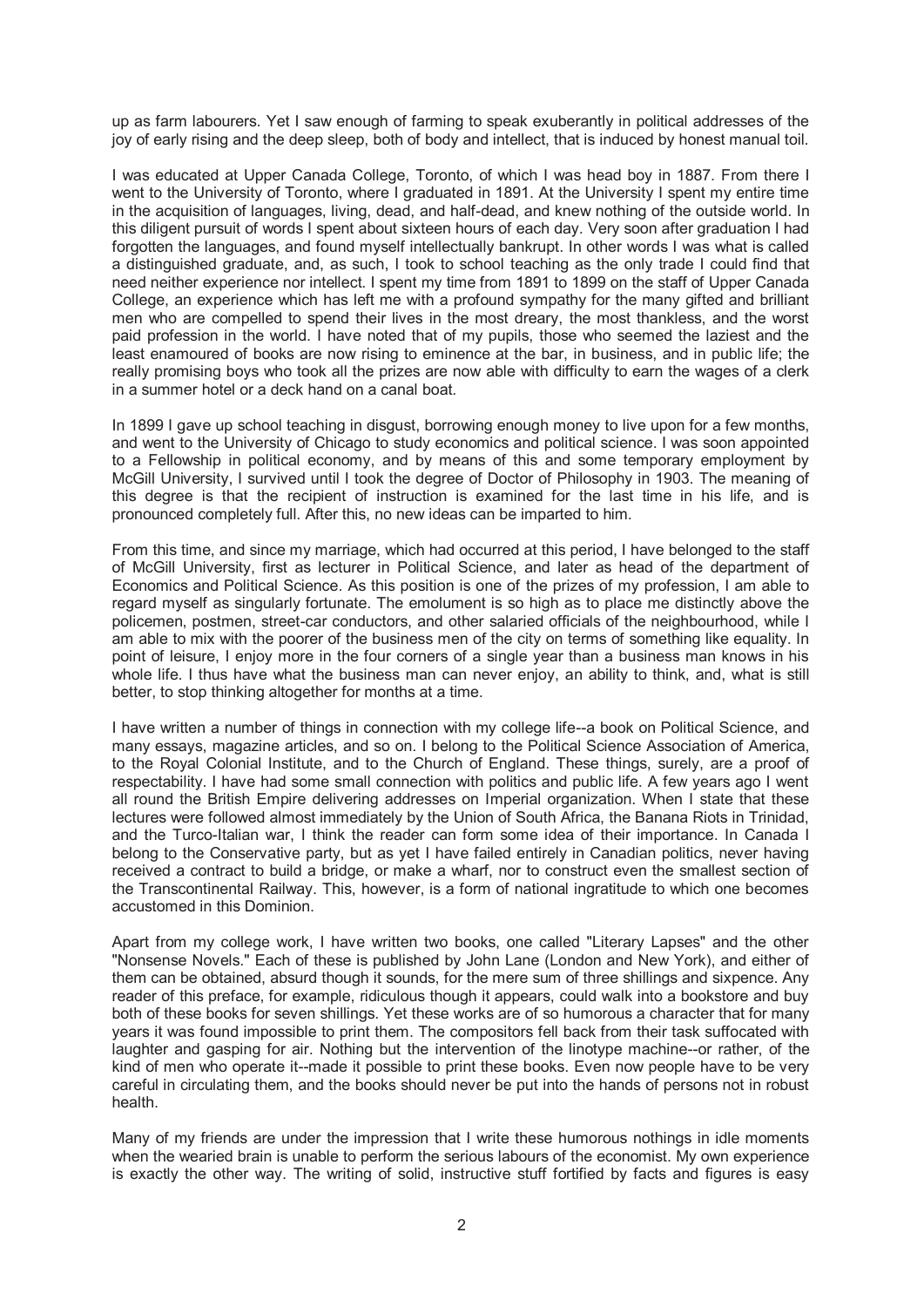enough. There is no trouble in writing a scientific treatise on the folk-lore of Central China, or a statistical enquiry into the declining population of Prince Edward Island. But to write something out of one's own mind, worth reading for its own sake, is an arduous contrivance only to be achieved in fortunate moments, few and far between. Personally, I would sooner have written "Alice in Wonderland" than the whole Encyclopaedia Britannica.

In regard to the present work I must disclaim at once all intentions of trying to do anything so ridiculously easy as writing about a real place and real people. Mariposa is not a real town. On the contrary, it is about seventy or eighty of them. You may find them all the way from Lake Superior to the sea, with the same square streets and the same maple trees and the same churches and hotels, and everywhere the sunshine of the land of hope.

Similarly, the Reverend Mr. Drone is not one person but about eight or ten. To make him I clapped the gaiters of one ecclesiastic round the legs of another, added the sermons of a third and the character of a fourth, and so let him start on his way in the book to pick up such individual attributes as he might find for himself. Mullins and Bagshaw and Judge Pepperleigh and the rest are, it is true, personal friends of mine. But I have known them in such a variety of forms, with such alternations of tall and short, dark and fair, that, individually, I should have much ado to know them. Mr. Pupkin is found whenever a Canadian bank opens a branch in a county town and needs a teller. As for Mr. Smith, with his two hundred and eighty pounds, his hoarse voice, his loud check suit, his diamonds, the roughness of his address and the goodness of his heart,--all of this is known by everybody to be a necessary and universal adjunct of the hotel business.

The inspiration of the book,--a land of hope and sunshine where little towns spread their square streets and their trim maple trees beside placid lakes almost within echo of the primeval forest,--is large enough. If it fails in its portrayal of the scenes and the country that it depicts the fault lies rather with an art that is deficient than in an affection that is wanting.

*Stephen Leacock. McGill University, June, 1912.* 

#### --()--

### **ONE. The Hostelry of Mr. Smith**

I don't know whether you know Mariposa. If not, it is of no consequence, for if you know Canada at all, you are probably well acquainted with a dozen towns just like it.

There it lies in the sunlight, sloping up from the little lake that spreads out at the foot of the hillside on which the town is built. There is a wharf beside the lake, and lying alongside of it a steamer that is tied to the wharf with two ropes of about the same size as they use on the Lusitania. The steamer goes nowhere in particular, for the lake is landlocked and there is no navigation for the Mariposa Belle except to "run trips" on the first of July and the Queen's Birthday, and to take excursions of the Knights of Pythias and the Sons of Temperance to and from the Local Option Townships.

In point of geography the lake is called Lake Wissanotti and the river running out of it the Ossawippi, just as the main street of Mariposa is called Missinaba Street and the county Missinaba County. But these names do not really matter. Nobody uses them. People simply speak of the "lake" and the "river" and the "main street," much in the same way as they always call the Continental Hotel, "Pete Robinson's" and the Pharmaceutical Hall, "Eliot's Drug Store." But I suppose this is just the same in every one else's town as in mine, so I need lay no stress on it.

The town, I say, has one broad street that runs up from the lake, commonly called the Main Street. There is no doubt about its width. When Mariposa was laid out there was none of that shortsightedness which is seen in the cramped dimensions of Wall Street and Piccadilly. Missinaba Street is so wide that if you were to roll Jeff Thorpe's barber shop over on its face it wouldn't reach half way across. Up and down the Main Street are telegraph poles of cedar of colossal thickness, standing at a variety of angles and carrying rather more wires than are commonly seen at a transatlantic cable station.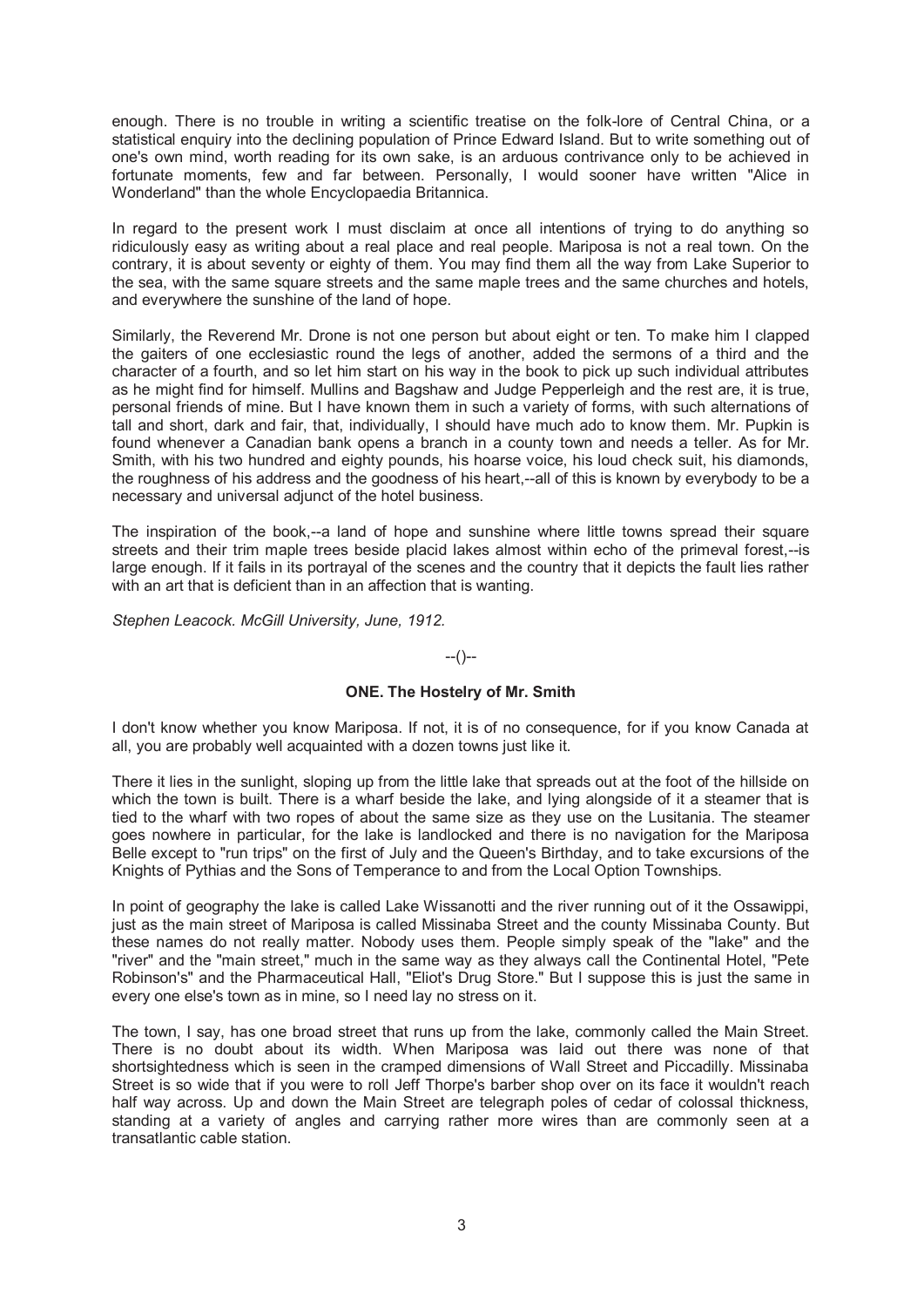On the Main Street itself are a number of buildings of extraordinary importance,--Smith's Hotel and the Continental and the Mariposa House, and the two banks (the Commercial and the Exchange), to say nothing of McCarthy's Block (erected in 1878), and Glover's Hardware Store with the Oddfellows' Hall above it. Then on the "cross" street that intersects Missinaba Street at the main corner there is the Post Office and the Fire Hall and the Young Men's Christian Association and the office of the Mariposa Newspacket,--in fact, to the eye of discernment a perfect jostle of public institutions comparable only to Threadneedle Street or Lower Broadway. On all the side streets there are maple trees and broad sidewalks, trim gardens with upright calla lilies, houses with verandahs, which are here and there being replaced by residences with piazzas.

To the careless eye the scene on the Main Street of a summer afternoon is one of deep and unbroken peace. The empty street sleeps in the sunshine. There is a horse and buggy tied to the hitching post in front of Glover's hardware store. There is, usually and commonly, the burly figure of Mr. Smith, proprietor of Smith's Hotel, standing in his chequered waistcoat on the steps of his hostelry, and perhaps, further up the street, Lawyer Macartney going for his afternoon mail, or the Rev. Mr. Drone, the Rural Dean of the Church of England Church, going home to get his fishing rod after a mothers' auxiliary meeting.

But this quiet is mere appearance. In reality, and to those who know it, the place is a perfect hive of activity. Why, at Netley's butcher shop (established in 1882) there are no less than four men working on the sausage machines in the basement; at the Newspacket office there are as many more jobprinting; there is a long distance telephone with four distracting girls on high stools wearing steel caps and talking incessantly; in the offices in McCarthy's block are dentists and lawyers with their coats off, ready to work at any moment; and from the big planing factory down beside the lake where the railroad siding is, you may hear all through the hours of the summer afternoon the long-drawn music of the running saw.

Busy--well, I should think so! Ask any of its inhabitants if Mariposa isn't a busy, hustling, thriving town. Ask Mullins, the manager of the Exchange Bank, who comes hustling over to his office from the Mariposa House every day at 10.30 and has scarcely time all morning to go out and take a drink with the manager of the Commercial; or ask--well, for the matter of that, ask any of them if they ever knew a more rushing go-a-head town than Mariposa.

Of course if you come to the place fresh from New York, you are deceived. Your standard of vision is all astray, You do think the place is quiet. You do imagine that Mr. Smith is asleep merely because he closes his eyes as he stands. But live in Mariposa for six months or a year and then you will begin to understand it better; the buildings get higher and higher; the Mariposa House grows more and more luxurious; McCarthy's block towers to the sky; the 'buses roar and hum to the station; the trains shriek; the traffic multiplies; the people move faster and faster; a dense crowd swirls to and fro in the post-office and the five and ten cent store--and amusements! well, now! lacrosse, baseball, excursions, dances, the Fireman's Ball every winter and the Catholic picnic every summer; and music--the town band in the park every Wednesday evening, and the Oddfellows' brass band on the street every other Friday; the Mariposa Quartette, the Salvation Army--why, after a few months' residence you begin to realize that the place is a mere mad round of gaiety.

In point of population, if one must come down to figures, the Canadian census puts the numbers every time at something round five thousand. But it is very generally understood in Mariposa that the census is largely the outcome of malicious jealousy. It is usual that after the census the editor of the Mariposa Newspacket makes a careful reestimate (based on the data of relative non-payment of subscriptions), and brings the population up to 6,000. After that the Mariposa Times-Herald makes an estimate that runs the figures up to 6,500. Then Mr. Gingham, the undertaker, who collects the vital statistics for the provincial government, makes an estimate from the number of what he calls the "demised" as compared with the less interesting persons who are still alive, and brings the population to 7,000. After that somebody else works it out that it's 7,500; then the man behind the bar of the Mariposa House offers to bet the whole room that there are 9,000 people in Mariposa. That settles it, and the population is well on the way to 10,000, when down swoops the federal census taker on his next round and the town has to begin all over again.

Still, it is a thriving town and there is no doubt of it. Even the transcontinental railways, as any townsman will tell you, run through Mariposa. It is true that the trains mostly go through at night and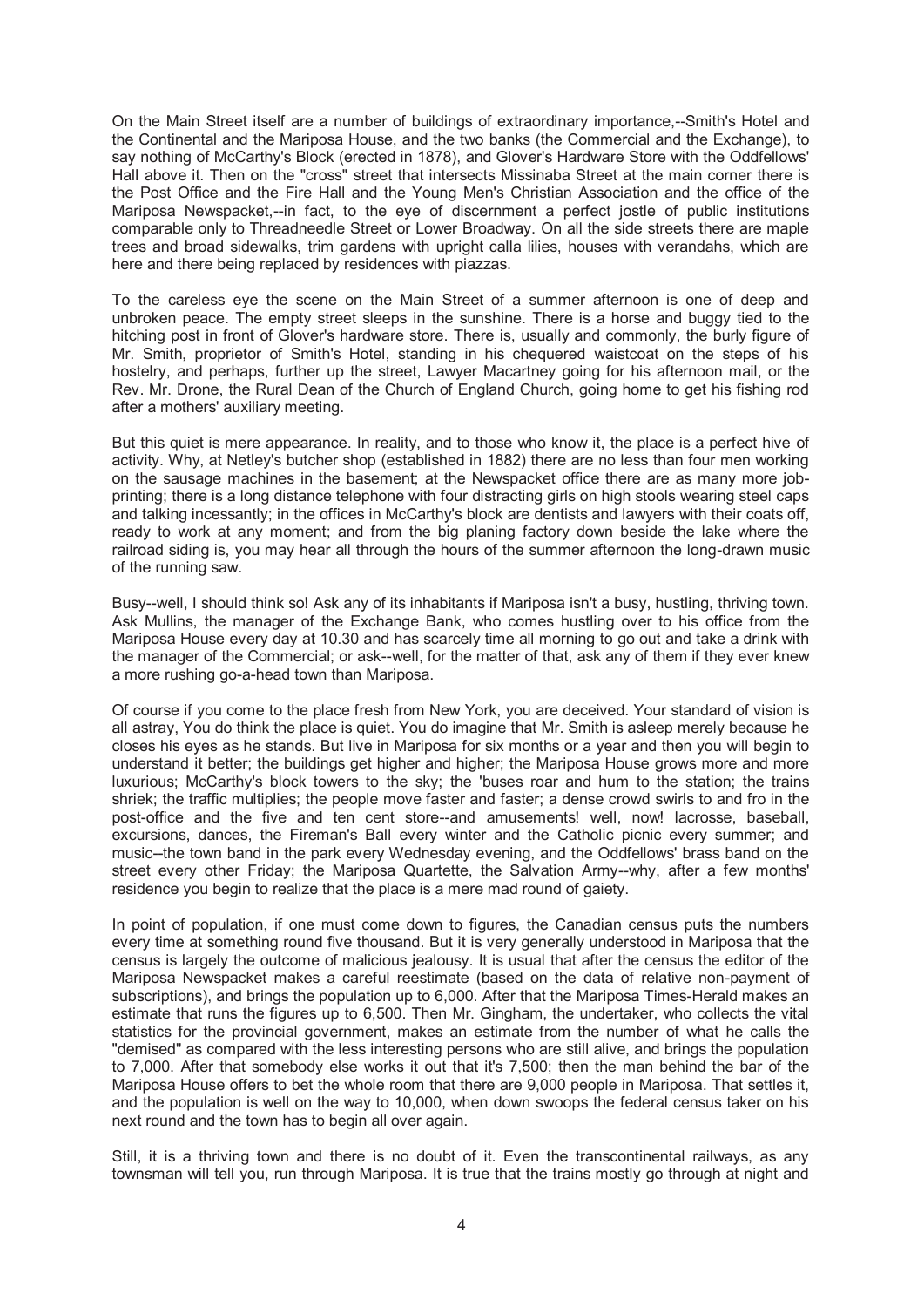don't stop. But in the wakeful silence of the summer night you may hear the long whistle of the through train for the west as it tears through Mariposa, rattling over the switches and past the semaphores and ending in a long, sullen roar as it takes the trestle bridge over the Ossawippi. Or, better still, on a winter evening about eight o'clock you will see the long row of the Pullmans and diners of the night express going north to the mining country, the windows flashing with brilliant light, and within them a vista of cut glass and snow-white table linen, smiling negroes and millionaires with napkins at their chins whirling past in the driving snowstorm.

I can tell you the people of Mariposa are proud of the trains, even if they don't stop! The joy of being on the main line lifts the Mariposa people above the level of their neighbours in such places as Tecumseh and Nichols Corners into the cosmopolitan atmosphere of through traffic and the larger life. Of course, they have their own train, too--the Mariposa Local, made up right there in the station yard, and running south to the city a hundred miles away. That, of course, is a real train, with a box stove on end in the passenger car, fed with cordwood upside down, and with seventeen flat cars of pine lumber set between the passenger car and the locomotive so as to give the train its full impact when shunting.

Outside of Mariposa there are farms that begin well but get thinner and meaner as you go on, and end sooner or later in bush and swamp and the rock of the north country. And beyond that again, as the background of it all, though it's far away, you are somehow aware of the great pine woods of the lumber country reaching endlessly into the north.

Not that the little town is always gay or always bright in the sunshine. There never was such a place for changing its character with the season. Dark enough and dull it seems of a winter night, the wooden sidewalks creaking with the frost, and the lights burning dim behind the shop windows. In olden times the lights were coal oil lamps; now, of course, they are, or are supposed to be, electricity, brought from the power house on the lower Ossawippi nineteen miles away. But, somehow, though it starts off as electricity from the Ossawippi rapids, by the time it gets to Mariposa and filters into the little bulbs behind the frosty windows of the shops, it has turned into coal oil again, as yellow and bleared as ever.

After the winter, the snow melts and the ice goes out of the lake, the sun shines high and the shantymen come down from the lumber woods and lie round drunk on the sidewalk outside of Smith's Hotel- -and that's spring time. Mariposa is then a fierce, dangerous lumber town, calculated to terrorize the soul of a newcomer who does not understand that this also is only an appearance and that presently the rough-looking shanty-men will change their clothes and turn back again into farmers.

Then the sun shines warmer and the maple trees come out and Lawyer Macartney puts on his tennis trousers, and that's summer time. The little town changes to a sort of summer resort. There are visitors up from the city. Every one of the seven cottages along the lake is full. The Mariposa Belle churns the waters of the Wissanotti into foam as she sails out from the wharf, in a cloud of flags, the band playing and the daughters and sisters of the Knights of Pythias dancing gaily on the deck.

That changes too. The days shorten. The visitors disappear. The golden rod beside the meadow droops and withers on its stem. The maples blaze in glory and die. The evening closes dark and chill, and in the gloom of the main corner of Mariposa the Salvation Army around a naphtha lamp lift up the confession of their sins--and that is autumn. Thus the year runs its round, moving and changing in Mariposa, much as it does in other places.

If, then, you feel that you know the town well enough to be admitted into the inner life and movement of it, walk down this June afternoon half way down the Main Street--or, if you like, half way up from the wharf--to where Mr. Smith is standing at the door of his hostelry. You will feel as you draw near that it is no ordinary man that you approach. It is not alone the huge bulk of Mr. Smith (two hundred and eighty pounds as tested on Netley's scales). It is not merely his costume, though the chequered waistcoat of dark blue with a flowered pattern forms, with his shepherd's plaid trousers, his grey spats and patent-leather boots, a colour scheme of no mean order. Nor is it merely Mr. Smith's finely mottled face. The face, no doubt, is a notable one,--solemn, inexpressible, unreadable, the face of the heaven-born hotel keeper. It is more than that. It is the strange dominating personality of the man that somehow holds you captive. I know nothing in history to compare with the position of Mr. Smith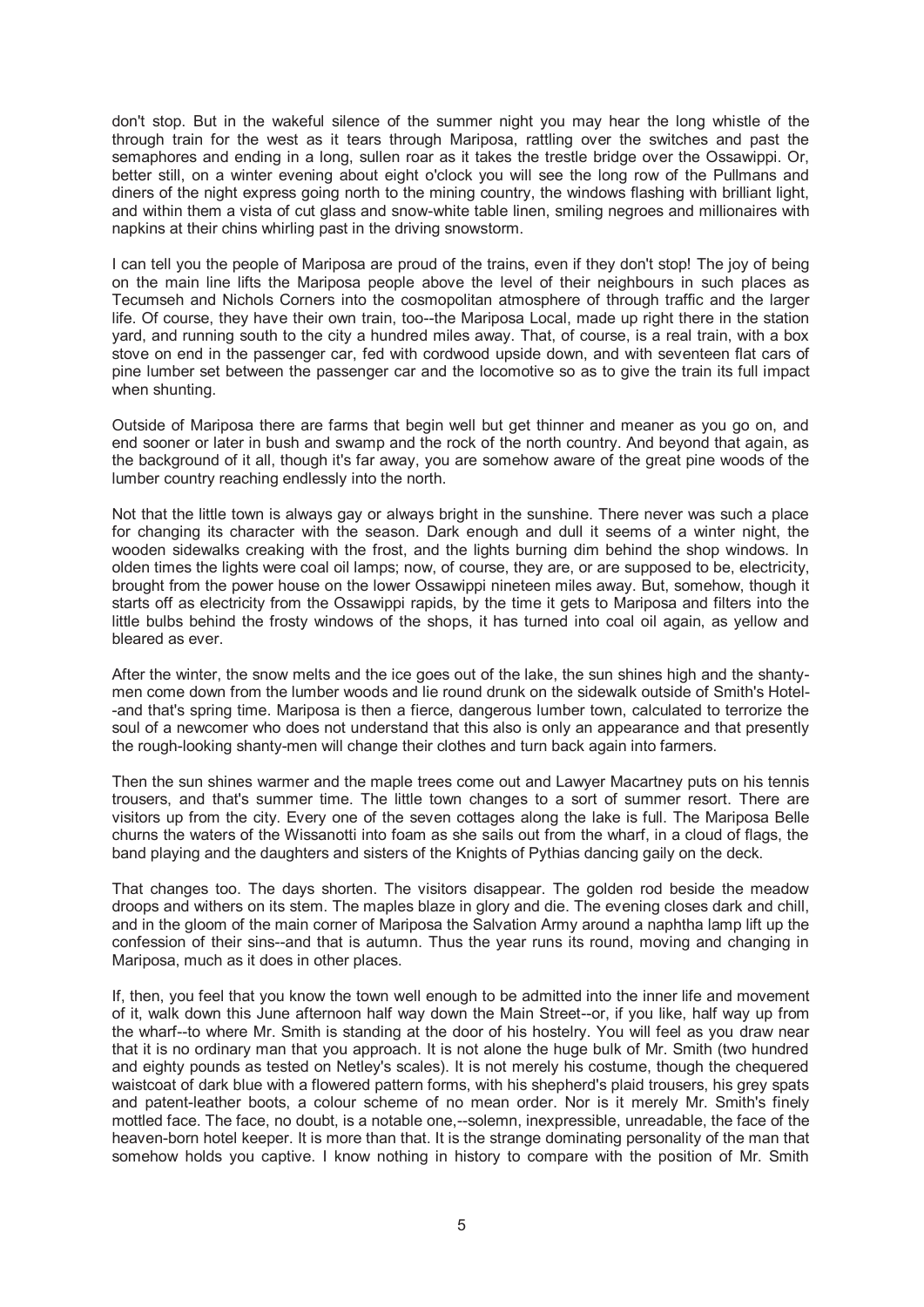among those who drink over his bar, except, though in a lesser degree, the relation of the Emperor Napoleon to the Imperial Guard.

When you meet Mr. Smith first you think he looks like an over-dressed pirate. Then you begin to think him a character. You wonder at his enormous bulk. Then the utter hopelessness of knowing what Smith is thinking by merely looking at his features gets on your mind and makes the Mona Lisa seem an open book and the ordinary human countenance as superficial as a puddle in the sunlight. After you have had a drink in Mr. Smith's bar, and he has called you by your Christian name, you realize that you are dealing with one of the greatest minds in the hotel business.

Take, for instance, the big sign that sticks out into the street above Mr. Smith's head as he stands. What is on it? "JOS. SMITH, PROP." Nothing more, and yet the thing was a flash of genius. Other men who had had the hotel before Mr. Smith had called it by such feeble names as the Royal Hotel and the Queen's and the Alexandria. Every one of them failed. When Mr. Smith took over the hotel he simply put up the sign with "JOS. SMITH, PROP.," and then stood underneath in the sunshine as a living proof that a man who weighs nearly three hundred pounds is the natural king of the hotel business.

But on this particular afternoon, in spite of the sunshine and deep peace, there was something as near to profound concern and anxiety as the features of Mr. Smith were ever known to express.

The moment was indeed an anxious one. Mr. Smith was awaiting a telegram from his legal adviser who had that day journeyed to the county town to represent the proprietor's interest before the assembled License Commissioners. If you know anything of the hotel business at all, you will understand that as beside the decisions of the License Commissioners of Missinaba County, the opinions of the Lords of the Privy Council are mere trifles.

The matter in question was very grave. The Mariposa Court had just fined Mr. Smith for the second time for selling liquors after hours. The Commissioners, therefore, were entitled to cancel the license.

Mr. Smith knew his fault and acknowledged it. He had broken the law. How he had come to do so, it passed his imagination to recall. Crime always seems impossible in retrospect. By what sheer madness of the moment could he have shut up the bar on the night in question, and shut Judge Pepperleigh, the district judge in Missinaba County, outside of it? The more so inasmuch as the closing up of the bar under the rigid license law of the province was a matter that the proprietor never trusted to any hands but his own. Punctually every night at 11 o'clock Mr. Smith strolled from the desk of the "rotunda" to the door of the bar. If it seemed properly full of people and all was bright and cheerful, then he closed it. If not, he kept it open a few minutes longer till he had enough people inside to warrant closing. But never, never unless he was assured that Pepperleigh, the judge of the court, and Macartney, the prosecuting attorney, were both safely in the bar, or the bar parlour, did the proprietor venture to close up. Yet on this fatal night Pepperleigh and Macartney had been shut out- actually left on the street without a drink, and compelled to hammer and beat at the street door of the bar to gain admittance.

This was the kind of thing not to be tolerated. Either a hotel must be run decently or quit. An information was laid next day and Mr. Smith convicted in four minutes,--his lawyers practically refusing to plead. The Mariposa court, when the presiding judge was cold sober, and it had the force of public opinion behind it, was a terrible engine of retributive justice.

So no wonder that Mr. Smith awaited with anxiety the message of his legal adviser.

He looked alternately up the street and down it again, hauled out his watch from the depths of his embroidered pocket, and examined the hour hand and the minute hand and the second hand with frowning scrutiny.

Then wearily, and as one mindful that a hotel man is ever the servant of the public, he turned back into the hotel.

"Billy," he said to the desk clerk, "if a wire comes bring it into the bar parlour."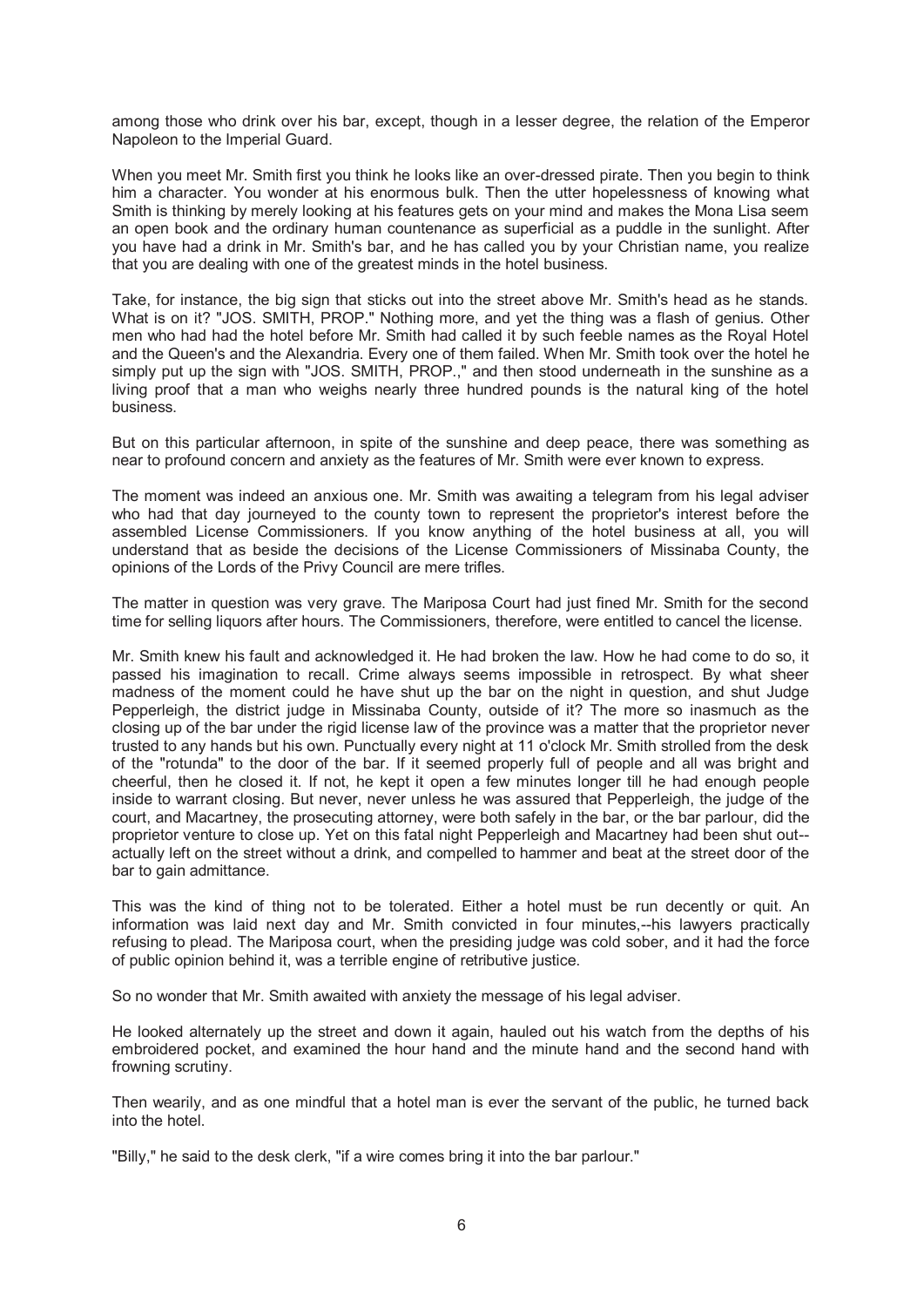The voice of Mr. Smith is of a deep guttural such as Plancon or Edouard de Reske might have obtained had they had the advantages of the hotel business. And with that, Mr. Smith, as was his custom in off moments, joined his guests in the back room. His appearance, to the untrained eye, was merely that of an extremely stout hotelkeeper walking from the rotunda to the back bar. In reality, Mr. Smith was on the eve of one of the most brilliant and daring strokes ever effected in the history of licensed liquor. When I say that it was out of the agitation of this situation that Smith's Ladies' and Gent's Cafe originated, anybody who knows Mariposa will understand the magnitude of the moment.

Mr. Smith, then, moved slowly from the doorway of the hotel through the "rotunda," or more simply the front room with the desk and the cigar case in it, and so to the bar and thence to the little room or back bar behind it. In this room, as I have said, the brightest minds of Mariposa might commonly be found in the quieter part of a summer afternoon.

To-day there was a group of four who looked up as Mr. Smith entered, somewhat sympathetically, and evidently aware of the perplexities of the moment.

Henry Mullins and George Duff, the two bank managers, were both present. Mullins is a rather short, rather round, smooth-shaven man of less than forty, wearing one of those round banking suits of pepper and salt, with a round banking hat of hard straw, and with the kind of gold tie-pin and heavy watch-chain and seals necessary to inspire confidence in matters of foreign exchange. Duff is just as round and just as short, and equally smoothly shaven, while his seals and straw hat are calculated to prove that the Commercial is just as sound a bank as the Exchange. From the technical point of view of the banking business, neither of them had any objection to being in Smith's Hotel or to taking a drink as long as the other was present. This, of course, was one of the cardinal principles of Mariposa banking.

Then there was Mr. Diston, the high school teacher, commonly known as the "one who drank." None of the other teachers ever entered a hotel unless accompanied by a lady or protected by a child. But as Mr. Diston was known to drink beer on occasions and to go in and out of the Mariposa House and Smith's Hotel, he was looked upon as a man whose life was a mere wreck. Whenever the School Board raised the salaries of the other teachers, fifty or sixty dollars per annum at one lift, it was well understood that public morality wouldn't permit of an increase for Mr. Diston.

Still more noticeable, perhaps, was the quiet, sallow looking man dressed in black, with black gloves and with black silk hat heavily craped and placed hollow-side-up on a chair. This was Mr. Golgotha Gingham, the undertaker of Mariposa, and his dress was due to the fact that he had just come from what he called an "interment." Mr. Gingham had the true spirit of his profession, and such words as "funeral" or "coffin" or "hearse" never passed his lips. He spoke always of "interments," of "caskets," and "coaches," using terms that were calculated rather to bring out the majesty and sublimity of death than to parade its horrors.

To be present at the hotel was in accord with Mr. Gingham's general conception of his business. No man had ever grasped the true principles of undertaking more thoroughly than Mr. Gingham. I have often heard him explain that to associate with the living, uninteresting though they appear, is the only way to secure the custom of the dead.

"Get to know people really well while they are alive," said Mr. Gingham; "be friends with them, close friends and then when they die you don't need to worry. You'll get the order every time."

So, naturally, as the moment was one of sympathy, it was Mr. Gingham who spoke first.

"What'll you do, Josh," he said, "if the Commissioners go against you?"

"Boys," said Mr. Smith, "I don't rightly know. If I have to quit, the next move is to the city. But I don't reckon that I will have to quit. I've got an idee that I think's good every time."

"Could you run a hotel in the city?" asked Mullins.

"I could," said Mr. Smith. "I'll tell you. There's big things doin' in the hotel business right now, big chances if you go into it right. Hotels in the city is branching out. Why, you take the dining-room side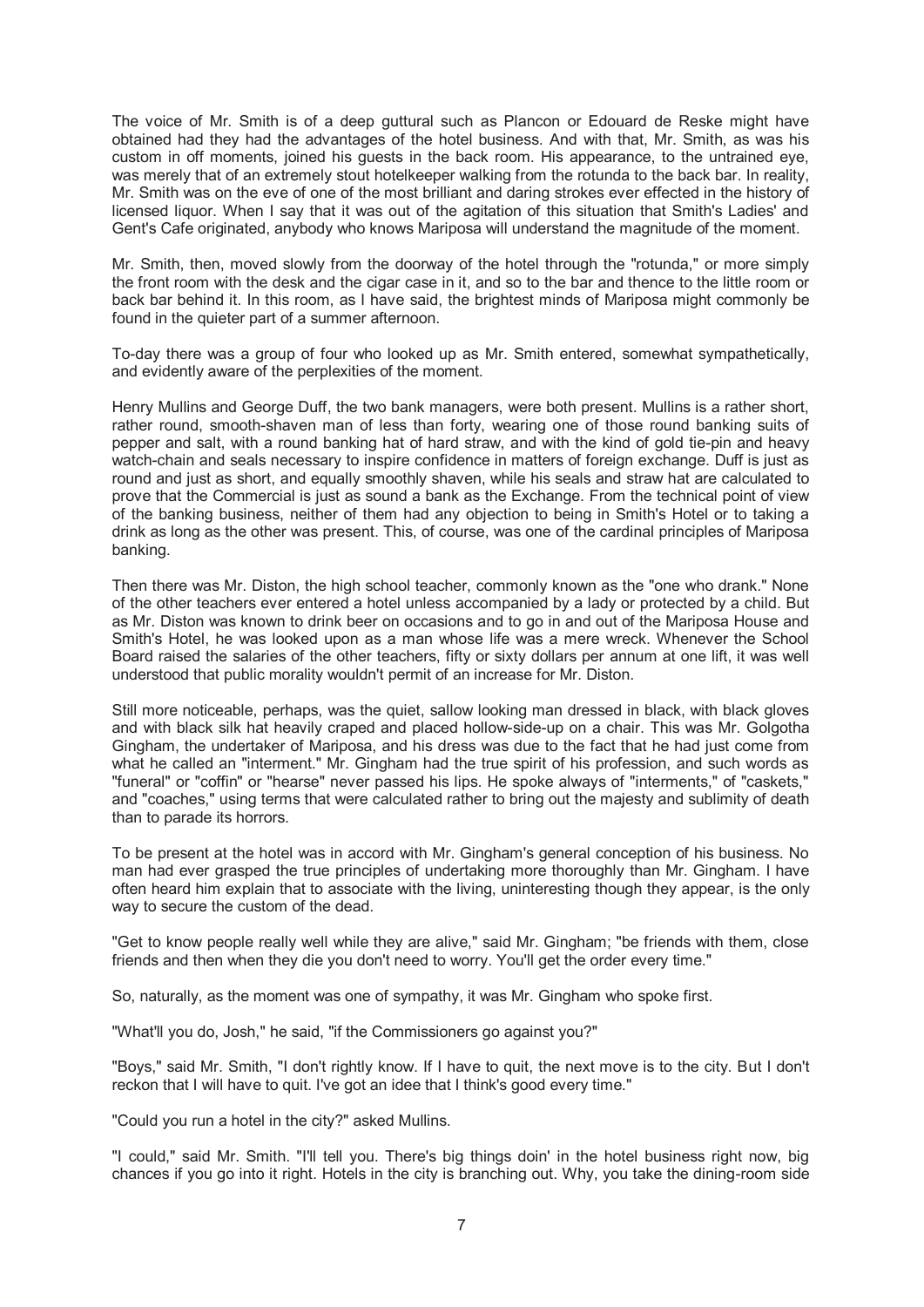of it," continued Mr. Smith, looking round at the group, "there's thousands in it. The old plan's all gone. Folks won't eat now in an ordinary dining-room with a high ceiling and windows. You have to get 'em down underground in a room with no windows and lots of sawdust round and waiters that can't speak English. I seen them places last time I was in the city. They call 'em Rats' Coolers. And for light meals they want a Caff, a real French Caff, and for folks that come in late another place that they call a Girl Room that don't shut up at all. If I go to the city that's the kind of place I mean to run. What's yours, Gol? It's on the house?"

And it was just at the moment when Mr. Smith said this that Billy, the desk-clerk, entered the room with the telegram in his hand.

But stop--it is impossible for you to understand the anxiety with which Mr. Smith and his associates awaited the news from the Commissioners, without first realizing the astounding progress of Mr. Smith in the three past years, and the pinnacle of public eminence to which he had attained.

Mr. Smith had come down from the lumber country of the Spanish River, where the divide is toward the Hudson Bay,--"back north" as they called it in Mariposa.

He had been, it was said, a cook in the lumber shanties. To this day Mr. Smith can fry an egg on both sides with a lightness of touch that is the despair of his own "help."

After that, he had run a river driver's boarding-house.

After that, he had taken a food contract for a gang of railroad navvies on the transcontinental.

After that, of course, the whole world was open to him.

He came down to Mariposa and bought out the "inside" of what had been the Royal Hotel.

Those who are educated understand that by the "inside" of a hotel is meant everything except the four outer walls of it--the fittings, the furniture, the bar, Billy the desk-clerk, the three dining-room girls, and above all the license granted by King Edward VII., and ratified further by King George, for the sale of intoxicating liquors.

Till then the Royal had been a mere nothing. As "Smith's Hotel" it broke into a blaze of effulgence.

From the first, Mr. Smith, as a proprietor, was a wild, rapturous success.

He had all the qualifications.

He weighed two hundred and eighty pounds.

He could haul two drunken men out of the bar each by the scruff of the neck without the faintest anger or excitement.

He carried money enough in his trousers pockets to start a bank, and spent it on anything, bet it on anything, and gave it away in handfuls.

He was never drunk, and, as a point of chivalry to his customers, never quite sober. Anybody was free of the hotel who cared to come in. Anybody who didn't like it could go out. Drinks of all kinds cost five cents, or six for a quarter. Meals and beds were practically free. Any persons foolish enough to go to the desk and pay for them, Mr. Smith charged according to the expression of their faces.

At first the loafers and the shanty men settled down on the place in a shower. But that was not the "trade" that Mr. Smith wanted. He knew how to get rid of them. An army of charwomen, turned into the hotel, scrubbed it from top to bottom. A vacuum cleaner, the first seen in Mariposa, hissed and screamed in the corridors. Forty brass beds were imported from the city, not, of course, for the guests to sleep in, but to keep them out. A bar-tender with a starched coat and wicker sleeves was put behind the bar.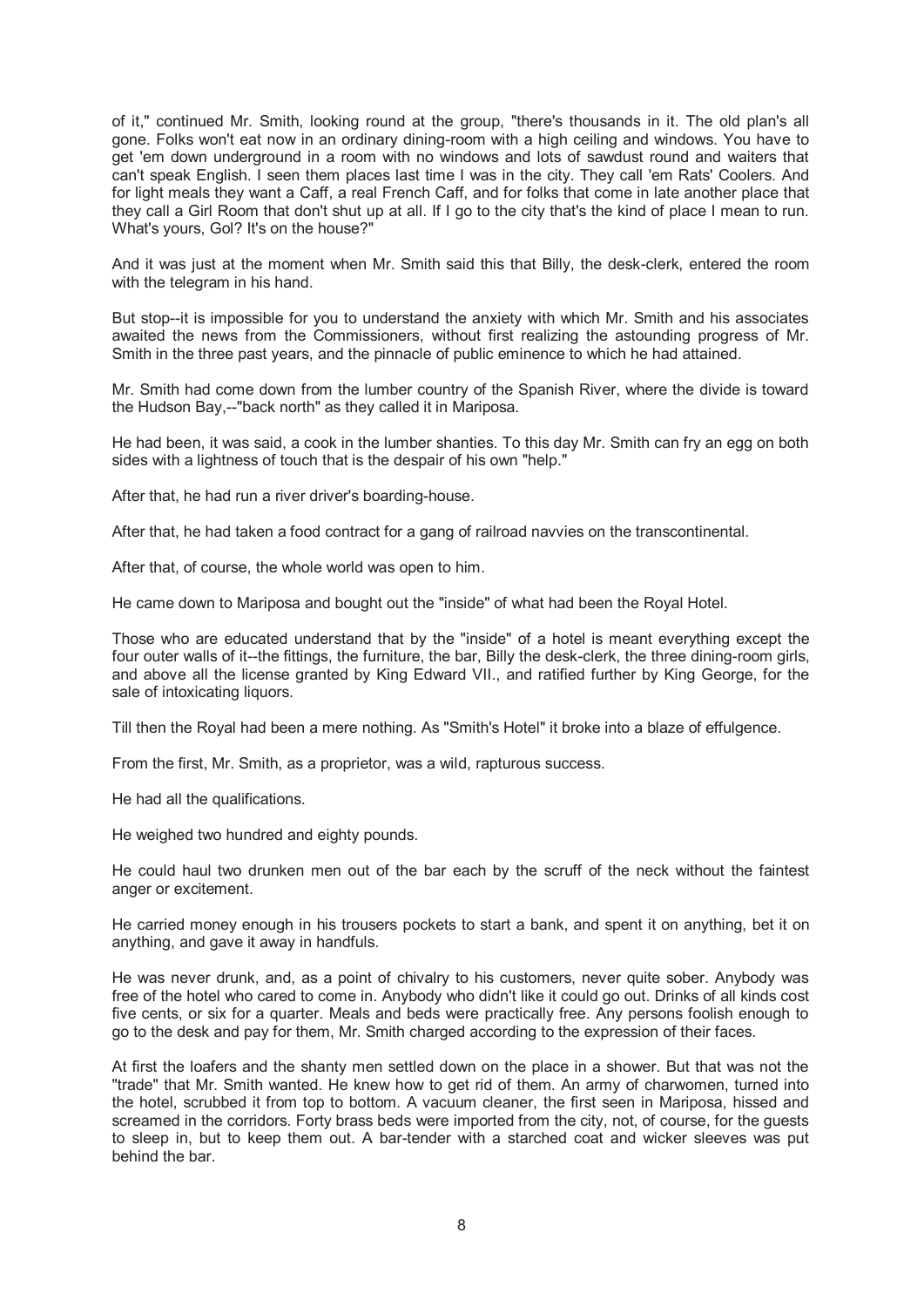The loafers were put out of business. The place had become too "high toned" for them.

To get the high class trade, Mr. Smith set himself to dress the part. He wore wide cut coats of filmy serge, light as gossamer; chequered waistcoats with a pattern for every day in the week; fedora hats light as autumn leaves; four-in-hand ties of saffron and myrtle green with a diamond pin the size of a hazel nut. On his fingers there were as many gems as would grace a native prince of India; across his waistcoat lay a gold watch-chain in huge square links and in his pocket a gold watch that weighed a pound and a half and marked minutes, seconds and quarter seconds. Just to look at Josh Smith's watch brought at least ten men to the bar every evening.

Every morning Mr. Smith was shaved by Jefferson Thorpe, across the way. All that art could do, all that Florida water could effect, was lavished on his person.

Mr. Smith became a local character. Mariposa was at his feet. All the reputable business-men drank at Mr. Smith's bar, and in the little parlour behind it you might find at any time a group of the brightest intellects in the town.

Not but what there was opposition at first. The clergy, for example, who accepted the Mariposa House and the Continental as a necessary and useful evil, looked askance at the blazing lights and the surging crowd of Mr. Smith's saloon. They preached against him. When the Rev. Dean Drone led off with a sermon on the text "Lord be merciful even unto this publican Matthew Six," it was generally understood as an invitation to strike Mr. Smith dead. In the same way the sermon at the Presbyterian church the week after was on the text "Lo what now doeth Abiram in the land of Melchisideck Kings Eight and Nine?" and it was perfectly plain that what was meant was, "Lo, what is Josh Smith doing in Mariposa?"

But this opposition had been countered by a wide and sagacious philanthropy. I think Mr. Smith first got the idea of that on the night when the steam merry-go-round came to Mariposa. Just below the hostelry, on an empty lot, it whirled and whistled, steaming forth its tunes on the summer evening while the children crowded round it in hundreds. Down the street strolled Mr. Smith, wearing a soft fedora to indicate that it was evening.

"What d'you charge for a ride, boss?" said Mr. Smith.

"Two for a nickel," said the man.

"Take that," said Mr. Smith, handing out a ten-dollar bill from a roll of money, "and ride the little folks free all evening."

That night the merry-go-round whirled madly till after midnight, freighted to capacity with Mariposa children, while up in Smith's Hotel, parents, friends and admirers, as the news spread, were standing four deep along the bar. They sold forty dollars' worth of lager alone that night, and Mr. Smith learned, if he had not already suspected it, the blessedness of giving.

The uses of philanthropy went further. Mr. Smith subscribed to everything, joined everything, gave to everything. He became an Oddfellow, a Forester, A Knight of Pythias and a Workman. He gave a hundred dollars to the Mariposa Hospital and a hundred dollars to the Young Men's Christian Association.

He subscribed to the Ball Club, the Lacrosse Club, the Curling Club, to anything, in fact, and especially to all those things which needed premises to meet in and grew thirsty in their discussions.

As a consequence the Oddfellows held their annual banquet at Smith's Hotel and the Oyster Supper of the Knights of Pythias was celebrated in Mr. Smith's dining-room.

Even more effective, perhaps, were Mr. Smith's secret benefactions, the kind of giving done by stealth of which not a soul in town knew anything, often, for a week after it was done. It was in this way that Mr. Smith put the new font in Dean Drone's church, and handed over a hundred dollars to Judge Pepperleigh for the unrestrained use of the Conservative party.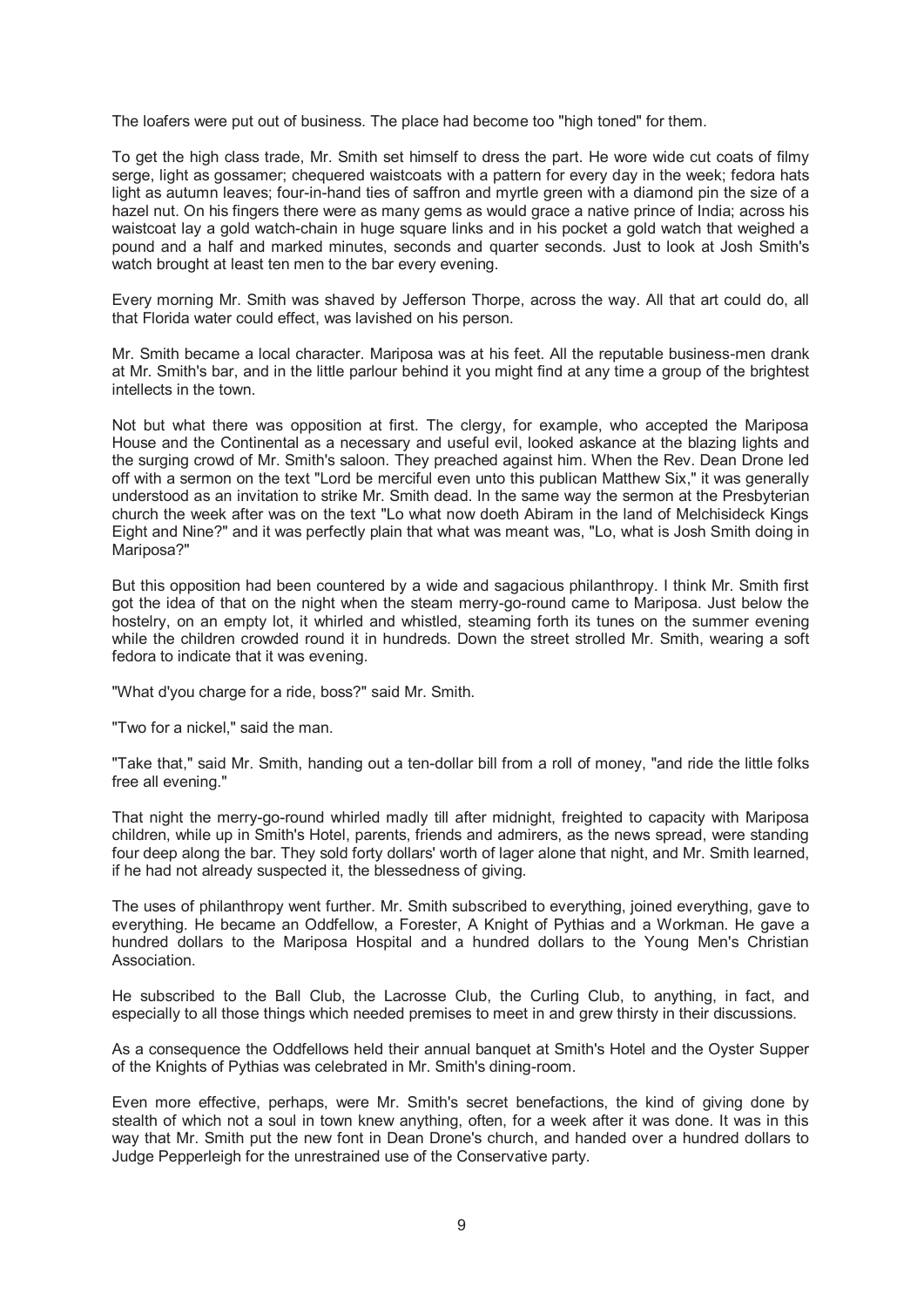So it came about that, little by little, the antagonism had died down. Smith's Hotel became an accepted institution in Mariposa. Even the temperance people were proud of Mr. Smith as a sort of character who added distinction to the town. There were moments, in the earlier quiet of the morning, when Dean Drone would go so far as to step in to the "rotunda" and collect a subscription. As for the Salvation Army, they ran in and out all the time unreproved.

On only one point difficulty still remained. That was the closing of the bar. Mr. Smith could never bring his mind to it,--not as a matter of profit, but as a point of honour. It was too much for him to feel that Judge Pepperleigh might be out on the sidewalk thirsty at midnight, that the night hands of the Times-Herald on Wednesday might be compelled to go home dry. On this point Mr. Smith's moral code was simplicity itself,--do what is right and take the consequences. So the bar stayed open.

Every town, I suppose, has its meaner spirits. In every genial bosom some snake is warmed,--or, as Mr. Smith put it to Golgotha Gingham--"there are some fellers even in this town skunks enough to inform."

At first the Mariposa court quashed all indictments. The presiding judge, with his spectacles on and a pile of books in front of him, threatened the informer with the penitentiary. The whole bar of Mariposa was with Mr. Smith. But by sheer iteration the informations had proved successful. Judge Pepperleigh learned that Mr. Smith had subscribed a hundred dollars for the Liberal party and at once fined him for keeping open after hours. That made one conviction. On the top of this had come the untoward incident just mentioned and that made two. Beyond that was the deluge. This then was the exact situation when Billy, the desk clerk, entered the back bar with the telegram in his hand.

"Here's your wire, sir," he said.

"What does it say?" said Mr. Smith.

He always dealt with written documents with a fine air of detachment. I don't suppose there were ten people in Mariposa who knew that Mr. Smith couldn't read.

Billy opened the message and read, "Commissioners give you three months to close down."

"Let me read it," said Mr. Smith, "that's right, three months to close down."

There was dead silence when the message was read. Everybody waited for Mr. Smith to speak. Mr. Gingham instinctively assumed the professional air of hopeless melancholy.

As it was afterwards recorded, Mr. Smith stood and "studied" with the tray in his hand for at least four minutes. Then he spoke.

"Boys," he said, "I'll be darned if I close down till I'm ready to close down. I've got an idee. You wait and I'll show you."

And beyond that, not another word did Mr. Smith say on the subject.

But within forty-eight hours the whole town knew that something was doing. The hotel swarmed with carpenters, bricklayers and painters. There was an architect up from the city with a bundle of blue prints in his hand. There was an engineer taking the street level with a theodolite, and a gang of navvies with shovels digging like fury as if to dig out the back foundations of the hotel.

"That'll fool 'em," said Mr. Smith.

Half the town was gathered round the hotel crazy with excitement. But not a word would the proprietor say. Great dray loads of square timber, and two-by-eight pine joists kept arriving from the planing mill. There was a pile of matched spruce sixteen feet high lying by the sidewalk.

Then the excavation deepened and the dirt flew, and the beams went up and the joists across, and all the day from dawn till dusk the hammers of the carpenters clattered away, working overtime at time and a half.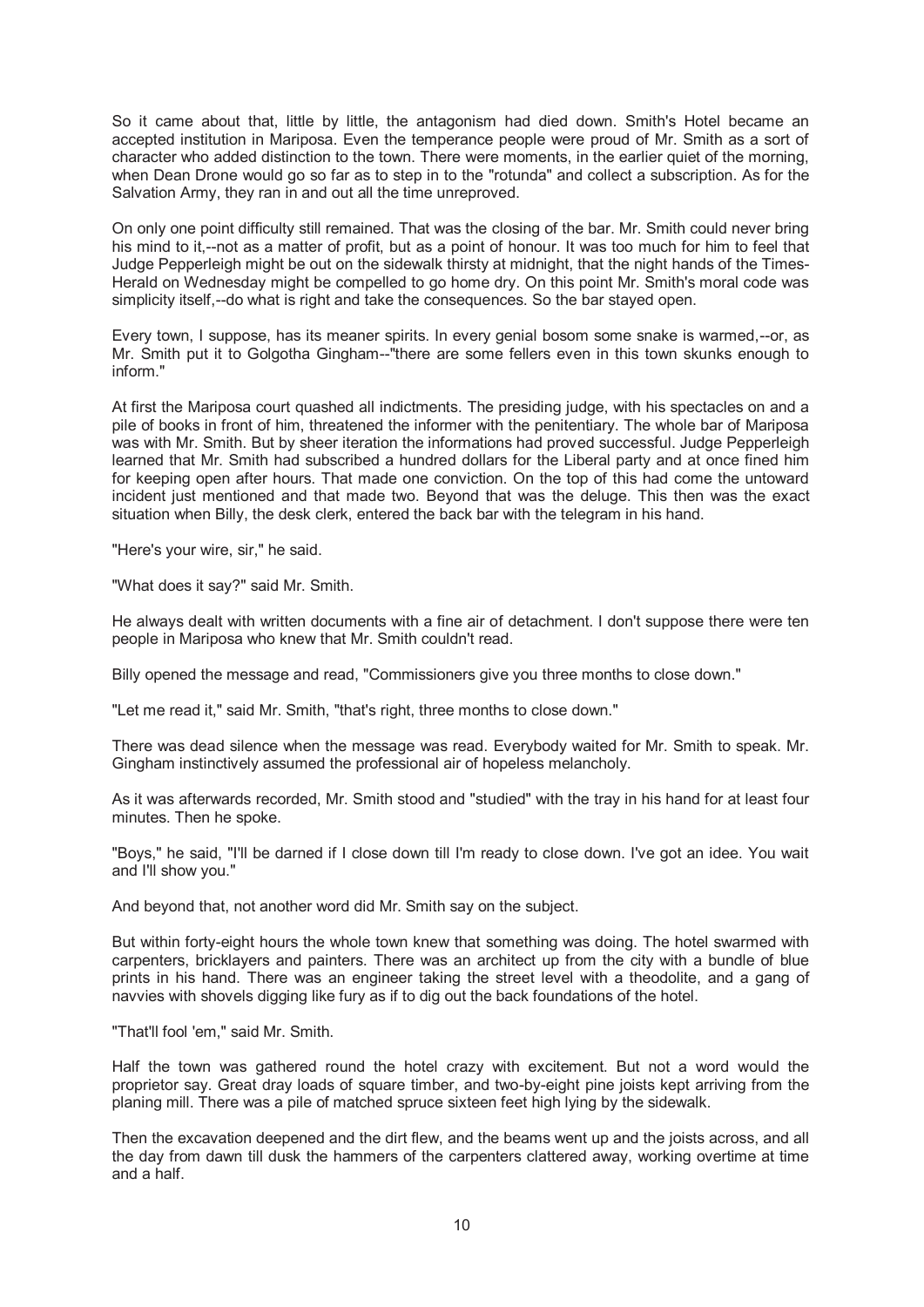"It don't matter what it costs," said Mr. Smith; "get it done."

Rapidly the structure took form. It extended down the side street, joining the hotel at a right angle. Spacious and graceful it looked as it reared its uprights into the air.

Already you could see the place where the row of windows was to come, a veritable palace of glass, it must be, so wide and commodious were they. Below it, you could see the basement shaping itself, with a low ceiling like a vault and big beams running across, dressed, smoothed, and ready for staining. Already in the street there were seven crates of red and white awning.

And even then nobody knew what it was, and it was not till the seventeenth day that Mr. Smith, in the privacy of the back bar, broke the silence and explained.

"I tell you, boys," he says, "it's a caff--like what they have in the city--a ladies' and gent's caff, and that underneath (what's yours, Mr. Mullins?) is a Rats' Cooler. And when I get her started, I'll hire a French Chief to do the cooking, and for the winter I will put in a 'girl room,' like what they have in the city hotels. And I'd like to see who's going to close her up then."

Within two more weeks the plan was in operation. Not only was the caff built but the very hotel was transformed. Awnings had broken out in a red and white cloud upon its face, its every window carried a box of hanging plants, and above in glory floated the Union Jack. The very stationery was changed. The place was now Smith's Summer Pavilion. It was advertised in the city as Smith's Tourists' Emporium, and Smith's Northern Health Resort. Mr. Smith got the editor of the Times-Herald to write up a circular all about ozone and the Mariposa pine woods, with illustrations of the maskinonge (piscis mariposis) of Lake Wissanotti.

The Saturday after that circular hit the city in July, there were men with fishing rods and landing nets pouring in on every train, almost too fast to register. And if, in the face of that, a few little drops of whiskey were sold over the bar, who thought of it?

But the caff! that, of course, was the crowning glory of the thing, that and the Rats' Cooler below.

Light and cool, with swinging windows open to the air, tables with marble tops, palms, waiters in white coats--it was the standing marvel of Mariposa. Not a soul in the town except Mr. Smith, who knew it by instinct, ever guessed that waiters and palms and marble tables can be rented over the long distance telephone.

Mr. Smith was as good as his word. He got a French Chief with an aristocratic saturnine countenance, and a moustache and imperial that recalled the late Napoleon III. No one knew where Mr. Smith got him. Some people in the town said he was a French marquis. Others said he was a count and explained the difference.

No one in Mariposa had ever seen anything like the caff. All down the side of it were the grill fires, with great pewter dish covers that went up and down on a chain, and you could walk along the row and actually pick out your own cutlet and then see the French marquis throw it on to the broiling iron; you could watch a buckwheat pancake whirled into existence under your eyes and see fowls' legs devilled, peppered, grilled, and tormented till they lost all semblance of the original Mariposa chicken.

Mr. Smith, of course, was in his glory.

"What have you got to-day, Alf?" he would say, as he strolled over to the marquis. The name of the Chief was, I believe Alphonse, but "Alf" was near enough for Mr. Smith.

The marquis would extend to the proprietor the menu, "Voila, m'sieu, la carte du jour."

Mr. Smith, by the way, encouraged the use of the French language in the caff. He viewed it, of course, solely in its relation to the hotel business, and, I think, regarded it as a recent invention.

"It's comin' in all the time in the city," he said, "and y'aint expected to understand it."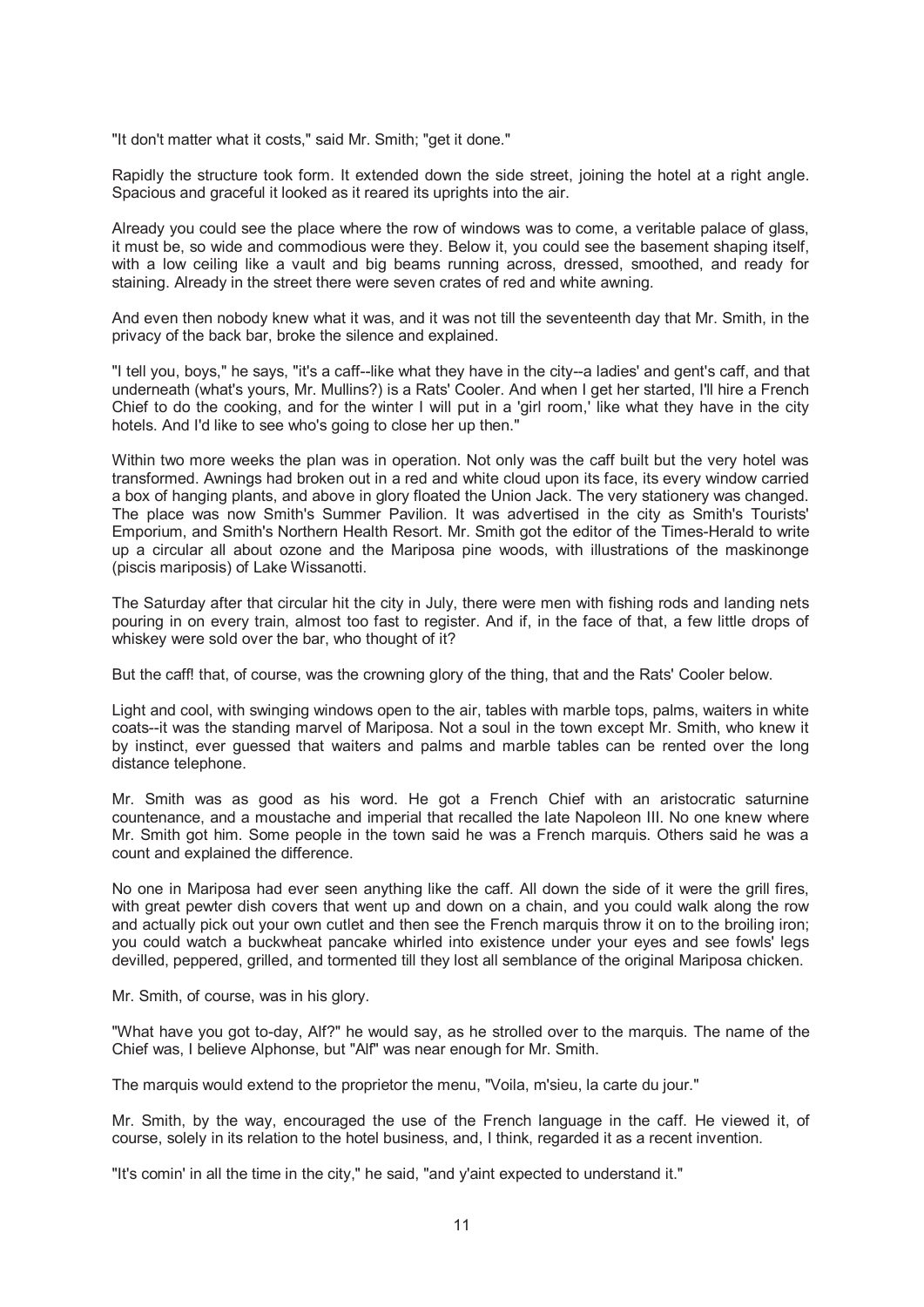Mr. Smith would take the carte between his finger and thumb and stare at it. It was all covered with such devices as Potage la Mariposa--Filet Mignon a la proprietaire--Cotellete a la Smith, and so on.

But the greatest thing about the caff were the prices. Therein lay, as everybody saw at once, the hopeless simplicity of Mr. Smith.

The prices stood fast at 25 cents a meal. You could come in and eat all they had in the caff for a quarter.

"No, sir," Mr. Smith said stoutly, "I ain't going to try to raise no prices on the public. The hotel's always been a quarter and the caff's a quarter."

#### Full? Full of people?

Well, I should think so! From the time the caff opened at 11 till it closed at 8.30, you could hardly find a table. Tourists, visitors, travellers, and half the people of Mariposa crowded at the little tables; crockery rattling, glasses tinkling on trays, corks popping, the waiters in their white coats flying to and fro, Alphonse whirling the cutlets and pancakes into the air, and in and through it all, Mr. Smith, in a white flannel suit and a broad crimson sash about his waist. Crowded and gay from morning to night, and even noisy in its hilarity.

Noisy, yes; but if you wanted deep quiet and cool, if you wanted to step from the glare of a Canadian August to the deep shadow of an enchanted glade,--walk down below into the Rats' Cooler. There you had it; dark old beams (who could believe they were put there a month ago?), great casks set on end with legends such as Amontillado Fino done in gilt on a black ground, tall steins filled with German beer soft as moss, and a German waiter noiseless as moving foam. He who entered the Rats' Cooler at three of a summer afternoon was buried there for the day. Mr. Golgotha Gingham spent anything from four to seven hours there of every day. In his mind the place had all the quiet charm of an interment, with none of its sorrows.

But at night, when Mr. Smith and Billy, the desk clerk, opened up the cash register and figured out the combined losses of the caff and the Rats' Cooler, Mr. Smith would say:

"Billy, just wait till I get the license renood, and I'll close up this damn caff so tight they'll never know what hit her. What did that lamb cost? Fifty cents a pound, was it? I figure it, Billy, that every one of them hogs eats about a dollar's worth a grub for every twenty-five cents they pay on it. As for Alf--by gosh, I'm through with him."

But that, of course, was only a confidential matter as between Mr. Smith and Billy.

I don't know at what precise period it was that the idea of a petition to the License Commissioners first got about the town. No one seemed to know just who suggested it. But certain it was that public opinion began to swing strongly towards the support of Mr. Smith. I think it was perhaps on the day after the big fish dinner that Alphonse cooked for the Mariposa Canoe Club (at twenty cents a head) that the feeling began to find open expression. People said it was a shame that a man like Josh Smith should be run out of Mariposa by three license commissioners. Who were the license commissioners, anyway? Why, look at the license system they had in Sweden; yes, and in Finland and in South America. Or, for the matter of that, look at the French and Italians, who drink all day and all night. Aren't they all right? Aren't they a musical people? Take Napoleon, and Victor Hugo; drunk half the time, and yet look what they did.

I quote these arguments not for their own sake, but merely to indicate the changing temper of public opinion in Mariposa. Men would sit in the caff at lunch perhaps for an hour and a half and talk about the license question in general, and then go down into the Rats' Cooler and talk about it for two hours more.

It was amazing the way the light broke in in the case of particular individuals, often the most unlikely, and quelled their opposition.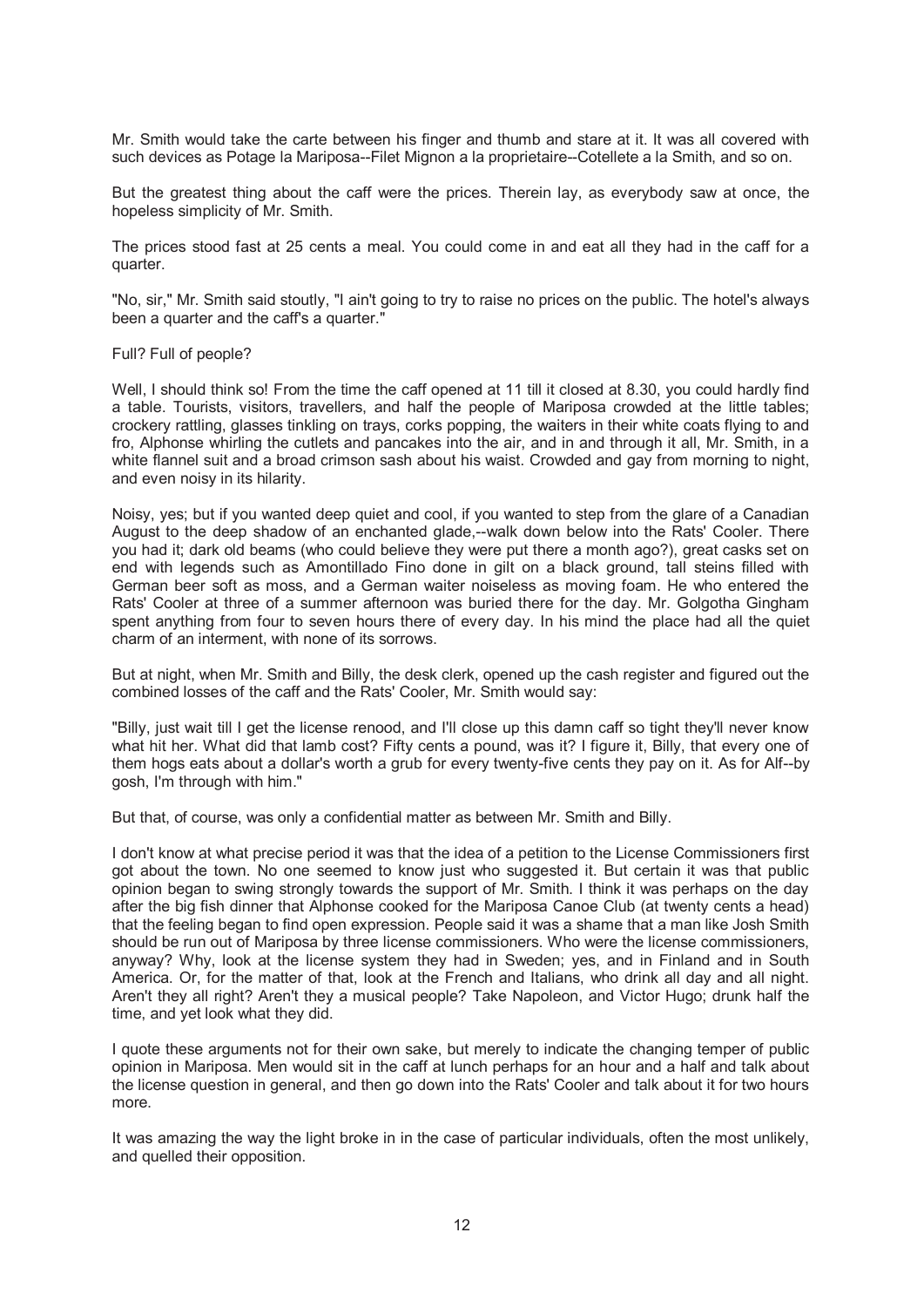Take, for example, the editor of the Newspacket. I suppose there wasn't a greater temperance advocate in town. Yet Alphonse queered him with an Omelette a la License in one meal.

Or take Pepperleigh himself, the judge of the Mariposa court. He was put to the bad with a game pie,- -pate normand aux fines herbes--the real thing, as good as a trip to Paris in itself. After eating it, Pepperleigh had the common sense to realize that it was sheer madness to destroy a hotel that could cook a thing like that.

In the same way, the secretary of the School Board was silenced with a stuffed duck a la Ossawippi.

Three members of the town council were converted with a Dindon farci a la Josh Smith.

And then, finally, Mr. Diston persuaded Dean Drone to come, and as soon as Mr. Smith and Alphonse saw him they landed him with a fried flounder that even the apostles would have appreciated.

After that, every one knew that the license question was practically settled. The petition was all over the town. It was printed in duplicate at the Newspacket and you could see it lying on the counter of every shop in Mariposa. Some of the people signed it twenty or thirty times.

It was the right kind of document too. It began--"Whereas in the bounty of providence the earth putteth forth her luscious fruits and her vineyards for the delight and enjoyment of mankind--" It made you thirsty just to read it. Any man who read that petition over was wild to get to the Rats' Cooler.

When it was all signed up they had nearly three thousand names on it.

Then Nivens, the lawyer, and Mr. Gingham (as a provincial official) took it down to the county town, and by three o'clock that afternoon the news had gone out from the long distance telephone office that Smith's license was renewed for three years.

Rejoicings! Well, I should think so! Everybody was down wanting to shake hands with Mr. Smith. They told him that he had done more to boom Mariposa than any ten men in town. Some of them said he ought to run for the town council, and others wanted to make him the Conservative candidate for the next Dominion election. The caff was a mere babel of voices, and even the Rats' Cooler was almost floated away from its moorings.

And in the middle of it all, Mr. Smith found time to say to Billy, the desk clerk: "Take the cash registers out of the caff and the Rats' Cooler and start counting up the books."

And Billy said: "Will I write the letters for the palms and the tables and the stuff to go back?"

And Mr. Smith said: "Get 'em written right away."

So all evening the laughter and the chatter and the congratulations went on, and it wasn't till long after midnight that Mr. Smith was able to join Billy in the private room behind the "rotunda." Even when he did, there was a quiet and a dignity about his manner that had never been there before. I think it must have been the new halo of the Conservative candidacy that already radiated from his brow. It was, I imagine, at this very moment that Mr. Smith first realised that the hotel business formed the natural and proper threshold of the national legislature.

"Here's the account of the cash registers," said Billy.

"Let me see it," said Mr. Smith. And he studied the figures without a word.

"And here's the letters about the palms, and here's Alphonse up to yesterday--"

And then an amazing thing happened.

"Billy," said Mr. Smith, "tear'em up. I ain't going to do it. It ain't right and I won't do it. They got me the license for to keep the caff and I'm going to keep the caff. I don't need to close her. The bar's good for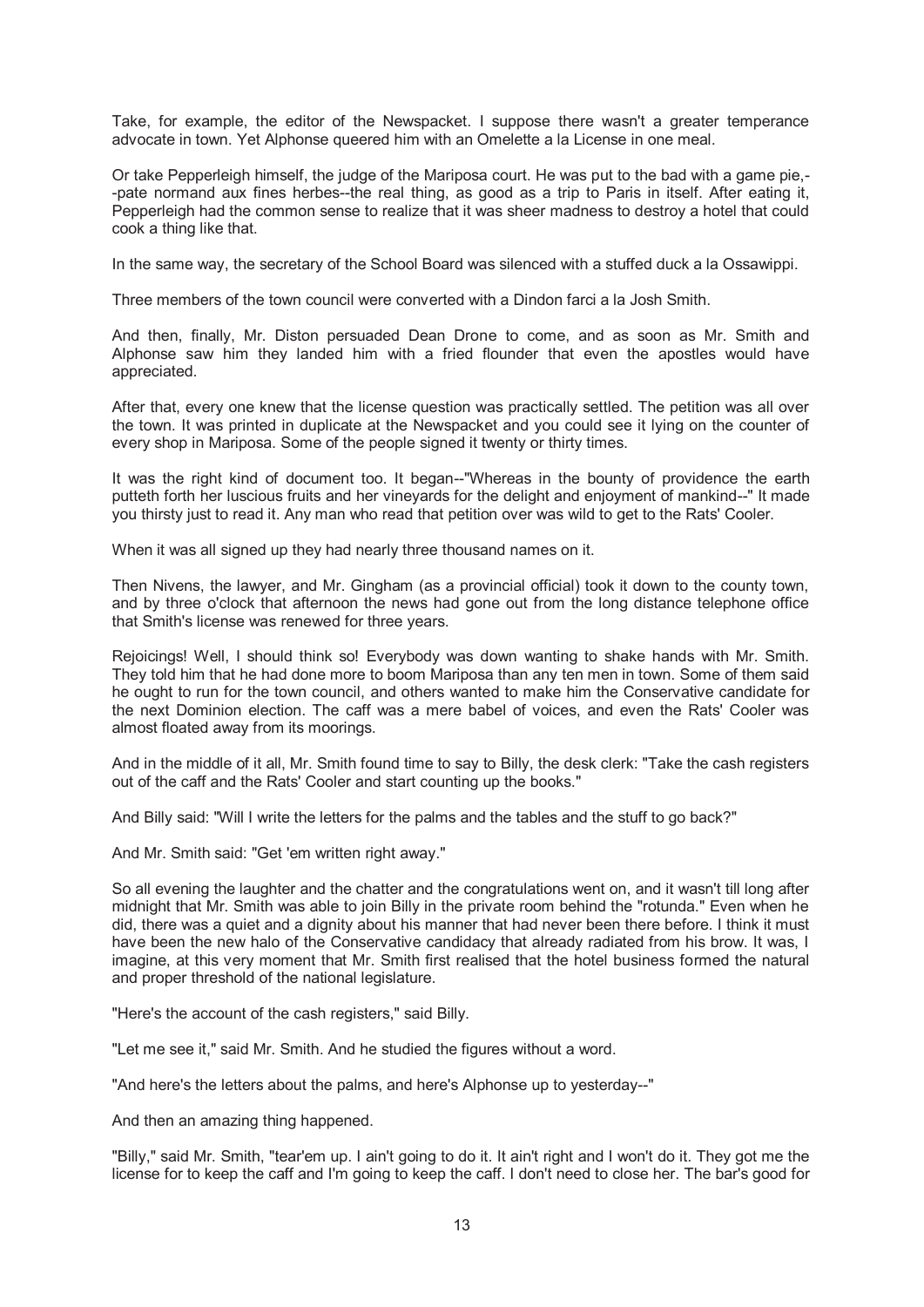anything from forty to a hundred a day now, with the Rats' Cooler going good, and that caff will stay right here."

And stay it did.

There it stands, mind you, to this day. You've only to step round the corner of Smith's Hotel on the side street and read the sign: LADIES' AND GENT'S CAFE, just as large and as imposing as ever.

Mr. Smith said that he'd keep the caff, and when he saida thing he meant it!

Of course there were changes, small changes.

I don't say, mind you, that the fillet de beef that you get there now is perhaps quite up to the level of the filet de boeufs aux champignons of the days of glory.

No doubt the lamb chops in Smith's Caff are often very much the same, nowadays, as the lamb chops of the Mariposa House or the Continental.

Of course, things like Omelette aux Trufles practically died out when Alphonse went. And, naturally, the leaving of Alphonse was inevitable. No one knew just when he went, or why. But one morning he was gone. Mr. Smith said that "Alf had to go back to his folks in the old country."

So, too, when Alf left, the use of the French language, as such, fell off tremendously in the caff. Even now they use it to some extent. You can still get fillet de beef, and saucisson au juice, but Billy the desk clerk has considerable trouble with the spelling.

The Rats' Cooler, of course, closed down, or rather Mr. Smith closed it for repairs, and there is every likelihood that it will hardly open for three years. But the caff is there. They don't use the grills, because there's no need to, with the hotel kitchen so handy.

The "girl room," I may say, was never opened. Mr. Smith promised it, it is true, for the winter, and still talks of it. But somehow there's been a sort of feeling against it. Every one in town admits that every big hotel in the city has a "girl room" and that it must be all right. Still, there's a certain--well, you know how sensitive opinion is in a place like Mariposa.

### --()--

#### **TWO. The Speculations of Jefferson Thorpe**

It was not until the mining boom, at the time when everybody went simply crazy over the Cobalt and Porcupine mines of the new silver country near the Hudson Bay, that Jefferson Thorpe reached what you might call public importance in Mariposa.

Of course everybody knew Jeff and his little barber shop that stood just across the street from Smith's Hotel. Everybody knew him and everybody got shaved there. From early morning, when the commercial travellers off the 6.30 express got shaved into the resemblance of human beings, there were always people going in and out of the barber shop.

Mullins, the manager of the Exchange Bank, took his morning shave from Jeff as a form of resuscitation, with enough wet towels laid on his face to stew him and with Jeff moving about in the steam, razor in hand, as grave as an operating surgeon.

Then, as I think I said, Mr. Smith came in every morning and there was a tremendous outpouring of Florida water and rums, essences and revivers and renovators, regardless of expense. What with Jeff's white coat and Mr. Smith's flowered waistcoat and the red geranium in the window and the Florida water and the double extract of hyacinth, the little shop seemed multi-coloured and luxurious enough for the annex of a Sultan's harem.

But what I mean is that, till the mining boom, Jefferson Thorpe never occupied a position of real prominence in Mariposa. You couldn't, for example, have compared him with a man like Golgotha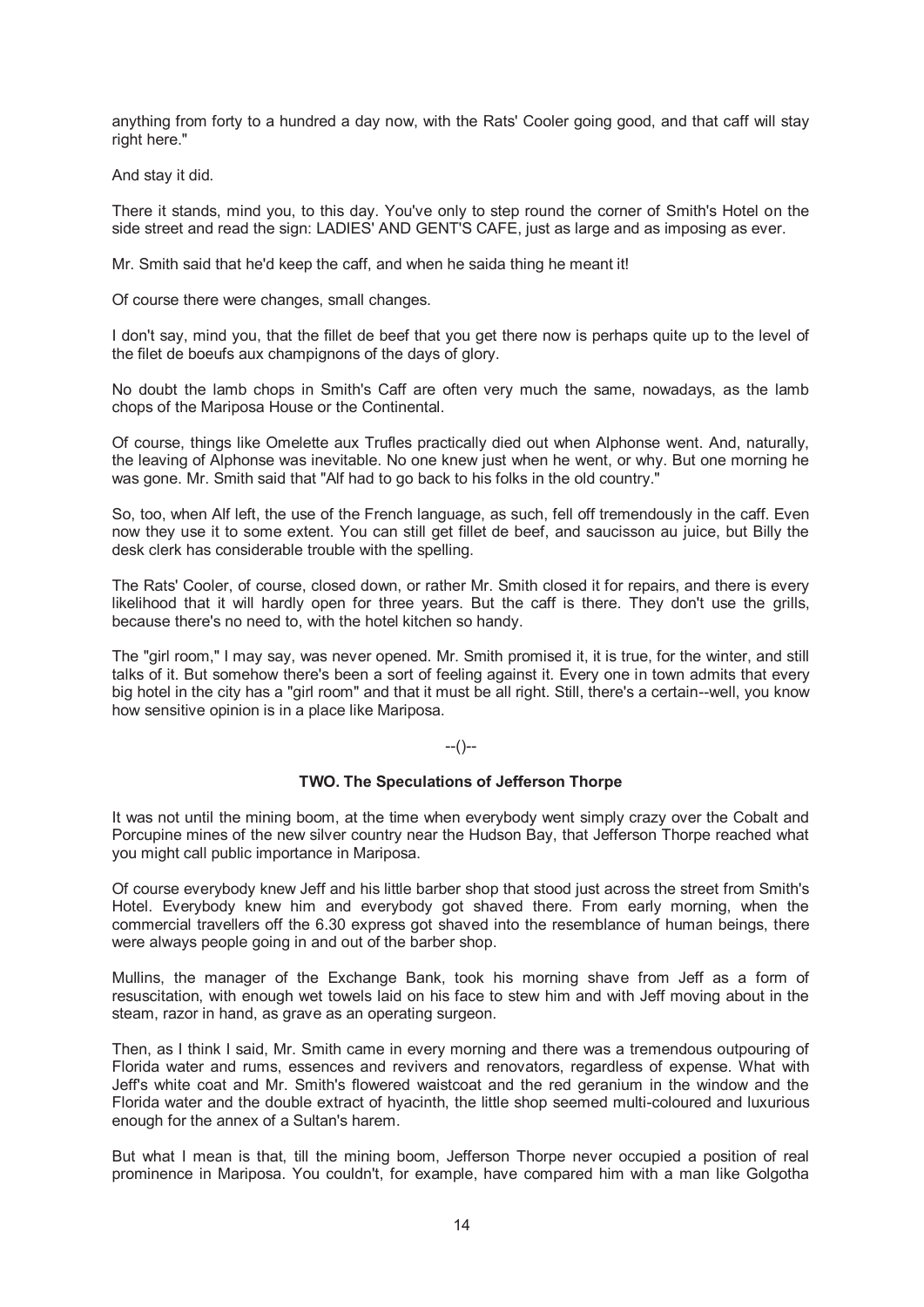Gingham, who, as undertaker, stood in a direct relation to life and death, or to Trelawney, the postmaster, who drew money from the Federal Government of Canada, and was regarded as virtually a member of the Dominion Cabinet.

Everybody knew Jeff and liked him, but the odd thing was that till he made money nobody took any stock in his ideas at all. It was only after he made the "clean up" that they came to see what a splendid fellow he was. "Level-headed" I think was the term; indeed in the speech of Mariposa, the highest form of endowment was to have the head set on horizontally as with a theodolite.

As I say, it was when Jeff made money that they saw how gifted he was, and when he lost it,--but still, there's no need to go into that. I believe it's something the same in other places too.

The barber shop, you will remember, stands across the street from Smith's Hotel, and stares at it face to face.

It is one of those wooden structures--I don't know whether you know them--with a false front that sticks up above its real height and gives it an air at once rectangular and imposing. It is a form of architecture much used in Mariposa and understood to be in keeping with the pretentious and artificial character of modern business. There is a red, white and blue post in front of the shop and the shop itself has a large square window out of proportion to its little flat face.

Painted on the panes of the window is the remains of a legend that once spelt BARBER SHOP, executed with the flourishes that prevailed in the golden age of sign painting in Mariposa. Through the window you can see the geraniums in the window shelf and behind them Jeff Thorpe with his little black scull cap on and his spectacles drooped upon his nose as he bends forward in the absorption of shaving.

As you open the door, it sets in violent agitation a coiled spring up above and a bell that almost rings. Inside, there are two shaving chairs of the heavier, or electrocution pattern, with mirrors in front of them and pigeon holes with individual shaving mugs. There must be ever so many of them, fifteen or sixteen. It is the current supposition of each of Jeff's customers that everyone else but himself uses a separate mug. One corner of the shop is partitioned off and bears the sign: HOT AND COLD BATHS, 50 CENTS. There has been no bath inside the partition for twenty years--only old newspapers and a mop. Still, it lends distinction somehow, just as do the faded cardboard signs that hang against the mirror with the legends: TURKISH SHAMPOO, 75 CENTS, and ROMAN MASSAGE, \$1.00.

They said commonly in Mariposa that Jeff made money out of the barber shop. He may have, and it may have been that that turned his mind to investment. But it's hard to see how he could. A shave cost five cents, and a hair-cut fifteen (or the two, if you liked, for a quarter), and at that it is hard to see how he could make money, even when he had both chairs going and shaved first in one and then in the other.

You see, in Mariposa, shaving isn't the hurried, perfunctory thing that it is in the city. A shave is looked upon as a form of physical pleasure and lasts anywhere from twenty-five minutes to threequarters of an hour.

In the morning hours, perhaps, there was a semblance of haste about it, but in the long quiet of the afternoon, as Jeff leaned forward towards the customer, and talked to him in a soft confidential monotone, like a portrait painter, the razor would go slower and slower, and pause and stop, move and pause again, till the shave died away into the mere drowse of conversation.

At such hours, the Mariposa barber shop would become a very Palace of Slumber, and as you waited your turn in one of the wooden arm-chairs beside the wall, what with the quiet of the hour, and the low drone of Jeff's conversation, the buzzing of the flies against the window pane and the measured tick of the clock above the mirror, your head sank dreaming on your breast, and the Mariposa Newspacket rustled unheeded on the floor. It makes one drowsy just to think of it!

The conversation, of course, was the real charm of the place. You see, Jefferson's forte, or specialty, was information. He could tell you more things within the compass of a half-hour's shave than you get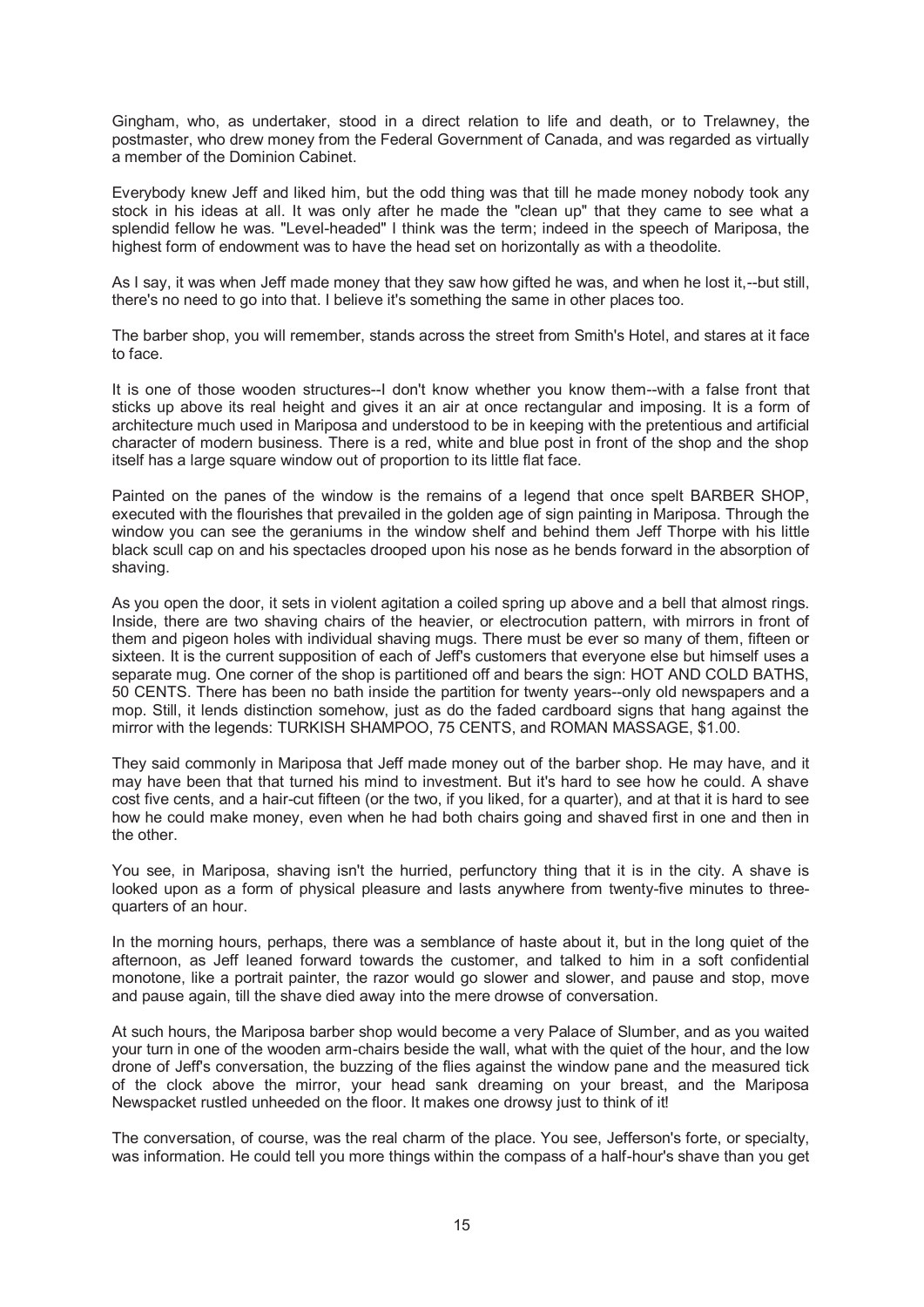in days of laborious research in an encyclopaedia. Where he got it all, I don't know, but I am inclined to think it came more or less out of the newspapers.

In the city, people never read the newspapers, not really, only little bits and scraps of them. But in Mariposa it's different. There they read the whole thing from cover to cover, and they build up on it, in the course of years, a range of acquirement that would put a college president to the blush. Anybody who has ever heard Henry Mullins and Peter Glover talk about the future of China will know just what I mean.

And, of course, the peculiarity of Jeff's conversation was that he could suit it to his man every time. He had a kind of divination about it. There was a certain kind of man that Jeff would size up sideways as he stropped the razor, and in whose ear he would whisper: "I see where Saint Louis has took four straight games off Chicago,"--and so hold him fascinated to the end.

In the same way he would say to Mr. Smith: "I see where it says that this 'Flying Squirl' run a dead heat for the King's Plate."

To a humble intellect like mine he would explain in full the relations of the Keesar to the German Rich Dog.

But first and foremost, Jeff's specialty in the way of conversation was finance and the money market, the huge fortunes that a man with the right kind of head could make.

I've known Jefferson to pause in his shaving with the razor suspended in the air as long as five minutes while he described, with his eye half closed, exactly the kind of a head a man needed in order to make a "haul" or a "clean up." It was evidently simply a matter of the head, and as far as one could judge, Jeff's own was the very type required. I don't know just at what time or how Jefferson first began his speculative enterprises. It was probably in him from the start. There is no doubt that the very idea of such things as Traction Stock and Amalgamated Asbestos went to his head: and whenever he spoke of Mr. Carnegie and Mr. Rockefeller, the yearning tone of his voice made it as soft as lathered soap.

I suppose the most rudimentary form of his speculation was the hens. That was years ago. He kept them out at the back of his house,--which itself stood up a grass plot behind and beyond the barber shop,--and in the old days Jeff would say, with a certain note of pride in his voice, that The Woman had sold as many as two dozen eggs in a day to the summer visitors.

But what with reading about Amalgamated Asbestos and Consolidated Copper and all that, the hens began to seem pretty small business, and, in any case, the idea of two dozen eggs at a cent apiece almost makes one blush. I suppose a good many of us have felt just as Jeff did about our poor little earnings. Anyway, I remember Jeff telling me one day that he could take the whole lot of the hens and sell them off and crack the money into Chicago wheat on margin and turn it over in twenty-four hours. He did it too. Only somehow when it was turned over it came upside down on top of the hens.

After that the hen house stood empty and The Woman had to throw away chicken feed every day, at a dead loss of perhaps a shave and a half. But it made no difference to Jeff, for his mind had floated away already on the possibilities of what he called "displacement" mining on the Yukon.

So you can understand that when the mining boom struck Mariposa, Jefferson Thorpe was in it right from the very start. Why, no wonder; it seemed like the finger of Providence. Here was this great silver country spread out to north of us, where people had thought there was only a wilderness. And right at our very doors! You could see, as I saw, the night express going north every evening; for all one knew Rockefeller or Carnegie or anyone might be on it! Here was the wealth of Calcutta, as the Mariposa Newspacket put it, poured out at our very feet.

So no wonder the town went wild! All day in the street you could hear men talking of veins, and smelters and dips and deposits and faults,--the town hummed with it like a geology class on examination day. And there were men about the hotels with mining outfits and theodolites and dunnage bags, and at Smith's bar they would hand chunks of rock up and down, some of which would run as high as ten drinks to the pound.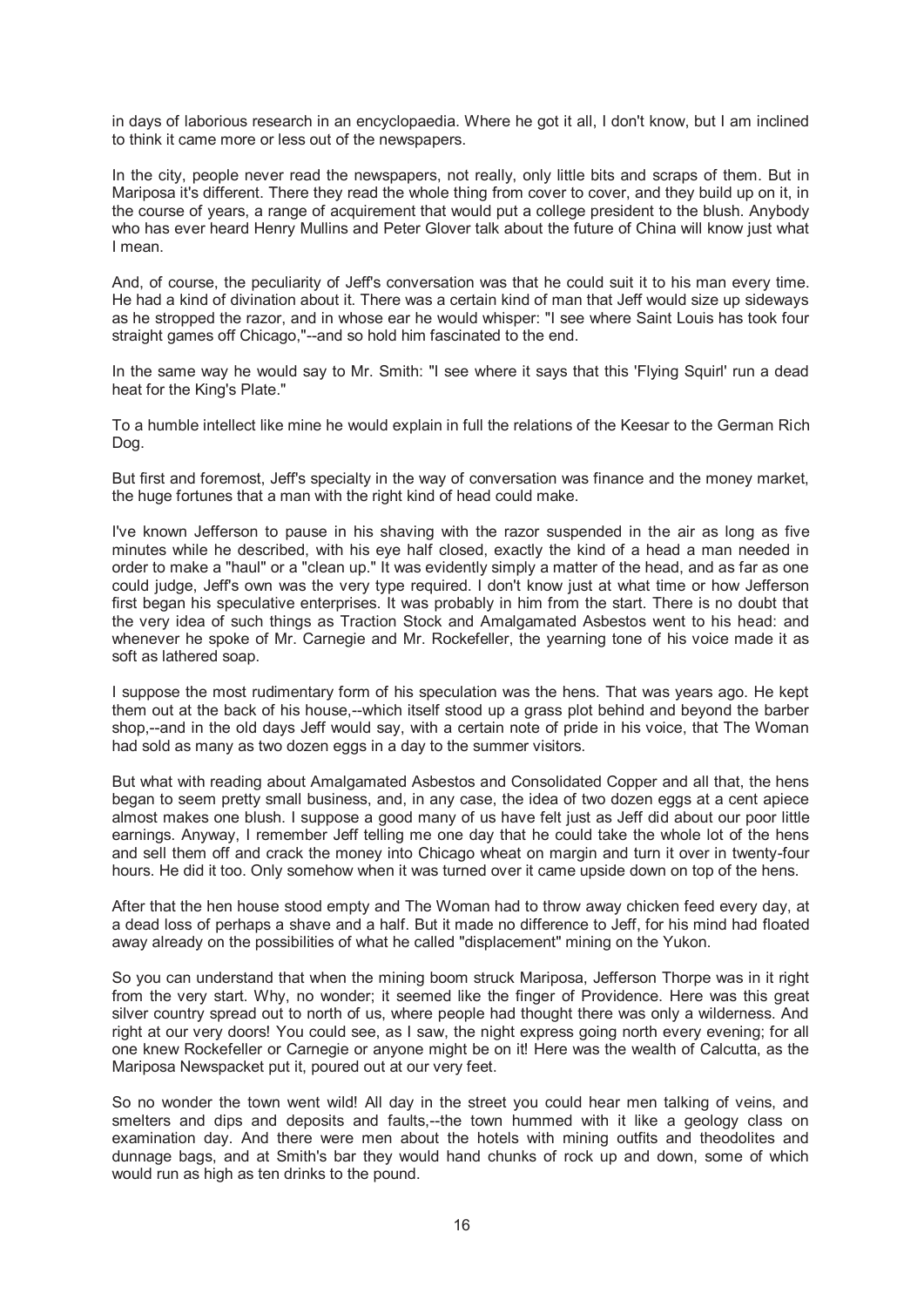The fever just caught the town and ran through it! Within a fortnight they put a partition down Robertson's Coal and Wood Office and opened the Mariposa Mining Exchange, and just about every man on the Main Street started buying scrip. Then presently young Fizzlechip, who had been teller in Mullins's Bank and that everybody had thought a worthless jackass before, came back from the Cobalt country with a fortune, and loafed round in the Mariposa House in English khaki and a horizontal hat, drunk all the time, and everybody holding him up as an example of what it was possible to do if you tried.

They all went in. Jim Eliot mortgaged the inside of the drug store and jammed it into Twin Tamagami. Pete Glover at the hardware store bought Nippewa stock at thirteen cents and sold it to his brother at seventeen and bought it back in less than a week at nineteen. They didn't care! They took a chance. Judge Pepperleigh put the rest of his wife's money into Temiskaming Common, and Lawyer Macartney got the fever, too, and put every cent that his sister possessed into Tulip Preferred.

And even when young Fizzlechip shot himself in the back room of the Mariposa House, Mr. Gingham buried him in a casket with silver handles and it was felt that there was a Monte Carlo touch about the whole thing.

They all went in--or all except Mr. Smith. You see, Mr. Smith had come down from there, and he knew all about rocks and mining and canoes and the north country. He knew what it was to eat flourbaked dampers under the lee side of a canoe propped among the underbrush, and to drink the last drop of whiskey within fifty miles. Mr. Smith had mighty little use for the north. But what he did do, was to buy up enough early potatoes to send fifteen carload lots into Cobalt at a profit of five dollars a bag.

Mr. Smith, I say, hung back. But Jeff Thorpe was in the mining boom right from the start. He bought in on the Nippewa mine even before the interim prospectus was out. He took a "block" of 100 shares of Abbitibbi Development at fourteen cents, and he and Johnson, the livery stablekeeper next door, formed a syndicate and got a thousand shares of Metagami Lake at 3 1/4 cents and then "unloaded" them on one of the sausage men at Netley's butcher shop at a clear cent per cent advance.

Jeff would open the little drawer below the mirror in the barber shop and show you all kinds and sorts of Cobalt country mining certificates,--blue ones, pink ones, green ones, with outlandish and fascinating names on them that ran clear from the Mattawa to the Hudson Bay.

And right from the start he was confident of winning. "There ain't no difficulty to it," he said, "there's lots of silver up there in that country and if you buy some here and some there you can't fail to come out somewhere. I don't say," he used to continue, with the scissors open and ready to cut, "that some of the greenhorns won't get bit. But if a feller knows the country and keeps his head level, he can't lose."

Jefferson had looked at so many prospectuses and so many pictures of mines and pine trees and smelters, that I think he'd forgotten that he'd never been in the country. Anyway, what's two hundred miles!

To an onlooker it certainly didn't seem so simple. I never knew the meanness, the trickery, of the mining business, the sheer obstinate determination of the bigger capitalists not to make money when they might, till I heard the accounts of Jeff's different mines. Take the case of Corona Jewel. There was a good mine, simply going to ruin for lack of common sense.

"She ain't been developed," Jeff would say. "There's silver enough in her so you could dig it out with a shovel. She's full of it. But they won't get at her and work her."

Then he'd take a look at the pink and blue certificates of the Corona Jewel and slam the drawer on them in disgust. Worse than that was the Silent Pine,--a clear case of stupid incompetence! Utter lack of engineering skill was all that was keeping the Silent Pine from making a fortune for its holders.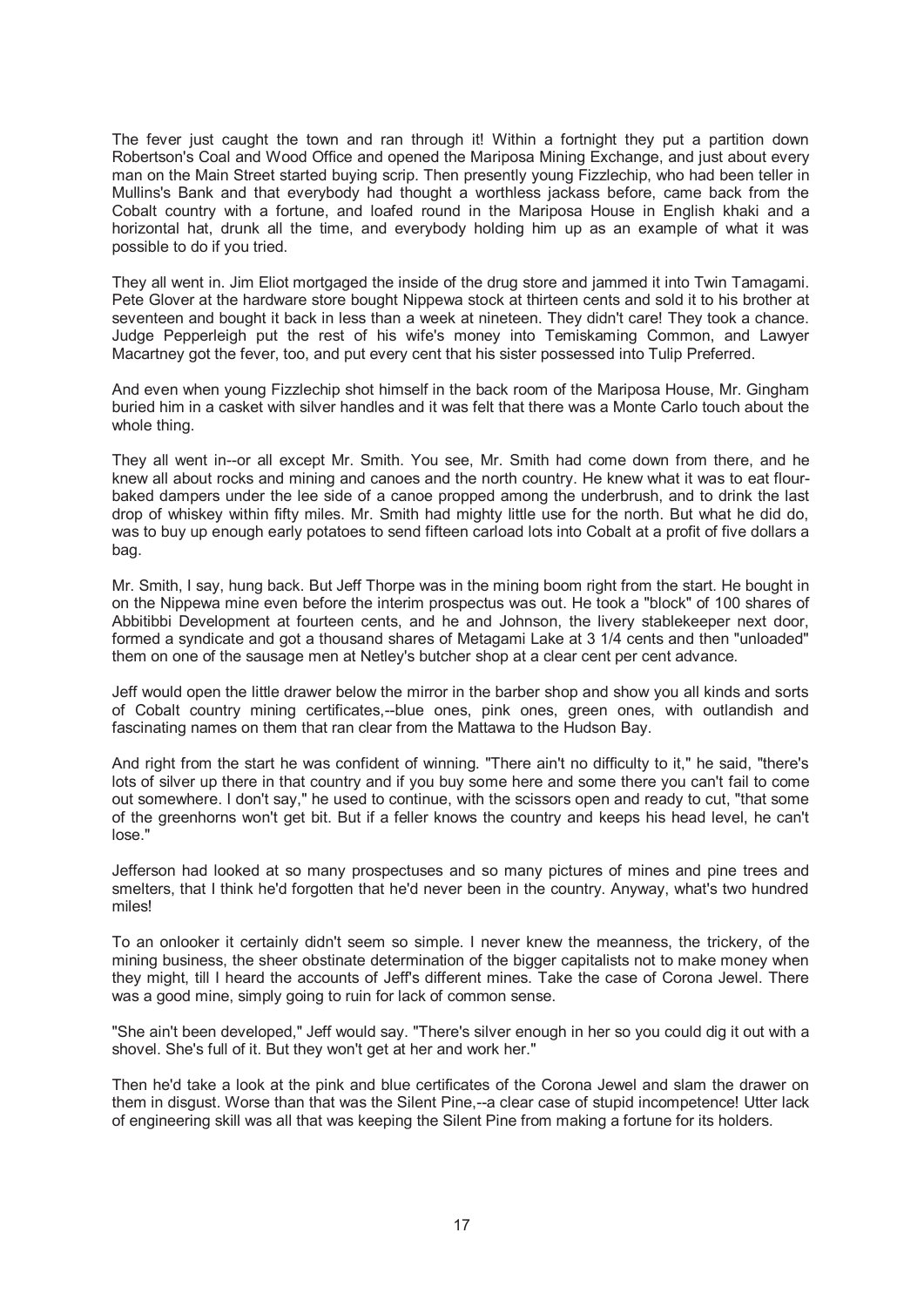"The only trouble with that mine," said Jeff, "is they won't go deep enough. They followed the vein down to where it kind o' thinned out and then they quit. If they'd just go right into her good, they'd get it again. She's down there all right."

But perhaps the meanest case of all was the Northern Star. That always seemed to me, every time I heard of it, a straight case for the criminal law. The thing was so evidently a conspiracy.

"I bought her," said Jeff, "at thirty-two, and she stayed right there tight, like she was stuck. Then a bunch of these fellers in the city started to drive her down and they got her pushed down to twentyfour, and I held on to her and they shoved her down to twenty-one. This morning they've got her down to sixteen, but I don't mean to let go. No, sir."

In another fortnight they shoved her, the same unscrupulous crowd, down to nine cents, and Jefferson still held on. "They're working her down," he admitted, "but I'm holding her."

No conflict between vice and virtue was ever grimmer.

"She's at six," said Jeff, "but I've got her. They can't squeeze me."

A few days after that, the same criminal gang had her down further than ever.

"They've got her down to three cents," said Jeff, "but I'm with her. Yes, sir, they think they can shove her clean off the market, but they can't do it. I've boughten in Johnson's shares, and the whole of Netley's, and I'll stay with her till she breaks."

So they shoved and pushed and clawed her down--that unseen nefarious crowd in the city--and Jeff held on to her and they writhed and twisted at his grip, and then--

And then--well, that's just the queer thing about the mining business. Why, sudden as a flash of lightning, it seemed, the news came over the wire to the Mariposa Newspacket, that they had struck a vein of silver in the Northern Star as thick as a sidewalk, and that the stock had jumped to seventeen dollars a share, and even at that you couldn't get it! And Jeff stood there flushed and half-staggered against the mirror of the little shop, with a bunch of mining scrip in his hand that was worth forty thousand dollars!

Excitement! It was all over the town in a minutes. They ran off a news extra at the Mariposa Newspacket, and in less than no time there wasn't standing room in the barber shop, and over in Smith's Hotel they had three extra barkeepers working on the lager beer pumps.

They were selling mining shares on the Main Street in Mariposa that afternoon and people were just clutching for them. Then at night there was a big oyster supper in Smith's caff, with speeches, and the Mariposa band outside.

And the queer thing was that the very next afternoon was the funeral of young Fizzlechip, and Dean Drone had to change the whole text of his Sunday sermon at two days' notice for fear of offending public sentiment.

But I think what Jeff liked best of it all was the sort of public recognition that it meant. He'd stand there in the shop, hardly bothering to shave, and explain to the men in the arm-chairs how he held her, and they shoved her, and he clung to her, and what he'd said to himself--a perfect Iliad--while he was clinging to her.

The whole thing was in the city papers a few days after with a photograph of Jeff, taken specially at Ed Moore's studio (upstairs over Netley's). It showed Jeff sitting among palm trees, as all mining men do, with one hand on his knee, and a dog, one of those regular mining dogs, at his feet, and a look of piercing intelligence in his face that would easily account for forty thousand dollars.

I say that the recognition meant a lot to Jeff for its own sake. But no doubt the fortune meant quite a bit to him too on account of Myra.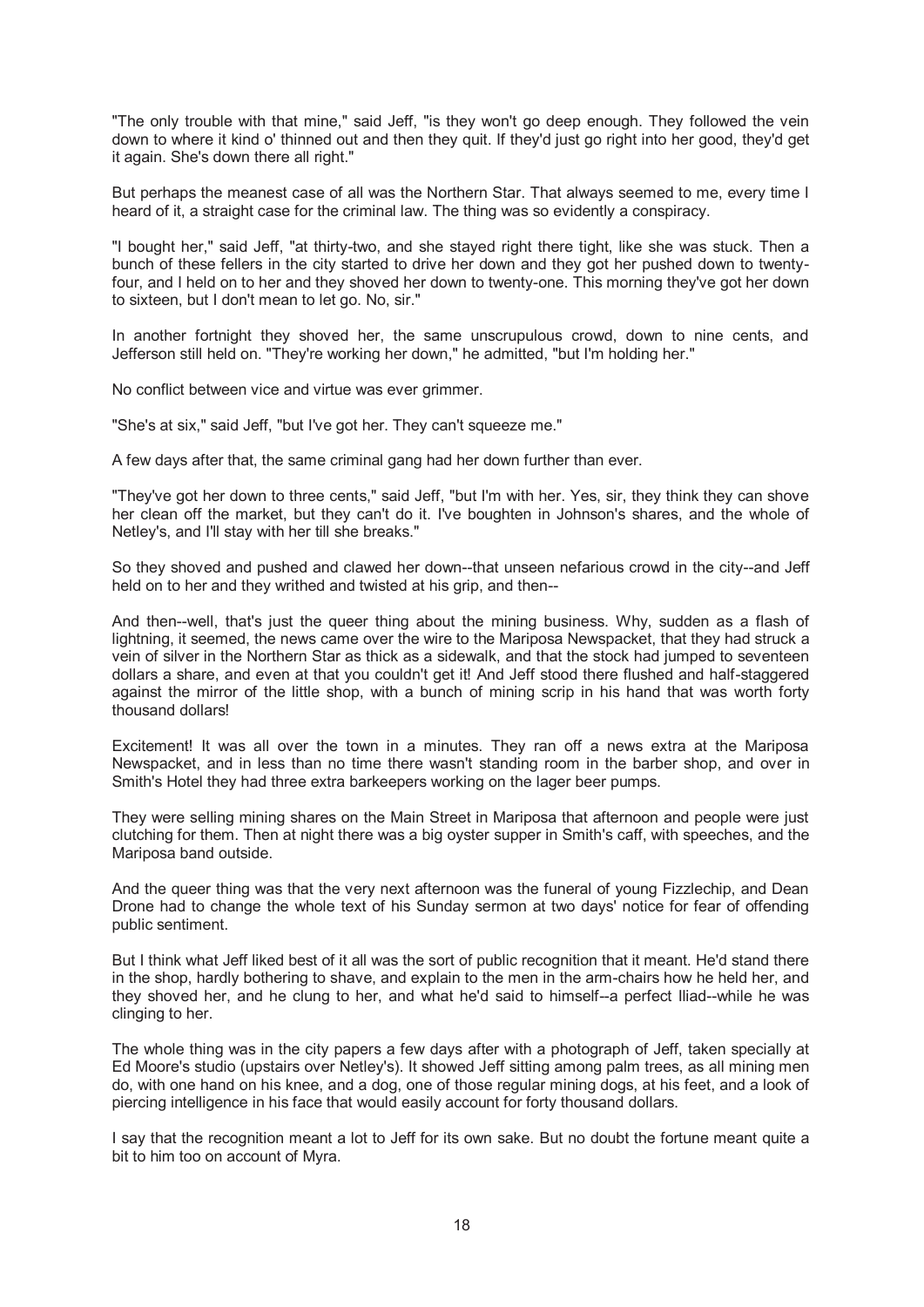Did I mention Myra, Jeff's daughter? Perhaps not. That's the trouble with the people in Mariposa; they're all so separate and so different--not a bit like the people in the cities--that unless you hear about them separately and one by one you can't for a moment understand what they're like.

Myra had golden hair and a Greek face and would come bursting through the barber shop in a hat at least six inches wider than what they wear in Paris. As you saw her swinging up the street to the Telephone Exchange in a suit that was straight out of the Delineator and brown American boots, there was style written all over her,--the kind of thing that Mariposa recognised and did homage to. And to see her in the Exchange,--she was one of the four girls that I spoke of,--on her high stool with a steel cap on,--jabbing the connecting plugs in and out as if electricity cost nothing--well, all I mean is that you could understand why it was that the commercial travellers would stand round in the Exchange calling up all sorts of impossible villages, and waiting about so pleasant and genial!--it made one realize how naturally good-tempered men are. And then when Myra would go off duty and Miss Cleghorn, who was sallow, would come on, the commercial men would be off again like autumn leaves.

It just shows the difference between people. There was Myra who treated lovers like dogs and would slap them across the face with a banana skin to show her utter independence. And there was Miss Cleghorn, who was sallow, and who bought a forty cent Ancient History to improve herself: and yet if she'd hit any man in Mariposa with a banana skin, he'd have had her arrested for assault.

Mind you, I don't mean that Myra was merely flippant and worthless. Not at all. She was a girl with any amount of talent. You should have heard her recite "The Raven," at the Methodist Social! Simply genius! And when she acted Portia in the Trial Scene of the Merchant of Venice at the High School concert, everybody in Mariposa admitted that you couldn't have told it from the original.

So, of course, as soon as Jeff made the fortune, Myra had her resignation in next morning and everybody knew that she was to go to a dramatic school for three months in the fall and become a leading actress.

But, as I said, the public recognition counted a lot for Jeff. The moment you begin to get that sort of thing it comes in quickly enough. Brains, you know, are recognized right away. That was why, of course, within a week from this Jeff received the first big packet of stuff from the Cuban Land Development Company, with coloured pictures of Cuba, and fields of bananas, and haciendas and insurrectos with machetes and Heaven knows what. They heard of him, somehow,--it wasn't for a modest man like Jefferson to say how. After all, the capitalists of the world are just one and the same crowd. If you're in it, you're in it, that's all! Jeff realized why it is that of course men like Carnegie or Rockefeller and Morgan all know one another. They have to.

For all I know, this Cuban stuff may have been sent from Morgan himself. Some of the people in Mariposa said yes, others said no. There was no certainty.

Anyway, they were fair and straight, this Cuban crowd that wrote to Jeff. They offered him to come right in and be one of themselves. If a man's got the brains, you may as well recognize it straight away. Just as well write him to be a director now as wait and hesitate till he forces his way into it.

Anyhow, they didn't hesitate, these Cuban people that wrote to Jeff from Cuba--or from a post-office box in New York--it's all the same thing, because Cuba being so near to New York the mail is all distributed from there. I suppose in some financial circles they might have been slower, wanted guarantees of some sort, and so on, but these Cubans, you know, have got a sort of Spanish warmth of heart that you don't see in business men in America, and that touches you. No, they asked no guarantee. Just send the money whether by express order or by bank draft or cheque, they left that entirely to oneself, as a matter between Cuban gentlemen.

And they were quite frank about their enterprise--bananas and tobacco in the plantation district reclaimed from the insurrectos. You could see it all there in the pictures--tobacco plants and the insurrectos--everything. They made no rash promises, just admitted straight out that the enterprise might realise 400 per cent. or might conceivably make less. There was no hint of more.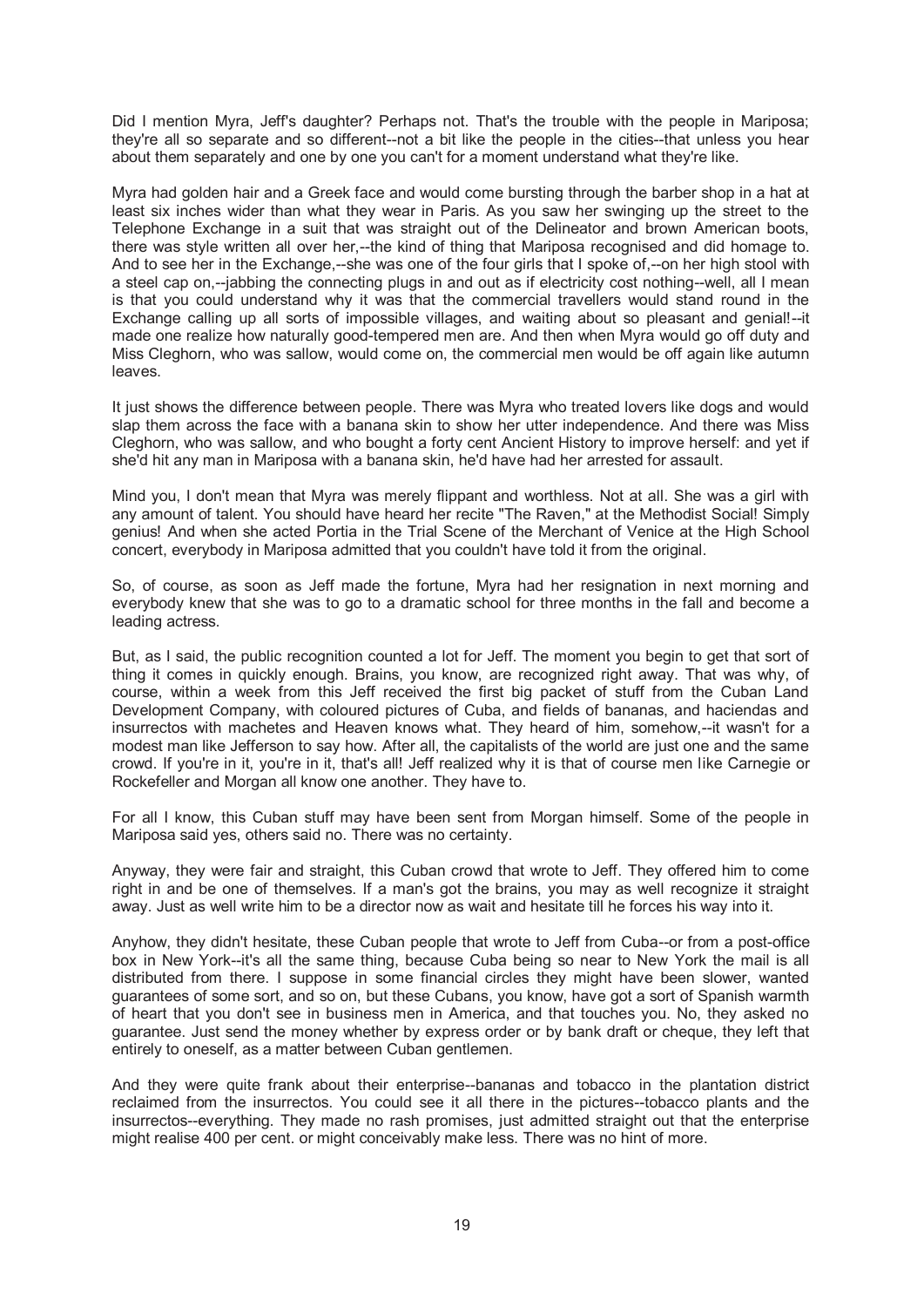So within a month, everybody in Mariposa knew that Jeff Thorpe was "in Cuban lands" and would probably clean up half a million by New Year's. You couldn't have failed to know it. All round the little shop there were pictures of banana groves and the harbour of Habana, and Cubans in white suits and scarlet sashes, smoking cigarettes in the sun and too ignorant to know that you can make four hundred per cent. by planting a banana tree.

I liked it about Jeff that he didn't stop shaving. He went on just the same. Even when Johnson, the livery stable man, came in with five hundred dollars and asked him to see if the Cuban Board of Directors would let him put it in, Jeff laid it in the drawer and then shaved him for five cents, in the same old way. Of course, he must have felt proud when, a few days later, he got a letter from the Cuban people, from New York, accepting the money straight off without a single question, and without knowing anything more of Johnson except that he was a friend of Jeff's. They wrote most handsomely. Any friends of Jeff's were friends of Cuba. All money they might send would be treated just as Jeff's would be treated.

One reason, perhaps, why Jeff didn't give up shaving was because it allowed him to talk about Cuba. You see, everybody knew in Mariposa that Jeff Thorpe had sold out of Cobalts and had gone into Cuban Renovated Lands--and that spread round him a kind of halo of wealth and mystery and outlandishness--oh, something Spanish. Perhaps you've felt it about people that you know. Anyhow, they asked him about the climate, and yellow fever and what the negroes were like and all that sort of thing.

"This Cubey, it appears is an island," Jeff would explain. Of course, everybody knows how easily islands lend themselves to making money,--"and for fruit, they say it comes up so fast you can't stop it." And then he would pass into details about the Hash-enders and the resurrectos and technical things like that till it was thought a wonder how he could know it. Still, it was realized that a man with money has got to know these things. Look at Morgan and Rockefeller and all the men that make a pile. They know just as much as Jeff did about the countries where they make it. It stands to reason.

Did I say that Jeff shaved in the same old way? Not quite. There was something even dreamier about it now, and a sort of new element in the way Jeff fell out of his monotone into lapses of thought that I, for one, misunderstood. I thought that perhaps getting so much money,--well, you know the way it acts on people in the larger cities. It seemed to spoil one's idea of Jeff that copper and asbestos and banana lands should form the goal of his thought when, if he knew it, the little shop and the sunlight of Mariposa was so much better.

In fact, I had perhaps borne him a grudge for what seemed to me his perpetual interest in the great capitalists. He always had some item out of the paper about them.

"I see where this here Carnegie has give fifty thousand dollars for one of them observatories," he would say.

And another day he would pause in the course of shaving, and almost whisper: "Did you ever *see* this Rockefeller?"

It was only by a sort of accident that I came to know that there was another side to Jefferson's speculation that no one in Mariposa ever knew, or will ever know now.

I knew it because I went in to see Jeff in his house one night. The house,--I think I said it,--stood out behind the barber shop. You went out of the back door of the shop, and through a grass plot with petunias beside it, and the house stood at the end. You could see the light of the lamp behind the blind, and through the screen door as you came along. And it was here that Jefferson used to sit in the evenings when the shop got empty.

There was a round table that The Woman used to lay for supper, and after supper there used to be a chequered cloth on it and a lamp with a shade. And beside it Jeff would sit, with his spectacles on and the paper spread out, reading about Carnegie and Rockefeller. Near him, but away from the table, was The Woman doing needlework, and Myra, when she wasn't working in the Telephone Exchange, was there too with her elbows on the table reading Marie Corelli--only now, of course, after the fortune, she was reading the prospectuses of Dramatic Schools.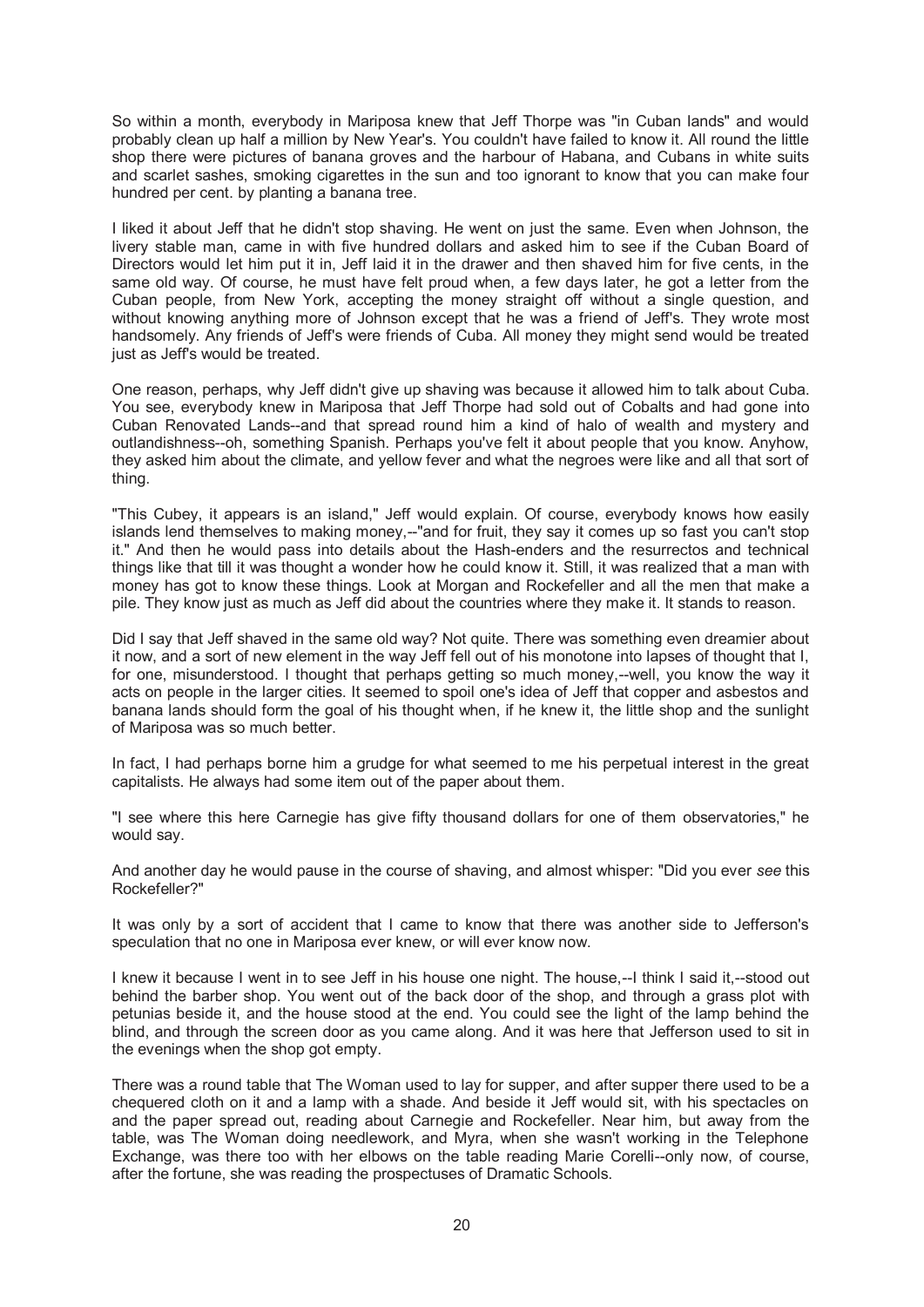So this night,--I don't know just what it was in the paper that caused it,--Jeff laid down what he was reading and started to talk about Carnegie.

"This Carnegie, I bet you, would be worth," said Jeff, closing up his eyes in calculation, "as much as perhaps two million dollars, if you was to sell him up. And this Rockefeller and this Morgan, either of them, to sell them up clean, would be worth another couple of million--"

I may say in parentheses that it was a favourite method in Mariposa if you wanted to get at the real worth of a man, to imagine him clean sold up, put up for auction, as it were. It was the only way to test him.

"And now look at 'em," Jeff went on. "They make their money and what do they do with it? They give it away. And who do they give it to? Why, to those as don't want it, every time. They give it to these professors and to this research and that, and do the poor get any of it? Not a cent and never will."

"I tell you, boys," continued Jeff (there were no boys present, but in Mariposa all really important speeches are addressed to an imaginary audience of boys)--"I tell you, if I was to make a million out of this Cubey, I'd give it straight to the poor, yes, sir--divide it up into a hundred lots of a thousand dollars each and give it to the people that hadn't nothing."

So always after that I knew just what those bananas were being grown for.

Indeed, after that, though Jefferson never spoke of his intentions directly, he said a number of things that seemed to bear on them. He asked me, for instance, one day, how many blind people it would take to fill one of these blind homes and how a feller could get ahold of them. And at another time he asked whether if a feller advertised for some of these incurables a feller could get enough of them to make a showing. I know for a fact that he got Nivens, the lawyer, to draw up a document that was to give an acre of banana land in Cuba to every idiot in Missinaba county.

But still,--what's the use of talking of what Jeff meant to do? Nobody knows or cares about it now.

The end of it was bound to come. Even in Mariposa some of the people must have thought so. Else how was it that Henry Mullins made such a fuss about selling a draft for forty thousand on New York? And why was it that Mr. Smith wouldn't pay Billy, the desk clerk, his back wages when he wanted to put it into Cuba?

Oh yes; some of them must have seen it. And yet when it came it seemed so quiet,--ever so quiet,- not a bit like the Northern Star mine and the oyster supper and the Mariposa band. It is strange how quiet these things look, the other way round.

You remember the Cuban Land frauds in New York and Porforio Gomez shooting the detective, and him and Maximo Morez getting clear away with two hundred thousand? No, of course you don't; why, even in the city papers it only filled an inch or two of type, and anyway the names were hard to remember. That was Jeff's money--part of it. Mullins got the telegram, from a broker or someone, and he showed it to Jeff just as he was going up the street with an estate agent to look at a big empty lot on the hill behind the town--the very place for these incurables.

And Jeff went back to the shop so quiet--have you ever seen an animal that is stricken through, how quiet it seems to move?

Well, that's how he walked.

And since that, though it's quite a little while ago, the shop's open till eleven every night now, and Jeff is shaving away to pay back that five hundred that Johnson, the livery man, sent to the Cubans, and--

Pathetic? tut! tut! You don't know Mariposa. Jeff has to work pretty late, but that's nothing--nothing at all, if you've worked hard all your lifetime. And Myra is back at the Telephone Exchange--they were glad enough to get her, and she says now that if there's one thing she hates, it's the stage, and she can't see how the actresses put up with it.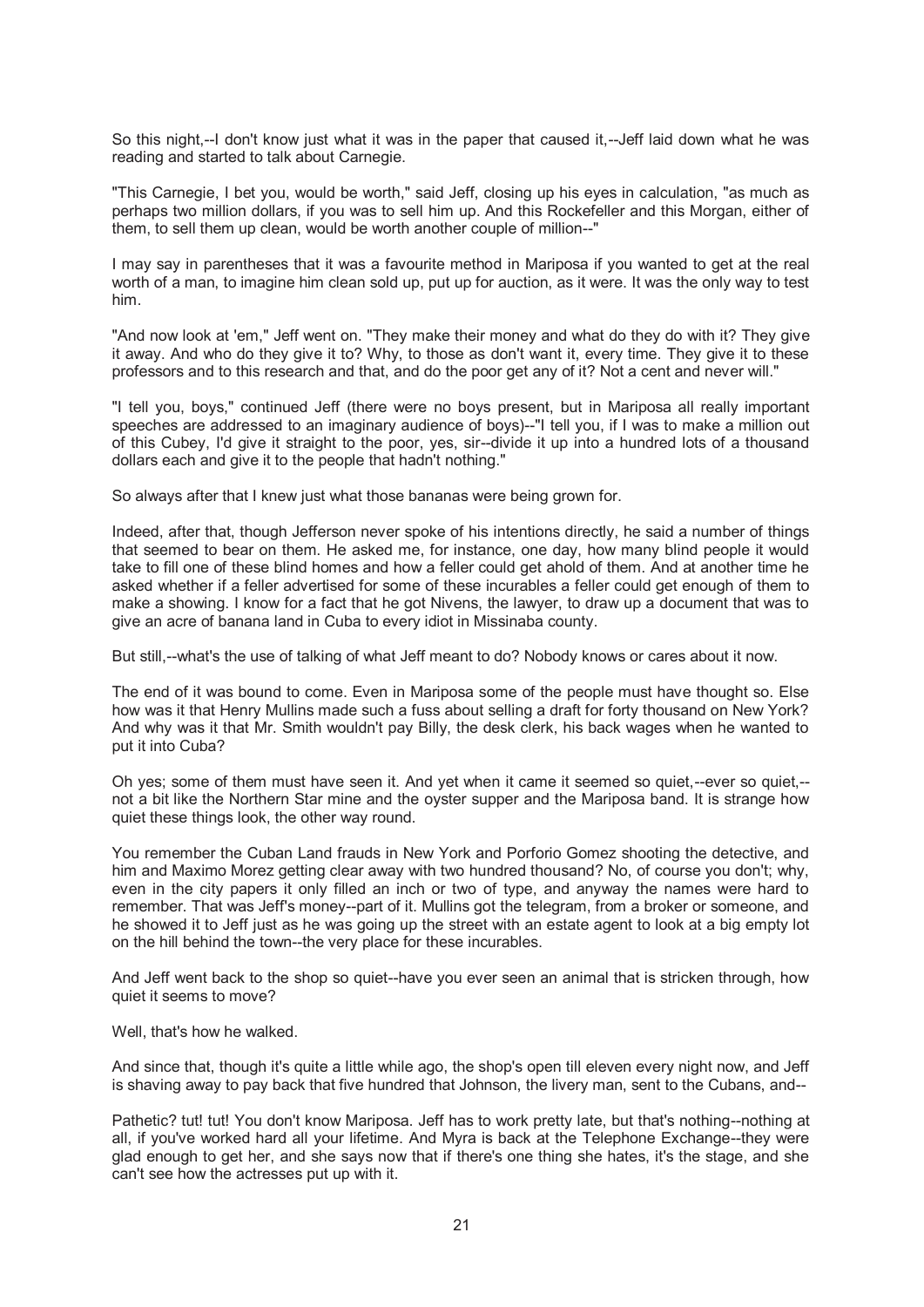Anyway, things are not so bad. You see it was just at this time that Mr. Smith's caff opened, and Mr. Smith came to Jeff's Woman and said he wanted seven dozen eggs a day, and wanted them handy, and so the hens are back, and more of them, and they exult so every morning over the eggs they lay that if you wanted to talk of Rockefeller in the barber shop you couldn't hear his name for the cackling.

--()--

#### **THREE. The Marine Excursions of the Knights of Pythias**

Half-past six on a July morning! The Mariposa Belle is at the wharf, decked in flags, with steam up ready to start.

Excursion day!

Half past six on a July morning, and Lake Wissanotti lying in the sun as calm as glass. The opal colours of the morning light are shot from the surface of the water.

Out on the lake the last thin threads of the mist are clearing away like flecks of cotton wool.

The long call of the loon echoes over the lake. The air is cool and fresh. There is in it all the new life of the land of the silent pine and the moving waters. Lake Wissanotti in the morning sunlight! Don't talk to me of the Italian lakes, or the Tyrol or the Swiss Alps. Take them away. Move them somewhere else. I don't want them.

Excursion Day, at half past six of a summer morning! With the boat all decked in flags and all the people in Mariposa on the wharf, and the band in peaked caps with big cornets tied to their bodies ready to play at any minute! I say! Don't tell me about the Carnival of Venice and the Delhi Durbar. Don't! I wouldn't look at them. I'd shut my eyes! For light and colour give me every time an excursion out of Mariposa down the lake to the Indian's Island out of sight in the morning mist. Talk of your Papal Zouaves and your Buckingham Palace Guard! I want to see the Mariposa band in uniform and the Mariposa Knights of Pythias with their aprons and their insignia and their picnic baskets and their five-cent cigars!

Half past six in the morning, and all the crowd on the wharf and the boat due to leave in half an hour. Notice it!--in half an hour. Already she's whistled twice (at six, and at six fifteen), and at any minute now, Christie Johnson will step into the pilot house and pull the string for the warning whistle that the boat will leave in half an hour. So keep ready. Don't think of running back to Smith's Hotel for the sandwiches. Don't be fool enough to try to go up to the Greek Store, next to Netley's, and buy fruit. You'll be left behind for sure if you do. Never mind the sandwiches and the fruit! Anyway, here comes Mr. Smith himself with a huge basket of provender that would feed a factory. There must be sandwiches in that. I think I can hear them clinking. And behind Mr. Smith is the German waiter from the caff with another basket--indubitably lager beer; and behind him, the bar-tender of the hotel, carrying nothing, as far as one can see. But of course if you know Mariposa you will understand that why he looks so nonchalant and empty-handed is because he has two bottles of rye whiskey under his linen duster. You know, I think, the peculiar walk of a man with two bottles of whiskey in the inside pockets of a linen coat. In Mariposa, you see, to bring beer to an excursion is quite in keeping with public opinion. But, whiskey,--well, one has to be a little careful.

Do I say that Mr. Smith is here? Why, everybody's here. There's Hussell the editor of the Newspacket, wearing a blue ribbon on his coat, for the Mariposa Knights of Pythias are, by their constitution, dedicated to temperance; and there's Henry Mullins, the manager of the Exchange Bank, also a Knight of Pythias, with a small flask of Pogram's Special in his hip pocket as a sort of amendment to the constitution. And there's Dean Drone, the Chaplain of the Order, with a fishing-rod (you never saw such green bass as lie among the rocks at Indian's Island), and with a trolling line in case of maskinonge, and a landing net in case of pickerel, and with his eldest daughter, Lilian Drone, in case of young men. There never was such a fisherman as the Rev. Rupert Drone.

Perhaps I ought to explain that when I speak of the excursion as being of the Knights of Pythias, the thing must not be understood in any narrow sense. In Mariposa practically everybody belongs to the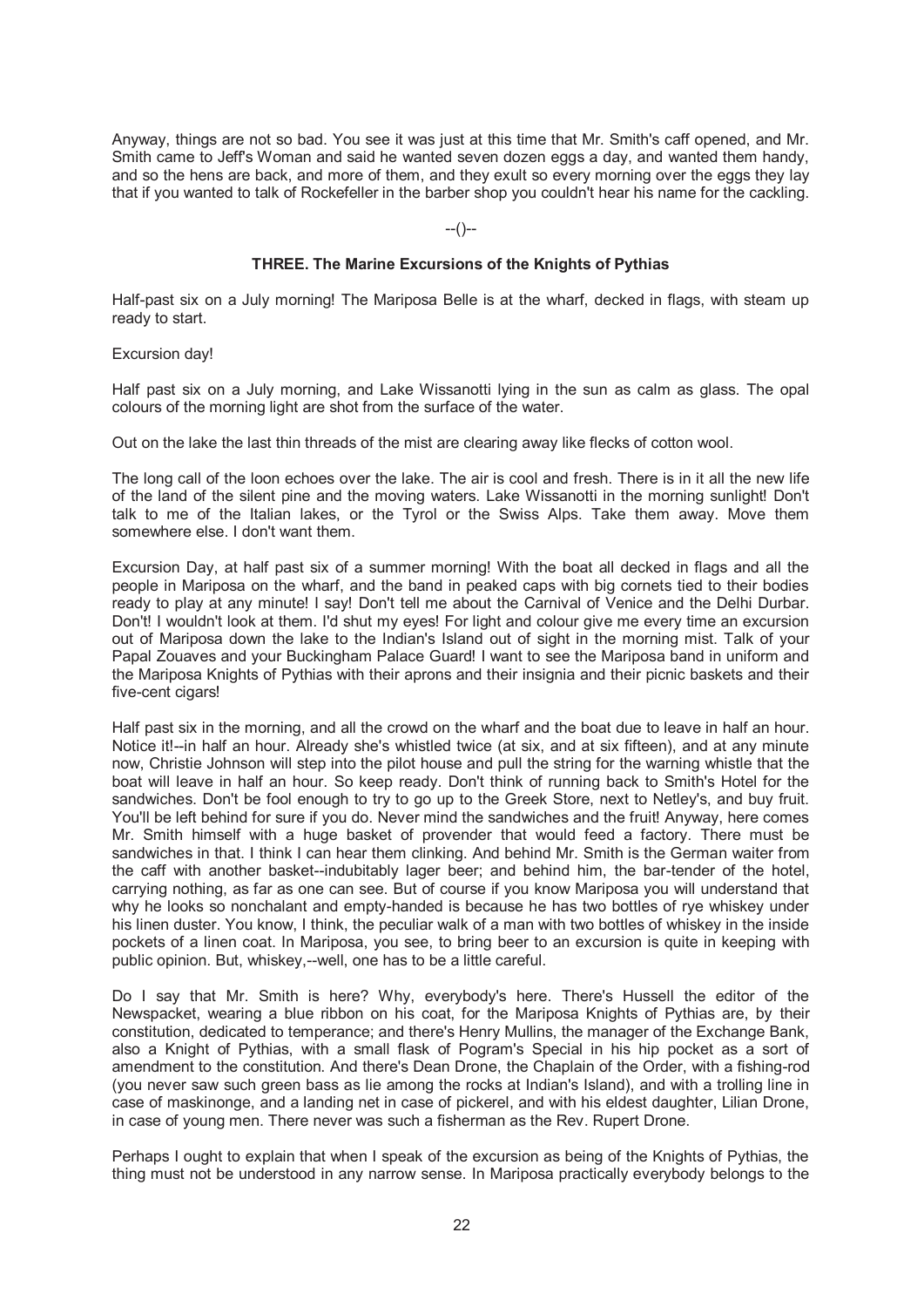Knights of Pythias just as they do to everything else. That's the great thing about the town and that's what makes it so different from the city. Everybody is in everything.

You should see them on the seventeenth of March, for example, when everybody wears a green ribbon and they're all laughing and glad,--you know what the Celtic nature is,--and talking about Home Rule.

On St. Andrew's Day every man in town wears a thistle and shakes hands with everybody else, and you see the fine old Scotch honesty beaming out of their eyes.

And on St. George's Day!--well, there's no heartiness like the good old English spirit, after all; why shouldn't a man feel glad that he's an Englishman?

Then on the Fourth of July there are stars and stripes flying over half the stores in town, and suddenly all the men are seen to smoke cigars, and to know all about Roosevelt and Bryan and the Philippine Islands. Then you learn for the first time that Jeff Thorpe's people came from Massachusetts and that his uncle fought at Bunker Hill (it must have been Bunker Hill,--anyway Jefferson will swear it was in Dakota all right enough); and you find that George Duff has a married sister in Rochester and that her husband is all right; in fact, George was down there as recently as eight years ago. Oh, it's the most American town imaginable is Mariposa,--on the fourth of July.

But wait, just wait, if you feel anxious about the solidity of the British connection, till the twelfth of the month, when everybody is wearing an orange streamer in his coat and the Orangemen (every man in town) walk in the big procession. Allegiance! Well, perhaps you remember the address they gave to the Prince of Wales on the platform of the Mariposa station as he went through on his tour to the west. I think that pretty well settled that question. So you will easily understand that of course everybody belongs to the Knights of Pythias and the Masons and Oddfellows, just as they all belong to the Snow Shoe Club and the Girls' Friendly Society.

And meanwhile the whistle of the steamer has blown again for a quarter to seven:--loud and long this time, for any one not here now is late for certain; unless he should happen to come down in the last fifteen minutes

What a crowd upon the wharf and how they pile on to the steamer! It's a wonder that the boat can hold them all. But that's just the marvellous thing about the Mariposa Belle.

I don't know,--I have never known,--where the steamers like the Mariposa Belle come from. Whether they are built by Harland and Wolff of Belfast, or whether, on the other hand, they are not built by Harland and Wolff of Belfast, is more than one would like to say offhand.

The Mariposa Belle always seems to me to have some of those strange properties that distinguish Mariposa itself. I mean, her size seems to vary so. If you see her there in the winter, frozen in the ice beside the wharf with a snowdrift against the windows of the pilot house, she looks a pathetic little thing the size of a butternut. But in the summer time, especially after you've been in Mariposa for a month or two, and have paddled alongside of her in a canoe, she gets larger and taller, and with a great sweep of black sides, till you see no difference between the Mariposa Belle and the Lusitania. Each one is a big steamer and that's all you can say.

Nor do her measurements help you much. She draws about eighteen inches forward, and more than that,--at least half an inch more, astern, and when she's loaded down with an excursion crowd she draws a good two inches more. And above the water,--why, look at all the decks on her! There's the deck you walk on to, from the wharf, all shut in, with windows along it, and the after cabin with the long table, and above that the deck with all the chairs piled upon it, and the deck in front where the band stand round in a circle, and the pilot house is higher than that, and above the pilot house is the board with the gold name and the flag pole and the steel ropes and the flags; and fixed in somewhere on the different levels is the lunch counter where they sell the sandwiches, and the engine room, and down below the deck level, beneath the water line, is the place where the crew sleep. What with steps and stairs and passages and piles of cordwood for the engine,--oh no, I guess Harland and Wolff didn't build her. They couldn't have.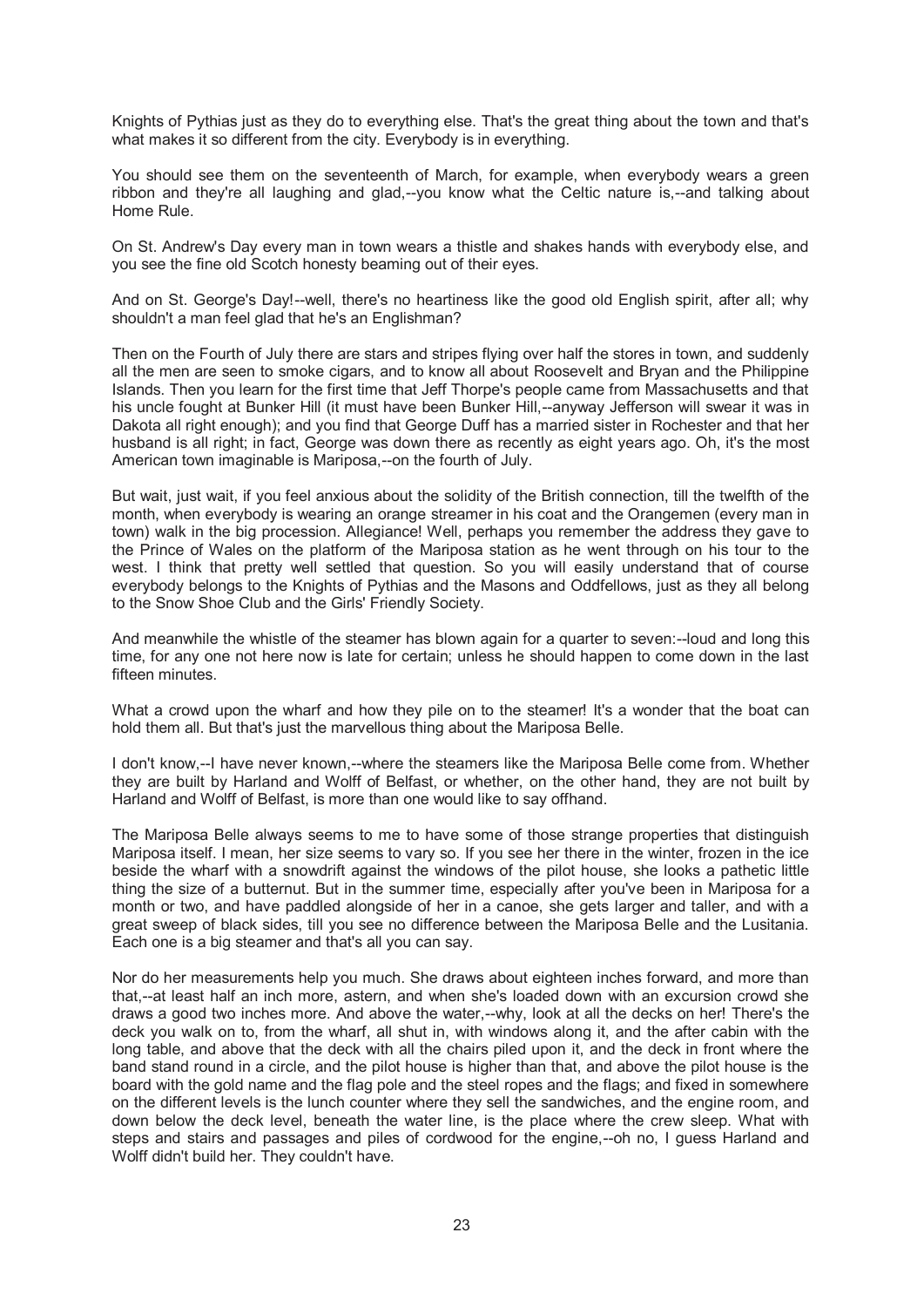Yet even with a huge boat like the Mariposa Belle, it would be impossible for her to carry all of the crowd that you see in the boat and on the wharf. In reality, the crowd is made up of two classes,--all of the people in Mariposa who are going on the excursion and all those who are not. Some come for the one reason and some for the other.

The two tellers of the Exchange Bank are both there standing side by side. But one of them,--the one with the cameo pin and the long face like a horse,--is going, and the other,--with the other cameo pin and the face like another horse,--is not. In the same way, Hussell of the Newspacket is going, but his brother, beside him, isn't. Lilian Drone is going, but her sister can't; and so on all through the crowd.

And to think that things should look like that on the morning of a steamboat accident.

How strange life is!

To think of all these people so eager and anxious to catch the steamer, and some of them running to catch it, and so fearful that they might miss it,--the morning of a steamboat accident. And the captain blowing his whistle, and warning them so severely that he would leave them behind,--leave them out of the accident! And everybody crowding so eagerly to be in the accident.

Perhaps life is like that all through.

Strangest of all to think, in a case like this, of the people who were left behind, or in some way or other prevented from going, and always afterwards told of how they had escaped being on board the Mariposa Belle that day!

Some of the instances were certainly extraordinary. Nivens, the lawyer, escaped from being there merely by the fact that he was away in the city.

Towers, the tailor, only escaped owing to the fact that, not intending to go on the excursion he had stayed in bed till eight o'clock and so had not gone. He narrated afterwards that waking up that morning at half-past five, he had thought of the excursion and for some unaccountable reason had felt glad that he was not going.

The case of Yodel, the auctioneer, was even more inscrutable. He had been to the Oddfellows' excursion on the train the week before and to the Conservative picnic the week before that, and had decided not to go on this trip. In fact, he had not the least intention of going. He narrated afterwards how the night before someone had stopped him on the corner of Nippewa and Tecumseh Streets (he indicated the very spot) and asked: "Are you going to take in the excursion to-morrow?" and he had said, just as simply as he was talking when narrating it: "No." And ten minutes after that, at the corner of Dalhousie and Brock Streets (he offered to lead a party of verification to the precise place) somebody else had stopped him and asked: "Well, are you going on the steamer trip to-morrow?" Again he had answered: "No," apparently almost in the same tone as before.

He said afterwards that when he heard the rumour of the accident it seemed like the finger of Providence, and fell on his knees in thankfulness.

There was the similar case of Morison (I mean the one in Glover's hardware store that married one of the Thompsons). He said afterwards that he had read so much in the papers about accidents lately,- mining accidents, and aeroplanes and gasoline,--that he had grown nervous. The night before his wife had asked him at supper: "Are you going on the excursion?" He had answered: "No, I don't think I feel like it," and had added: "Perhaps your mother might like to go." And the next evening just at dusk, when the news ran through the town, he said the first thought that flashed through his head was: "Mrs. Thompson's on that boat."

He told this right as I say it--without the least doubt or confusion. He never for a moment imagined she was on the Lusitania or the Olympic or any other boat. He knew she was on this one. He said you could have knocked him down where he stood. But no one had. Not even when he got halfway down,--on his knees, and it would have been easier still to knock him down or kick him. People do miss a lot of chances.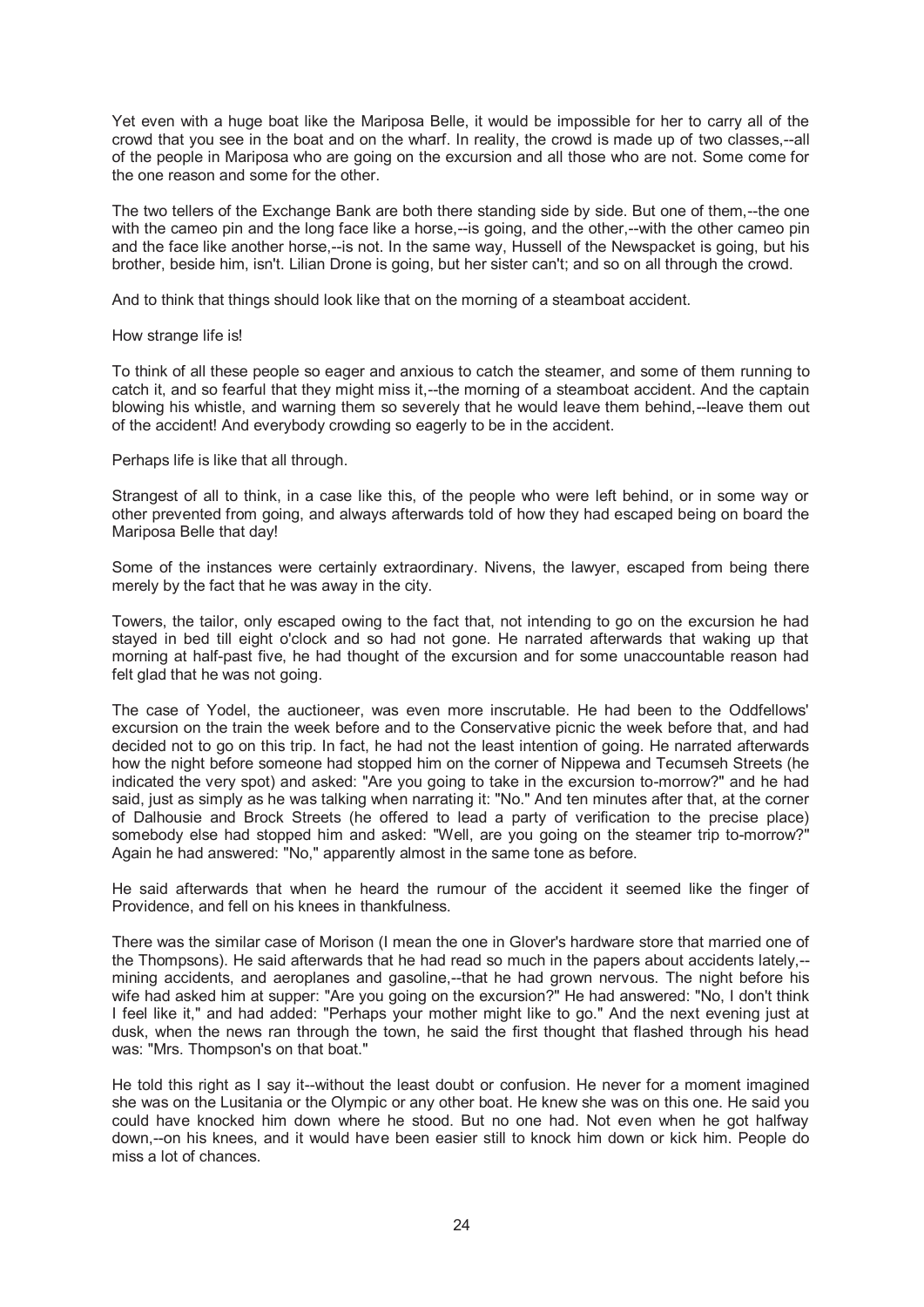Still, as I say, neither Yodel nor Morison nor anyone thought about there being an accident until just after sundown when they--

Well, have you ever heard the long booming whistle of a steamboat two miles out on the lake in the dusk, and while you listen and count and wonder, seen the crimson rockets going up against the sky and then heard the fire bell ringing right there beside you in the town, and seen the people running to the town wharf?

That's what the people of Mariposa saw and felt that summer evening as they watched the Mackinaw life-boat go plunging out into the lake with seven sweeps to a side and the foam clear to the gunwale with the lifting stroke of fourteen men!

But, dear me, I am afraid that this is no way to tell a story. I suppose the true art would have been to have said nothing about the accident till it happened. But when you write about Mariposa, or hear of it, if you know the place, it's all so vivid and real that a thing like the contrast between the excursion crowd in the morning and the scene at night leaps into your mind and you must think of it.

But never mind about the accident,--let us turn back again to the morning.

The boat was due to leave at seven. There was no doubt about the hour,--not only seven, but seven sharp. The notice in the Newspacket said: "The boat will leave sharp at seven;" and the advertising posters on the telegraph poles on Missinaba Street that began "Ho, for Indian's Island!" ended up with the words: "Boat leaves at seven sharp." There was a big notice on the wharf that said: "Boat leaves sharp on time."

So at seven, right on the hour, the whistle blew loud and long, and then at seven fifteen three short peremptory blasts, and at seven thirty one quick angry call,--just one,--and very soon after that they cast off the last of the ropes and the Mariposa Belle sailed off in her cloud of flags, and the band of the Knights of Pythias, timing it to a nicety, broke into the "Maple Leaf for Ever!"

I suppose that all excursions when they start are much the same. Anyway, on the Mariposa Belle everybody went running up and down all over the boat with deck chairs and camp stools and baskets, and found places, splendid places to sit, and then got scared that there might be better ones and chased off again. People hunted for places out of the sun and when they got them swore that they weren't going to freeze to please anybody; and the people in the sun said that they hadn't paid fifty cents to be roasted. Others said that they hadn't paid fifty cents to get covered with cinders, and there were still others who hadn't paid fifty cents to get shaken to death with the propeller.

Still, it was all right presently. The people seemed to get sorted out into the places on the boat where they belonged. The women, the older ones, all gravitated into the cabin on the lower deck and by getting round the table with needlework, and with all the windows shut, they soon had it, as they said themselves, just like being at home.

All the young boys and the toughs and the men in the band got down on the lower deck forward, where the boat was dirtiest and where the anchor was and the coils of rope.

And upstairs on the after deck there were Lilian Drone and Miss Lawson, the high school teacher, with a book of German poetry,--Gothey I think it was,--and the bank teller and the younger men.

In the centre, standing beside the rail, were Dean Drone and Dr. Gallagher, looking through binocular glasses at the shore.

Up in front on the little deck forward of the pilot house was a group of the older men, Mullins and Duff and Mr. Smith in a deck chair, and beside him Mr. Golgotha Gingham, the undertaker of Mariposa, on a stool. It was part of Mr. Gingham's principles to take in an outing of this sort, a business matter, more or less,--for you never know what may happen at these water parties. At any rate, he was there in a neat suit of black, not, of course, his heavier or professional suit, but a soft clinging effect as of burnt paper that combined gaiety and decorum to a nicety.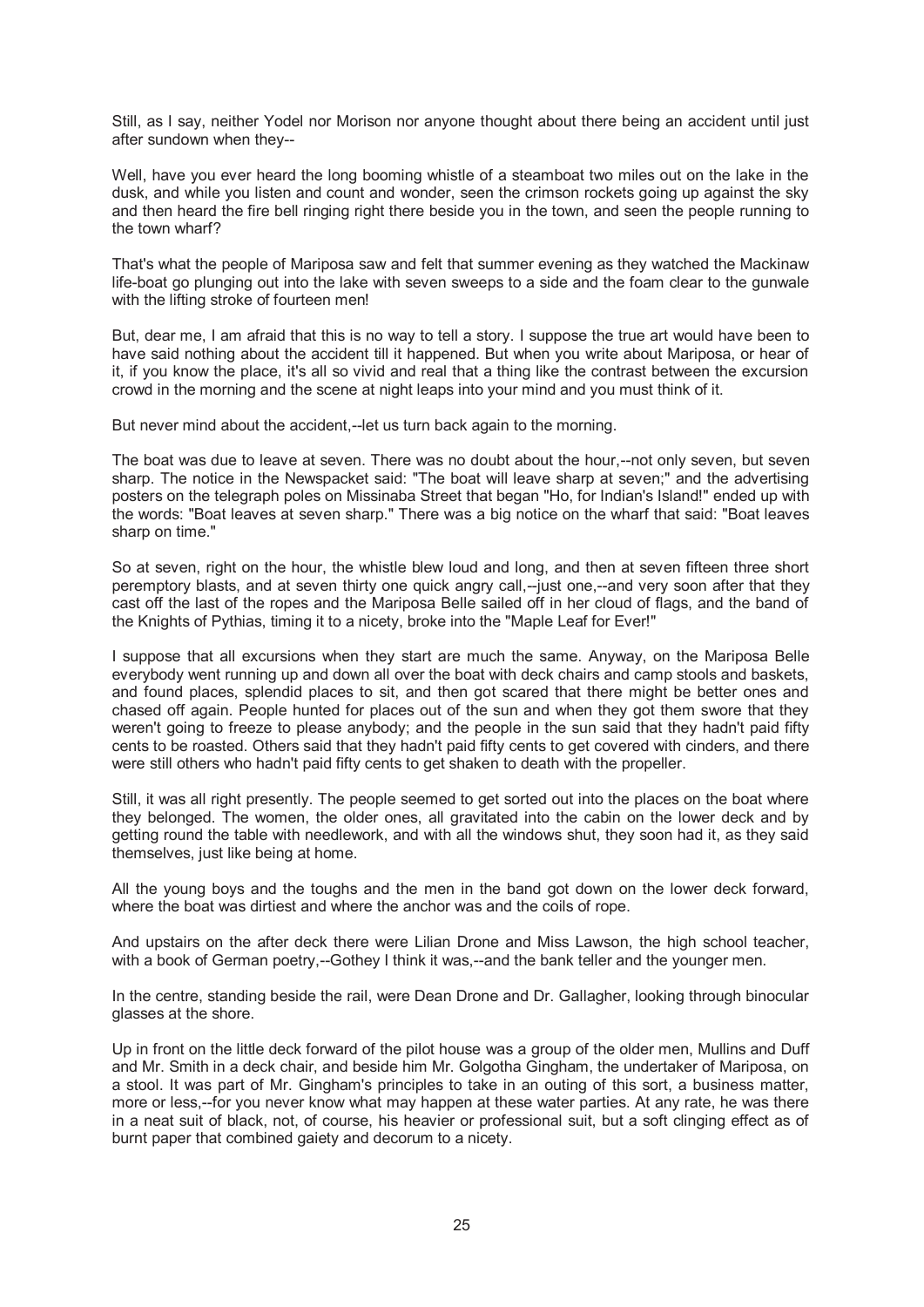"Yes," said Mr. Gingham, waving his black glove in a general way towards the shore, "I know the lake well, very well. I've been pretty much all over it in my time."

"Canoeing?" asked somebody.

"No," said Mr. Gingham, "not in a canoe." There seemed a peculiar and quiet meaning in his tone.

"Sailing, I suppose," said somebody else.

"No," said Mr. Gingham. "I don't understand it."

"I never knowed that you went on to the water at all, Gol," said Mr. Smith, breaking in.

"Ah, not now," explained Mr. Gingham; "it was years ago, the first summer I came to Mariposa. I was on the water practically all day. Nothing like it to give a man an appetite and keep him in shape."

"Was you camping?" asked Mr. Smith.

"We camped at night," assented the undertaker, "but we put in practically the whole day on the water. You see we were after a party that had come up here from the city on his vacation and gone out in a sailing canoe. We were dragging. We were up every morning at sunrise, lit a fire on the beach and cooked breakfast, and then we'd light our pipes and be off with the net for a whole day. It's a great life," concluded Mr. Gingham wistfully.

"Did you get him?" asked two or three together.

There was a pause before Mr. Gingham answered.

"We did," he said,--"down in the reeds past Horseshoe Point. But it was no use. He turned blue on me right away."

After which Mr. Gingham fell into such a deep reverie that the boat had steamed another half mile down the lake before anybody broke the silence again.

Talk of this sort,--and after all what more suitable for a day on the water?--beguiled the way.

Down the lake, mile by mile over the calm water, steamed the Mariposa Belle. They passed Poplar Point where the high sand-banks are with all the swallows' nests in them, and Dean Drone and Dr. Gallagher looked at them alternately through the binocular glasses, and it was wonderful how plainly one could see the swallows and the banks and the shrubs,--just as plainly as with the naked eye.

And a little further down they passed the Shingle Beach, and Dr. Gallagher, who knew Canadian history, said to Dean Drone that it was strange to think that Champlain had landed there with his French explorers three hundred years ago; and Dean Drone, who didn't know Canadian history, said it was stranger still to think that the hand of the Almighty had piled up the hills and rocks long before that; and Dr. Gallagher said it was wonderful how the French had found their way through such a pathless wilderness; and Dean Drone said that it was wonderful also to think that the Almighty had placed even the smallest shrub in its appointed place. Dr. Gallagher said it filled him with admiration. Dean Drone said it filled him with awe. Dr. Gallagher said he'd been full of it ever since he was a boy; and Dean Drone said so had he.

Then a little further, as the Mariposa Belle steamed on down the lake, they passed the Old Indian Portage where the great grey rocks are; and Dr. Gallagher drew Dean Drone's attention to the place where the narrow canoe track wound up from the shore to the woods, and Dean Drone said he could see it perfectly well without the glasses.

Dr. Gallagher said that it was just here that a party of five hundred French had made their way with all their baggage and accoutrements across the rocks of the divide and down to the Great Bay. And Dean Drone said that it reminded him of Xenophon leading his ten thousand Greeks over the hill passes of Armenia down to the sea. Dr. Gallagher said the he had often wished he could have seen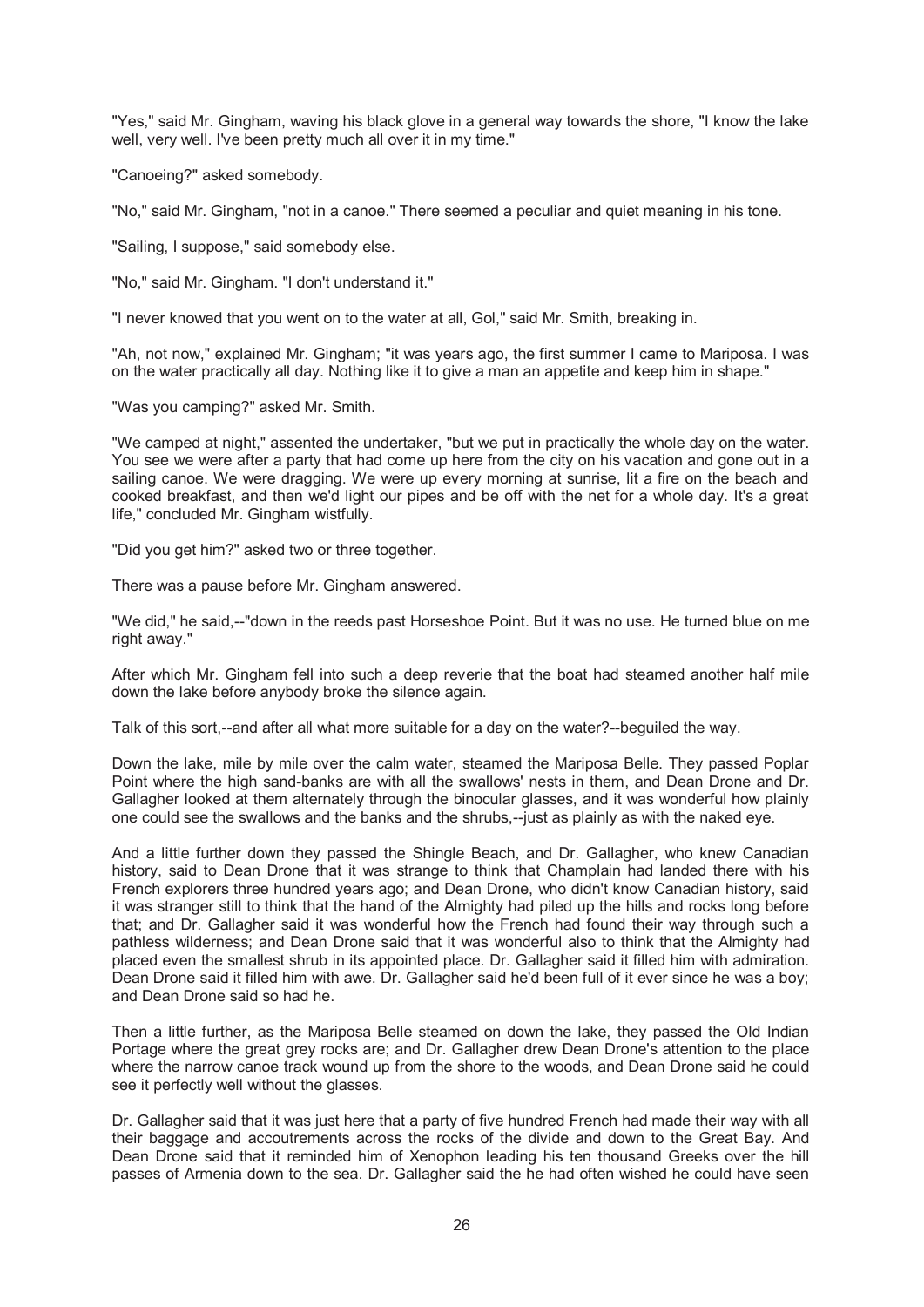and spoken to Champlain, and Dean Drone said how much he regretted to have never known Xenophon.

And then after that they fell to talking of relics and traces of the past, and Dr. Gallagher said that if Dean Drone would come round to his house some night he would show him some Indian arrow heads that he had dug up in his garden. And Dean Drone said that if Dr. Gallagher would come round to the rectory any afternoon he would show him a map of Xerxes' invasion of Greece. Only he must come some time between the Infant Class and the Mothers' Auxiliary.

So presently they both knew that they were blocked out of one another's houses for some time to come, and Dr. Gallagher walked forward and told Mr. Smith, who had never studied Greek, about Champlain crossing the rock divide.

Mr. Smith turned his head and looked at the divide for half a second and then said he had crossed a worse one up north back of the Wahnipitae and that the flies were Hades,--and then went on playing freezeout poker with the two juniors in Duff's bank.

So Dr. Gallagher realized that that's always the way when you try to tell people things, and that as far as gratitude and appreciation goes one might as well never read books or travel anywhere or do anything.

In fact, it was at this very moment that he made up his mind to give the arrows to the Mariposa Mechanics' Institute,--they afterwards became, as you know, the Gallagher Collection. But, for the time being, the doctor was sick of them and wandered off round the boat and watched Henry Mullins showing George Duff how to make a John Collins without lemons, and finally went and sat down among the Mariposa band and wished that he hadn't come.

So the boat steamed on and the sun rose higher and higher, and the freshness of the morning changed into the full glare of noon, and they went on to where the lake began to narrow in at its foot, just where the Indian's Island is, all grass and trees and with a log wharf running into the water: Below it the Lower Ossawippi runs out of the lake, and quite near are the rapids, and you can see down among the trees the red brick of the power house and hear the roar of the leaping water.

The Indian's Island itself is all covered with trees and tangled vines, and the water about it is so still that it's all reflected double and looks the same either way up. Then when the steamer's whistle blows as it comes into the wharf, you hear it echo among the trees of the island, and reverberate back from the shores of the lake.

The scene is all so quiet and still and unbroken, that Miss Cleghorn,--the sallow girl in the telephone exchange, that I spoke of--said she'd like to be buried there. But all the people were so busy getting their baskets and gathering up their things that no one had time to attend to it.

I mustn't even try to describe the landing and the boat crunching against the wooden wharf and all the people running to the same side of the deck and Christie Johnson calling out to the crowd to keep to the starboard and nobody being able to find it. Everyone who has been on a Mariposa excursion knows all about that.

Nor can I describe the day itself and the picnic under the trees. 'There were speeches afterwards, and Judge Pepperleigh gave such offence by bringing in Conservative politics that a man called Patriotus Canadiensis wrote and asked for some of the invaluable space of the Mariposa Times-Herald and exposed it.

I should say that there were races too, on the grass on the open side of the island, graded mostly according to ages, races for boys under thirteen and girls over nineteen and all that sort of thing. Sports are generally conducted on that plan in Mariposa. It is realized that a woman of sixty has an unfair advantage over a mere child.

Dean Drone managed the races and decided the ages and gave out the prizes; the Wesleyan minister helped, and he and the young student, who was relieving in the Presbyterian Church, held the string at the winning point.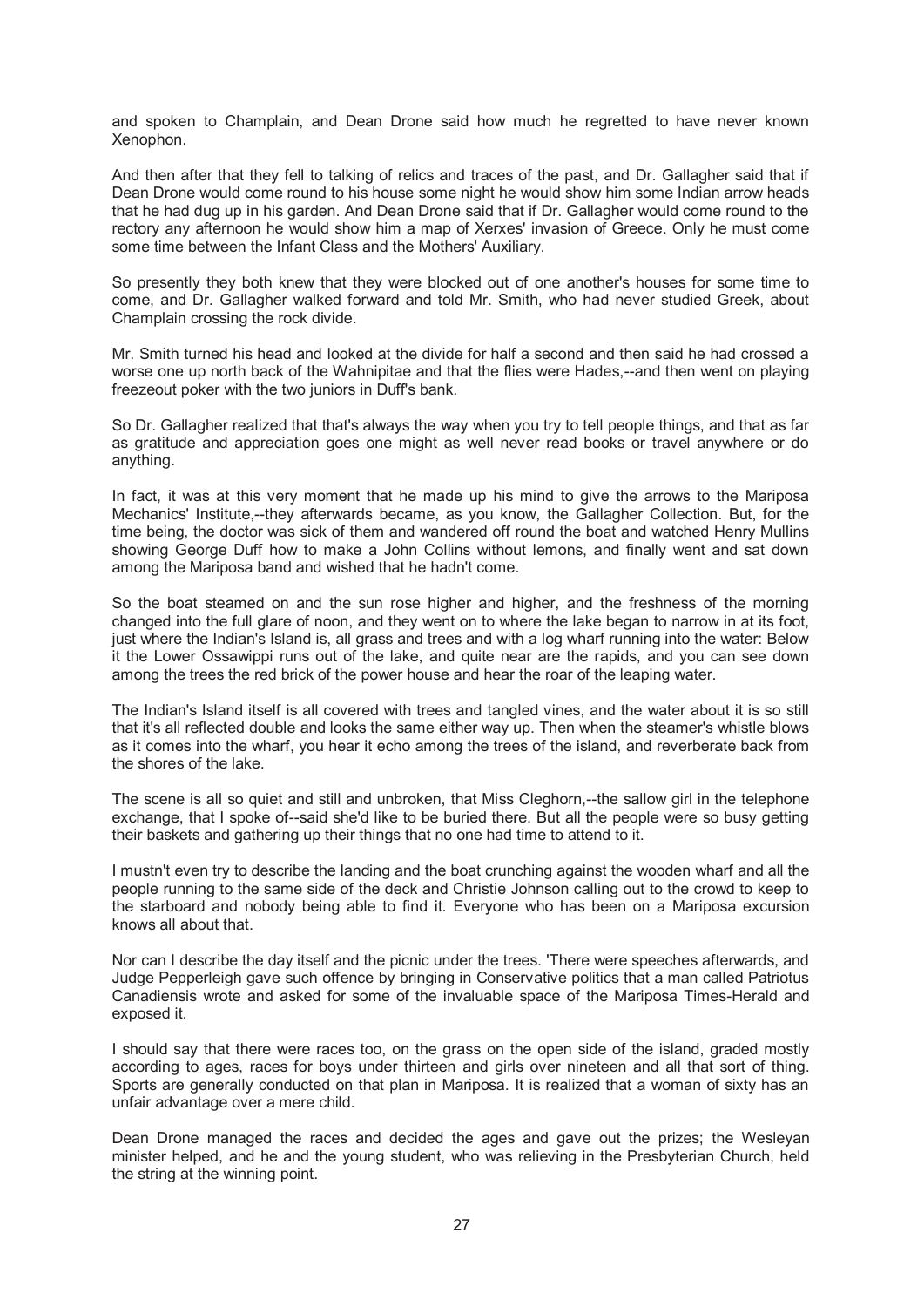They had to get mostly clergymen for the races because all the men had wandered off, somehow, to where they were drinking lager beer out of two kegs stuck on pine logs among the trees.

But if you've ever been on a Mariposa excursion you know all about these details anyway.

So the day wore on and presently the sun came through the trees on a slant and the steamer whistle blew with a great puff of white steam and all the people came straggling down to the wharf and pretty soon the Mariposa Belle had floated out on to the lake again and headed for the town, twenty miles away.

I suppose you have often noticed the contrast there is between an excursion on its way out in the morning and what it looks like on the way home.

In the morning everybody is so restless and animated and moves to and fro all over the boat and asks questions. But coming home, as the afternoon gets later and the sun sinks beyond the hills, all the people seem to get so still and quiet and drowsy.

So it was with the people on the Mariposa Belle. They sat there on the benches and the deck chairs in little clusters, and listened to the regular beat of the propeller and almost dozed off asleep as they sat. Then when the sun set and the dusk drew on, it grew almost dark on the deck and so still that you could hardly tell there was anyone on board.

And if you had looked at the steamer from the shore or from one of the islands, you'd have seen the row of lights from the cabin windows shining on the water and the red glare of the burning hemlock from the funnel, and you'd have heard the soft thud of the propeller miles away over the lake.

Now and then, too, you could have heard them singing on the steamer,--the voices of the girls and the men blended into unison by the distance, rising and falling in long-drawn melody: "O--Can-a-da-- O--Can-a-da."

You may talk as you will about the intoning choirs of your European cathedrals, but the sound of "O-- Can-a-da," borne across the waters of a silent lake at evening is good enough for those of us who know Mariposa.

I think that it was just as they were singing like this: "O--Can-a-da," that word went round that the boat was sinking.

If you have ever been in any sudden emergency on the water, you will understand the strange psychology of it,--the way in which what is happening seems to become known all in a moment without a word being said. The news is transmitted from one to the other by some mysterious process.

At any rate, on the Mariposa Belle first one and then the other heard that the steamer was sinking. As far as I could ever learn the first of it was that George Duff, the bank manager, came very quietly to Dr. Gallagher and asked him if he thought that the boat was sinking. The doctor said no, that he had thought so earlier in the day but that he didn't now think that she was.

After that Duff, according to his own account, had said to Macartney, the lawyer, that the boat was sinking, and Macartney said that he doubted it very much.

Then somebody came to Judge Pepperleigh and woke him up and said that there was six inches of water in the steamer and that she was sinking. And Pepperleigh said it was perfect scandal and passed the news on to his wife and she said that they had no business to allow it and that if the steamer sank that was the last excursion she'd go on.

So the news went all round the boat and everywhere the people gathered in groups and talked about it in the angry and excited way that people have when a steamer is sinking on one of the lakes like Lake Wissanotti.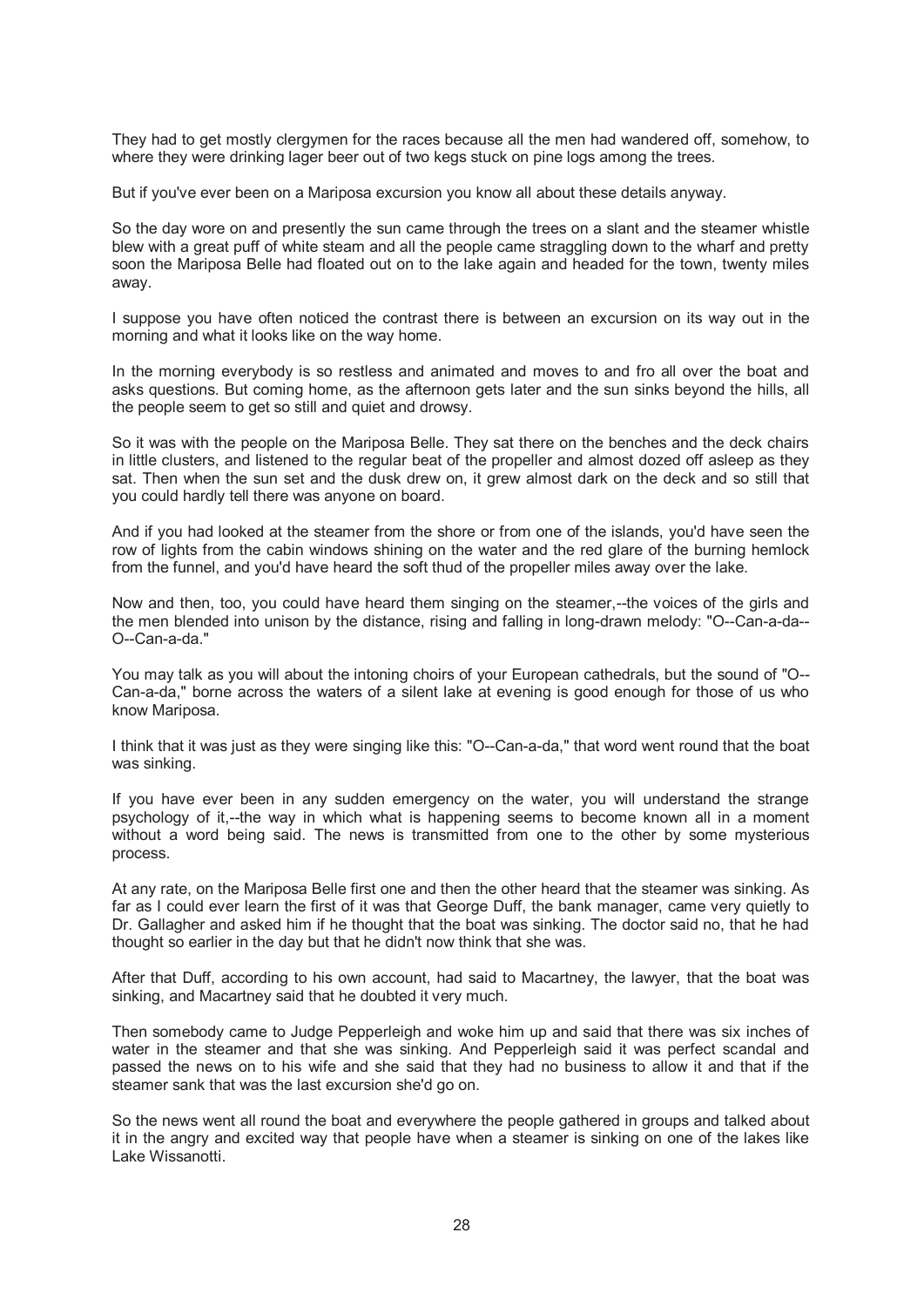Dean Drone, of course, and some others were quieter about it, and said that one must make allowances and that naturally there were two sides to everything. But most of them wouldn't listen to reason at all. I think, perhaps, that some of them were frightened. You see the last time but one that the steamer had sunk, there had been a man drowned and it made them nervous.

What? Hadn't I explained about the depth of Lake Wissanotti? I had taken it for granted that you knew; and in any case parts of it are deep enough, though I don't suppose in this stretch of it from the big reed beds up to within a mile of the town wharf, you could find six feet of water in it if you tried. Oh, pshaw! I was not talking about a steamer sinking in the ocean and carrying down its screaming crowds of people into the hideous depths of green water. Oh, dear me no! That kind of thing never happens on Lake Wissanotti.

But what does happen is that the Mariposa Belle sinks every now and then, and sticks there on the bottom till they get things straightened up.

On the lakes round Mariposa, if a person arrives late anywhere and explains that the steamer sank, everybody understands the situation.

You see when Harland and Wolff built the Mariposa Belle, they left some cracks in between the timbers that you fill up with cotton waste every Sunday. If this is not attended to, the boat sinks. In fact, it is part of the law of the province that all the steamers like the Mariposa Belle must be properly corked,--I think that is the word,--every season. There are inspectors who visit all the hotels in the province to see that it is done.

So you can imagine now that I've explained it a little straighter, the indignation of the people when they knew that the boat had come uncorked and that they might be stuck out there on a shoal or a mud-bank half the night.

I don't say either that there wasn't any danger; anyway, it doesn't feel very safe when you realize that the boat is settling down with every hundred yards that she goes, and you look over the side and see only the black water in the gathering night.

Safe! I'm not sure now that I come to think of it that it isn't worse than sinking in the Atlantic. After all, in the Atlantic there is wireless telegraphy, and a lot of trained sailors and stewards. But out on Lake Wissanotti,--far out, so that you can only just see the lights of the town away off to the south,--when the propeller comes to a stop,--and you can hear the hiss of steam as they start to rake out the engine fires to prevent an explosion,--and when you turn from the red glare that comes from the furnace doors as they open them, to the black dark that is gathering over the lake,--and there's a night wind beginning to run among the rushes,--and you see the men going forward to the roof of the pilot house to send up the rockets to rouse the town, safe? Safe yourself, if you like; as for me, let me once get back into Mariposa again, under the night shadow of the maple trees, and this shall be the last, last time I'll go on Lake Wissanotti.

Safe! Oh yes! Isn't it strange how safe other people's adventures seem after they happen? But you'd have been scared, too, if you'd been there just before the steamer sank, and seen them bringing up all the women on to the top deck.

I don't see how some of the people took it so calmly; how Mr. Smith, for instance, could have gone on smoking and telling how he'd had a steamer "sink on him" on Lake Nipissing and a still bigger one, a side-wheeler, sink on him in Lake Abbitibbi.

Then, quite suddenly, with a quiver, down she went. You could feel the boat sink, sink,--down, down,- -would it never get to the bottom? The water came flush up to the lower deck, and then,--thank heaven,--the sinking stopped and there was the Mariposa Belle safe and tight on a reed bank.

Really, it made one positively laugh! It seemed so queer and, anyway, if a man has a sort of natural courage, danger makes him laugh. Danger! pshaw! fiddlesticks! everybody scouted the idea. Why, it is just the little things like this that give zest to a day on the water.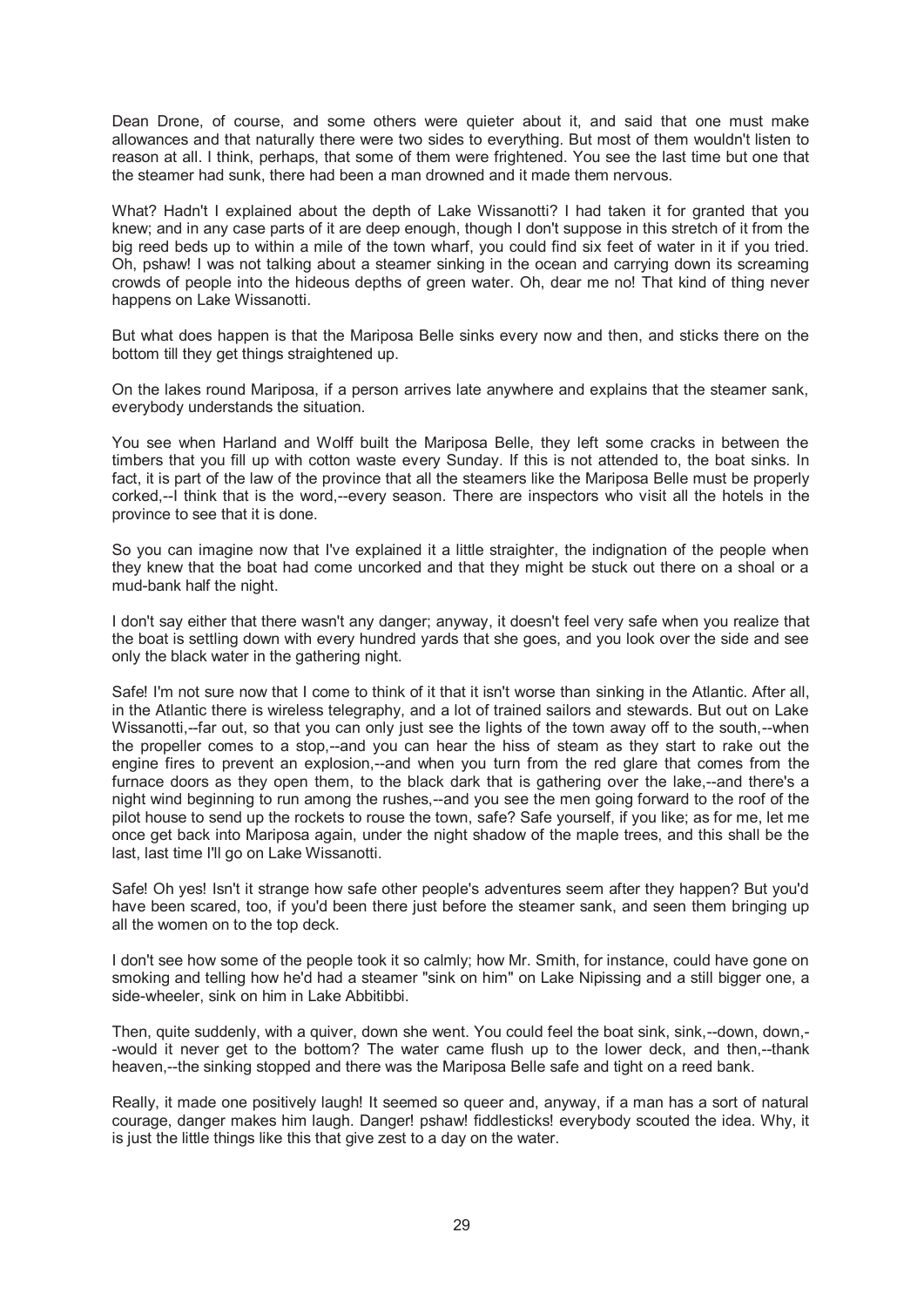Within half a minute they were all running round looking for sandwiches and cracking jokes and talking of making coffee over the remains of the engine fires.

I don't need to tell at length how it all happened after that.

I suppose the people on the Mariposa Belle would have had to settle down there all night or till help came from the town, but some of the men who had gone forward and were peering out into the dark said that it couldn't be more than a mile across the water to Miller's Point. You could almost see it over there to the left,--some of them, I think, said "off on the port bow," because you know when you get mixed up in these marine disasters, you soon catch the atmosphere of the thing.

So pretty soon they had the davits swung out over the side and were lowering the old lifeboat from the top deck into the water.

There were men leaning out over the rail of the Mariposa Belle with lanterns that threw the light as they let her down, and the glare fell on the water and the reeds. But when they got the boat lowered, it looked such a frail, clumsy thing as one saw it from the rail above, that the cry was raised: "Women and children first!" For what was the sense, if it should turn out that the boat wouldn't even hold women and children, of trying to jam a lot of heavy men into it?

So they put in mostly women and children and the boat pushed out into the darkness so freighted down it would hardly float.

In the bow of it was the Presbyterian student who was relieving the minister, and he called out that they were in the hands of Providence. But he was crouched and ready to spring out of them at the first moment.

So the boat went and was lost in the darkness except for the lantern in the bow that you could see bobbing on the water. Then presently it came back and they sent another load, till pretty soon the decks began to thin out and everybody got impatient to be gone.

It was about the time that the third boat-load put off that Mr. Smith took a bet with Mullins for twentyfive dollars, that he'd be home in Mariposa before the people in the boats had walked round the shore.

No one knew just what he meant, but pretty soon they saw Mr. Smith disappear down below into the lowest part of the steamer with a mallet in one hand and a big bundle of marline in the other.

They might have wondered more about it, but it was just at this time that they heard the shouts from the rescue boat--the big Mackinaw lifeboat--that had put out from the town with fourteen men at the sweeps when they saw the first rockets go up.

I suppose there is always something inspiring about a rescue at sea, or on the water.

After all, the bravery of the lifeboat man is the true bravery,--expended to save life, not to destroy it.

Certainly they told for months after of how the rescue boat came out to the Mariposa Belle.

I suppose that when they put her in the water the lifeboat touched it for the first time since the old Macdonald Government placed her on Lake Wissanotti.

Anyway, the water poured in at every seam. But not for a moment,--even with two miles of water between them and the steamer,--did the rowers pause for that.

By the time they were half-way there the water was almost up to the thwarts, but they drove her on. Panting and exhausted (for mind you, if you haven't been in a fool boat like that for years, rowing takes it out of you), the rowers stuck to their task. They threw the ballast over and chucked into the water the heavy cork jackets and lifebelts that encumbered their movements. There was no thought of turning back. They were nearer to the steamer than the shore.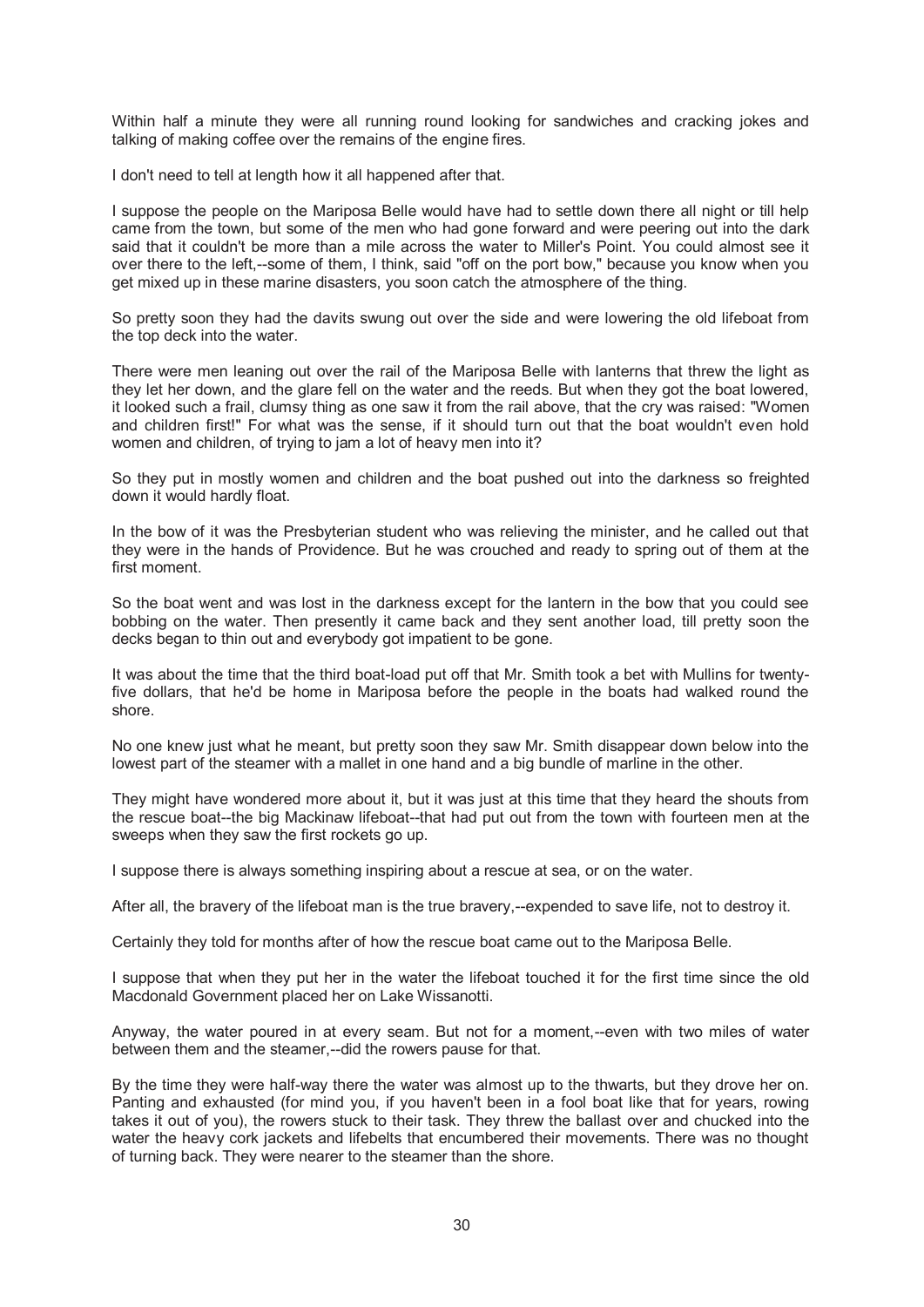"Hang to it, boys," called the crowd from the steamer's deck, and hang they did.

They were almost exhausted when they got them; men leaning from the steamer threw them ropes and one by one every man was hauled aboard just as the lifeboat sank under their feet.

Saved! by Heaven, saved, by one of the smartest pieces of rescue work ever seen on the lake.

There's no use describing it; you need to see rescue work of this kind by lifeboats to understand it.

Nor were the lifeboat crew the only ones that distinguished themselves.

Boat after boat and canoe after canoe had put out from Mariposa to the help of the steamer. They got them all.

Pupkin, the other bank teller, with a face like a horse, who hadn't gone on the excursion,--as soon as he knew that the boat was signalling for help and that Miss Lawson was sending up rockets,--rushed for a row boat, grabbed an oar (two would have hampered him), and paddled madly out into the lake. He struck right out into the dark with the crazy skiff almost sinking beneath his feet. But they got him. They rescued him. They watched him, almost dead with exhaustion, make his way to the steamer, where he was hauled up with ropes. Saved! Saved!!

They might have gone on that way half the night, picking up the rescuers, only, at the very moment when the tenth load of people left for the shore,--just as suddenly and saucily as you please, up came the Mariposa Belle from the mud bottom and floated.

### FLOATED?

Why, of course she did. If you take a hundred and fifty people off a steamer that has sunk, and if you get a man as shrewd as Mr. Smith to plug the timber seams with mallet and marline, and if you turn ten bandsmen of the Mariposa band on to your hand pump on the bow of the lower decks--float? why, what else can she do?

Then, if you stuff in hemlock into the embers of the fire that you were raking out, till it hums and crackles under the boiler, it won't be long before you hear the propeller thud thudding at the stern again, and before the long roar of the steam whistle echoes over to the town.

And so the Mariposa Belle, with all steam up again and with the long train of sparks careering from the funnel, is heading for the town.

But no Christie Johnson at the wheel in the pilot house this time.

"Smith! Get Smith!" is the cry.

Can he take her in? Well, now! Ask a man who has had steamers sink on him in half the lakes from Temiscaming to the Bay, if he can take her in? Ask a man who has run a York boat down the rapids of the Moose when the ice is moving, if he can grip the steering wheel of the Mariposa Belle? So there she steams safe and sound to the town wharf!

Look at the lights and the crowd! If only the federal census taker could count us now! Hear them calling and shouting back and forward from the deck to the shore! Listen! There is the rattle of the shore ropes as they get them ready, and there's the Mariposa band,--actually forming in a circle on the upper deck just as she docks, and the leader with his baton,--one--two--ready now,--

"O CAN-A-DA!"

#### $-(-)$

#### **FOUR. The Ministrations of the Rev. Mr. Drone**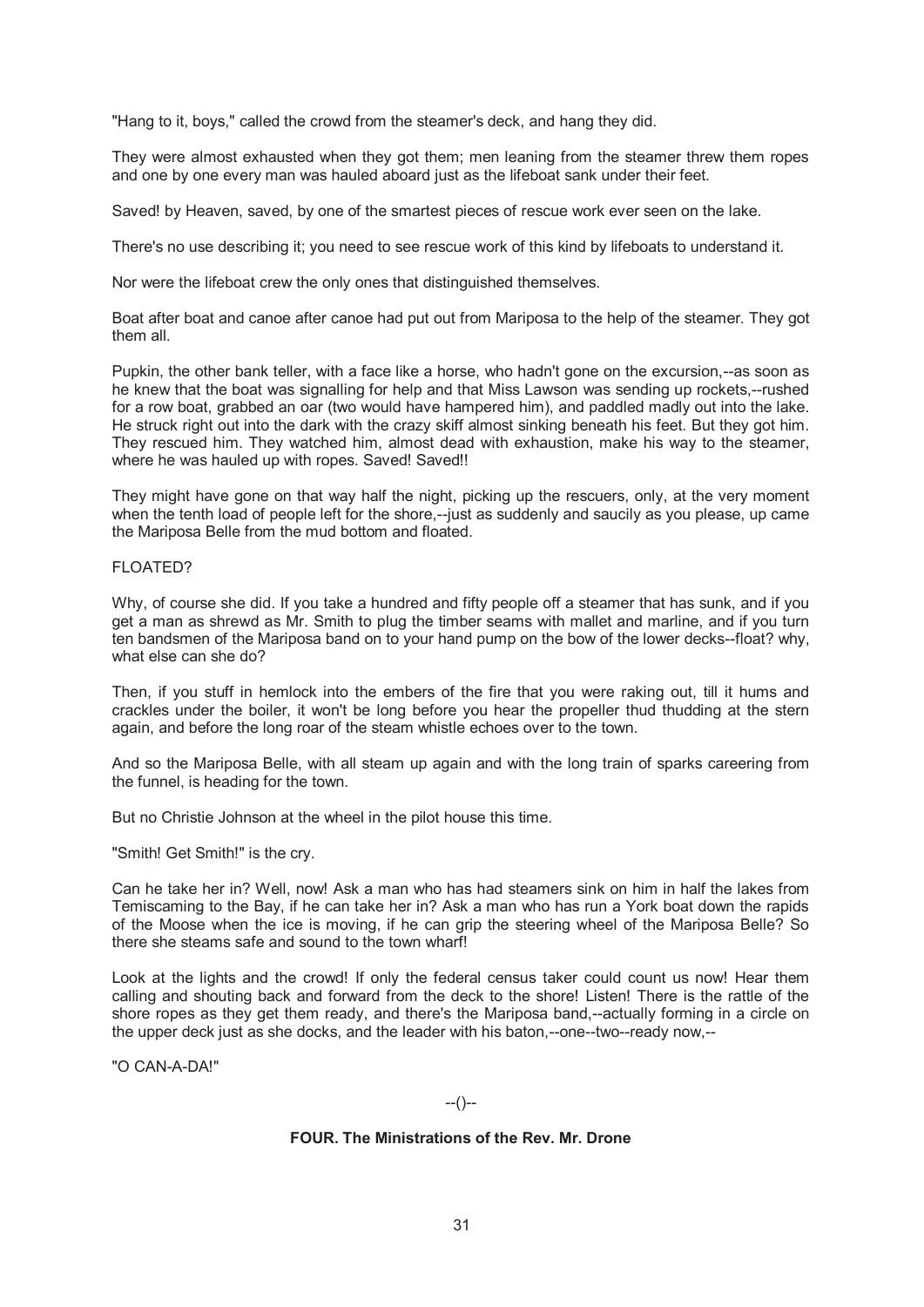The Church of England in Mariposa is on a side street, where the maple trees are thickest, a little up the hill from the heart of the town. The trees above the church and the grass plot that was once the cemetery, till they made the new one (the Necropolis, over the brow of the hill), fill out the whole corner. Down behind the church, with only the driving shed and a lane between, is the rectory. It is a little brick house with odd angles. There is a hedge and a little gate, and a weeping ash tree with red berries.

At the side of the rectory, churchward, is a little grass lawn with low hedges and at the side of that two wild plum trees, that are practically always in white blossom. Underneath them is a rustic table and chairs, and it is here that you may see Rural Dean Drone, the incumbent of the Church of England Church, sitting, in the chequered light of the plum tress that is neither sun nor shadow. Generally you will find him reading, and when I tell you that at the end of the grass plot where the hedge is highest there is a yellow bee hive with seven bees that belong to Dean Drone, you will realize that it is only fitting that the Dean is reading in the Greek. For what better could a man be reading beneath the blossom of the plum trees, within the very sound of the bees, than the Pastorals of Theocritus? The light trash of modern romance might put a man to sleep in such a spot, but with such food for reflection as Theocritus, a man may safely close his eyes and muse on what he reads without fear of dropping into slumber.

Some men, I suppose, terminate their education when they leave their college. Not so Dean Drone. I have often heard him say that if he couldn't take a book in the Greek out on the lawn in a spare half hour, he would feel lost. It's a certain activity of the brain that must be stilled somehow. The Dean, too, seemed to have a native feeling for the Greek language. I have often heard people who might sit with him on the lawn, ask him to translate some of it. But he always refused. One couldn't translate it, he said. It lost so much in the translation that it was better not to try. It was far wiser not to attempt it. If you undertook to translate it, there was something gone, something missing immediately. I believe that many classical scholars feel this way, and like to read the Greek just as it is, without the hazard of trying to put it into so poor a medium as English. So that when Dean Drone said that he simply couldn't translate it, I believe he was perfectly sincere.

Sometimes, indeed, he would read it aloud. That was another matter. Whenever, for example, Dr. Gallagher--I mean, of course, old Dr. Gallagher, not the young doctor (who was always out in the country in the afternoon)--would come over and bring his latest Indian relics to show to the Dean, the latter always read to him a passage or two. As soon as the doctor laid his tomahawk on the table, the Dean would reach for his Theocritus. I remember that on the day when Dr. Gallagher brought over the Indian skull that they had dug out of the railway embankment, and placed it on the rustic table, the Dean read to him so long from Theocritus that the doctor, I truly believe, dozed off in his chair. The Dean had to wait and fold his hands with the book across his knee, and close his eyes till the doctor should wake up again. And the skull was on the table between them, and from above the plum blossoms fluttered down, till they made flakes on it as white as Dr. Gallagher's hair.

I don't want you to suppose that the Rev. Mr. Drone spent the whole of his time under the trees. Not at all. In point of fact, the rector's life was one round of activity which lie himself might deplore but was powerless to prevent. He had hardly sat down beneath the trees of an afternoon after his mid-day meal when there was the Infant Class at three, and after that, with scarcely an hour between, the Mothers' Auxiliary at five, and the next morning the Book Club, and that evening the Bible Study Class, and the next morning the Early Workers' Guild at eleven-thirty. The whole week was like that, and if one found time to sit down for an hour or so to recuperate it was the most one could do. After all, if a busy man spends the little bit of leisure that he gets in advanced classical study, there is surely no harm in it. I suppose, take it all in all, there wasn't a busier man than the Rural Dean among the Anglican clergy of the diocese.

If the Dean ever did snatch a half-day from his incessant work, he spent it in fishing. But not always that, for as likely as not, instead of taking a real holiday he would put in the whole afternoon amusing the children and the boys that he knew, by making kites and toys and clockwork steamboats for them.

It was fortunate for the Dean that he had the strange interest and aptitude for mechanical advices which he possessed, or otherwise this kind of thing would have been too cruel an imposition. But the Rev. Mr. Drone had a curious liking for machinery. I think I never heard him preach a better sermon than the one on Aeroplanes (Lo, what now see you on high Jeremiah Two).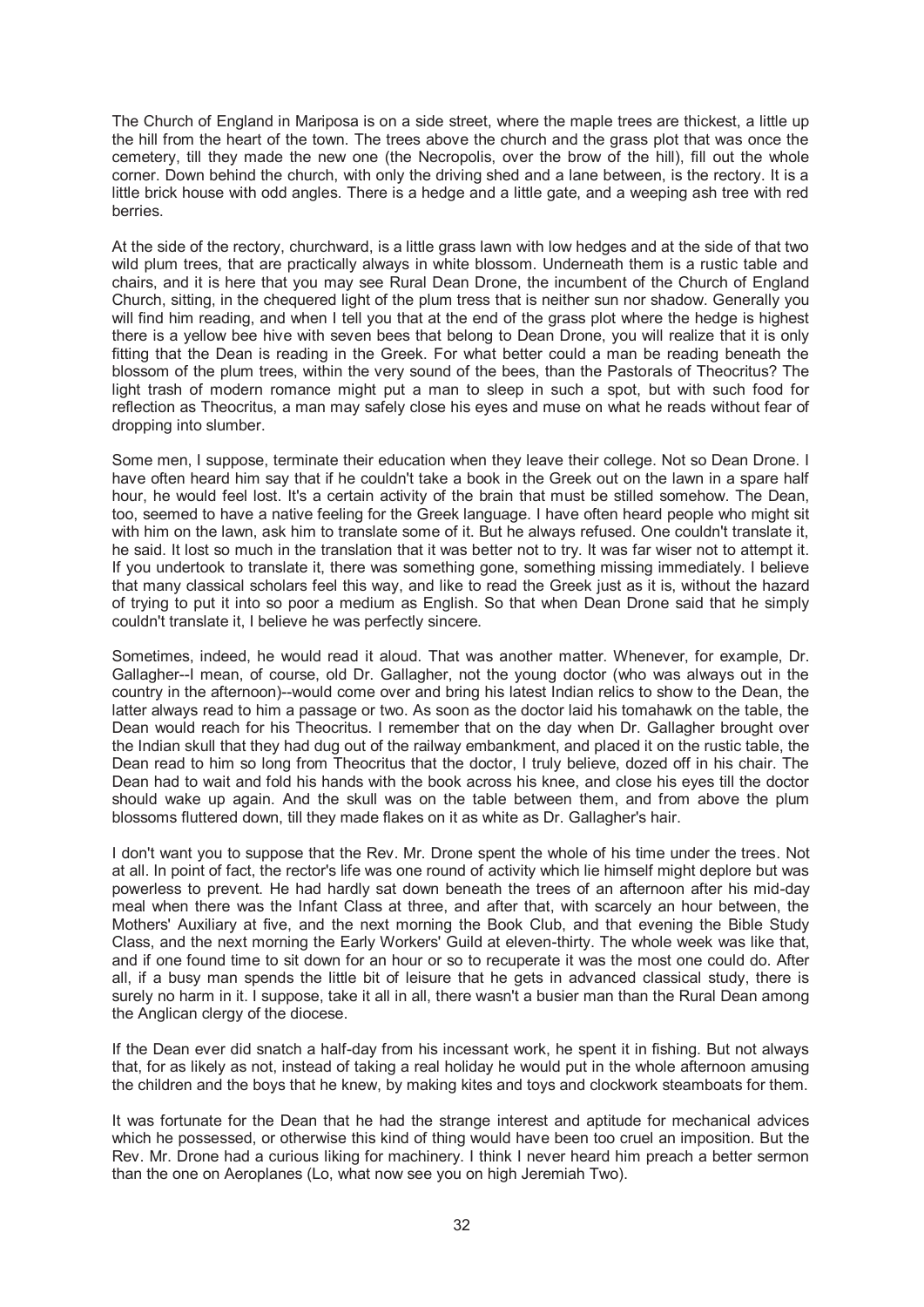So it was that he spent two whole days making a kite with Chinese wings for Teddy Moore, the photographer's son, and closed down the infant class for forty-eight hours so that Teddy Moore should not miss the pleasure of flying it, or rather seeing it flown. It is foolish to trust a Chinese kite to the hands of a young child.

In the same way the Dean made a mechanical top for little Marjorie Trewlaney, the cripple, to see spun: it would have been unwise to allow the afflicted girl to spin it. There was no end to the things that Mr. Drone could make, and always for the children. Even when he was making the sand-clock for poor little Willie Yodel (who died, you know) the Dean went right on with it and gave it to another child with just the same pleasure. Death, you know, to the clergy is a different thing from what it is to us. The Dean and Mr. Gingham used often to speak of it as they walked through the long grass of the new cemetery, the Necropolis. And when your Sunday walk is to your wife's grave, as the Dean's was, perhaps it seems different to anybody.

The Church of England Church, I said; stood close to the rectory, a tall, sweeping church, and inside a great reach of polished cedar beams that ran to the point of the roof. There used to stand on the same spot the little stone church that all the grown-up people in Mariposa still remember, a quaint little building in red and grey stone. About it was the old cemetery, but that was all smoothed out later into the grass plot round the new church, and the headstones laid out flat, and no new graves have been put there for ever so long. But the Mariposa children still walk round and read the headstones lying flat in the grass and look for the old ones,--because some of them are ever so old--forty or fifty years back.

Nor are you to think from all this that the Dean was not a man with serious perplexities. You could easily convince yourself of the contrary. For if you watched the Rev. Mr. Drone as he sat reading in the Greek, you would notice that no very long period every passed without his taking up a sheet or two of paper that lay between the leaves of the Theocritus and that were covered close with figures.

And these the Dean would lay upon the rustic table, and he would add them up forwards and backwards, going first up the column and then down it to see that nothing had been left out, and then down it again to see what it was that must have been left out.

Mathematics, you will understand, were not the Dean's forte. They never were the forte of the men who had been trained at the little Anglican college with the clipped hedges and the cricket ground, where Rupert Drone had taken the gold medal in Greek fifty-two years ago. You will see the medal at any time lying there in its open box on the rectory table, in case of immediate need. Any of the Drone girls, Lilian, or Jocelyn, or Theodora, would show it to you. But, as I say, mathematics were not the rector's forte, and he blamed for it (in a Christian spirit, you will understand) the memory of his mathematical professor, and often he spoke with great bitterness. I have often heard him say that in his opinion the colleges ought to dismiss, of course in a Christian spirit, all the professors who are not, in the most reverential sense of the term, fit for their jobs.

No doubt many of the clergy of the diocese had suffered more or less just as the Dean had from lack of mathematical training. But the Dean always felt that his own case was especially to be lamented. For you see, if a man is trying to make a model aeroplane--for a poor family in the lower part of the town--and he is brought to a stop by the need of reckoning the coefficient of torsion of cast-iron rods, it shows plainly enough that the colleges are not truly filling their divine mission.

But the figures that I speak of were not those of the model aeroplane. These were far more serious. Night and day they had been with the rector now for the best part of ten years, and they grew, if anything, more intricate.

If, for example, you try to reckon the debt of a church--a large church with a great sweep of polished cedar beams inside, for the special glorification of the All Powerful, and with imported tiles on the roof for the greater glory of Heaven and with stained-glass windows for the exaltation of the All Seeing--if, I say, you try to reckon up the debt on such a church and figure out its interest and its present worth, less a fixed annual payment, it makes a pretty complicated sum. Then if you try to add to this the annual cost of insurance, and deduct from it three-quarters of a stipend, year by year, and then suddenly remember that three-quarters is too much, because you have forgotten the boarding-school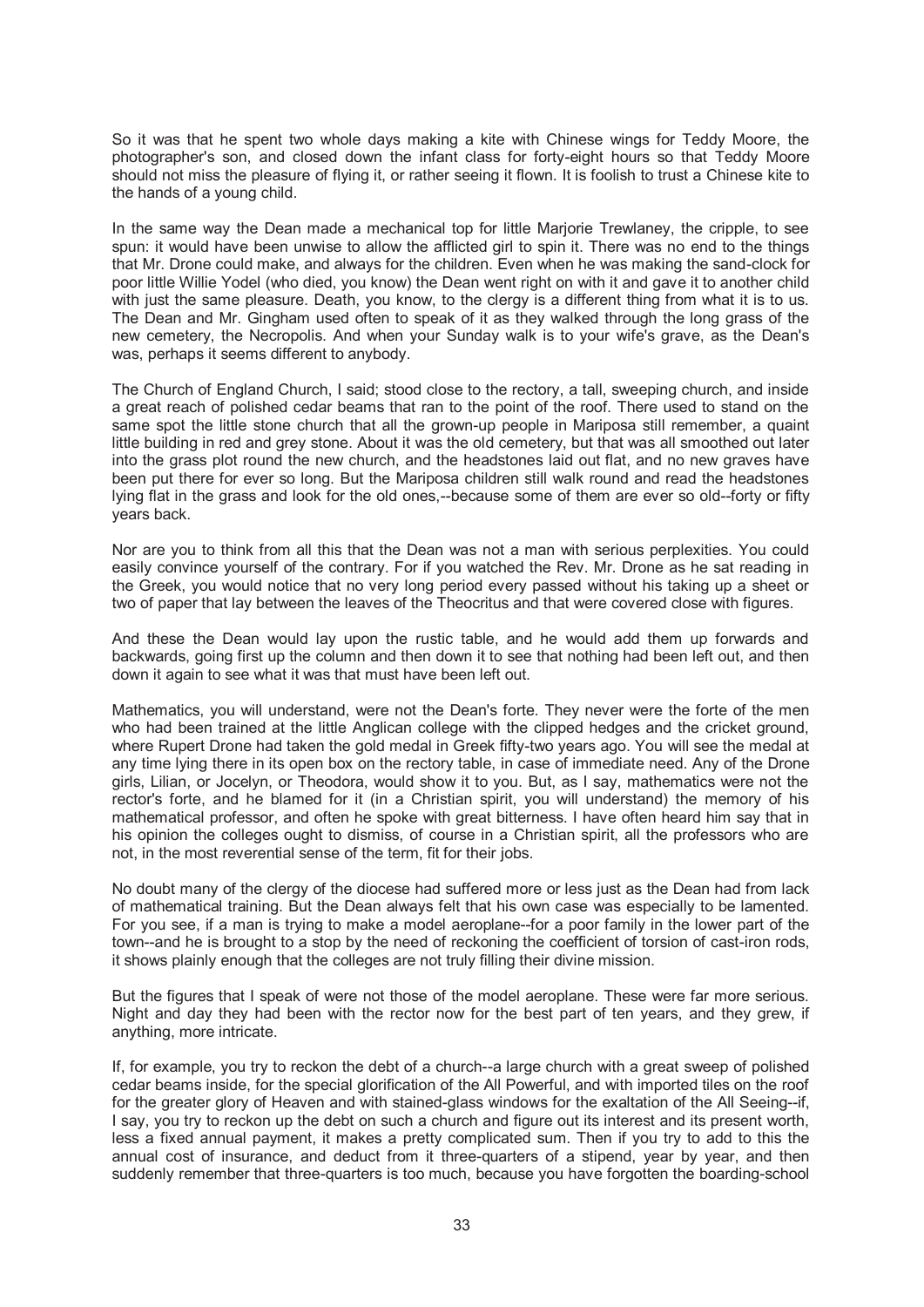fees of the littlest of the Drones (including French, as an extra--she must have it, all the older girls did), you have got a sum that pretty well defies ordinary arithmetic. The provoking part of it was that the Dean knew perfectly well that with the help of logarithms he could have done the thing in a moment. But at the Anglican college they had stopped short at that very place in the book. They had simply explained that Logos was a word and Arithmos a number, which at the time, seemed amply sufficient.

So the Dean was perpetually taking out his sheets of figures, and adding them upwards and downwards, and they never came the same. Very often Mr. Gingham, who was a warden, would come and sit beside the rector and ponder over the figures, and Mr. Drone would explain that with a book of logarithms you could work it out in a moment. You would simply open the book and run your finger up the columns (he illustrated exactly the way in which the finger was moved), and there you were. Mr. Gingham said that it was a caution, and that logarithms (I quote his exact phrase) must be a terror.

Very often, too, Nivens, the lawyer, who was a sidesman, and Mullins, the manager of the Exchange Bank, who was the chairman of the vestry, would come and take a look, at the figures. But they never could make much of them, because the stipend part was not a matter that one could discuss.

Mullins would notice the item for a hundred dollars due on fire insurance and would say; as a business man, that surely that couldn't be fire insurance, and the Dean would say surely not, and change it: and Mullins would say surely there couldn't be fifty dollars for taxes, because there weren't any taxes, and the Dean would admit that of course it couldn't be for the taxes. In fact, the truth is that the Dean's figures were badly mixed, and the fault lay indubitably with the mathematical professor of two generations back.

It was always Mullins's intention some day to look into the finances of the church, the more so as his father had been with Dean Drone at the little Anglican college with the cricket ground. But he was a busy man. As he explained to the rector himself, the banking business nowadays is getting to be such that a banker can hardly call even his Sunday mornings his own. Certainly Henry Mullins could not. They belonged largely to Smith's Hotel, and during the fishing season they belonged away down the lake, so far away that practically no one, unless it was George Duff of the Commercial Bank, could see them.

But to think that all this trouble had come through the building of the new church.

That was the bitterness of it.

For the twenty-five years that Rural Dean Drone had preached in the little stone church, it had been his one aim, as he often put it in his sermons, to rear a larger Ark in Gideon. His one hope had been to set up a greater Evidence, or, very simply stated, to kindle a Brighter Beacon.

After twenty-five years of waiting, he had been able at last to kindle it. Everybody in Mariposa remembers the building of the church. First of all they had demolished the little stone church to make way for the newer Evidence. It seemed almost a sacrilege, as the Dean himself said, to lay hands on it. Indeed it was at first proposed to take the stone of it and build it into a Sunday School, as a lesser testimony. Then, when that provided impracticable, it was suggested that the stone be reverently fashioned into a wall that should stand as a token. And when even that could not be managed, the stone of the little church was laid reverently into a stone pile; afterwards it was devoutly sold to a building contractor, and, like so much else in life, was forgotten.

But the building of the church, no one, I think, will forget. The Dean threw himself into the work. With his coat off and his white shirt-sleeves conspicuous among the gang that were working at the foundations, he set his hand to the shovel, himself guided the road-scraper, urging on the horses; cheering and encouraging the men, till they begged him to desist. He mingled with the stone-masons, advising, helping, and giving counsel, till they pleaded with him to rest. He was among the carpenters, sawing, hammering, enquiring, suggesting, till they besought him to lay off. And he was night and day with the architect's assistants, drawing, planning, revising, till the architect told him to cut it out.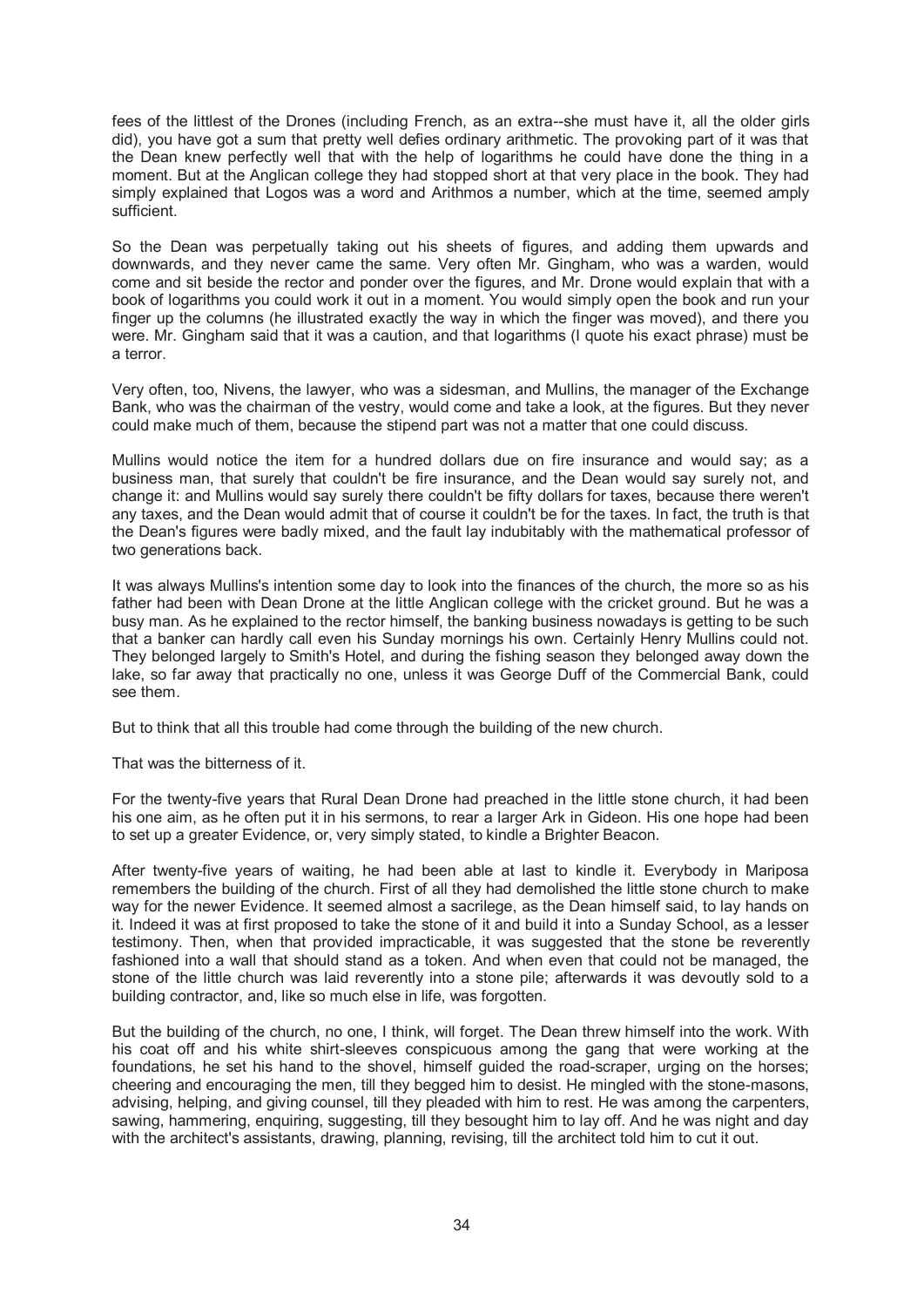So great was his activity, that I doubt whether the new church would ever have been finished, had not the wardens and the vestry men insisted that Mr. Drone must take a holiday, and sent him on the Mackinaw trip up the lakes,--the only foreign travel of the Dean's life.

So in due time the New Church was built and it towered above the maple trees of Mariposa like a beacon on a hill. It stood so high that from the open steeple of it, where the bells were, you could see all the town lying at its feet, and the farmsteads to the south of it, and the railway like a double pencil line, and Lake Wissanotti spread out like a map. You could see and appreciate things from the height of the new church,--such as the size and the growing wealth of Mariposa,--that you never could have seen from the little stone church at all.

Presently the church was opened and the Dean preached his first sermon in it, and he called it a Greater Testimony, and he said that it was an earnest, or first fruit of endeavour, and that it was a token or pledge, and he named it also a covenant. He said, too, that it was an anchorage and a harbour and a lighthouse as well as being a city set upon a hill; and he ended by declaring it an Ark of Refuge and notified them that the Bible Class would meet in the basement of it on that and every other third Wednesday.

In the opening months of preaching about it the Dean had called the church so often an earnest and a pledge and a guerdon and a tabernacle, that I think he used to forget that it wasn't paid for. It was only when the agent of the building society and a representative of the Hosanna Pipe and Steam Organ Co. (Limited), used to call for quarterly payments that he was suddenly reminded of the fact. Always after these men came round the Dean used to preach a special sermon on sin, in the course of which he would mention that the ancient Hebrews used to put unjust traders to death,--a thing of which he spoke with Christian serenity.

I don't think that at first anybody troubled much about the debt on the church. Dean Drone's figures showed that it was only a matter of time before it would be extinguished; only a little effort was needed, a little girding up of the loins of the congregation and they could shoulder the whole debt and trample it under their feet. Let them but set their hands to the plough and they could soon guide it into the deep water. Then they might furl their sails and sit every man under his own olive tree.

Meantime, while the congregation was waiting to gird up its loins, the interest on the debt was paid somehow, or, when it wasn't paid, was added to the principal.

I don't know whether you have had any experience with Greater Testimonies and with Beacons set on Hills. If you have, you will realize how, at first gradually, and then rapidly, their position from year to year grows more distressing. What with the building loan and the organ instalment, and the fire insurance,--a cruel charge,--and the heat and light, the rector began to realize as he added up the figures that nothing but logarithms could solve them. Then the time came when not only the rector, but all the wardens knew and the sidesmen knew that the debt was more than the church could carry; then the choir knew and the congregation knew and at last everybody knew; and there were special collections at Easter and special days of giving, and special weeks of tribulation, and special arrangements with the Hosanna Pipe and Steam Organ Co. And it was noticed that when the Rural Dean announced a service of Lenten Sorrow,--aimed more especially at the business men,--the congregation had diminished by forty per cent.

I suppose things are just the same elsewhere,--I mean the peculiar kind of discontent that crept into the Church of England congregation in Mariposa after the setting up of the Beacon. There were those who claimed that they had seen the error from the first, though they had kept quiet, as such people always do, from breadth of mind. There were those who had felt years before how it would end, but their lips were sealed from humility of spirit. What was worse was that there were others who grew dissatisfied with the whole conduct of the church.

Yodel, the auctioneer, for example, narrated how he had been to the city and had gone into a service of the Roman Catholic church: I believe, to state it more fairly, he had "dropped in,"--the only recognized means of access to such a service. He claimed that the music that he had heard there was music, and that (outside of his profession) the chanting and intoning could not be touched.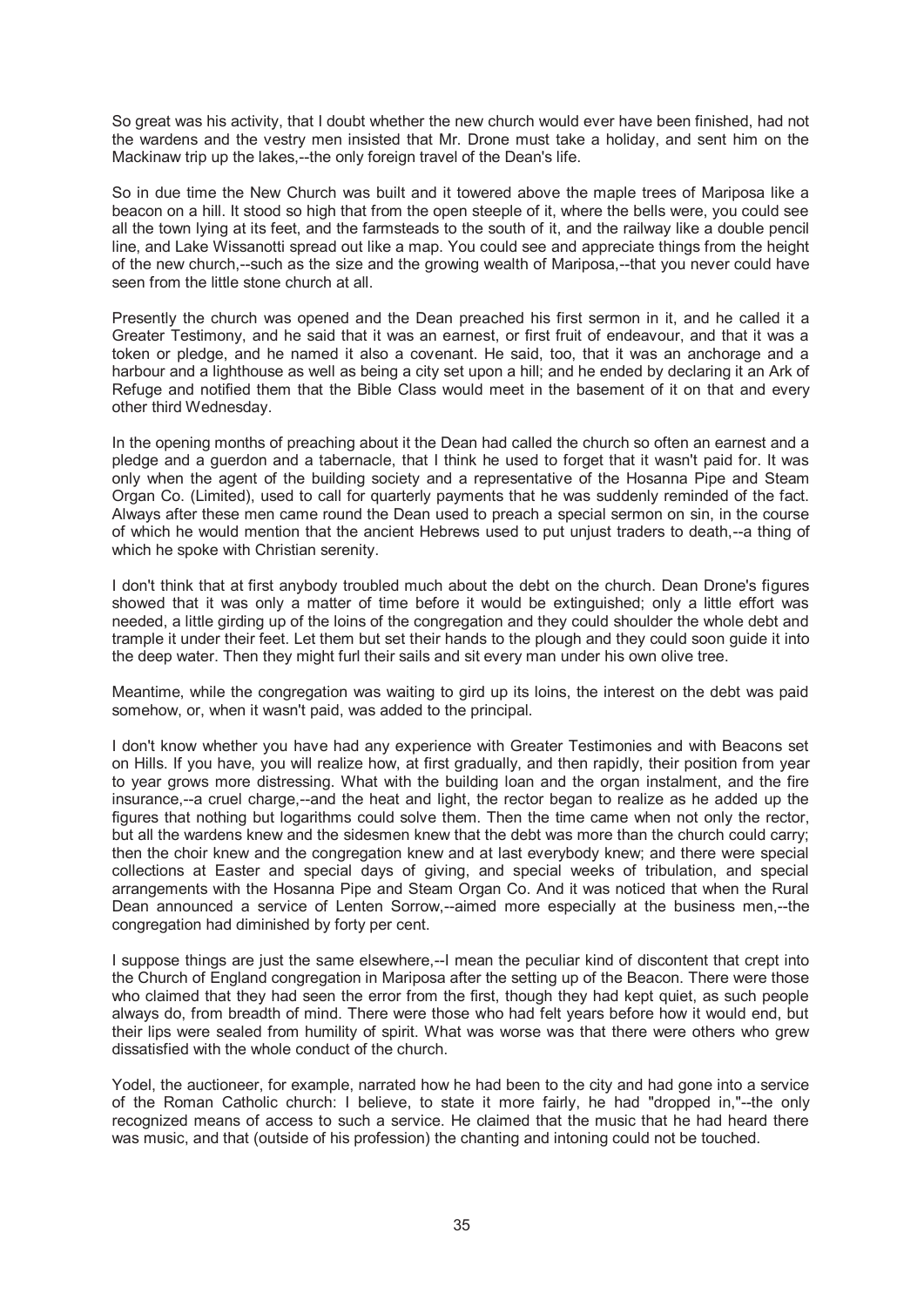Ed Moore, the photographer, also related that he had listened to a sermon in the city, and that if anyone would guarantee him a sermon like that he would defy you to keep him away from church. Meanwhile, failing the guarantee, he stayed away.

The very doctrines were impeached. Some of the congregation began to cast doubts on eternal punishment,--doubts so grave as to keep them absent from the Lenten Services of Sorrow. Indeed, Lawyer Macartney took up the whole question of the Athanasian Creed one afternoon with Joe Milligan, the dentist, and hardly left a clause of it intact.

All this time, you will understand, Dean Drone kept on with his special services, and leaflets, calls, and appeals went out from the Ark of Gideon like rockets from a sinking ship. More and more with every month the debt of the church lay heavy on his mind. At times he forgot it. At other times he woke up in the night and thought about it. Sometimes as he went down the street from the lighted precincts of the Greater Testimony and passed the Salvation Army, praying around a naphtha lamp under the open sky, it smote him to the heart with a stab.

But the congregation were wrong, I think, in imputing fault to the sermons of Dean Drone. There I do think they were wrong. I can speak from personal knowledge when I say that the rector's sermons were not only stimulating in matters of faith, but contained valuable material in regard to the Greek language, to modern machinery and to a variety of things that should have proved of the highest advantage to the congregation.

There was, I say, the Greek language. The Dean always showed the greatest delicacy of feeling in regard to any translation in or out of it that he made from the pulpit. He was never willing to accept even the faintest shade of rendering different from that commonly given without being assured of the full concurrence of the congregation. Either the translation must be unanimous and without contradiction, or he could not pass it. He would pause in his sermon and would say: "The original Greek is 'Hoson,' but perhaps you will allow me to translate it as equivalent to 'Hoyon.'" And they did. So that if there was any fault to be found it was purely on the side of the congregation for not entering a protest at the time.

It was the same way in regard to machinery. After all, what better illustrates the supreme purpose of the All Wise than such a thing as the dynamo or the reciprocating marine engine or the pictures in the Scientific American?

Then, too, if a man has had the opportunity to travel and has seen the great lakes spread out by the hand of Providence from where one leaves the new dock at the Sound to where one arrives safe and thankful with one's dear fellow-passengers in the spirit at the concrete landing stage at Mackinaw--is not this fit and proper material for the construction of an analogy or illustration? Indeed, even apart from an analogy, is it not mighty interesting to narrate, anyway? In any case, why should the churchwardens have sent the rector on the Mackinaw trip, if they had not expected him to make some little return for it?

I lay some stress on this point because the criticisms directed against the Mackinaw sermons always seemed so unfair. If the rector had described his experiences in the crude language of the ordinary newspaper, there might, I admit, have been something unfitting about it. But he was always careful to express himself in a way that showed,--or, listen, let me explain with an example.

"It happened to be my lot some years ago," he would say, "to find myself a voyager, just as one is a voyager on the sea of life, on the broad expanse of water which has been spread out to the northwest of us by the hand of Providence, at a height of five hundred and eighty-one feet above the level of the sea,--I refer, I may say, to Lake Huron." Now, how different that is from saying: "I'll never forget the time I went on the Mackinaw trip." The whole thing has a different sound entirely. In the same way the Dean would go on:

"I was voyaging on one of those magnificent leviathans of the water,--I refer to the boats of the Northern Navigation Company,--and was standing beside the forward rail talking with a dear brother in the faith who was journeying westward also--I may say he was a commercial traveller,--and beside us was a dear sister in the spirit seated in a deck chair, while near us were two other dear souls in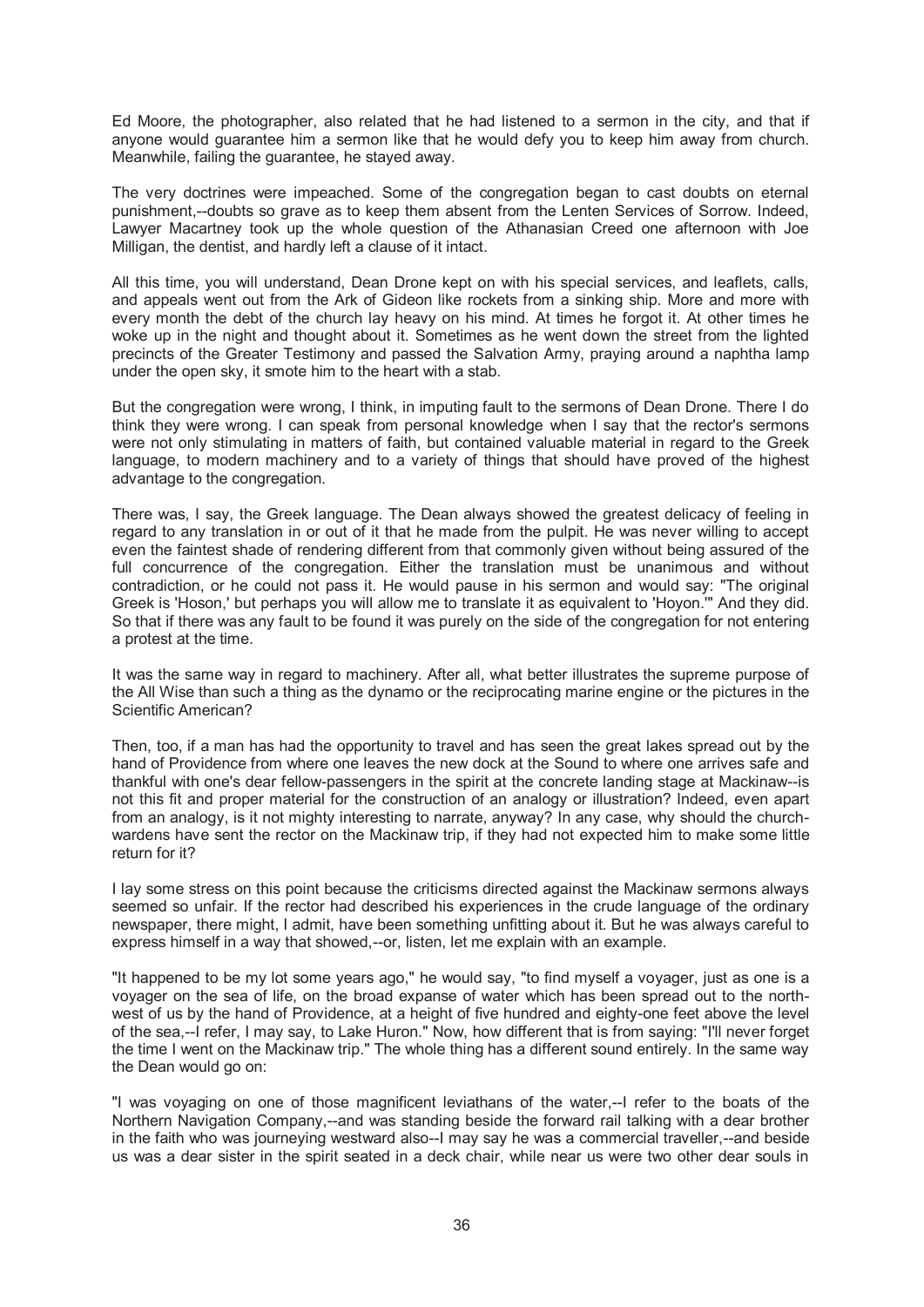grace engaged in Christian pastime on the deck,--I allude more particularly to the game of deck billiards."

I leave it to any reasonable man whether, with that complete and fair-minded explanation of the environment, it was not perfectly proper to close down the analogy, as the rector did, with the simple words: "In fact, it was an extremely fine morning."

Yet there were some people, even in Mariposa, that took exception and spent their Sunday dinner time in making out that they couldn't understand what Dean Drone was talking about, and asking one another if they knew. Once, as he passed out from the doors of the Greater Testimony, the rector heard some one say: "The Church would be all right if that old mugwump was out of the pulpit." It went to his heart like a barbed thorn, and stayed there.

You know, perhaps, how a remark of that sort can stay and rankle, and make you wish you could hear it again to make sure of it, because perhaps you didn't hear it aright, and it was a mistake after all. Perhaps no one said it, anyway. You ought to have written it down at the time. I have seen the Dean take down the encyclopaedia in the rectory, and move his finger slowly down the pages of the letter M, looking for mugwump. But it wasn't there. I have known him, in his little study upstairs, turn over the pages of the "Animals of Palestine," looking for a mugwump. But there was none there. It must have been unknown in the greater days of Judea.

So things went on from month to month, and from year to year, and the debt and the charges loomed like a dark and gathering cloud on the horizon. I don't mean to say that efforts were not made to face the difficulty and to fight it. They were. Time after time the workers of the congregation got together and thought out plans for the extinction of the debt. But somehow, after every trial, the debt grew larger with each year, and every system that could be devised turned out more hopeless than the last.

They began, I think, with the "endless chain" of letters of appeal. You may remember the device, for it was all-popular in clerical circles some ten or fifteen years ago. You got a number of people to write each of them three letters asking for ten cents from three each of their friends and asking each of them to send on three similar letters. Three each from three each, and three each more from each! Do you observe the wonderful ingenuity of it? Nobody, I think, has forgotten how the Willing Workers of the Church of England Church of Mariposa sat down in the vestry room in the basement with a pile of stationery three feet high, sending out the letters. Some, I know, will never forget it. Certainly not Mr. Pupkin, the teller in the Exchange Bank, for it was here that he met Zena Pepperleigh, the judge's daughter, for the first time; and they worked so busily that they wrote out ever so many letters--eight or nine--in a single afternoon, and they discovered that their handwritings were awfully alike, which was one of the most extraordinary and amazing coincidences, you will admit, in the history of chirography.

But the scheme failed--failed utterly. I don't know why. The letters went out and were copied broadcast and recopied, till you could see the Mariposa endless chain winding its way towards the Rocky Mountains. But they never got the ten cents. The Willing Workers wrote for it in thousands, but by some odd chance they never struck the person who had it.

Then after that there came a regular winter of effort. First of all they had a bazaar that was got up by the Girls' Auxiliary and held in the basement of the church. All the girls wore special costumes that were brought up from the city, and they had booths, where there was every imaginable thing for sale- pincushion covers, and chair covers, and sofa covers, everything that you can think of. If the people had once started buying them, the debt would have been lifted in no time. Even as it was the bazaar only lost twenty dollars.

After that, I think, was the magic lantern lecture that Dean Drone gave on "Italy and her Invaders." They got the lantern and the slides up from the city, and it was simply splendid. Some of the slides were perhaps a little confusing, but it was all there,--the pictures of the dense Italian jungle and the crocodiles and the naked invaders with their invading clubs. It was a pity that it was such a bad night, snowing hard, and a curling match on, or they would have made a lot of money out of the lecture. As it was the loss, apart from the breaking of the lantern, which was unavoidable, was quite trifling.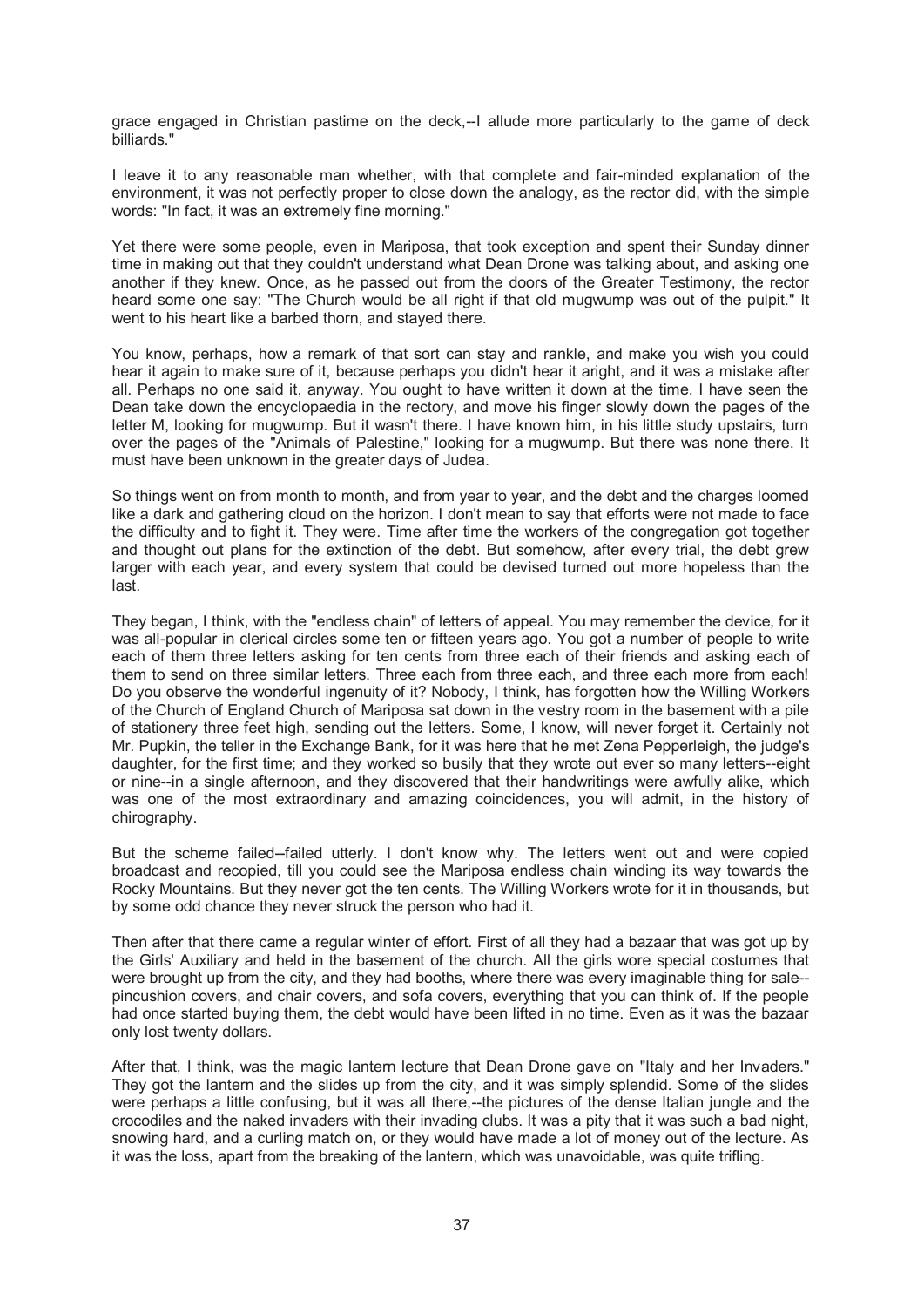I can hardly remember all the things that there were after that. I recollect that it was always Mullins who arranged about renting the hall and printing the tickets and all that sort of thing. His father, you remember, had been at the Anglican college with Dean Drone, and though the rector was thirty-seven years older than Mullins, he leaned upon him, in matters of business, as upon a staff; and though Mullins was thirty-seven years younger than the Dean, he leaned against him, in matters of doctrine, as against a rock.

At one time they got the idea that what the public wanted was not anything instructive but something light and amusing. Mullins said that people loved to laugh. He said that if you get a lot of people all together and get them laughing you can do anything you like with them. Once they start to laugh they are lost. So they got Mr. Dreery, the English Literature teacher at the high school, to give an evening of readings from the Great Humorists from Chaucer to Adam Smith. They came mighty near to making a barrel of money out of that. If the people had once started laughing it would have been all over with them. As it was I heard a lot of them say that they simply wanted to scream with laughter: they said they just felt like bursting into peals of laughter all the time. Even when, in the more subtle parts, they didn't feel like bursting out laughing, they said they had all they could do to keep from smiling. They said they never had such a hard struggle in their lives not to smile.

In fact the chairman said when he put the vote of thanks that he was sure if people had known what the lecture was to be like there would have been a much better "turn-out." But you see all that the people had to go on was just the announcement of the name of the lecturer, Mr. Dreery, and that he would lecture on English Humour All Seats Twenty-five Cents. As the chairman expressed it himself, if the people had had any idea, any idea at all, of what the lecture would be like they would have been there in hundreds. But how could they get an idea that it would be so amusing with practically nothing to go upon?

After that attempt things seemed to go from bad to worse. Nearly everybody was disheartened about it. What would have happened to the debt, or whether they would have ever paid it off, is more than I can say, if it hadn't occurred that light broke in on Mullins in the strangest and most surprising way you can imagine. It happened that he went away for his bank holidays, and while he was away he happened to be present in one of the big cities and saw how they went at it there to raise money. He came home in such a state of excitement that he went straight up from the Mariposa station to the rectory, valise and all, and he burst in one April evening to where the Rural Dean was sitting with the three girls beside the lamp in the front room, and he cried out:

"Mr. Drone, I've got it,--I've got a way that will clear the debt before you're a fortnight older. We'll have a Whirlwind Campaign in Mariposa!"

But stay! The change from the depth of depression to the pinnacle of hope is too abrupt. I must pause and tell you in another chapter of the Whirlwind Campaign in Mariposa.

## --()--

## **FIVE. The Whirlwind Campaign in Mariposa**

It was Mullins, the banker, who told Mariposa all about the plan of a Whirlwind Campaign and explained how it was to be done. He'd happened to be in one of the big cities when they were raising money by a Whirlwind Campaign for one of the universities, and he saw it all.

He said he would never forget the scene on the last day of it, when the announcement was made that the total of the money raised was even more than what was needed. It was a splendid sight,--the business men of the town all cheering and laughing and shaking hands, and the professors with the tears streaming down their faces, and the Deans of the Faculties, who had given money themselves, sobbing aloud.

He said it was the most moving thing he ever saw.

So, as I said, Henry Mullins, who had seen it, explained to the others how it was done. He said that first of all a few of the business men got together quietly,--very quietly, indeed the more quietly the better,--and talked things over. Perhaps one of them would dine,--just quietly,--with another one and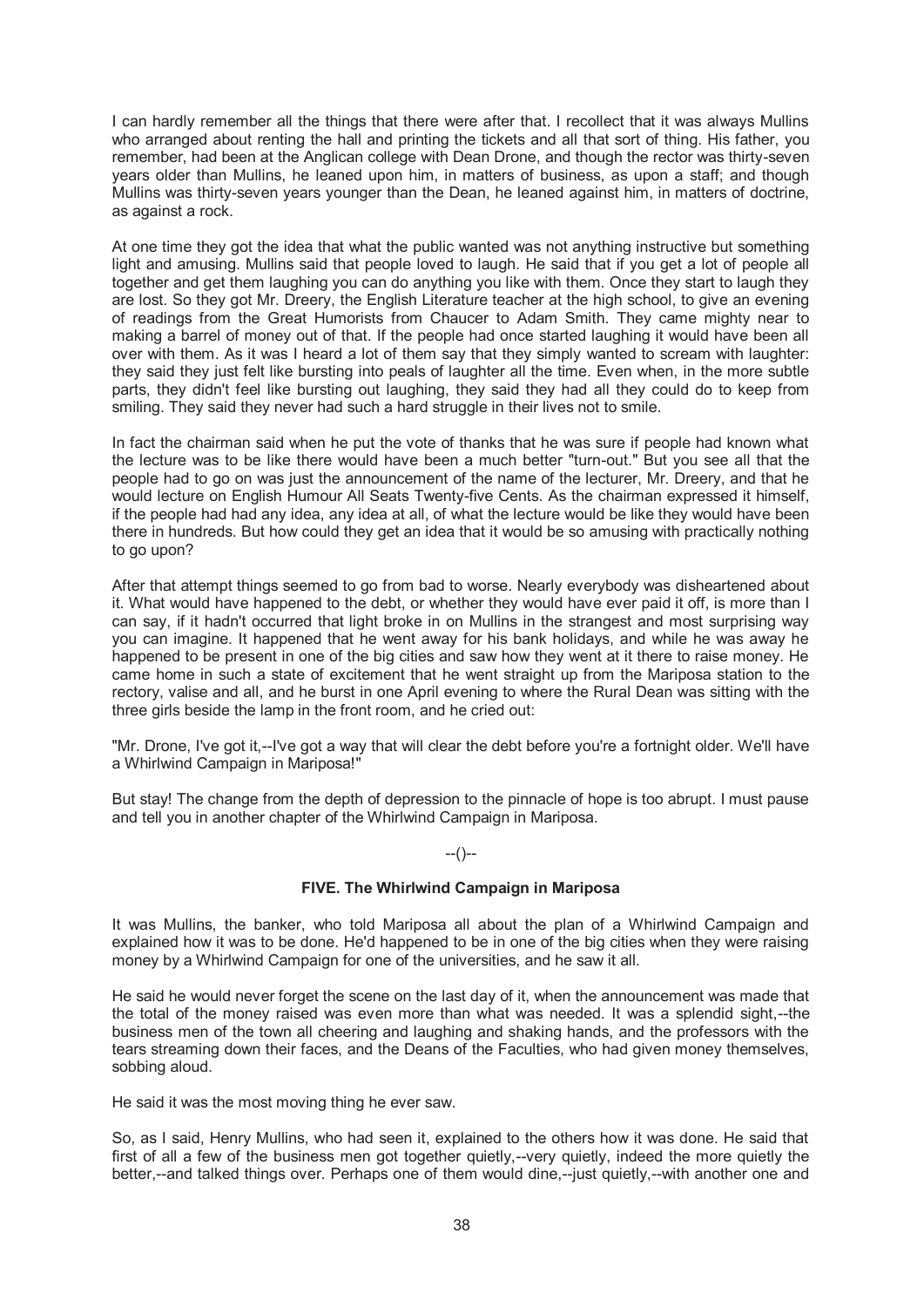discuss the situation. Then these two would invite a third man,--possibly even a fourth,--to have lunch with them and talk in a general way,--even talk of other things part of the time. And so on in this way things would be discussed and looked at in different lights and viewed from different angles and then when everything was ready they would go at things with a rush. A central committee would be formed and sub-committees, with captains of each group and recorders and secretaries, and on a stated day the Whirlwind Campaign would begin.

Each day the crowd would all agree to meet at some stated place and each lunch together,--say at a restaurant or at a club or at some eating place. This would go on every day with the interest getting keener and keener, and everybody getting more and more excited, till presently the chairman would announce that the campaign had succeeded and there would be the kind of scene that Mullins had described.

So that was the plan that they set in motion in Mariposa.

I don't wish to say too much about the Whirlwind Campaign itself. I don't mean to say that it was a failure. On the contrary, in many ways it couldn't have been a greater success, and yet somehow it didn't seem to work out just as Henry Mullins had said it would. It may be that there are differences between Mariposa and the larger cities that one doesn't appreciate at first sight. Perhaps it would have been better to try some other plan.

Yet they followed along the usual line of things closely enough. They began with the regular system of some of the business men getting together in a quiet way.

First of all, for example, Henry Mullins came over quietly to Duff's rooms, over the Commercial Bank, with a bottle of rye whiskey, and they talked things over. And the night after that George Duff came over quietly to Mullins's rooms, over the Exchange Bank, with a bottle of Scotch whiskey. A few evenings after that Mullins and Duff went together, in a very unostentatious way, with perhaps a couple of bottles of rye, to Pete Glover's room over the hardware store. And then all three of them went up one night with Ed Moore, the photographer, to Judge Pepperleigh's house under pretence of having a game of poker. The very day after that, Mullins and Duff and Ed Moore, and Pete Glover and the judge got Will Harrison, the harness maker, to go out without any formality on the lake on the pretext of fishing. And the next night after that Duff and Mullins and Ed Moore and Pete Glover and Pepperleigh and Will Harrison got Alf Trelawney, the postmaster, to come over, just in a casual way, to the Mariposa House, after the night mail, and the next day Mullins and Duff and--

But, pshaw! you see at once how the thing is worked. There's no need to follow that part of the Whirlwind Campaign further. But it just shows the power of organization.

And all this time, mind you, they were talking things over, and looking at things first in one light and then in another light,--in fact, just doing as the big city men do when there's an important thing like this under way.

So after things had been got pretty well into shape in this way, Duff asked Mullins one night, straight out, if he would be chairman of the Central Committee. He sprung it on him and Mullins had no time to refuse, but he put it to Duff straight whether he would be treasurer. And Duff had no time to refuse.

That gave things a start, and within a week they had the whole organization on foot. There was the Grand Central Committee and six groups or sub-committees of twenty men each, and a captain for every group. They had it all arranged on the lines most likely to be effective.

In one group there were all the bankers, Mullins and Duff and Pupkin (with the cameo pin), and about four others. They had their photographs taken at Ed Moore's studio, taken in a line with a background of icebergs--a winter scene--and a pretty penetrating crowd they looked, I can tell you. After all, you know, if you get a crowd of representative bank men together in any financial deal, you've got a pretty considerable leverage right away.

In the second group were the lawyers, Nivens and Macartney and the rest--about as level-headed a lot as you'd see anywhere. Get the lawyers of a town with you on a thing like this and you'll find you've got a sort of brain power with you that you'd never get without them.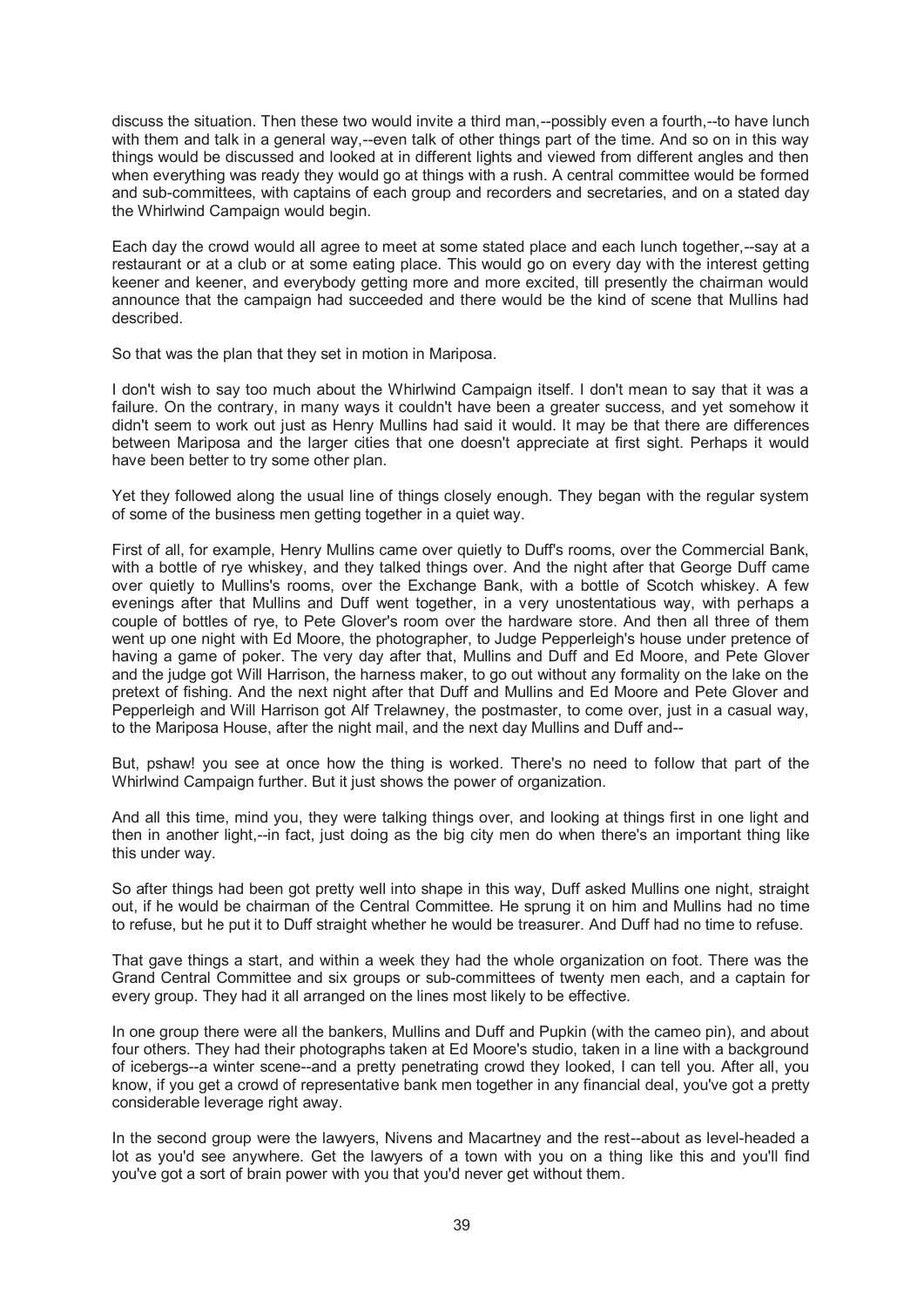Then there were the business men--there was a solid crowd for you,--Harrison, the harness maker, and Glover, the hardware man, and all that gang, not talkers, perhaps, but solid men who can tell you to a nicety how many cents there are in a dollar. It's all right to talk about education and that sort of thing, but if you want driving power and efficiency, get business men. They're seeing it every day in the city, and it's just the same in Mariposa. Why, in the big concerns in the city, if they found out a man was educated, they wouldn't have him,--wouldn't keep him there a minute. That's why the business men have to conceal it so much.

Then in the other teams there were the doctors and the newspaper men and the professional men like Judge Pepperleigh and Yodel the auctioneer.

It was all organized so that every team had its headquarters, two of them in each of the three hotels- one upstairs and one down. And it was arranged that there would be a big lunch every day, to be held in Smith's caff, round the corner of Smith's Northern Health Resort and Home of the Wissanotti Angler,--you know the place. The lunch was divided up into tables, with a captain for each table to see about things to drink, and of course all the tables were in competition with one another. In fact the competition was the very life of the whole thing.

It's just wonderful how these things run when they're organized. Take the first luncheon, for example. There they all were, every man in his place, every captain at his post at the top of the table. It was hard, perhaps, for some of them to get there. They had very likely to be in their stores and banks and offices till the last minute and then make a dash for it. It was the cleanest piece of team work you ever saw.

You have noticed already, I am sure, that a good many of the captains and committee men didn't belong to the Church of England Church. Glover, for instance, was a Presbyterian, till they ran the picket fence of the manse two feet on to his property, and after that he became a free-thinker. But in Mariposa, as I have said, everybody likes to be in everything and naturally a Whirlwind Campaign was a novelty. Anyway it would have been a poor business to keep a man out of the lunches merely on account of his religion. I trust that the day for that kind of religious bigotry is past.

Of course the excitement was when Henry Mullins at the head of the table began reading out the telegrams and letters and messages. First of all there was a telegram of good wishes from the Anglican Lord Bishop of the Diocese to Henry Mullins and calling him Dear Brother in Grace the Mariposa telegraph office is a little unreliable and it read: "Dear Brother in grease," but that was good enough. The Bishop said that his most earnest wishes were with them.

Then Mullins read a letter from the Mayor of Mariposa Pete Glover was mayor that year--stating that his keenest desires were with them: and then one from the Carriage Company saying that its heartiest good will was all theirs; and then one from the Meat Works saying that its nearest thoughts were next to them. Then he read one from himself, as head of the Exchange Bank, you understand, informing him that he had heard of his project and assuring him of his liveliest interest in what he proposed.

At each of these telegrams and messages there was round after round of applause, so that you could hardly hear yourself speak or give an order. But that was nothing to when Mullins got up again, and beat on the table for silence and made one of those crackling speeches--just the way business men speak--the kind of speech that a college man simply can't make. I wish I could repeat it all. I remember that it began: "Now boys, you know what we're here for, gentlemen," and it went on just as good as that all through. When Mullins had done he took out a fountain pen and wrote out a cheque for a hundred dollars, conditional on the fund reaching fifty thousand. And there was a burst of cheers all over the room.

Just the moment he had done it, up sprang George Duff,--you know the keen competition there is, as a straight matter of business, between the banks in Mariposa,--up sprang George Duff, I say, and wrote out a cheque for another hundred conditional on the fund reaching seventy thousand. You never heard such cheering in your life.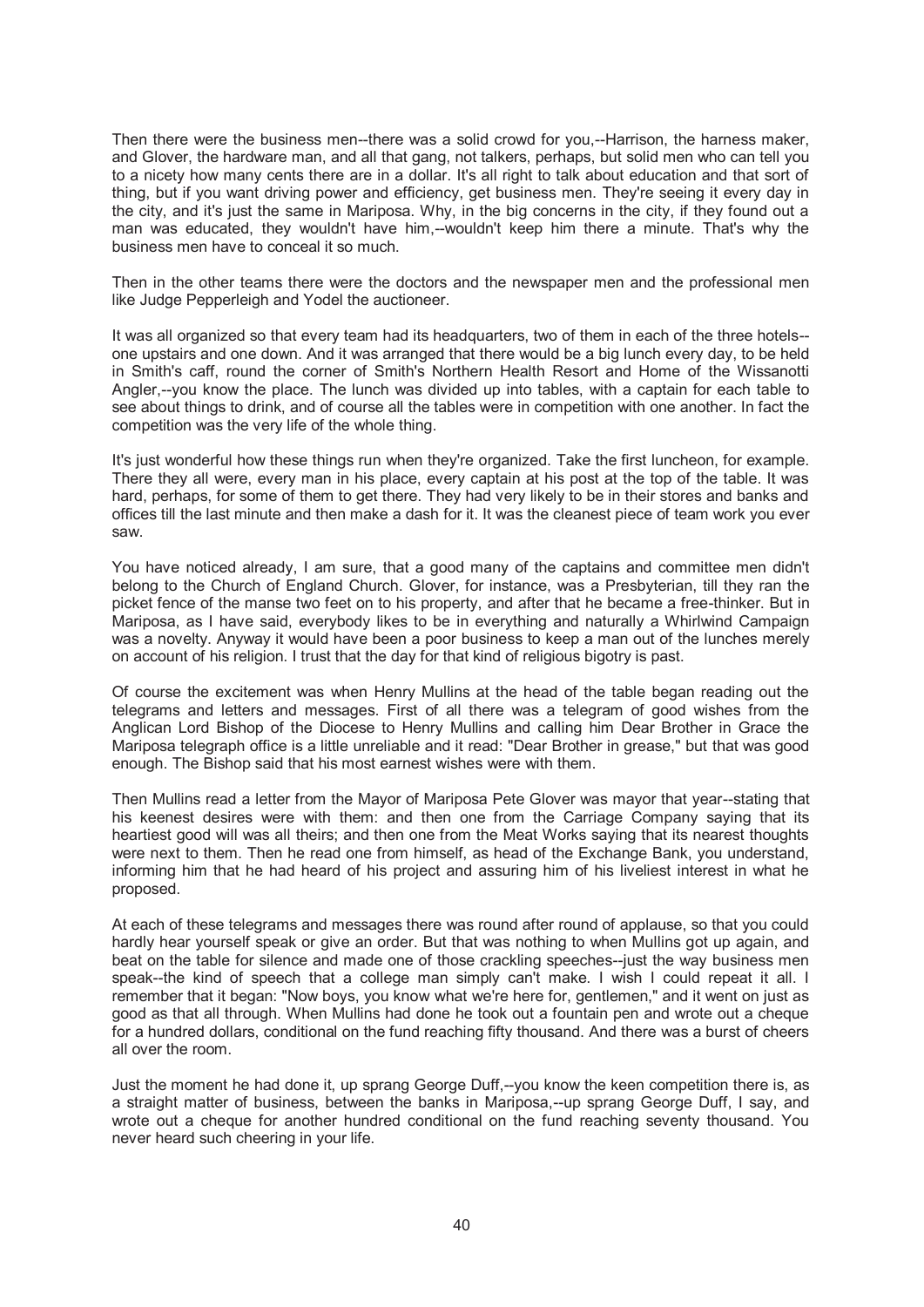And then when Netley walked up to the head of the table and laid down a cheque for a hundred dollars conditional on the fund reaching one hundred thousand the room was in an uproar. A hundred thousand dollars! Just think of it! The figures fairly stagger one. To think of a hundred thousand dollars raised in five minutes in a little place like Mariposa!

And even that was nothing! In less than no time there was such a crowd round Mullins trying to borrow his pen all at once that his waistcoat was all stained with ink. Finally when they got order at last, and Mullins stood up and announced that the conditional fund had reached a quarter of a million, the whole place was a perfect babel of cheering. Oh, these Whirlwind Campaigns are wonderful things!

I can tell you the Committee felt pretty proud that first day. There was Henry Mullins looking a little bit flushed and excited, with his white waistcoat and an American Beauty rose, and with ink marks all over him from the cheque signing; and he kept telling them that he'd known all along that all that was needed was to get the thing started and telling again about what he'd seen at the University Campaign and about the professors crying, and wondering if the high school teachers would come down for the last day of the meetings.

Looking back on the Mariposa Whirlwind, I can never feel that it was a failure. After all, there is a sympathy and a brotherhood in these things when men work shoulder to shoulder. If you had seen the canvassers of the Committee going round the town that evening shoulder to shoulder from the Mariposa House to the Continental and up to Mullins's rooms and over to Duffs, shoulder to shoulder, you'd have understood it.

I don't say that every lunch was quite such a success as the first. It's not always easy to get out of the store if you're a busy man, and a good many of the Whirlwind Committee found that they had just time to hurry down and snatch their lunch and get back again. Still, they came, and snatched it. As long as the lunches lasted, they came. Even if they had simply to rush it and grab something to eat and drink without time to talk to anybody, they came.

No, no, it was not lack of enthusiasm that killed the Whirlwind Campaign in Mariposa. It must have been something else. I don't just know what it was but I think it had something to do with the financial, the book-keeping side of the thing.

It may have been, too, that the organization was not quite correctly planned. You see, if practically everybody is on the committees, it is awfully hard to try to find men to canvass, and it is not allowable for the captains and the committee men to canvass one another, because their gifts are spontaneous. So the only thing that the different groups could do was to wait round in some likely place--say the bar parlour of Smith's Hotel--in the hope that somebody might come in who could be canvassed.

You might ask why they didn't canvass Mr. Smith himself, but of course they had done that at the very start, as I should have said. Mr. Smith had given them two hundred dollars in cash conditional on the lunches being held in the caff of his hotel; and it's awfully hard to get a proper lunch I mean the kind to which a Bishop can express regret at not being there--under a dollar twenty-five. So Mr. Smith got back his own money, and the crowd began eating into the benefactions, and it got more and more complicated whether to hold another lunch in the hope of breaking even, or to stop the campaign.

It was disappointing, yes. In spite of all the success and the sympathy, it was disappointing. I don't say it didn't do good. No doubt a lot of the men got to know one another better than ever they had before. I have myself heard Judge Pepperleigh say that after the campaign he knew all of Pete Glover that he wanted to. There was a lot of that kind of complete satiety. The real trouble about the Whirlwind Campaign was that they never clearly understood which of them were the whirlwind and who were to be the campaign.

Some of them, I believe, took it pretty much to heart. I know that Henry Mullins did. You could see it. The first day he came down to the lunch, all dressed up with the American Beauty and the white waistcoat. The second day he only wore a pink carnation and a grey waistcoat. The third day he had on a dead daffodil and a cardigan undervest, and on the last day, when the high school teachers should have been there, he only wore his office suit and he hadn't even shaved. He looked beaten.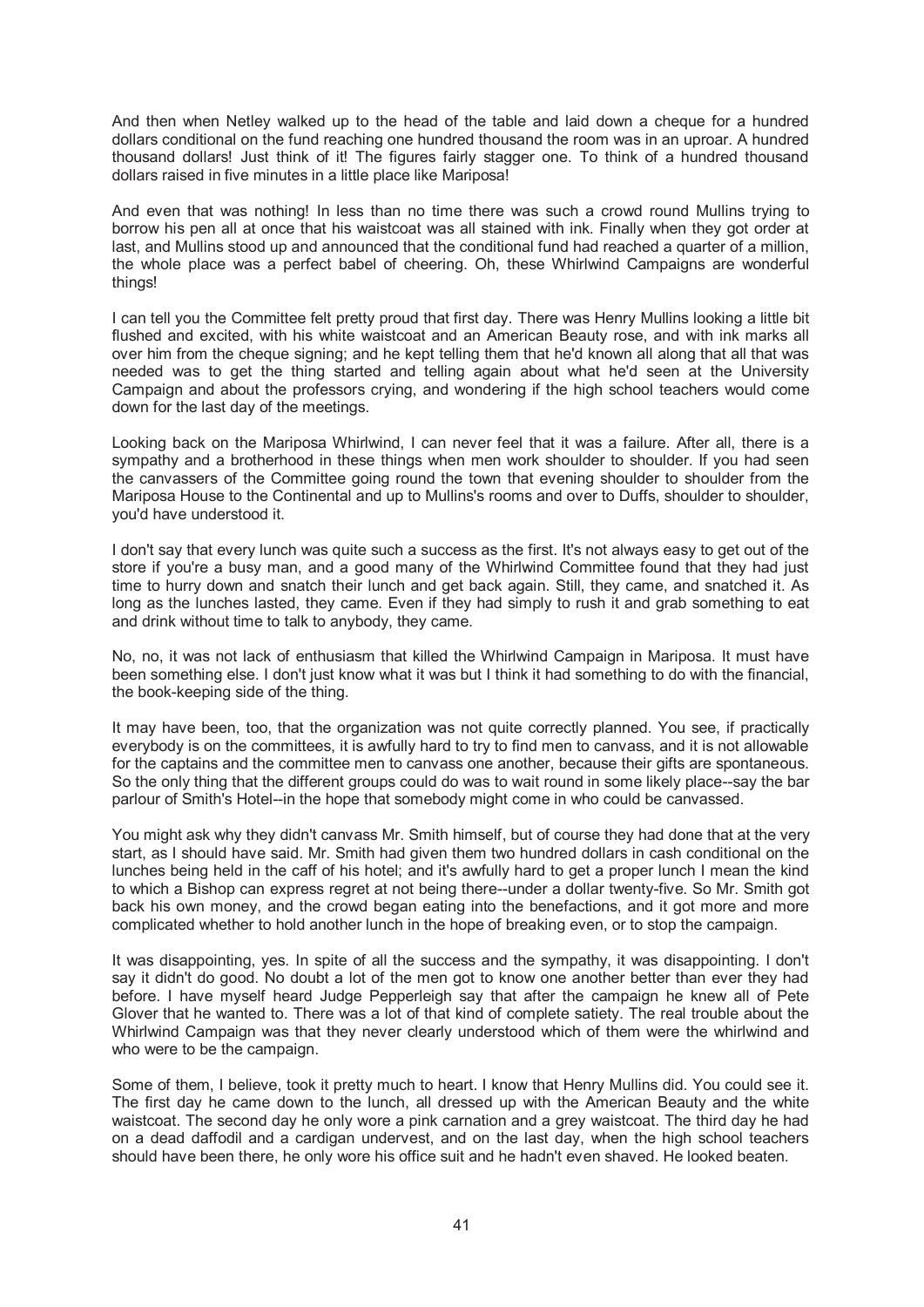It was that night that he went up to the rectory to tell the news to Dean Drone. It had been arranged, you know, that the rector should not attend the lunches, so as to let the whole thing come as a surprise; so that all he knew about it was just scraps of information about the crowds at the lunch and how they cheered and all that. Once, I believe, he caught sight of the Newspacket with a two-inch headline: A QUARTER OF A MILLION, but he wouldn't let himself read further because it would have spoilt the surprise.

I saw Mullins, as I say, go up the street on his way to Dean Drone's. It was middle April and there was ragged snow on the streets, and the nights were dark still, and cold. I saw Mullins grit his teeth as he walked, and I know that he held in his coat pocket his own cheque for the hundred, with the condition taken off it, and he said that there were so many skunks in Mariposa that a man might as well be in the Head Office in the city.

The Dean came out to the little gate in the dark,--you could see the lamplight behind him from the open door of the rectory,--and he shook hands with Mullins and they went in together.

# $-(-)$

### **SIX. The Beacon on the Hill**

Mullins said afterward that it was ever so much easier than he thought it would have been. The Dean, he said, was so quiet. Of course if Mr. Drone had started to swear at Mullins, or tried to strike him, it would have been much harder. But as it was he was so quiet that part of the time he hardly seemed to follow what Mullins was saying. So Mullins was glad of that, because it proved that the Dean wasn't feeling disappointed as, in a way, he might have.

Indeed, the only time when the rector seemed animated and excited in the whole interview was when Mullins said that the campaign had been ruined by a lot of confounded mugwumps. Straight away the Dean asked if those mugwumps had really prejudiced the outcome of the campaign. Mullins said there was no doubt of it, and the Dean enquired if the presence of mugwumps was fatal in matters of endeavour, and Mullins said that it was. Then the rector asked if even one mugwump was, in the Christian sense, deleterious. Mullins said that one mugwump would kill anything. After that the Dean hardly spoke at all.

In fact, the rector presently said that he mustn't detain Mullins too long and that he had detained him too long already and that Mullins must be weary from his train journey and that in cases of extreme weariness nothing but a sound sleep was of any avail; he himself, unfortunately, would not be able to avail himself of the priceless boon of slumber until he had first retired to his study to write some letters; so that Mullins, who had a certain kind of social quickness of intuition, saw that it was time to leave, and went away.

It was midnight as he went down the street, and a dark, still night. That can be stated positively because it came out in court afterwards. Mullins swore that it was a dark night; he admitted, under examination, that there may have been the stars, or at least some of the less important of them, though he had made no attempt, as brought out on cross-examination, to count them: there may have been, too, the electric lights, and Mullins was not willing to deny that it was quite possible that there was more or less moonlight. But that there was no light that night in the form of sunlight, Mullins was absolutely certain. All that, I say, came out in court.

But meanwhile the rector had gone upstairs to his study and had seated himself in front of his table to write his letters. It was here always that he wrote his sermons. From the window of the room you looked through the bare white maple trees to the sweeping outline of the church shadowed against the night sky, and beyond that, though far off, was the new cemetery where the rector walked of a Sunday (I think I told you why): beyond that again, for the window faced the east, there lay, at no very great distance, the New Jerusalem. There were no better things that a man might look towards from his study window, nor anything that could serve as a better aid to writing.

But this night the Dean's letters must have been difficult indeed to write. For he sat beside the table holding his pen and with his head bent upon his other hand, and though he sometimes put a line or two on the paper, for the most part he sat motionless. The fact is that Dean Drone was not trying to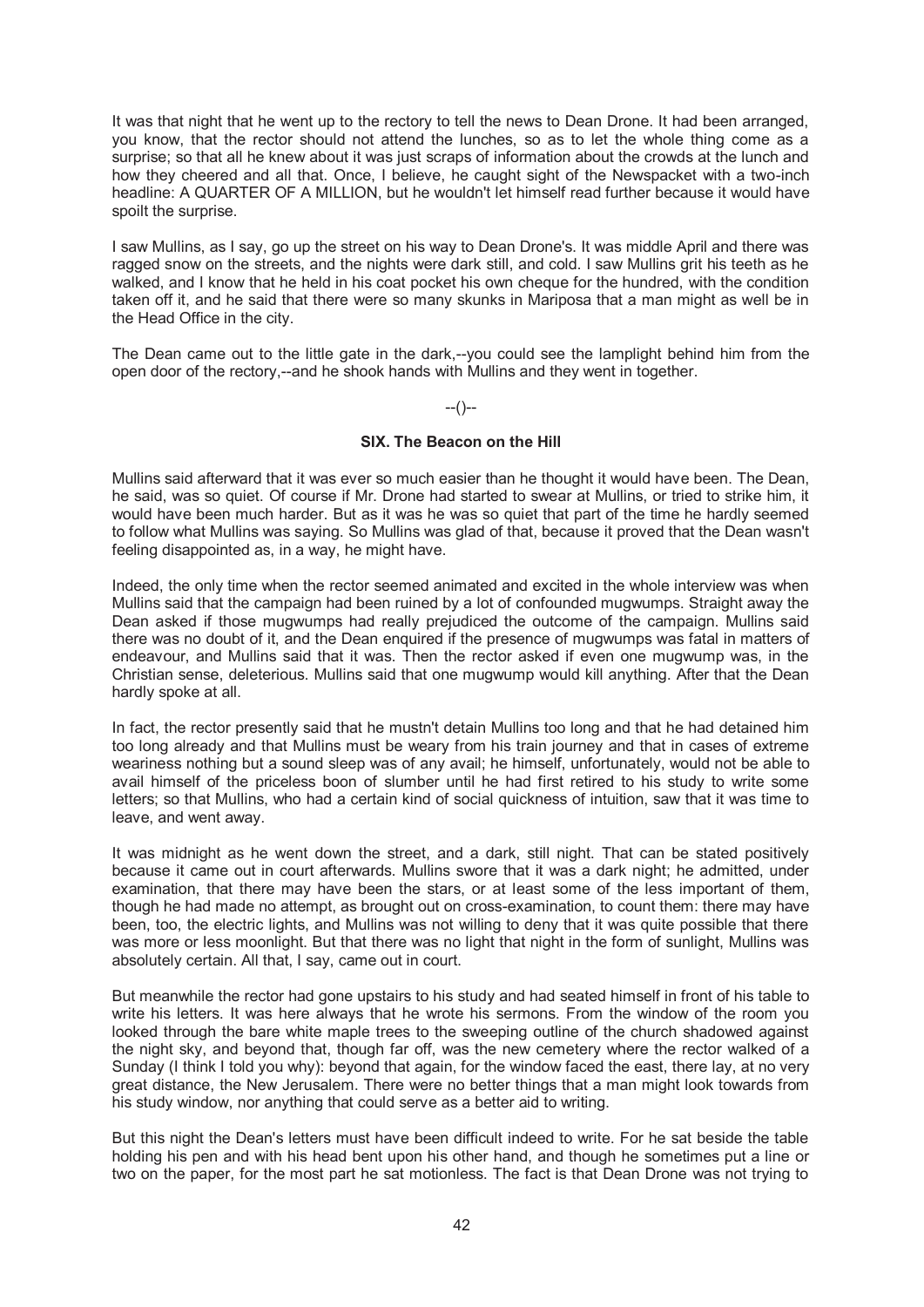write letters, but only one letter. He was writing a letter of resignation. If you have not done that for forty years it is extremely difficult to get the words.

So at least the Dean found it. First he wrote one set of words and then he sat and thought and wrote something else. But nothing seemed to suit.

The real truth was that Dean Drone, perhaps more than he knew himself, had a fine taste for words and effects, and when you feel that a situation is entirely out of the common, you naturally try, if you have that instinct, to give it the right sort of expression.

I believe that at the time when Rupert Drone had taken the medal in Greek over fifty years ago, it was only a twist of fate that had prevented him from becoming a great writer. There was a buried author in him just as there was a buried financier in Jefferson Thorpe. In fact, there were many people in Mariposa like that, and for all I know you may yourself have seen such elsewhere. For instance, I am certain that Billy Rawson, the telegraph operator at Mariposa, could easily have invented radium. In the same way one has only to read the advertisements of Mr. Gingham, the undertaker, to know that there is still in him a poet, who could have written on death far more attractive verses than the Thanatopsis of Cullen Bryant, and under a title less likely to offend the public and drive away custom. He has told me this himself.

So the Dean tried first this and then that and nothing would seem to suit. First of all he wrote:

"It is now forty years since I came among you, a youth full of life and hope and ardent in the work before me--" Then he paused, doubtful of the accuracy and clearness of the expression, read it over again and again in deep thought and then began again:

"It is now forty years since I came among you, a broken and melancholy boy, without life or hope, desiring only to devote to the service of this parish such few years as might remain of an existence blighted before it had truly begun--" And then again the Dean stopped. He read what he had written; he frowned; he crossed it through with his pen. This was no way to write, this thin egotistical strain of complaint. Once more he started:

"It is now forty years since I came among you, a man already tempered and trained, except possibly in mathematics--" And then again the rector paused and his mind drifted away to the memory of the Anglican professor that I spoke of, who had had so little sense of his higher mission as to omit the teaching of logarithms. And the rector mused so long that when he began again it seemed to him that it was simpler and better to discard the personal note altogether, and he wrote:

"There are times, gentlemen, in the life of a parish, when it comes to an epoch which brings it to a moment when it reaches a point--"

The Dean stuck fast again, but refusing this time to be beaten went resolutely on:

"--reaches a point where the circumstances of the moment make the epoch such as to focus the life of the parish in that time."

Then the Dean saw that he was beaten, and he knew that he not only couldn't manage the parish but couldn't say so in proper English, and of the two the last was the bitterer discovery.

He raised his head, and looked for a moment through the window at the shadow of the church against the night, so outlined that you could almost fancy that the light of the New Jerusalem was beyond it. Then he wrote, and this time not to the world at large but only to Mullins:

"My dear Harry, I want to resign my charge. Will you come over and help me?"

When the Dean at last rose from writing that, I think it was far on in the night. As he rose he looked again through the window, looked once and then once more, and so stood with widening eyes, and his face set towards what he saw.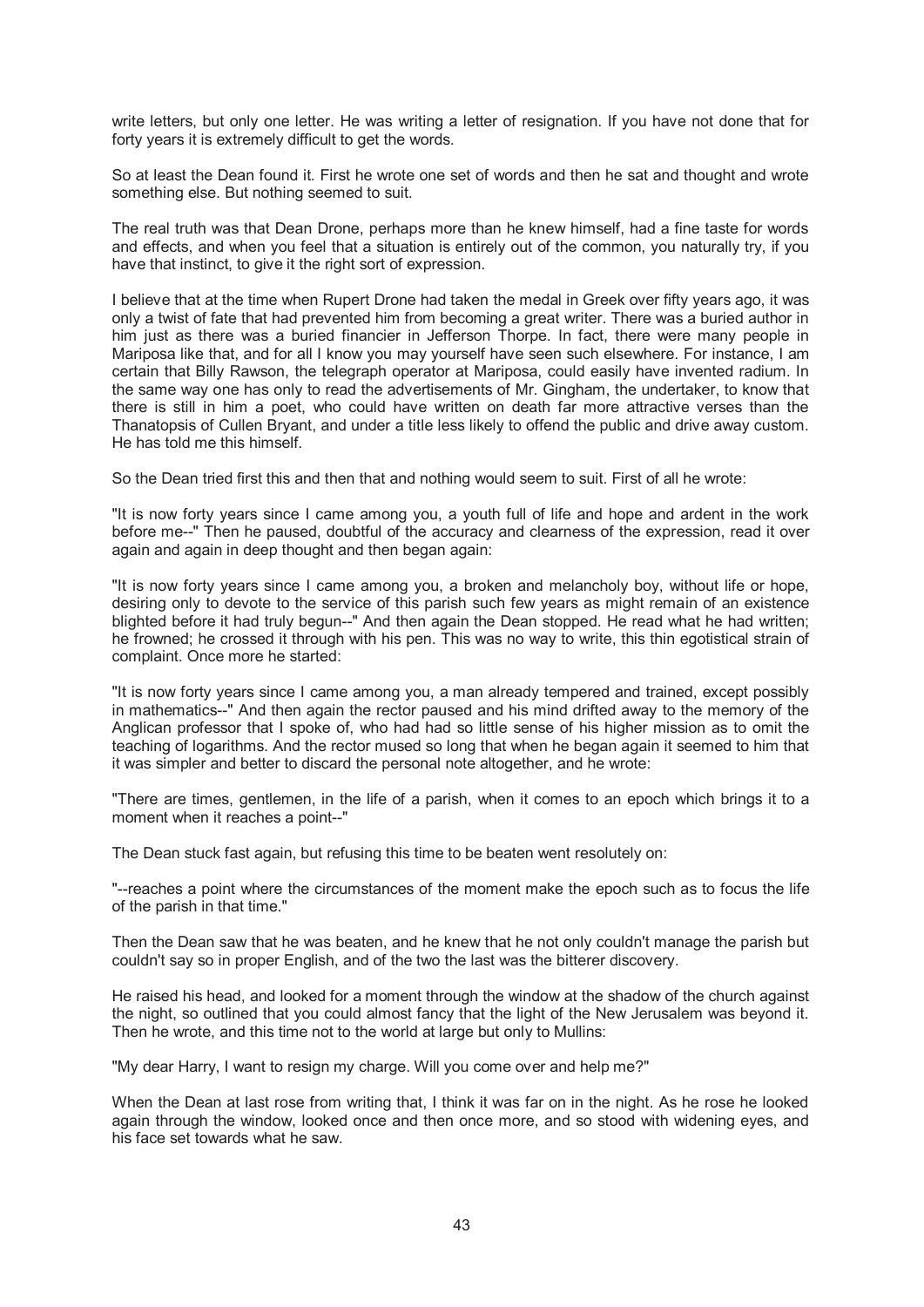What was that? That light in the sky there, eastward?--near or far he could not say. Was it already the dawn of the New Jerusalem brightening in the east, or was it--look--in the church itself,--what is that?--that dull red glow that shines behind the stained-glass windows, turning them to crimson? that fork of flame that breaks now from the casement and flashes upward, along the wood--and see--that sudden sheet of fire that springs the windows of the church with the roar of splintered glass and surges upward into the sky, till the dark night and the bare trees and sleeping street of Mariposa are all illumined with its glow!

Fire! Fire! and the sudden sound of the bell now, breaking upon the night.

So stood the Dean erect, with one hand pressed against the table for support, while the Mariposa fire bell struck out its warning to the sleeping town,--stood there while the street grew loud with the tumult of voices,--with the roaring gallop of the fire brigade,--with the harsh note of the gong--and over all other sounds, the great seething of the flames that tore their way into the beams and rafters of the pointed church and flared above it like a torch into the midnight sky.

So stood the Dean, and as the church broke thus into a very beacon kindled upon a hill,--sank forward without a sign, his face against the table, stricken.

You need to see a fire in a place such as Mariposa, a town still half of wood, to know what fire means. In the city it is all different. To the onlooker, at any rate, a fire is only a spectacle, nothing more. Everything is arranged, organized, certain. It is only once perhaps in a century that fire comes to a large city as it comes to the little wooden town like Mariposa as a great Terror of the Night.

That, at any rate, is what it meant in Mariposa that night in April, the night the Church of England Church burnt down. Had the fire gained but a hundred feet, or less, it could have reached from the driving shed behind the church to the backs of the wooden shops of the Main Street, and once there not all the waters of Lake Wissanotti could stay the course of its destruction. It was for that hundred feet that they fought, the men of Mariposa, from the midnight call of the bell till the slow coming of the day. They fought the fire, not to save the church, for that was doomed from the first outbreak of the flames, but to stop the spread of it and save the town. They fought it at the windows, and at the blazing doors, and through the yawning furnace of the open belfry; fought it, with the Mariposa engine thumping and panting in the street, itself aglow with fire like a servant demon fighting its own kind, with tall ladders reaching to the very roof, and with hose that poured their streams of tossing water foaming into the flames.

Most of all they fought to save the wooden driving shed behind the church from which the fire could leap into the heart of Mariposa. That was where the real fight was, for the life of the town. I wish you could have seen how they turned the hose against the shingles, ripping and tearing them from their places with the force of the driven water: how they mounted on the roof, axe in hand, and cut madly at the rafters to bring the building down, while the black clouds of smoke rolled in volumes about the men as they worked. You could see the fire horses harnessed with logging chains to the uprights of the shed to tear the building from its place.

Most of all I wish you could have seen Mr. Smith, proprietor, as I think you know, of Smith's Hotel, there on the roof with a fireman's helmet on, cutting through the main beam of solid cedar, twelve by twelve, that held tight still when the rafters and the roof tree were down already, the shed on fire in a dozen places, and the other men driven from the work by the flaming sparks, and by the strangle of the smoke. Not so Mr. Smith! See him there as he plants himself firm at the angle of the beams, and with the full impact of his two hundred and eighty pounds drives his axe into the wood! I tell you it takes a man from the pine country of the north to handle an axe! Right, left, left, right, down it comes, with never a pause or stay, never missing by a fraction of an inch the line of the stroke! At it, Smith! Down with it! Till with a shout from the crowd the beam gapes asunder, and Mr. Smith is on the ground again, roaring his directions to the men and horses as they haul down the shed, in a voice that dominates the fire itself.

Who made Mr. Smith the head and chief of the Mariposa fire brigade that night, I cannot say. I do not know even where he got the huge red helmet that he wore, nor had I ever heard till the night the church burnt down that Mr. Smith was a member of the fire brigade at all. But it's always that way. Your little narrow-chested men may plan and organize, but when there is something to be done,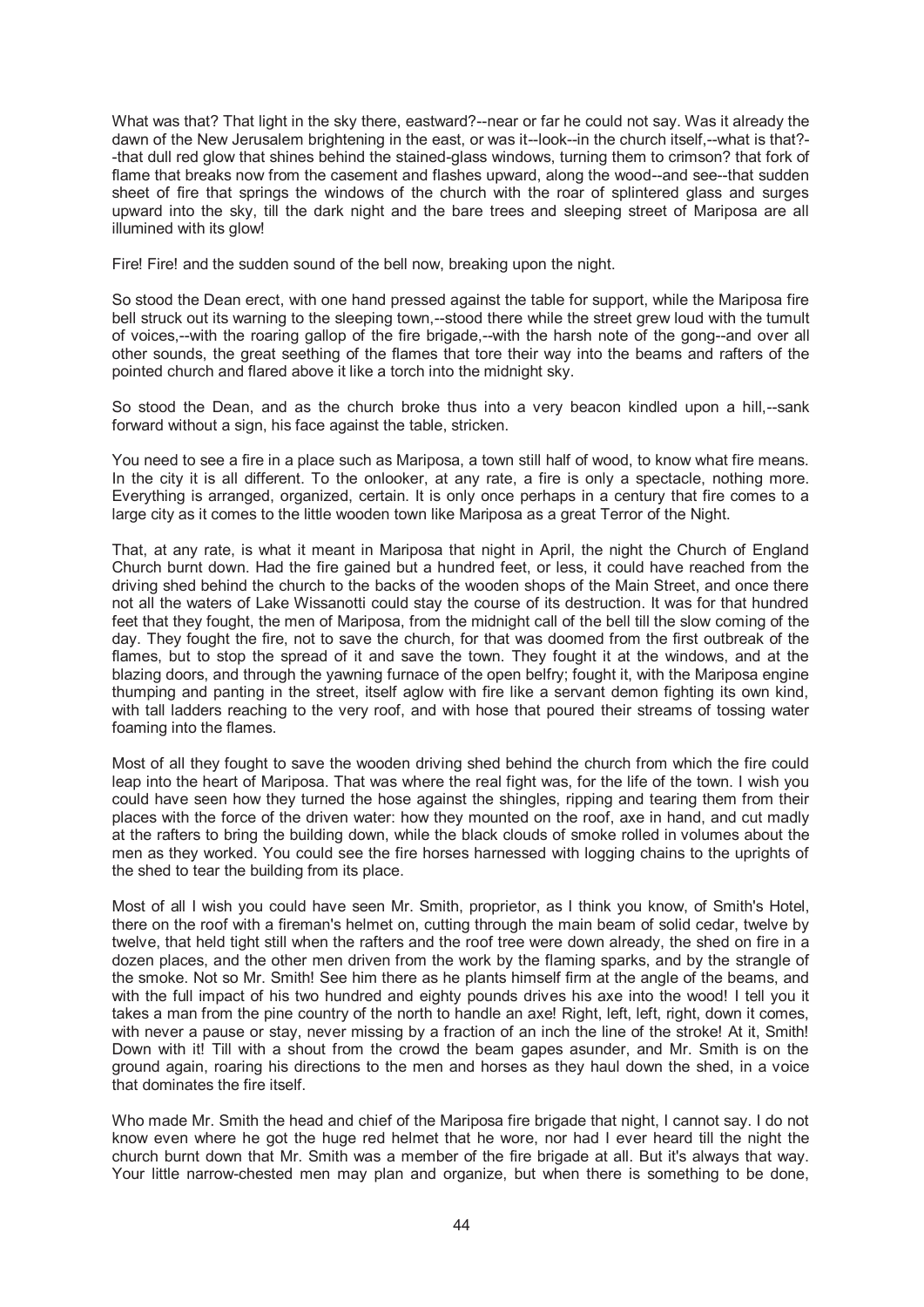something real, then it's the man of size and weight that steps to the front every time. Look at Bismarck and Mr. Gladstone and President Taft and Mr. Smith,--the same thing in each case.

I suppose it was perfectly natural that just as soon as Mr. Smith came on the scene he put on somebody's helmet and shouted his directions to the men and bossed the Mariposa fire brigade like Bismarck with the German parliament.

The fire had broken out late, late at night, and they fought it till the day. The flame of it lit up the town and the bare grey maple trees, and you could see in the light of it the broad sheet of the frozen lake, snow covered still. It kindled such a beacon as it burned that from the other side of the lake the people on the night express from the north could see it twenty miles away. It lit up such a testimony of flame that Mariposa has never seen the like of it before or since. Then when the roof crashed in and the tall steeple tottered and fell, so swift a darkness seemed to come that the grey trees and the frozen lake vanished in a moment as if blotted out of existence.

When the morning came the great church of Mariposa was nothing but a ragged group of walls with a sodden heap of bricks and blackened wood, still hissing here and there beneath the hose with the sullen anger of a conquered fire. Round the ruins of the fire walked the people of Mariposa next morning, and they pointed out where the wreck of the steeple had fallen, and where the bells of the church lay in a molten heap among the bricks, and they talked of the loss that it was and how many dollars it would take to rebuild the church, and whether it was insured and for how much. And there were at least fourteen people who had seen the fire first, and more than that who had given the first alarm, and ever so many who knew how fires of this sort could be prevented.

Most noticeable of all you could see the sidesmen and the wardens and Mullins, the chairman of the vestry, talking in little groups about the fire. Later in the day there came from the city the insurance men and the fire appraisers, and they too walked about the ruins, and talked with the wardens and the vestry men. There was such a luxury of excitement in the town that day that it was just as good as a public holiday.

But the strangest part of it was the unexpected sequel. I don't know through what error of the Dean's figures it happened, through what lack of mathematical training the thing turned out as it did. No doubt the memory of the mathematical professor was heavily to blame for it, but the solid fact is that the Church of England Church of Mariposa turned out to be insured for a hundred thousand, and there were the receipts and the vouchers, all signed and regular, just as they found them in a drawer of the rector's study. There was no doubt about it. The insurance people might protest as they liked. The straight, plain fact was that the church was insured for about twice the whole amount of the cost and the debt and the rector's salary and the boarding-school fees of the littlest of the Drones all put together.

There was a Whirlwind Campaign for you! Talk of raising money,--that was something like! I wonder if the universities and the city institutions that go round trying to raise money by the slow and painful method called a Whirlwind Campaign, that takes perhaps all day to raise fifty thousand dollars, ever thought of anything so beautifully simple as this.

The Greater Testimony that had lain so heavily on the congregation went flaming to its end, and burned up its debts and its obligations and enriched its worshippers by its destruction. Talk of a beacon on a hill! You can hardly beat that one.

I wish you could have seen how the wardens and the sidesmen and Mullins, the chairman of the vestry, smiled and chuckled at the thought of it. Hadn't they said all along that all that was needed was a little faith and effort? And here it was, just as they said, and they'd been right after all.

Protest from the insurance people? Legal proceedings to prevent payment? My dear sir! I see you know nothing about the Mariposa court, in spite of the fact that I have already said that it was one of the most precise instruments of British fair play ever established. Why, Judge Pepperleigh disposed of the case and dismissed the protest of the company in less than fifteen minutes! Just what the jurisdiction of Judge Pepperleigh's court is I don't know, but I do know that in upholding the rights of a Christian congregation--I am quoting here the text of the decision--against the intrigues of a set of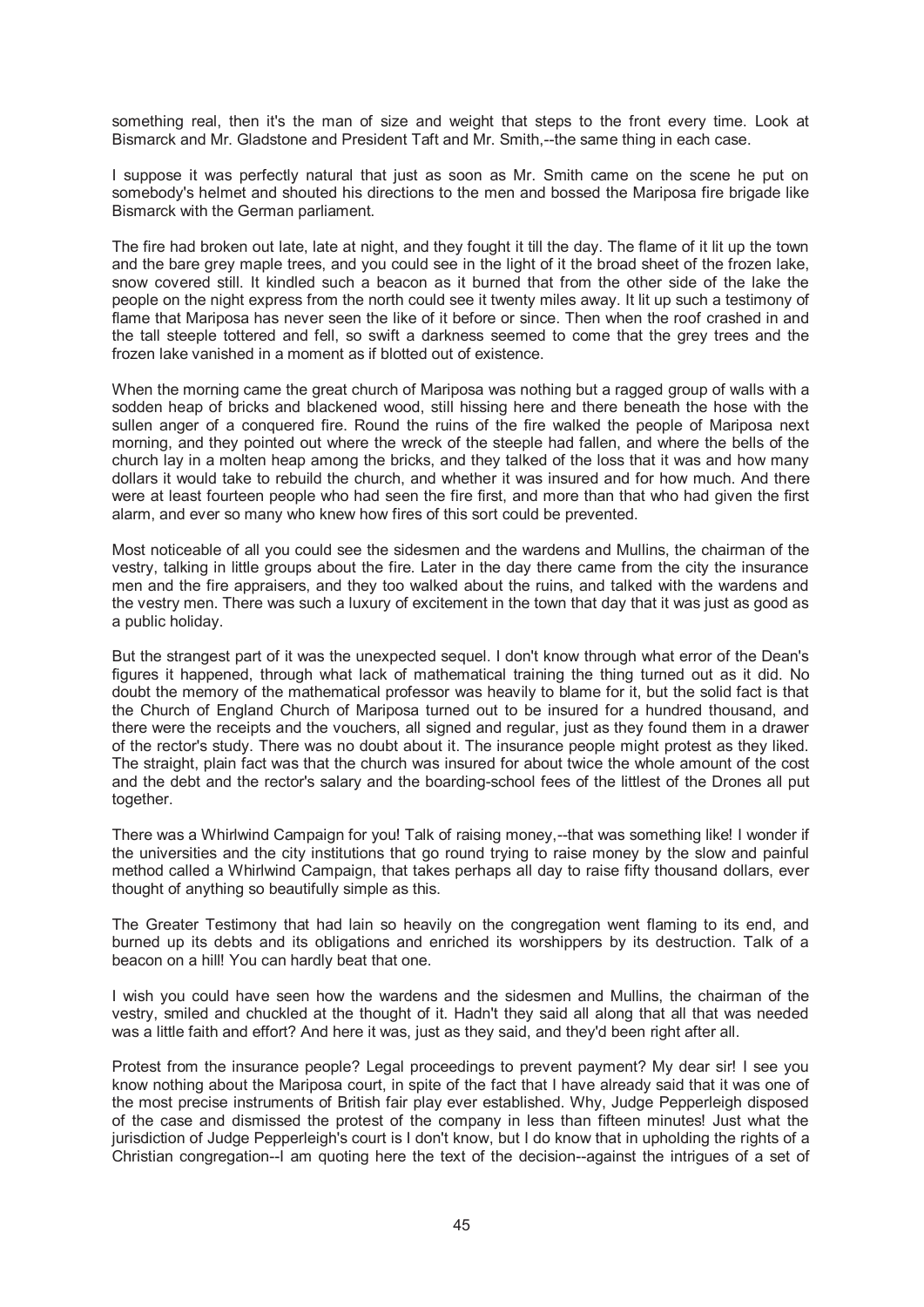infernal skunks that make too much money, anyway, the Mariposa court is without an equal. Pepperleigh even threatened the plaintiffs with the penitentiary, or worse.

How the fire started no one ever knew. There was a queer story that went about to the effect that Mr. Smith and Mr. Gingham's assistant had been seen very late that night carrying an automobile can of kerosene up the street. But that was amply disproved by the proceedings of the court, and by the evidence of Mr. Smith himself. He took his dying oath,--not his ordinary one as used in the License cases, but his dying one,--that he had not carried a can of kerosene up the street, and that anyway it was the rottenest kind of kerosene he had ever seen and no more use than so much molasses. So that point was settled.

Dean Drone? Did he get well again? Why, what makes you ask that? You mean, was his head at all affected after the stroke? No, it was not. Absolutely not. It was not affected in the least, though how anybody who knows him now in Mariposa could have the faintest idea that his mind was in any way impaired by the stroke is more than I can tell. The engaging of Mr. Uttermost, the curate, whom perhaps you have heard preach in the new church, had nothing whatever to do with Dean Drone's head. It was merely a case of the pressure of overwork. It was felt very generally by the wardens that, in these days of specialization, the rector was covering too wide a field, and that if he should abandon some of the lesser duties of his office, he might devote his energies more intently to the Infant Class. That was all. You may hear him there any afternoon, talking to them, if you will stand under the maple trees and listen through the open windows of the new Infant School.

And, as for audiences, for intelligence, for attention--well, if I want to find listeners who can hear and understand about the great spaces of Lake Huron, let me tell of it, every time face to face with the blue eyes of the Infant Class, fresh from the infinity of spaces greater still. Talk of grown-up people all you like, but for listeners let me have the Infant Class with their pinafores and their Teddy Bears and their feet not even touching the floor, and Mr. Uttermost may preach to his heart's content of the newer forms of doubt revealed by the higher criticism.

So you will understand that the Dean's mind is, if anything, even keener, and his head even clearer than before. And if you want proof of it, notice him there beneath the plum blossoms reading in the Greek: he has told me that he finds that he can read, with the greatest ease, works in the Greek that seemed difficult before. Because his head is so clear now.

And sometimes,--when his head is very clear,--as he sits there reading beneath the plum blossoms he can hear them singing beyond, and his wife's voice.

## **SEVEN. The Extraordinary Entanglement of Mr. Pupkin**

Judge Pepperleigh lived in a big house with hardwood floors and a wide piazza that looked over the lake from the top of Oneida Street.

Every day about half-past five he used to come home from his office in the Mariposa Court House. On some days as he got near the house he would call out to his wife:

"Almighty Moses, Martha! who left the sprinkler on the grass?"

On other days he would call to her from quite a little distance off: "Hullo, mother! Got any supper for a hungry man?"

And Mrs. Pepperleigh never knew which it would be. On the days when he swore at the sprinkler you could see his spectacles flash like dynamite. But on the days when he called: "Hullo, mother," they were simply irradiated with kindliness.

Some days, I say, he would cry out with a perfect whine of indignation: "Suffering Caesar! has that infernal dog torn up those geraniums again?" And other days you would hear him singing out: "Hullo, Rover! Well, doggie, well, old fellow!"

In the same way at breakfast, the judge, as he looked over the morning paper, would sometimes leap to his feet with a perfect howl of suffering, and cry: "Everlasting Moses! the Liberals have carried East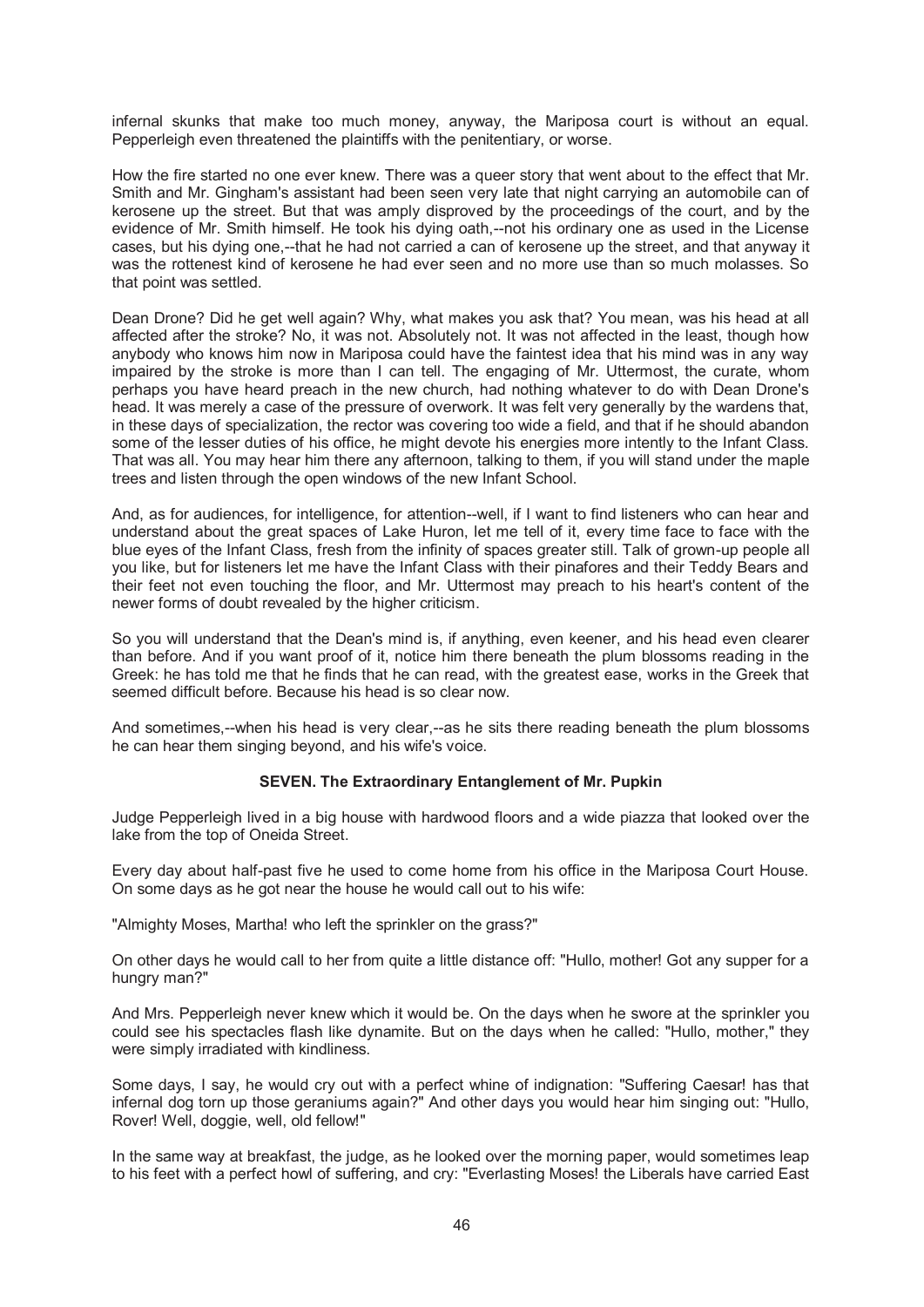Elgin." Or else he would lean back from the breakfast table with the most good-humoured laugh you ever heard and say: "Ha! ha! the Conservatives have carried South Norfolk."

And yet he was perfectly logical, when you come to think of it. After all, what is more annoying to a sensitive, highly-strung man than an infernal sprinkler playing all over the place, and what more agreeable to a good-natured, even-tempered fellow than a well-prepared supper? Or, what is more likeable than one's good, old, affectionate dog bounding down the path from sheer delight at seeing you,--or more execrable than an infernal whelp that has torn up the geraniums and is too old to keep, anyway?

As for politics, well, it all seemed reasonable enough. When the Conservatives got in anywhere, Pepperleigh laughed and enjoyed it, simply because it does one good to see a straight, fine, honest fight where the best man wins. When a Liberal got in, it made him mad, and he said so,--not, mind you, from any political bias, for his office forbid it,--but simply because one can't bear to see the country go absolutely to the devil.

I suppose, too, it was partly the effect of sitting in court all day listening to cases. One gets what you might call the judicial temper of mind. Pepperleigh had it so strongly developed that I've seen him kick a hydrangea pot to pieces with his foot because the accursed thing wouldn't flower. He once threw the canary cage clear into the lilac bushes because the "blasted bird wouldn't stop singing." It was a straight case of judicial temper. Lots of judges have it, developed in just the same broad, all-round way as with Judge Pepperleigh.

I think it must be passing sentences that does it. Anyway, Pepperleigh had the aptitude for passing sentences so highly perfected that he spent his whole time at it inside of court and out. I've heard him hand out sentences for the Sultan of Turkey and Mrs. Pankhurst and the Emperor of Germany that made one's blood run cold. He would sit there on the piazza of a summer evening reading the paper, with dynamite sparks flying from his spectacles as he sentenced the Czar of Russia to ten years in the salt mines--and made it fifteen a few minutes afterwards. Pepperleigh always read the foreign news--the news of things that he couldn't alter--as a form of wild and stimulating torment.

So you can imagine that in some ways the judge's house was a pretty difficult house to go to. I mean you can see how awfully hard it must have been for Mr. Pupkin. I tell you it took some nerve to step up on that piazza and say, in a perfectly natural, off-hand way: "Oh, how do you do, judge? Is Miss Zena in? No, I won't stay, thanks; I think I ought to be going. I simply called." A man who can do that has got to have a pretty fair amount of savoir what do you call it, and he's got to be mighty well shaved and have his cameo pin put in his tie at a pretty undeniable angle before he can tackle it. Yes, and even then he may need to hang round behind the lilac bushes for half an hour first, and cool off. And he's apt to make pretty good time down Oneida Street on the way back.

Still, that's what you call love, and if you've got it, and are well shaved, and your boots well blacked, you can do things that seem almost impossible. Yes, you can do anything, even if you do trip over the dog in getting off the piazza.

Don't suppose for a moment that Judge Pepperleigh was an unapproachable or a harsh man always and to everybody. Even Mr. Pupkin had to admit that that couldn't be so. To know that, you had only to see Zena Pepperleigh put her arm round his neck and call him Daddy. She would do that even when there were two or three young men sitting on the edge of the piazza. You know, I think, the way they sit on the edge in Mariposa. It is meant to indicate what part of the family they have come to see. Thus when George Duff, the bank manager, came up to the Pepperleigh house, he always sat in a chair on the verandah and talked to the judge. But when Pupkin or Mallory Tompkins or any fellow like that came, he sat down in a sidelong fashion on the edge of the boards and then they knew exactly what he was there for. If he knew the house well, he leaned his back against the verandah post and smoked a cigarette. But that took nerve.

But I am afraid that this is a digression, and, of course, you know all about it just as well as I do. All that I was trying to say was that I don't suppose that the judge had ever spoken a cross word to Zena in his life.--Oh, he threw her novel over the grape-vine, I don't deny that, but then why on earth should a girl read trash like the Errant Quest of the Palladin Pilgrim, and the Life of Sir Galahad, when the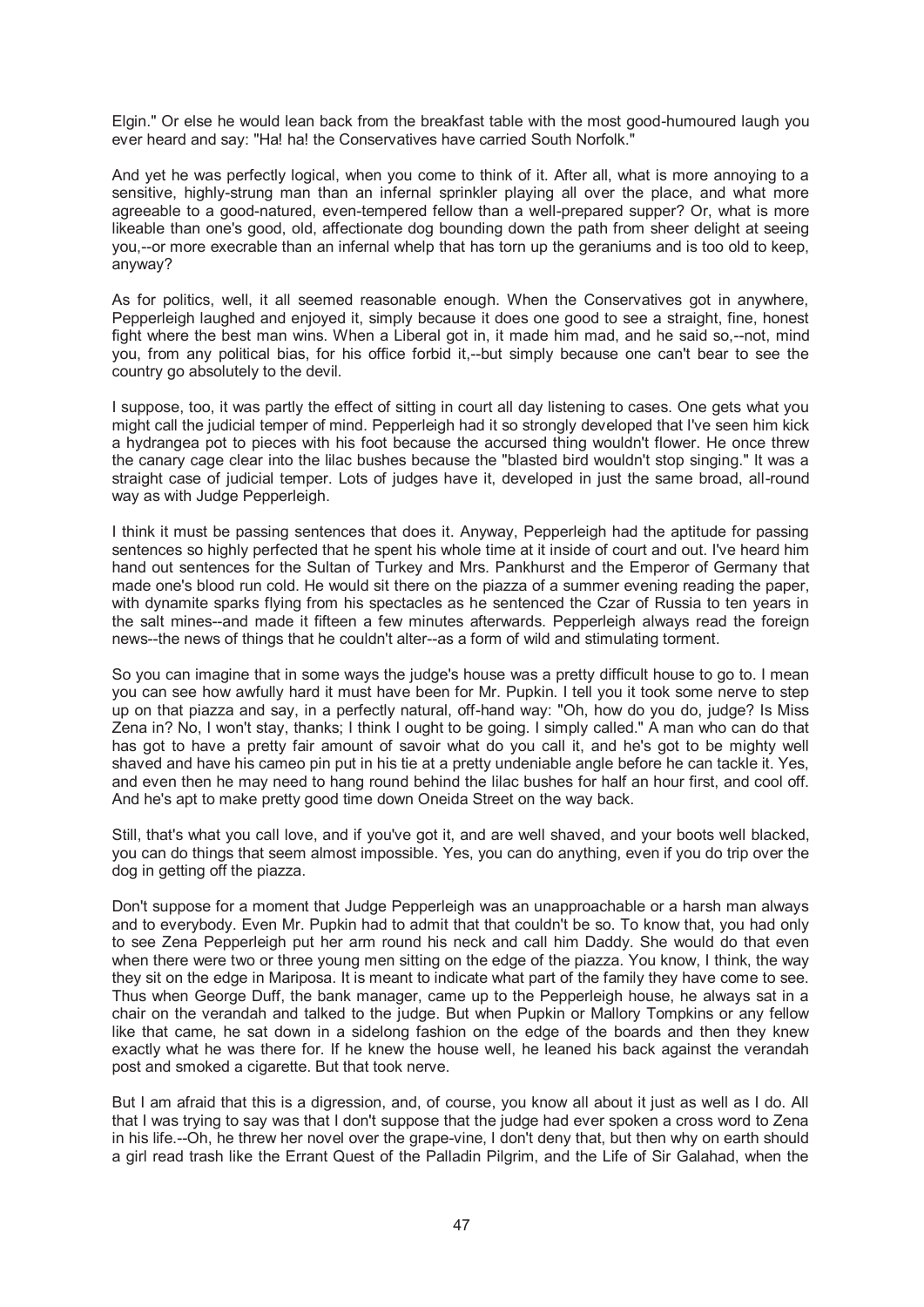house was full of good reading like The Life of Sir John A. Macdonald, and Pioneer Days in Tecumseh Township?

Still, what I mean is that the judge never spoke harshly to Zena, except perhaps under extreme provocation; and I am quite sure that he never, never had to Neil. But then what father ever would want to speak angrily to such a boy as Neil Pepperleigh? The judge took no credit himself for that; the finest grown boy in the whole county and so broad and big that they took him into the Missinaba Horse when he was only seventeen. And clever,--so clever that he didn't need to study; so clever that he used to come out at the foot of the class in mathematics at the Mariposa high school through sheer surplus of brain power. I've heard the judge explain it a dozen times. Why, Neil was so clever that he used to be able to play billiards at the Mariposa House all evening when the other boys had to stay at home and study.

Such a powerful looking fellow, too! Everybody in Mariposa remembers how Neil Pepperleigh smashed in the face of Peter McGinnis, the Liberal organizer, at the big election--you recall it--when the old Macdonald Government went out. Judge Pepperleigh had to try him for it the next morning- his own son. They say there never was such a scene even in the Mariposa court. There was, I believe, something like it on a smaller scale in Roman history, but it wasn't half as dramatic. I remember Judge Pepperleigh leaning forward to pass the sentence,--for a judge is bound, you know, by his oath,--and how grave he looked and yet so proud and happy, like a man doing his duty and sustained by it, and he said:

"My boy, you are innocent. You smashed in Peter McGinnis's face, but you did it without criminal intent. You put a face on him, by Jehoshaphat! that he won't lose for six months, but you did it without evil purpose or malign design. My boy, look up! Give me your hand! You leave this court without a stain upon your name."

They said it was one of the most moving scenes ever enacted in the Mariposa Court.

But the strangest thing is that if the judge had known what every one else in Mariposa knew, it would have broken his heart. If he could have seen Neil with the drunken flush on his face in the billiard room of the Mariposa House,--if he had known, as every one else did, that Neil was crazed with drink the night he struck the Liberal organizer when the old Macdonald Government went out,--if he could have known that even on that last day Neil was drunk when he rode with the Missinaba Horse to the station to join the Third Contingent for the war, and all the street of the little town was one great roar of people--

But the judge never knew, and now he never will. For if you could find it in the meanness of your soul to tell him, it would serve no purpose now except to break his heart, and there would rise up to rebuke you the pictured vision of an untended grave somewhere in the great silences of South Africa.

Did I say above, or seem to imply, that the judge sometimes spoke harshly to his wife? Or did you gather for a minute that her lot was one to lament over or feel sorry for? If so, it just shows that you know nothing about such things, and that marriage, at least as it exists in Mariposa, is a sealed book to you. You are as ignorant as Miss Spiffkins, the biology teacher at the high school, who always says how sorry she is for Mrs. Pepperleigh. You get that impression simply because the judge howled like an Algonquin Indian when he saw the sprinkler running on the lawn. But are you sure you know the other side of it? Are you quite sure when you talk like Miss Spiffkins does about the rights of it, that you are taking all things into account? You might have thought differently perhaps of the Pepperleighs, anyway, if you had been there that evening when the judge came home to his wife with one hand pressed to his temple and in the other the cablegram that said that Neil had been killed in action in South Africa. That night they sat together with her hand in his, just as they had sat together thirty years ago when he was a law student in the city.

Go and tell Miss Spiffkins that! Hydrangeas,--canaries,-- temper,--blazes! What does Miss Spiffkins know about it all?

But in any case, if you tried to tell Judge Pepperleigh about Neil now he wouldn't believe it. He'd laugh it to scorn. That is Neil's picture, in uniform, hanging in the dining-room beside the Fathers of Confederation. That military-looking man in the picture beside him is General Kitchener, whom you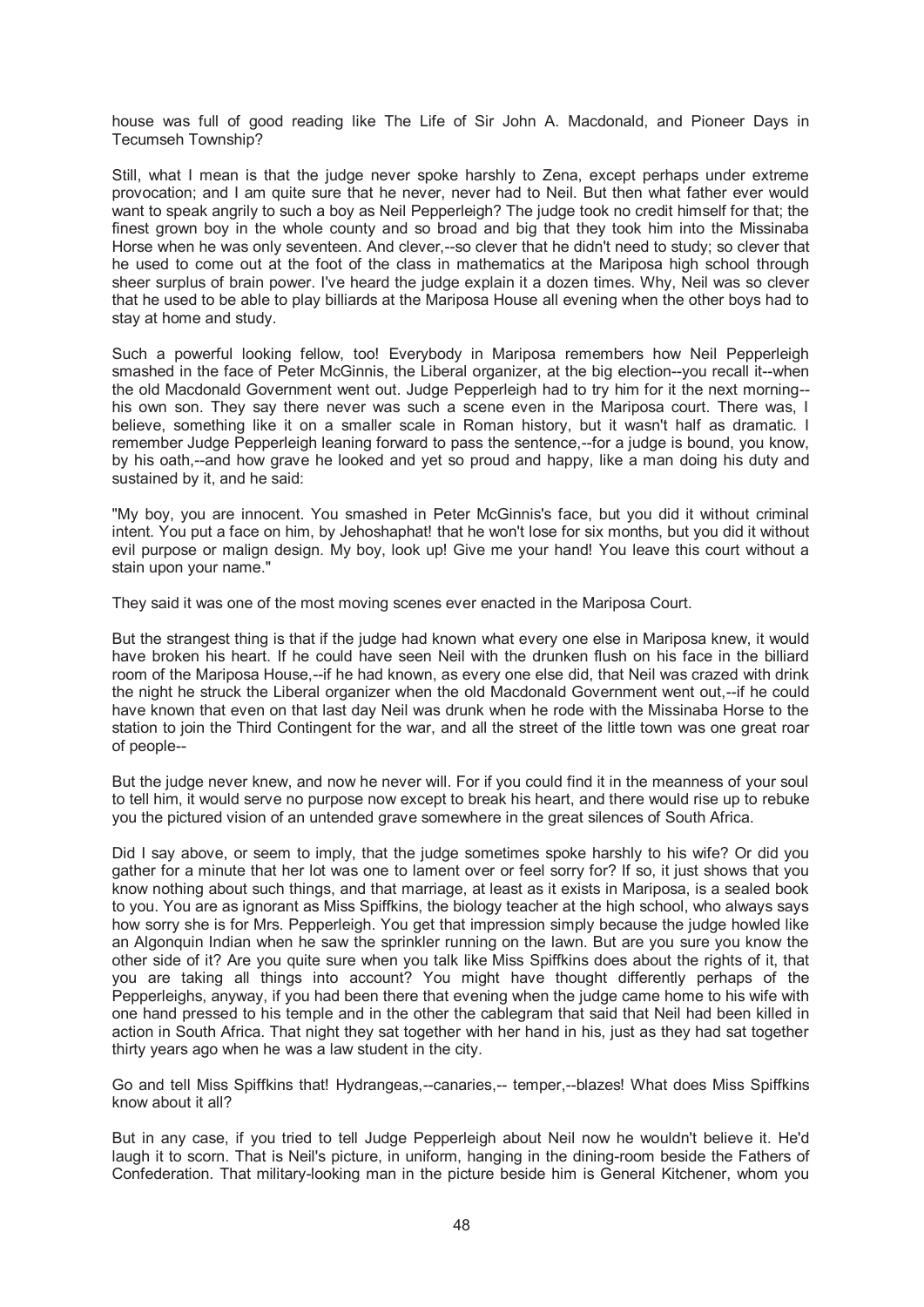may perhaps have heard of, for he was very highly spoken of in Neil's letters. All round the room, in fact, and still more in the judge's library upstairs, you will see pictures of South Africa and the departure of the Canadians (there are none of the return), and of Mounted Infantry and of Unmounted Cavalry and a lot of things that only soldiers and the fathers of soldiers know about.

So you can realize that for a fellow who isn't military, and who wears nothing nearer to a uniform than a daffodil tennis blazer, the judge's house is a devil of a house to come to.

I think you remember young Mr. Pupkin, do you not? I have referred to him several times already as the junior teller in the Exchange Bank. But if you know Mariposa at all you have often seen him. You have noticed him, I am sure, going for the bank mail in the morning in an office suit effect of clinging grey with a gold necktie pin shaped like a riding whip. You have seen him often enough going down to the lake front after supper, in tennis things, smoking a cigarette and with a paddle and a crimson canoe cushion under his arm. You have seen him entering Dean Drone's church in a top hat and a long frock coat nearly to his feet. You have seen him, perhaps, playing poker in Peter Glover's room over the hardware store and trying to look as if he didn't hold three aces,--in fact, giving absolutely no sign of it beyond the wild flush in his face and the fact that his hair stands on end.

That kind of reticence is a thing you simply have to learn in banking. I mean, if you've got to be in a position where you know for a fact that the Mariposa Packing Company's account is overdrawn by sixty-four dollars, and yet daren't say anything about it, not even to the girls that you play tennis with,- -I don't say, not a casual hint as a reference, but not really tell them, not, for instance, bring down the bank ledger to the tennis court and show them,--you learn a sort of reticence and self-control that people outside of banking circles never can attain.

Why, I've known Pupkin at the Fireman's Ball lean against the wall in his dress suit and talk away to Jim Eliot, the druggist, without giving the faintest hint or indication that Eliot's note for twenty-seven dollars had been protested that very morning. Not a hint of it. I don't say he didn't mention it, in a sort of way, in the supper room, just to one or two, but I mean there was nothing in the way he leant up against the wall to suggest it.

But, however, I don't mention that as either for or against Mr. Pupkin. That sort of thing is merely the A B C of banking, as he himself told me when explaining why it was that he hesitated to divulge the exact standing of the Mariposa Carriage Company. Of course, once you get past the A B C you can learn a lot that is mighty interesting.

So I think that if you know Mariposa and understand even the rudiments of banking, you are perfectly acquainted with Mr. Pupkin. What? You remember him as being in love with Miss Lawson, the high school teacher? In love with HER? What a ridiculous idea. You mean merely because on the night when the Mariposa Belle sank with every soul on board, Pupkin put off from the town in a skiff to rescue Miss Lawson. Oh, but you're quite wrong. That wasn't LOVE. I've heard Pupkin explain it himself a dozen times. That sort of thing,--paddling out to a sinking steamer at night in a crazy skiff,-may indicate a sort of attraction, but not real love, not what Pupkin came to feel afterwards. Indeed, when he began to think of it, it wasn't even attraction, it was merely respect,--that's all it was. And anyway, that was long before, six or seven months back, and Pupkin admitted that at the time he was a mere boy.

Mr. Pupkin, I must explain, lived with Mallory Tompkins in rooms over the Exchange Bank, on the very top floor, the third, with Mullins's own rooms below them. Extremely comfortable quarters they were, with two bedrooms and a sitting-room that was all fixed up with snowshoes and tennis rackets on the walls and dance programmes and canoe club badges and all that sort of thing.

Mallory Tompkins was a young man with long legs and check trousers who worked on the Mariposa Times-Herald. That was what gave him his literary taste. He used to read Ibsen and that other Dutch author--Bumstone Bumstone, isn't it?--and you can judge that he was a mighty intellectual fellow. He was so intellectual that he was, as he himself admitted, a complete eggnostic. He and Pupkin used to have the most tremendous arguments about creation and evolution, and how if you study at a school of applied science you learn that there's no hell beyond the present life.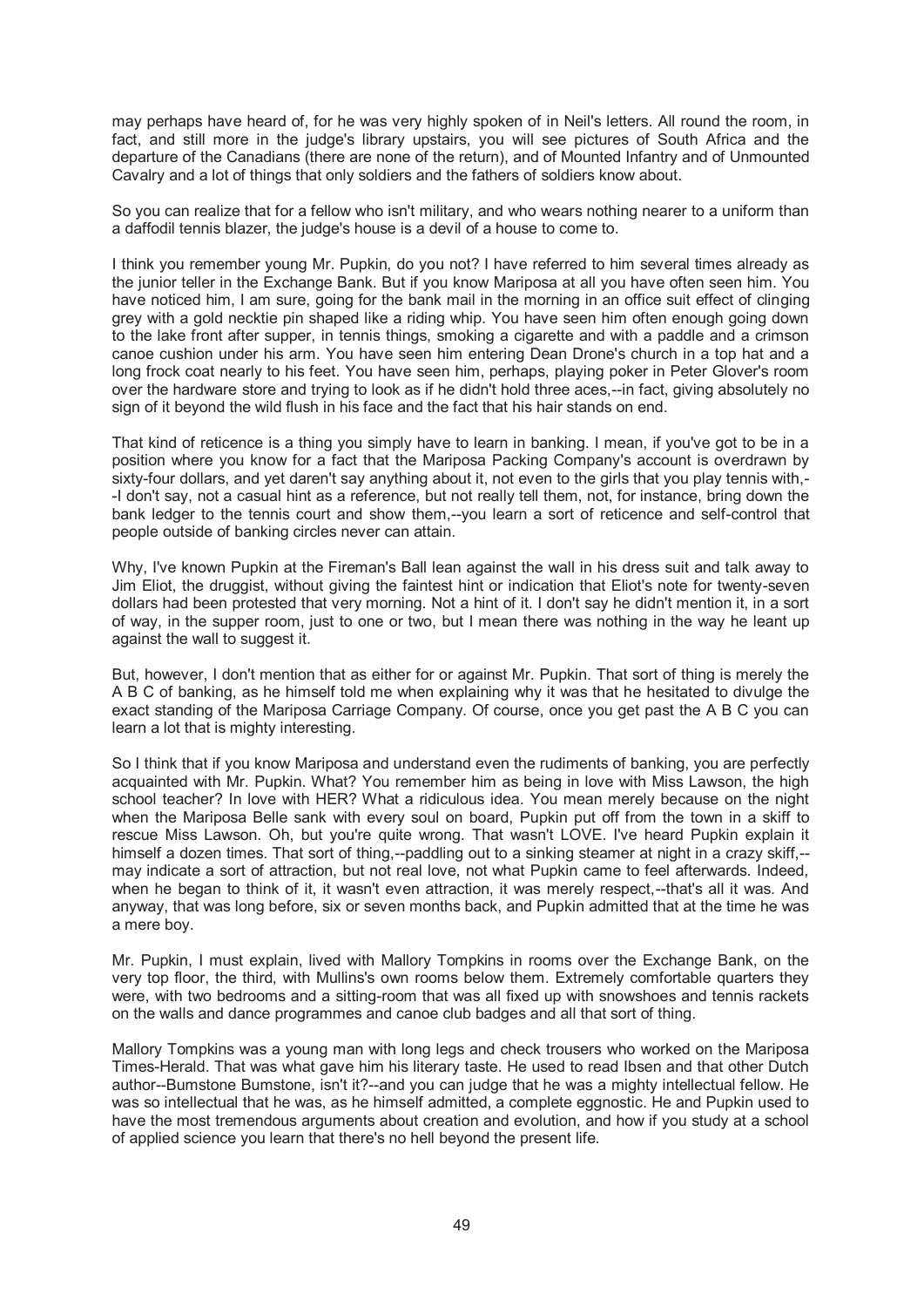Mallory Tompkins used to prove absolutely that the miracles were only electricity, and Pupkin used to admit that it was an awfully good argument, but claimed that he had heard it awfully well answered in a sermon, though unfortunately he had forgotten how.

Tompkins used to show that the flood was contrary to geology, and Pupkin would acknowledge that the point was an excellent one, but that he had read a book,--the title of which he ought to have written down,--which explained geology away altogether.

Mallory Tompkins generally got the best of the merely logical side of the arguments, but Pupkin--who was a tremendous Christian--was much stronger in the things he had forgotten. So the discussions often lasted till far into the night, and Mr. Pupkin would fall asleep and dream of a splendid argument, which would have settled the whole controversy, only unfortunately he couldn't recall it in the morning.

Of course, Pupkin would never have thought of considering himself on an intellectual par with Mallory Tompkins. That would have been ridiculous. Mallory Tompkins had read all sorts of things and had half a mind to write a novel himself--either that or a play. All he needed, he said, was to have a chance to get away somewhere by himself and think. Every time he went away to the city Pupkin expected that he might return with the novel all finished; but though he often came back with his eyes red from thinking, the novel as yet remained incomplete.

Meantime, Mallory Tompkins, as I say, was a mighty intellectual fellow. You could see that from the books on the bamboo bookshelves in the sitting-room. There was, for instance, the "Encyclopaedia Metropolitana" in forty volumes, that he bought on the instalment plan for two dollars a month. Then when they took that away, there was the "History of Civilization," in fifty volumes at fifty cents a week for fifty years. Tompkins had read in it half-way through the Stone Age before they took it from him. After that there was the "Lives of the Painters," one volume at a time--a splendid thing in which you could read all about Aahrens, and Aachenthal, and Aax and men of that class.

After all, there's nothing like educating oneself. Mallory Tompkins knew about the opening period of all sorts of things, and in regard to people whose names began with "A" you couldn't stick him.

I don't mean that he and Mr. Pupkin lived a mere routine of studious evenings. That would be untrue. Quite often their time was spent in much less commendable ways than that, and there were poker parties in their sitting-room that didn't break up till nearly midnight. Card-playing, after all, is a slow business, unless you put money on it, and, besides, if you are in a bank and are handling money all day, gambling has a fascination.

I've seen Pupkin and Mallory Tompkins and Joe Milligan, the dentist, and Mitchell the ticket agent, and the other "boys" sitting round the table with matches enough piled up in front of them to stock a factory. Ten matches counted for one chip and ten chips made a cent--so you see they weren't merely playing for the fun of the thing. Of course it's a hollow pleasure. You realize that when you wake up at night parched with thirst, ten thousand matches to the bad. But banking is a wild life and everybody knows it.

Sometimes Pupkin would swear off and keep away from the cursed thing for weeks, and then perhaps he'd see by sheer accident a pile of matches on the table, or a match lying on the floor and it would start the craze in him. I am using his own words--a "craze"--that's what he called it when he told Miss Lawson all about it, and she promised to cure him of it. She would have, too. Only, as I say, Pupkin found that what he had mistaken for attraction was only respect. And there's no use worrying a woman that you respect about your crazes.

It was from Mallory Tompkins that Pupkin learned all about the Mariposa people, because Pupkin came from away off--somewhere down in the Maritime Provinces--and didn't know a soul. Mallory Tompkins used to tell him about Judge Pepperleigh, and what a wonderfully clever man he was and how he would have been in the Supreme Court for certain if the Conservative Government had stayed in another fifteen or twenty years instead of coming to a premature end. He used to talk so much about the Pepperleighs, that Pupkin was sick of the very name. But just as soon as he had seen Zena Pepperleigh he couldn't hear enough of them. He would have talked with Tompkins for hours about the judge's dog Rover. And as for Zena, if he could have brought her name over his lips, he would have talked of her forever.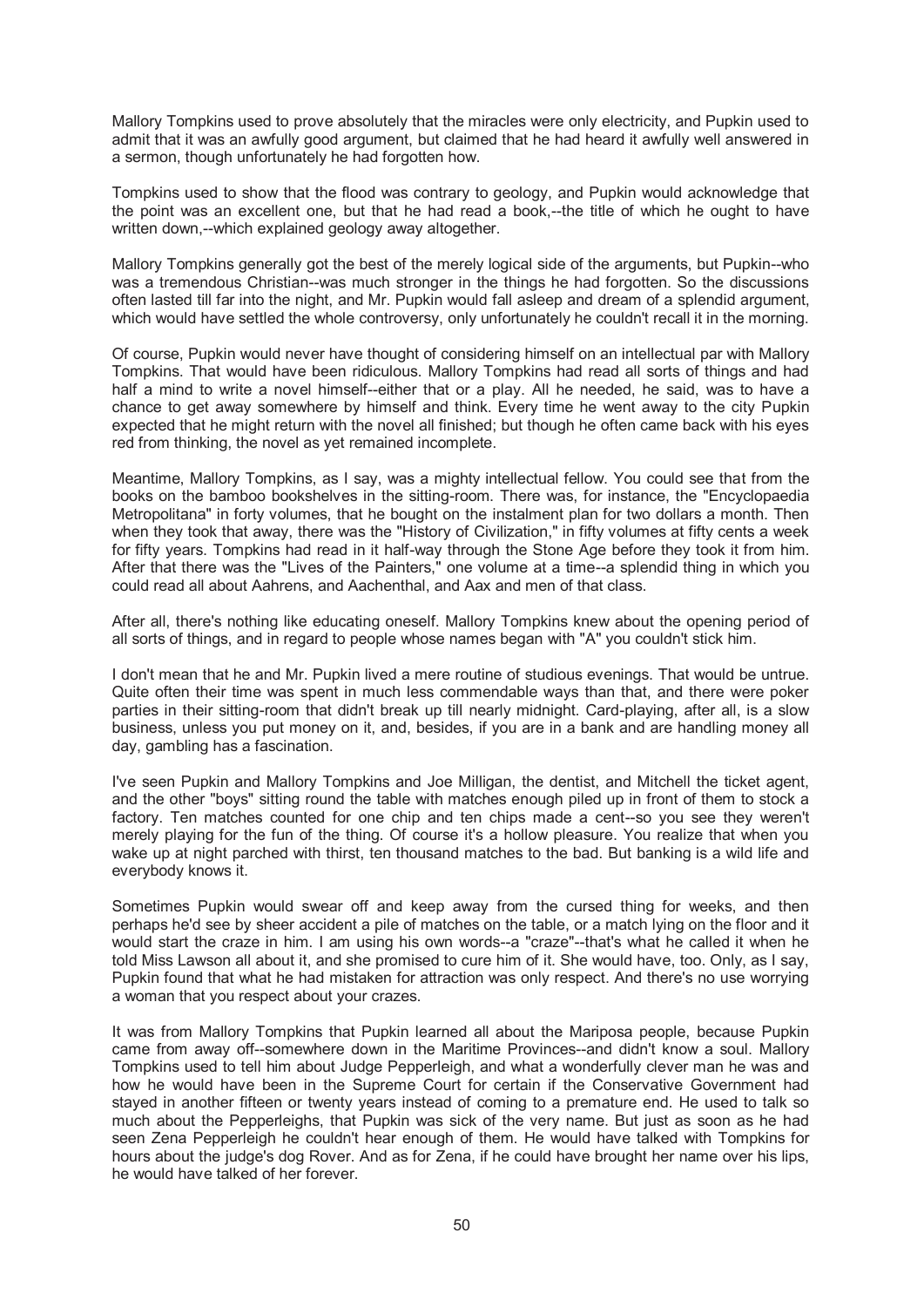He first saw her--by one of the strangest coincidences in the world--on the Main Street of Mariposa. If he hadn't happened to be going up the street and she to be coming down it, the thing wouldn't have happened. Afterwards they both admitted that it was one of the most peculiar coincidences they ever heard of. Pupkin owned that he had had the strangest feeling that morning as if something were going to happen--a feeling not at all to be classed with the one of which he had once spoken to Miss Lawson, and which was, at the most, a mere anticipation of respect.

But, as I say, Pupkin met Zena Pepperleigh on the 26th of June, at twenty-five minutes to eleven. And at once the whole world changed. The past was all blotted out. Even in the new forty volume edition of the "Instalment Record of Humanity" that Mallory Tompkins had just received--Pupkin wouldn't have bothered with it.

She--that word henceforth meant Zena--had just come back from her boarding-school, and of all times of year coming back from a boarding-school and for wearing a white shirt waist and a crimson tie and for carrying a tennis racket on the stricken street of a town--commend me to the month of June in Mariposa.

And, for Pupkin, straight away the whole town was irradiated with sunshine, and there was such a singing of the birds, and such a dancing of the rippled waters of the lake, and such a kindliness in the faces of all the people, that only those who have lived in Mariposa, and been young there, can know at all what he felt.

The simple fact is that just the moment he saw Zena Pepperleigh, Mr. Pupkin was clean, plumb, straight, flat, absolutely in love with her.

Which fact is so important that it would be folly not to close the chapter and think about it.

# **EIGHT. The Fore-ordained Attachment of Zena Pepperleigh and Peter Pupkin**

Zena Pepperleigh used to sit reading novels on the piazza of the judge's house, half hidden by the Virginia creepers. At times the book would fall upon her lap and there was such a look of unstilled yearning in her violet eyes that it did not entirely disappear even when she picked up the apple that lay beside her and took another bite out of it.

With hands clasped she would sit there dreaming all the beautiful day-dreams of girlhood. When you saw that faraway look in her eyes, it meant that she was dreaming that a plumed and armoured knight was rescuing her from the embattled keep of a castle beside the Danube. At other times she was being borne away by an Algerian corsair over the blue waters of the Mediterranean and was reaching out her arms towards France to say farewell to it.

Sometimes when you noticed a sweet look of resignation that seemed to rest upon her features, it meant that Lord Ronald de Chevereux was kneeling at her feet, and that she was telling him to rise, that her humbler birth must ever be a bar to their happiness, and Lord Ronald was getting into an awful state about it, as English peers do at the least suggestion of anything of the sort.

Or, if it wasn't that, then her lover had just returned to her side, tall and soldierly and sunburned, after fighting for ten years in the Soudan for her sake, and had come back to ask her for her answer and to tell her that for ten years her face had been with him even in the watches of the night. He was asking her for a sign, any kind of sign,--ten years in the Soudan entitles them to a sign,--and Zena was plucking a white rose, just one, from her hair, when she would hear her father's step on the piazza and make a grab for the Pioneers of Tecumseh Township, and start reading it like mad.

She was always, as I say, being rescued and being borne away, and being parted, and reaching out her arms to France and to Spain, and saying good-bye forever to Valladolid or the old grey towers of Hohenbranntwein.

And I don't mean that she was in the least exceptional or romantic, because all the girls in Mariposa were just like that. An Algerian corsair could have come into the town and had a dozen of them for the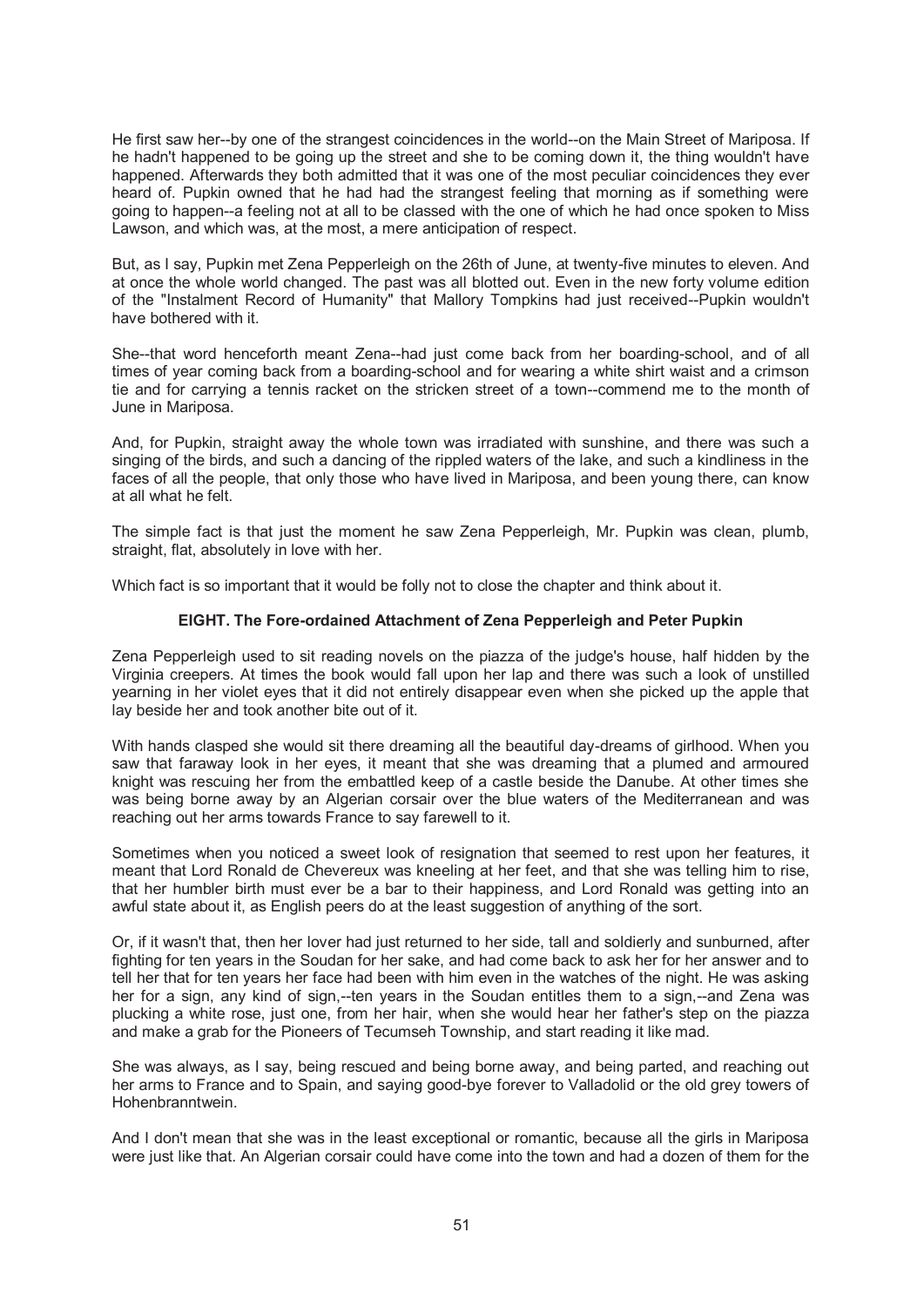asking, and as for a wounded English officer,--well, perhaps it's better not to talk about it outside or the little town would become a regular military hospital.

Because, mind you, the Mariposa girls are all right. You've only to look at them to realize that. You see, you can get in Mariposa a print dress of pale blue or pale pink for a dollar twenty that looks infinitely better than anything you ever see in the city,--especially if you can wear with it a broad straw hat and a background of maple trees and the green grass of a tennis court. And if you remember, too, that these are cultivated girls who have all been to the Mariposa high school and can do decimal fractions, you will understand that an Algerian corsair would sharpen his scimitar at the very sight of them.

Don't think either that they are all dying to get married; because they are not. I don't say they wouldn't take an errant knight, or a buccaneer or a Hungarian refugee, but for the ordinary marriages of ordinary people they feel nothing but a pitying disdain. So it is that each one of them in due time marries an enchanted prince and goes to live in one of the little enchanted houses in the lower part of the town.

I don't know whether you know it, but you can rent an enchanted house in Mariposa for eight dollars a month, and some of the most completely enchanted are the cheapest. As for the enchanted princes, they find them in the strangest places, where you never expected to see them, working--under a spell, you understand,--in drug-stores and printing offices, and even selling things in shops. But to be able to find them you have first to read ever so many novels about Sir Galahad and the Errant Quest and that sort of thing.

Naturally then Zena Pepperleigh, as she sat on the piazza, dreamed of bandits and of wounded officers and of Lord Ronalds riding on foam-flecked chargers. But that she ever dreamed of a junior bank teller in a daffodil blazer riding past on a bicycle, is pretty hard to imagine. So, when Mr. Pupkin came tearing past up the slope of Oneida Street at a speed that proved that he wasn't riding there merely to pass the house, I don't suppose that Zena Pepperleigh was aware of his existence.

That may be a slight exaggeration. She knew, perhaps, that he was the new junior teller in the Exchange Bank and that he came from the Maritime Provinces, and that nobody knew who his people were, and that he had never been in a canoe in his life till he came to Mariposa, and that he sat four pews back in Dean Drone's church, and that his salary was eight hundred dollars. Beyond that, she didn't know a thing about him. She presumed, however, that the reason why he went past so fast was because he didn't dare to go slow.

This, of course, was perfectly correct. Ever since the day when Mr. Pupkin met Zena in the Main Street he used to come past the house on his bicycle just after bank hours. He would have gone past twenty times a day but he was afraid to. As he came up Oneida Street, he used to pedal faster and faster,--he never meant to, but he couldn't help it,--till he went past the piazza where Zena was sitting at an awful speed with his little yellow blazer flying in the wind. In a second he had disappeared in a buzz and a cloud of dust, and the momentum of it carried him clear out into the country for miles and miles before he ever dared to pause or look back.

Then Mr. Pupkin would ride in a huge circuit about the country, trying to think he was looking at the crops, and sooner or later his bicycle would be turned towards the town again and headed for Oneida Street, and would get going quicker and quicker and quicker, till the pedals whirled round with a buzz and he came past the judge's house again, like a bullet out of a gun. He rode fifteen miles to pass the house twice, and even then it took all the nerve that he had.

The people on Oneida Street thought that Mr. Pupkin was crazy, but Zena Pepperleigh knew that he was not. Already, you see, there was a sort of dim parallel between the passing of the bicycle and the last ride of Tancred the Inconsolable along the banks of the Danube.

I have already mentioned, I think, how Mr. Pupkin and Zena Pepperleigh first came to know one another. Like everything else about them, it was a sheer matter of coincidence, quite inexplicable unless you understand that these things are fore-ordained.

That, of course, is the way with fore-ordained affairs and that's where they differ from ordinary love.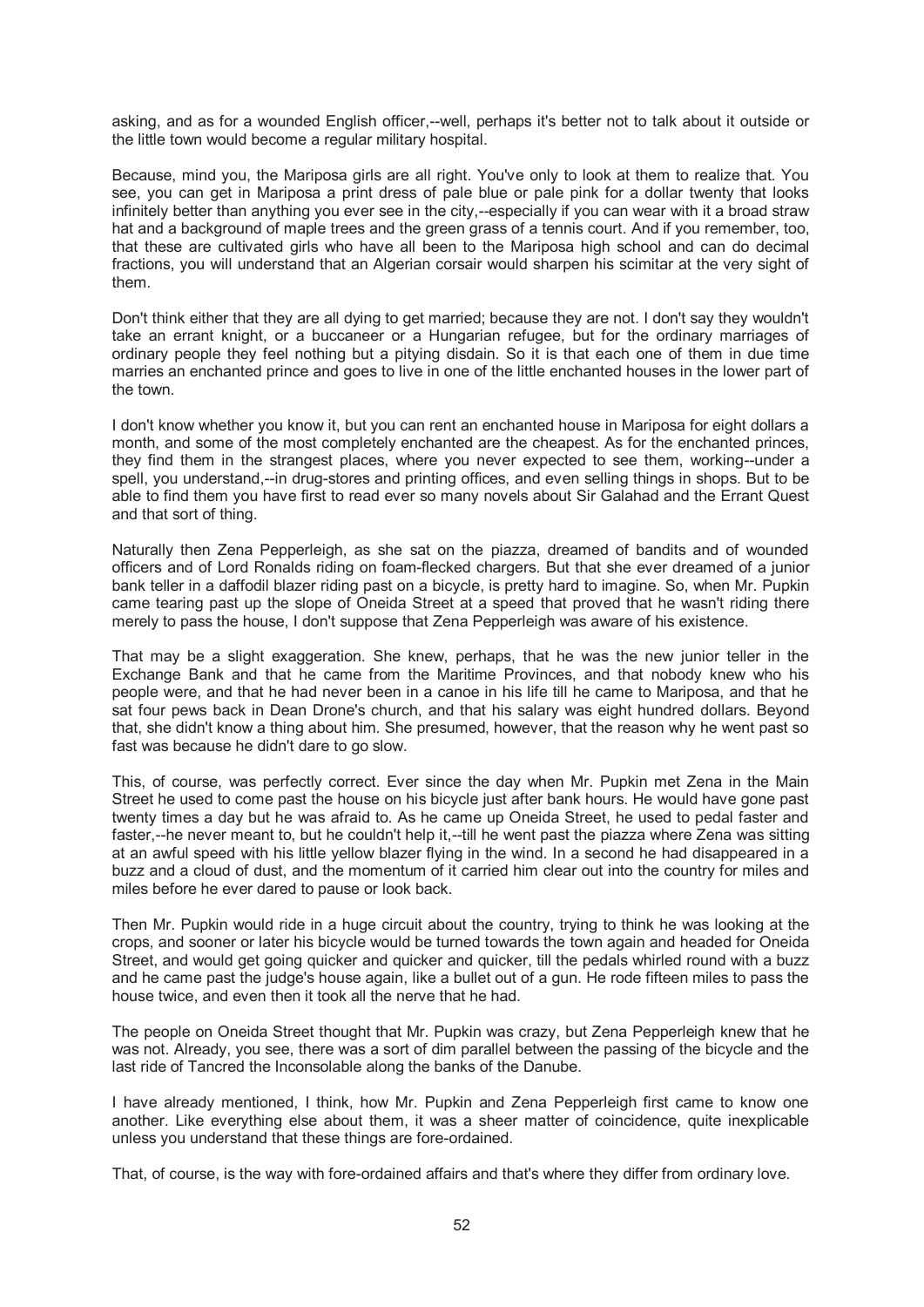I won't even try to describe how Mr. Pupkin felt when he first spoke with Zena and sat beside her as they copied out the "endless chain" letter asking for ten cents. They wrote out, as I said, no less than eight of the letters between them, and they found out that their handwritings were so alike that you could hardly tell them apart, except that Pupkin's letters were round and Zena's letters were pointed and Pupkin wrote straight up and down and Zena wrote on a slant. Beyond that the writing was so alike that it was the strangest coincidence in the world. Of course when they made figures it was different and Pupkin explained to Zena that in the bank you have to be able to make a seven so that it doesn't look like a nine.

So, as I say, they wrote the letters all afternoon and when it was over they walked up Oneida Street together, ever so slowly. When they got near the house, Zena asked Pupkin to come in to tea, with such an easy off-hand way that you couldn't have told that she was half an hour late and was taking awful chances on the judge. Pupkin hadn't had time to say yes before the judge appeared at the door, just as they were stepping up on to the piazza, and he had a table napkin in his hand and the dynamite sparks were flying from his spectacles as he called out:

"Great heaven! Zena, why in everlasting blazes can't you get in to tea at a Christian hour?"

Zena gave one look of appeal to Pupkin, and Pupkin looked one glance of comprehension, and turned and fled down Oneida Street. And if the scene wasn't quite as dramatic as the renunciation of Tancred the Troubadour, it at least had something of the same elements in it.

Pupkin walked home to his supper at the Mariposa House on air, and that evening there was a gentle distance in his manner towards Sadie, the dining-room girl, that I suppose no bank clerk in Mariposa ever showed before. It was like Sir Galahad talking with the tire-women of Queen Guinevere and receiving huckleberry pie at their hands.

After that Mr. Pupkin and Zena Pepperleigh constantly met together. They played tennis as partners on the grass court behind Dr. Gallagher's house,--the Mariposa Tennis Club rent it, you remember, for fifty cents a month,--and Pupkin used to perform perfect prodigies of valour, leaping in the air to serve with his little body hooked like a letter S. Sometimes, too, they went out on Lake Wissanotti in the evening in Pupkin's canoe, with Zena sitting in the bow and Pupkin paddling in the stern and they went out ever so far and it was after dark and the stars were shining before they came home. Zena would look at the stars and say how infinitely far away they seemed, and Pupkin would realize that a girl with a mind like that couldn't have any use for a fool such as him. Zena used to ask him to point out the Pleiades and Jupiter and Ursa minor, and Pupkin showed her exactly where they were. That impressed them both tremendously, because Pupkin didn't know that Zena remembered the names out of the astronomy book at her boarding-school, and Zena didn't know that Pupkin simply took a chance on where the stars were.

And ever so many times they talked so intimately that Pupkin came mighty near telling her about his home in the Maritime Provinces and about his father and mother, and then kicked himself that he hadn't the manliness to speak straight out about it and take the consequences.

Please don't imagine from any of this that the course of Mr. Pupkin's love ran smooth. On the contrary, Pupkin himself felt that it was absolutely hopeless from the start.

There were, it might be admitted, certain things that seemed to indicate progress.

In the course of the months of June and July and August, he had taken Zena out in his canoe thirtyone times. Allowing an average of two miles for each evening, Pupkin had paddled Zena sixty-two miles, or more than a hundred thousand yards. That surely was something.

He had played tennis with her on sixteen afternoons. Three times he had left his tennis racket up at the judge's house in Zena's charge, and once he had, with her full consent, left his bicycle there all night. This must count for something. No girl could trifle with a man to the extent of having his bicycle leaning against the verandah post all night and mean nothing by it.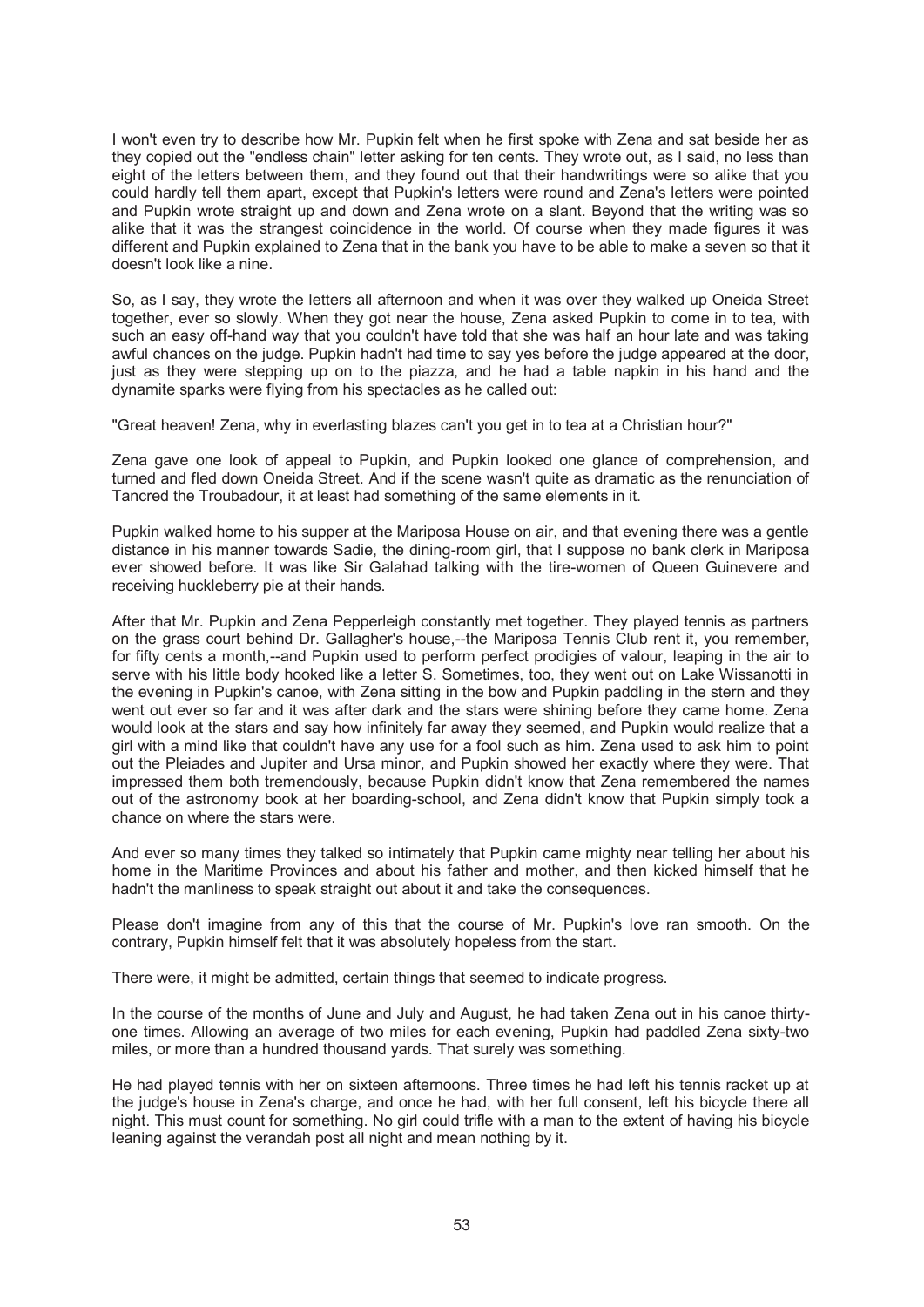More than that--he had been to tea at the judge's house fourteen times, and seven times he had been asked by Lilian Drone to the rectory when Zena was coming, and five times by Nora Gallagher to tea at the doctor's house because Zena was there.

Altogether he had eaten so many meals where Zena was that his meal ticket at the Mariposa lasted nearly double its proper time, and the face of Sadie, the dining-room girl, had grown to wear a look of melancholy resignation; sadder than romance.

Still more than that, Pupkin had bought for Zena, reckoning it altogether, about two buckets of ice cream and perhaps half a bushel of chocolate. Not that Pupkin grudged the expense of it. On the contrary, over and above the ice cream and the chocolate he had bought her a white waistcoat and a walking stick with a gold top, a lot of new neckties and a pair of patent leather boots--that is, they were all bought on account of her, which is the same thing.

Add to all this that Pupkin and Zena had been to the Church of England Church nearly every Sunday evening for two months, and one evening they had even gone to the Presbyterian Church "for fun," which, if you know Mariposa, you will realize to be a wild sort of escapade that ought to speak volumes.

Yet in spite of this, Pupkin felt that the thing was hopeless: which only illustrates the dreadful ups and downs, the wild alternations of hope and despair that characterise an exceptional affair of this sort.

Yes, it was hopeless.

Every time that Pupkin watched Zena praying in church, he knew that she was too good for him. Every time that he came to call for her and found her reading Browning and Omar Khayyam he knew that she was too clever for him. And every time that he saw her at all he realized that she was too beautiful for him.

You see, Pupkin knew that he wasn't a hero. When Zena would clasp her hands and talk rapturously about crusaders and soldiers and firemen and heroes generally, Pupkin knew just where he came in. Not in it, that was all. If a war could have broken out in Mariposa, or the judge's house been invaded by the Germans, he might have had a chance, but as it was--hopeless.

Then there was Zena's father. Heaven knows Pupkin tried hard to please the judge. He agreed with every theory that Judge Pepperleigh advanced, and that took a pretty pliable intellect in itself. They denounced female suffrage one day and they favoured it the next. One day the judge would claim that the labour movement was eating out the heart of the country, and the next day he would hold that the hope of the world lay in the organization of the toiling masses. Pupkin shifted his opinions like the glass in a kaleidoscope. Indeed, the only things on which he was allowed to maintain a steadfast conviction were the purity of the Conservative party of Canada and the awful wickedness of the recall of judges.

But with all that the judge was hardly civil to Pupkin. He hadn't asked him to the house till Zena brought him there, though, as a rule, all the bank clerks in Mariposa treated Judge Pepperleigh's premises as their own. He used to sit and sneer at Pupkin after he had gone till Zena would throw down the Pioneers of Tecumseh Township in a temper and flounce off the piazza to her room. After which the judge's manner would change instantly and he would relight his corn cob pipe and sit and positively beam with contentment. In all of which there was something so mysterious as to prove that Mr. Pupkin's chances were hopeless.

Nor was that all of it. Pupkin's salary was eight hundred dollars a year and the Exchange Bank limit for marriage was a thousand.

I suppose you are aware of the grinding capitalistic tyranny of the banks in Mariposa whereby marriage is put beyond the reach of ever so many mature and experienced men of nineteen and twenty and twenty-one, who are compelled to go on eating on a meal ticket at the Mariposa House and living over the bank to suit the whim of a group of capitalists.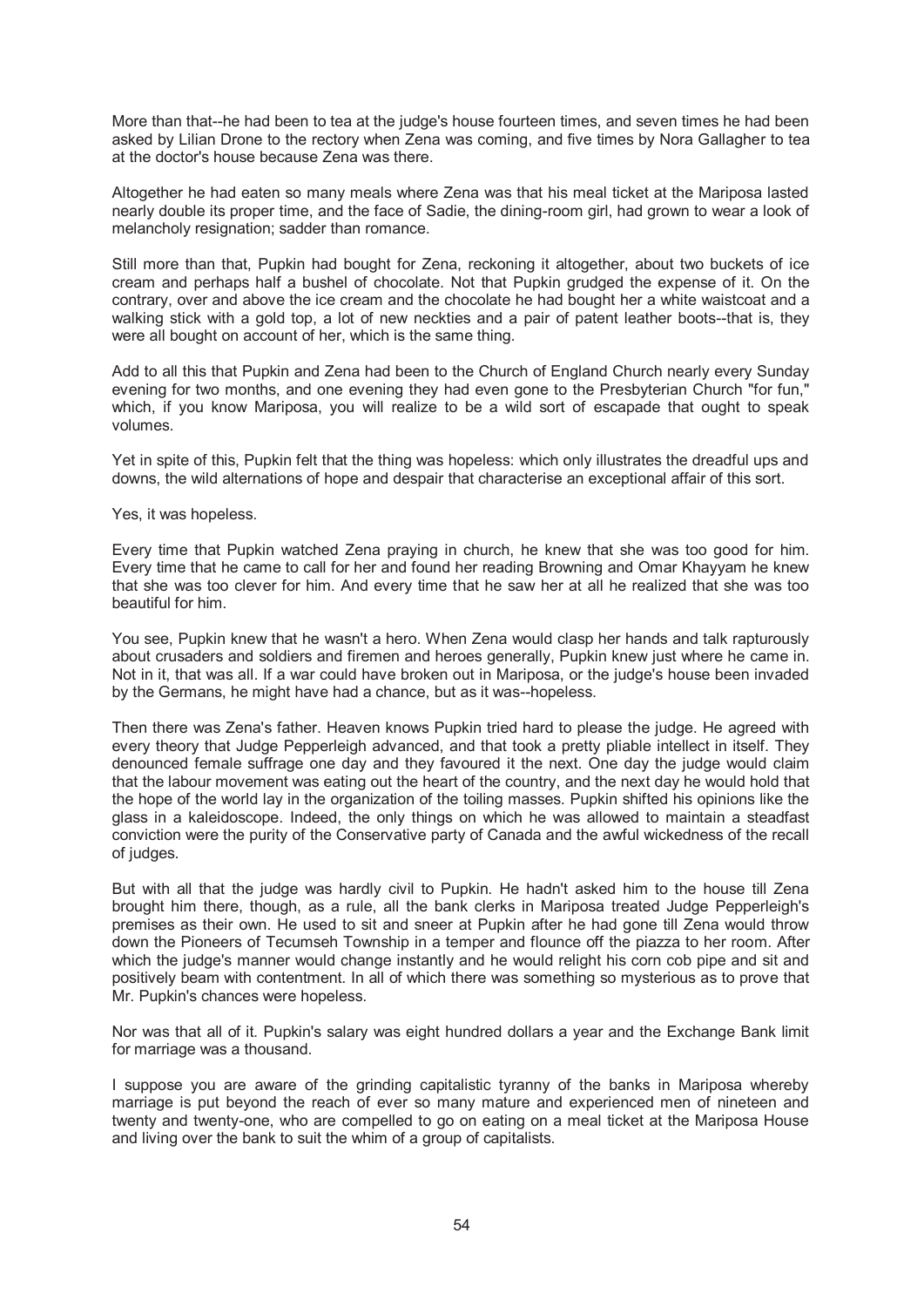Whenever Pupkin thought of this two hundred dollars he understood all that it meant by social unrest. In fact, he interpreted all forms of social discontent in terms of it. Russian Anarchism, German Socialism, the Labour Movement, Henry George, Lloyd George,--he understood the whole lot of them by thinking of his two hundred dollars.

When I tell you that at this period Mr. Pupkin read Memoirs of the Great Revolutionists and even thought of blowing up Henry Mullins with dynamite, you can appreciate his state of mind.

But not even by all these hindrances and obstacles to his love for Zena Pepperleigh would Peter Pupkin have been driven to commit suicide (oh, yes; he committed it three times, as I'm going to tell you), had it not been for another thing that he knew stood once and for all and in cold reality between him and Zena.

He felt it in a sort of way, as soon as he knew her. Each time that he tried to talk to her about his home and his father and mother and found that something held him back, he realized more and more the kind of thing that stood between them. Most of all did he realize it, with a sudden sickness of heart, when he got word that his father and mother wanted to come to Mariposa to see him and he had all he could do to head them off from it.

Why? Why stop them? The reason was, simple enough, that Pupkin was ashamed of them, bitterly ashamed. The picture of his mother and father turning up in Mariposa and being seen by his friends there and going up to the Pepperleigh's house made him feel faint with shame.

No, I don't say it wasn't wrong. It only shows what difference of fortune, the difference of being rich and being poor, means in this world. You perhaps have been so lucky that you cannot appreciate what it means to feel shame at the station of your own father and mother. You think it doesn't matter, that honesty and kindliness of heart are all that counts. That only shows that you have never known some of the bitterest feelings of people less fortunate than yourself.

So it was with Mr. Pupkin. When he thought of his father and mother turning up in Mariposa, his face reddened with unworthy shame.

He could just picture the scene! He could see them getting out of their Limousine touring car, with the chauffeur holding open the door for them, and his father asking for a suite of rooms,--just think of it, a suite of rooms!--at the Mariposa House.

The very thought of it turned him ill.

What! You have mistaken my meaning? Ashamed of them because they were poor? Good heavens, no, but because they were rich! And not rich in the sense in which they use the term in Mariposa, where a rich person merely means a man who has money enough to build a house with a piazza and to have everything he wants; but rich in the other sense,--motor cars, Ritz hotels, steam yachts, summer islands and all that sort of thing.

Why, Pupkin's father,--what's the use of trying to conceal it any longer?--was the senior partner in the law firm of Pupkin, Pupkin and Pupkin. If you know the Maritime Provinces at all, you've heard of the Pupkins. The name is a household word from Chedabucto to Chidabecto. And, for the matter of that, the law firm and the fact that Pupkin senior had been an Attorney General was the least part of it. Attorney General! Why, there's no money in that! It's no better than the Senate. No, no, Pupkin senior, like so many lawyers, was practically a promoter, and he blew companies like bubbles, and when he wasn't in the Maritime Provinces he was in Boston and New York raising money and floating loans, and when they had no money left in New York he floated it in London: and when he had it, he floated on top of it big rafts of lumber on the Miramichi and codfish on the Grand Banks and lesser fish in the Fundy Bay. You've heard perhaps of the Tidal Transportation Company, and Fundy Fisheries Corporation, and the Paspebiac Pulp and Paper Unlimited? Well, all of those were Pupkin senior under other names. So just imagine him in Mariposa! Wouldn't he be utterly foolish there? Just imagine him meeting Jim Eliot and treating him like a druggist merely because he ran a drug store! or speaking to Jefferson Thorpe as if he were a barber simply because he shaved for money! Why, a man like that could ruin young Pupkin in Mariposa in half a day, and Pupkin knew it.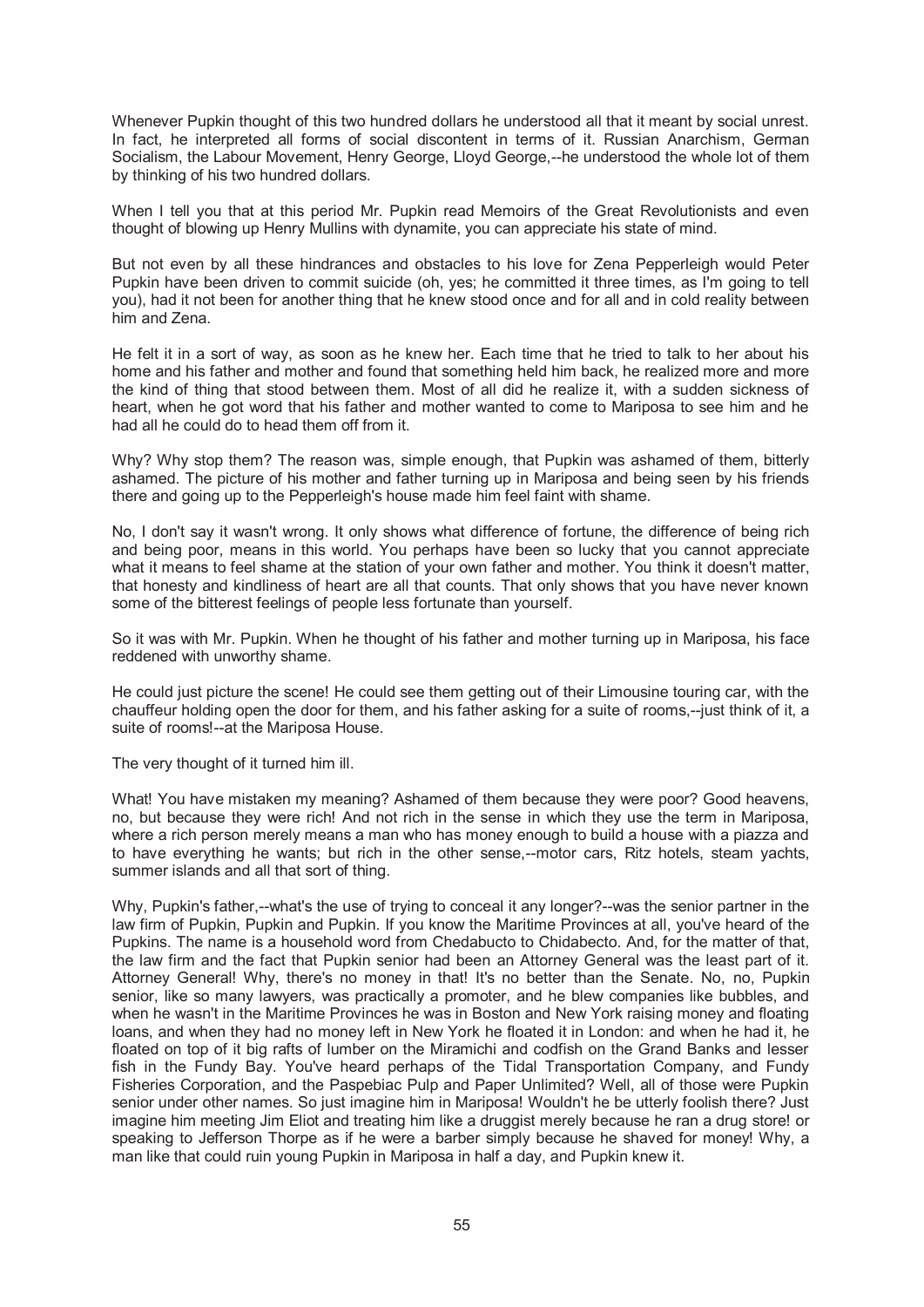That wouldn't matter so much, but think of the Pepperleighs and Zena! Everything would be over with them at once. Pupkin knew just what the judge thought of riches and luxuries. How often had he heard the judge pass sentences of life imprisonment on Pierpont Morgan and Mr. Rockefeller. How often had Pupkin heard him say that any man who received more than three thousand dollars a year (that was the judicial salary in the Missinaba district) was a mere robber, unfit to shake the hand of an honest man. Bitter! I should think he was! He was not so bitter, perhaps, as Mr. Muddleson, the principal of the Mariposa high school, who said that any man who received more than fifteen hundred dollars was a public enemy. He was certainly not so bitter as Trelawney, the post-master, who said that any man who got from society more than thirteen hundred dollars (apart from a legitimate increase in recognition of a successful election) was a danger to society. Still, he was bitter. They all were in Mariposa. Pupkin could just imagine how they would despise his father!

And Zena! That was the worst of all. How often had, Pupkin heard her say that she simply hated diamonds wouldn't wear them, despised them, wouldn't give a thank you for a whole tiara of them! As for motor cars and steam yachts,--well, it was pretty plain that that sort of thing had no chance with Zena Pepperleigh. Why, she had told Pupkin one night in the canoe that she would only marry a man who was poor and had his way to make and would hew down difficulties for her sake. And when Pupkin couldn't answer the argument she was quite cross and silent all the way home.

What was Peter Pupkin doing, then, at eight hundred dollars in a bank in Mariposa? If you ask that, it means that you know nothing of the life of the Maritime Provinces and the sturdy temper of the people. I suppose there are no people in the world who hate luxury and extravagance and that sort of thing quite as much as the Maritime Province people, and, of them, no one hated luxury more than Pupkin senior.

Don't mistake the man. He wore a long sealskin coat in winter, yes; but mark you, not as a matter of luxury, but merely as a question of his lungs. He smoked, I admit it, a thirty-five cent cigar, not because he preferred it, but merely through a delicacy of the thorax that made it imperative. He drank champagne at lunch, I concede the point, not in the least from the enjoyment of it, but simply on account of a peculiar affection of the tongue and lips that positively dictated it. His own longing--and his wife shared it--was for the simple, simple life--an island somewhere, with birds and trees. They had bought three or four islands--one in the St. Lawrence, and two in the Gulf, and one off the coast of Maine--looking for this sort of thing. Pupkin senior often said that he wanted to have some place that would remind him of the little old farm up the Aroostook where he was brought up. He often bought little old farms, just to try them, but they always turned out to be so near a city that he cut them into real estate lots, without even having had time to look at them.

But--and this is where the emphasis lay--in the matter of luxury for his only son, Peter, Pupkin senior was a Maritime Province man right to the core, with all the hardihood of the United Empire Loyalists ingrained in him. No luxury for that boy! No, sir! From his childhood, Pupkin senior had undertaken, at the least sign of luxury, to "tan it out of him," after the fashion still in vogue in the provinces. Then he sent him to an old-fashioned school to get it "thumped out of him," and after that he had put him for a year on a Nova Scotia schooner to get it "knocked out of him." If, after all that, young Pupkin, even when he came to Mariposa, wore cameo pins and daffodil blazers, and broke out into ribbed silk saffron ties on pay day, it only shows that the old Adam still needs further tanning even in the Maritime Provinces.

Young Pupkin, of course, was to have gone into law. That was his father's cherished dream and would have made the firm Pupkin, Pupkin, Pupkin, and Pupkin, as it ought to have been. But young Peter was kept out of the law by the fool system of examinations devised since his father's time. Hence there was nothing for it but to sling him into a bank; "sling him" was, I think, the expression. So his father decided that if Pupkin was to be slung, he should be slung good and far--clean into Canada (you know the way they use that word in the Maritime Provinces). And to sling Pupkin he called in the services of an old friend, a man after his own heart, just as violent as himself, who used to be at the law school in the city with Pupkin senior thirty years ago. So this friend, who happened to live in Mariposa, and who was a violent man, said at once: "Edward, by Jehoshaphat! send the boy up here."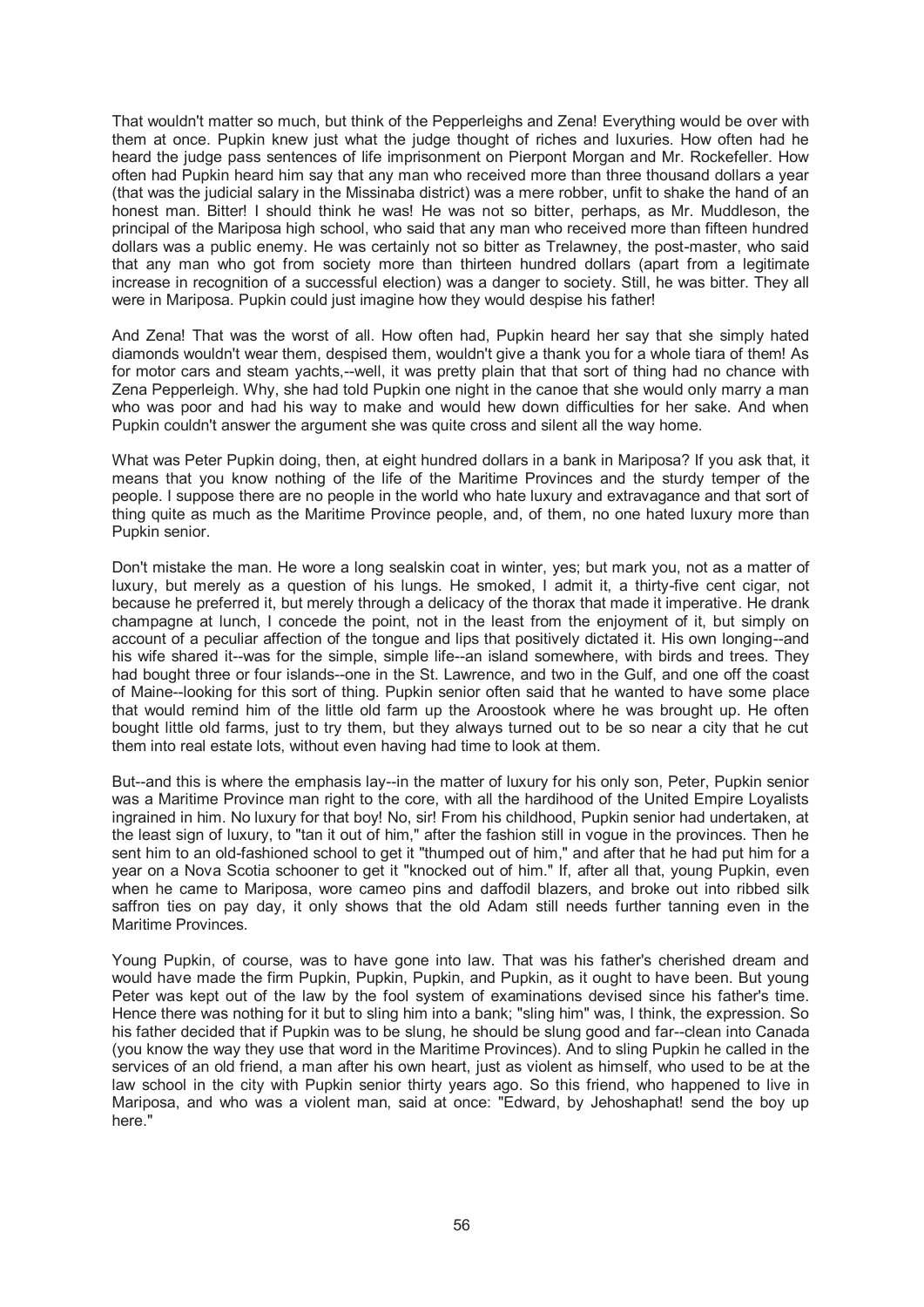So that is how Pupkin came to Mariposa. And if, when he got there, his father's friend gave no sign, and treated the boy with roughness and incivility, that may have been, for all I know, a continuation of the "tanning" process of the Maritime people.

Did I mention that the Pepperleigh family, generations ago, had taken up land near the Aroostook, and that it was from there the judge's father came to Tecumseh township? Perhaps not, but it doesn't matter.

But surely after such reminiscences as these the awful things that are impending over Mr. Pupkin must be kept for another chapter.

# **NINE. The Mariposa Bank Mystery**

Suicide is a thing that ought not to be committed without very careful thought. It often involves serious consequences, and in some cases brings pain to others than oneself.

I don't say that there is no justification for it. There often is. Anybody who has listened to certain kinds of music, or read certain kinds of poetry, or heard certain kinds of performances upon the concertina, will admit that there are some lives which ought not to be continued, and that even suicide has its brighter aspects.

But to commit suicide on grounds of love is at the best a very dubious experiment. I know that in this I am expressing an opinion contrary to that of most true lovers who embrace suicide on the slightest provocation as the only honourable termination of an existence that never ought to have begun.

I quite admit that there is a glamour and a sensation about the thing which has its charm, and that there is nothing like it for causing a girl to realize the value of the heart that she has broken and which breathed forgiveness upon her at the very moment when it held in its hand the half-pint of prussic acid that was to terminate its beating for ever.

But apart from the general merits of the question, I suppose there are few people, outside of lovers, who know what it is to commit suicide four times in five weeks.

Yet this was what happened to Mr. Pupkin, of the Exchange Bank of Mariposa.

Ever since he had known Zena Pepperleigh he had realized that his love for her was hopeless. She was too beautiful for him and too good for him; her father hated him and her mother despised him; his salary was too small and his own people were too rich.

If you add to all that that he came up to the judge's house one night and found a poet reciting verses to Zena, you will understand the suicide at once. It was one of those regular poets with a solemn jackass face, and lank parted hair and eyes like puddles of molasses. I don't know how he came there--up from the city, probably--but there he was on the Pepperleighs' verandah that August evening. He was reciting poetry--either Tennyson's or Shelley's, or his own, you couldn't tell--and about him sat Zena with her hands clasped and Nora Gallagher looking at the sky and Jocelyn Drone gazing into infinity, and a little tubby woman looking at the poet with her head falling over sideways--in fact, there was a whole group of them.

I don't know what it is about poets that draws women to them in this way. But everybody knows that a poet has only to sit and saw the air with his hands and recite verses in a deep stupid voice, and all the women are crazy over him. Men despise him and would kick him off the verandah if they dared, but the women simply rave over him.

So Pupkin sat there in the gloom and listened to this poet reciting Browning and he realized that everybody understood it but him. He could see Zena with her eyes fixed on the poet as if she were hanging on to every syllable (she was; she needed to), and he stood it just about fifteen minutes and then slid off the side of the verandah and disappeared without even saying good-night.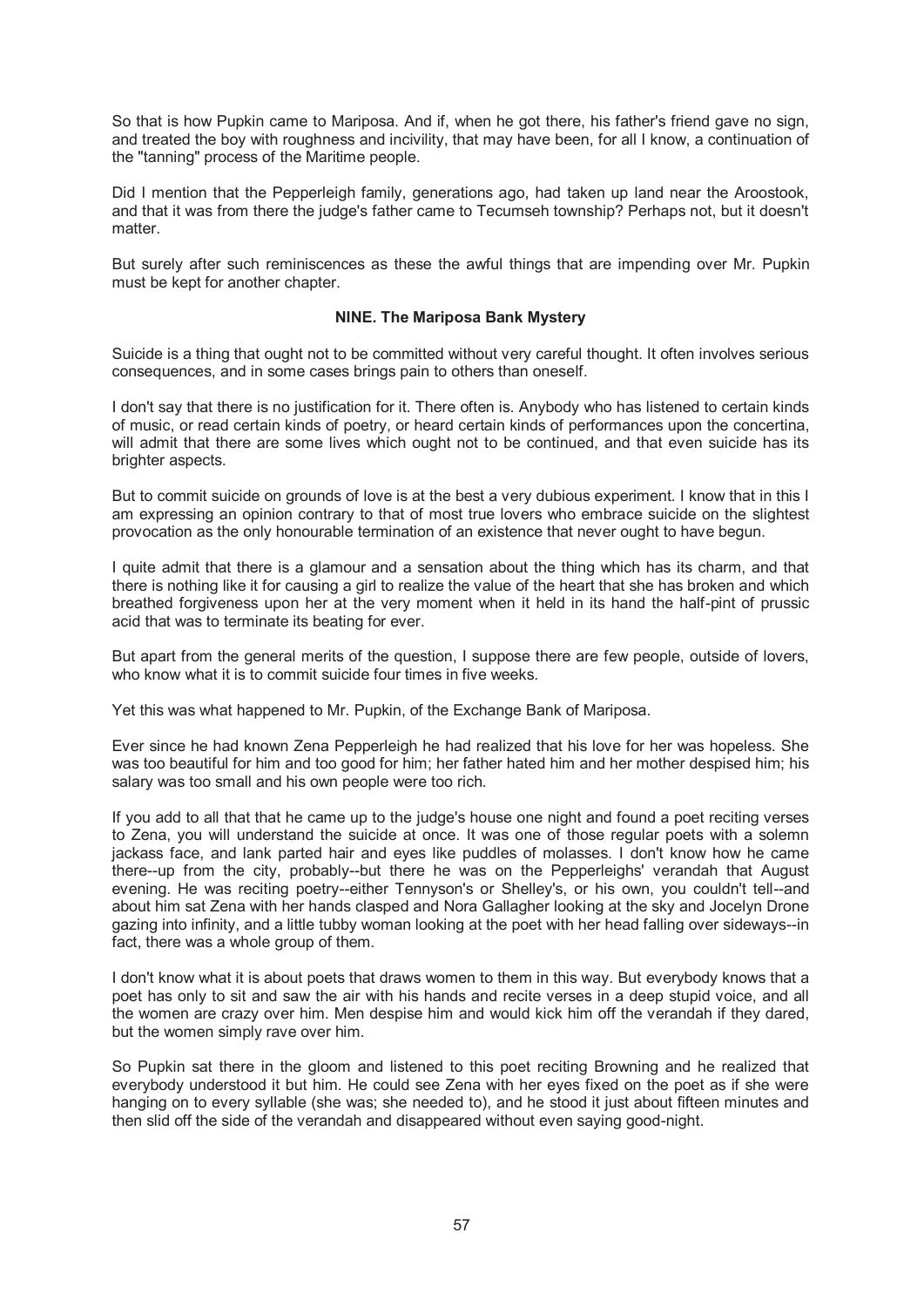He walked straight down Oneida Street and along the Main Street just as hard as he could go. There was only one purpose in his mind,--suicide. He was heading straight for Jim Eliot's drug store on the main corner and his idea was to buy a drink of chloroform and drink it and die right there on the spot.

As Pupkin walked down the street, the whole thing was so vivid in his mind that he could picture it to the remotest detail. He could even see it all in type, in big headings in the newspapers of the following day:

APPALLING SUICIDE. PETER PUPKIN POISONED.

He perhaps hoped that the thing might lead to some kind of public enquiry and that the question of Browning's poetry and whether it is altogether fair to allow of its general circulation would be fully ventilated in the newspapers.

Thinking of that, Pupkin came to the main corner.

On a warm August evening the drug store of Mariposa, as you know, is all a blaze of lights. You can hear the hissing of the soda-water fountain half a block away, and inside the store there are ever so many people--boys and girls and old people too--all drinking sarsaparilla and chocolate sundaes and lemon sours and foaming drinks that you take out of long straws. There is such a laughing and a talking as you never heard, and the girls are all in white and pink and cambridge blue, and the soda fountain is of white marble with silver taps, and it hisses and sputters, and Jim Eliot and his assistant wear white coats with red geraniums in them, and it's just as gay as gay.

The foyer of the opera in Paris may be a fine sight, but I doubt if it can compare with the inside of Eliot's drug store in Mariposa--for real gaiety and joy of living.

This night the store was especially crowded because it was a Saturday and that meant early closing for all the hotels, except, of course, Smith's. So as the hotels were shut, the people were all in the drug store, drinking like fishes. It just shows the folly of Local Option and the Temperance Movement and all that. Why, if you shut the hotels you simply drive the people to the soda fountains and there's more drinking than ever, and not only of the men, too, but the girls and young boys and children. I've seen little things of eight and nine that had to be lifted up on the high stools at Eliot's drug store, drinking great goblets of lemon soda, enough to burst them--brought there by their own fathers, and why? Simply because the hotel bars were shut.

What's the use of thinking you can stop people drinking merely by cutting off whiskey and brandy? The only effect is to drive them to taking lemon sour and sarsaparilla and cherry pectoral and caroka cordial and things they wouldn't have touched before. So in the long run they drink more than ever. The point is that you can't prevent people having a good time, no matter how hard you try. If they can't have it with lager beer and brandy, they'll have it with plain soda and lemon pop, and so the whole gloomy scheme of the temperance people breaks down, anyway.

But I was only saying that Eliot's drug store in Mariposa on a Saturday night is the gayest and brightest spot in the world.

And just imagine what a fool of a place to commit suicide in!

Just imagine going up to the soda-water fountain and asking for five cents' worth of chloroform and soda! Well, you simply can't, that's all.

That's the way Pupkin found it. You see, as soon as he came in, somebody called out: "Hello, Pete!" and one or two others called: "Hullo, Pup!" and some said: "How goes it?" and others: "How are you toughing it?" and so on, because you see they had all been drinking more or less and naturally they felt jolly and glad-hearted.

So the upshot of it was that instead of taking chloroform, Pupkin stepped up to the counter of the fountain and he had a bromo-seltzer with cherry soda, and after that he had one of those aerated seltzers, and then a couple of lemon seltzers and a bromo-phizzer.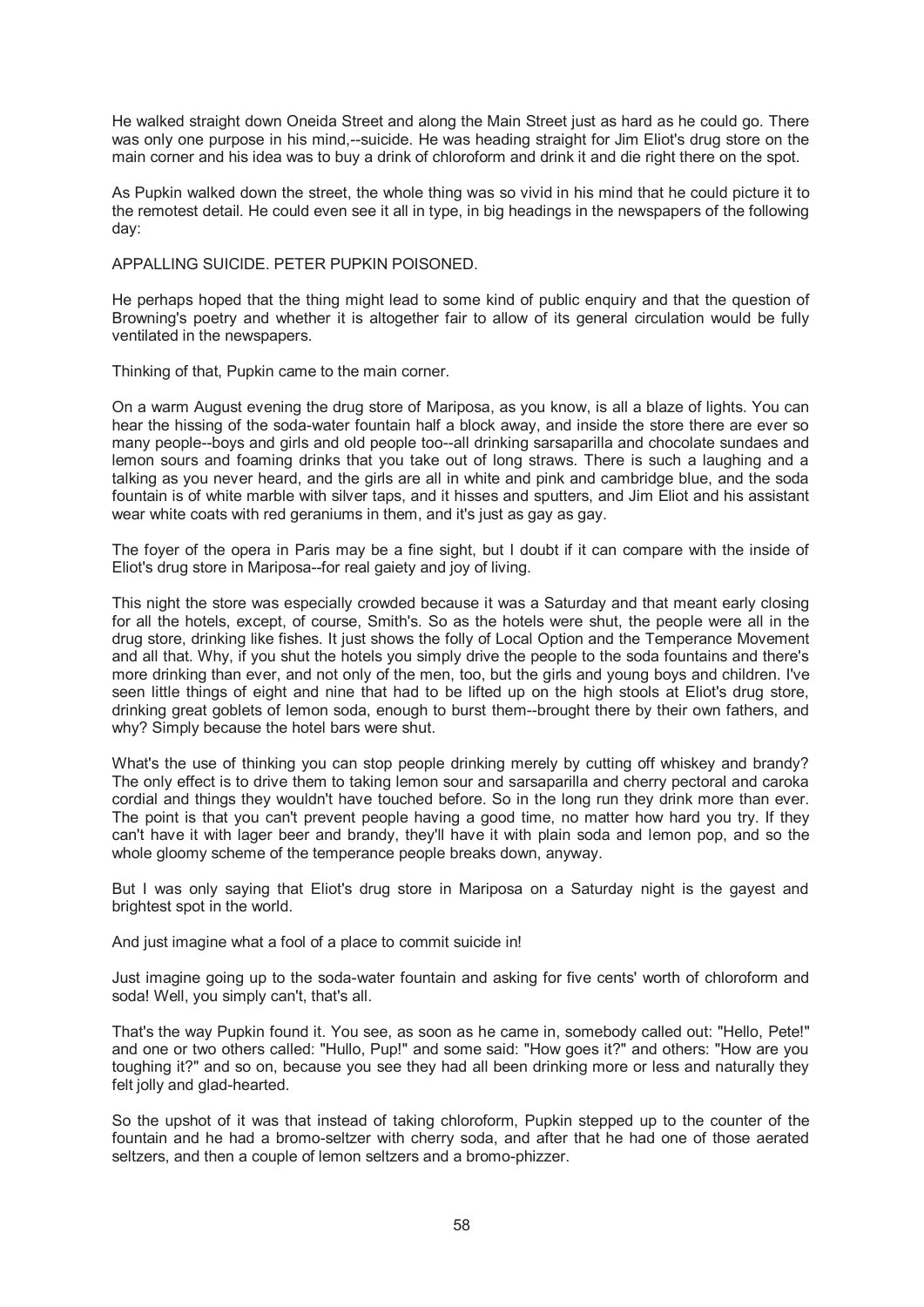I don't know if you know the mental effect of a bromo-seltzer.

But it's a hard thing to commit suicide on.

You can't.

You feel so buoyant.

Anyway, what with the phizzing of the seltzer and the lights and the girls, Pupkin began to feel so fine that he didn't care a cuss for all the Browning in the world, and as for the poet--oh, to blazes with him! What's poetry, anyway?--only rhymes.

So, would you believe it, in about ten minutes Peter Pupkin was off again and heading straight for the Pepperleighs' house, poet or no poet, and, what was more to the point, he carried with him three great bricks of Eliot's ice cream--in green, pink and brown layers. He struck the verandah just at the moment when Browning was getting too stale and dreary for words. His brain was all sizzling and jolly with the bromo-seltzer, and when he fetched out the ice cream bricks and Zena ran to get plates and spoons to eat it with, and Pupkin went with her to help fetch them and they picked out the spoons together, they were so laughing and happy that it was just a marvel. Girls, you know, need no bromoseltzer. They're full of it all the time.

And as for the poet--well, can you imagine how Pupkin felt when Zena told him that the poet was married, and that the tubby little woman with her head on sideways was his wife?

So they had the ice cream, and the poet ate it in bucketsful. Poets always do. They need it. And after it the poet recited some stanzas of his own and Pupkin saw that he had misjudged the man, because it was dandy poetry, the very best. That night Pupkin walked home on air and there was no thought of chloroform, and it turned out that he hadn't committed suicide, but like all lovers he had commuted it.

I don't need to describe in full the later suicides of Mr. Pupkin, because they were all conducted on the same plan and rested on something the same reasons as above.

Sometimes he would go down at night to the offices of the bank below his bedroom and bring up his bank revolver in order to make an end of himself with it. This, too, he could see headed up in the newspapers as:

### BRILLIANT BOY BANKER BLOWS OUT BRAINS.

But blowing your brains out is a noisy, rackety performance, and Pupkin soon found that only special kinds of brains are suited for it. So he always sneaked back again later in the night and put the revolver in its place, deciding to drown himself instead. Yet every time that he walked down to the Trestle Bridge over the Ossawippi he found it was quite unsuitable for drowning--too high, and the water too swift and black, and the rushes too gruesome--in fact, not at all the kind of place for a drowning.

Far better, he realized, to wait there on the railroad track and throw himself under the wheels of the express and be done with it. Yet, though Pupkin often waited in this way for the train, he was never able to pick out a pair of wheels that suited him. Anyhow, it's awfully hard to tell an express from a fast freight.

I wouldn't mention these attempts at suicide if one of them hadn't finally culminated in making Peter Pupkin a hero and solving for him the whole perplexed entanglement of his love affair with Zena Pepperleigh. Incidentally it threw him into the very centre of one of the most impenetrable bank mysteries that ever baffled the ingenuity of some of the finest legal talent that ever adorned one of the most enterprising communities in the country.

It happened one night, as I say, that Pupkin decided to go down into the office of the bank and get his revolver and see if it would blow his brains out. It was the night of the Firemen's Ball and Zena had danced four times with a visitor from the city, a man who was in the fourth year at the University and who knew everything. It was more than Peter Pupkin could bear. Mallory Tompkins was away that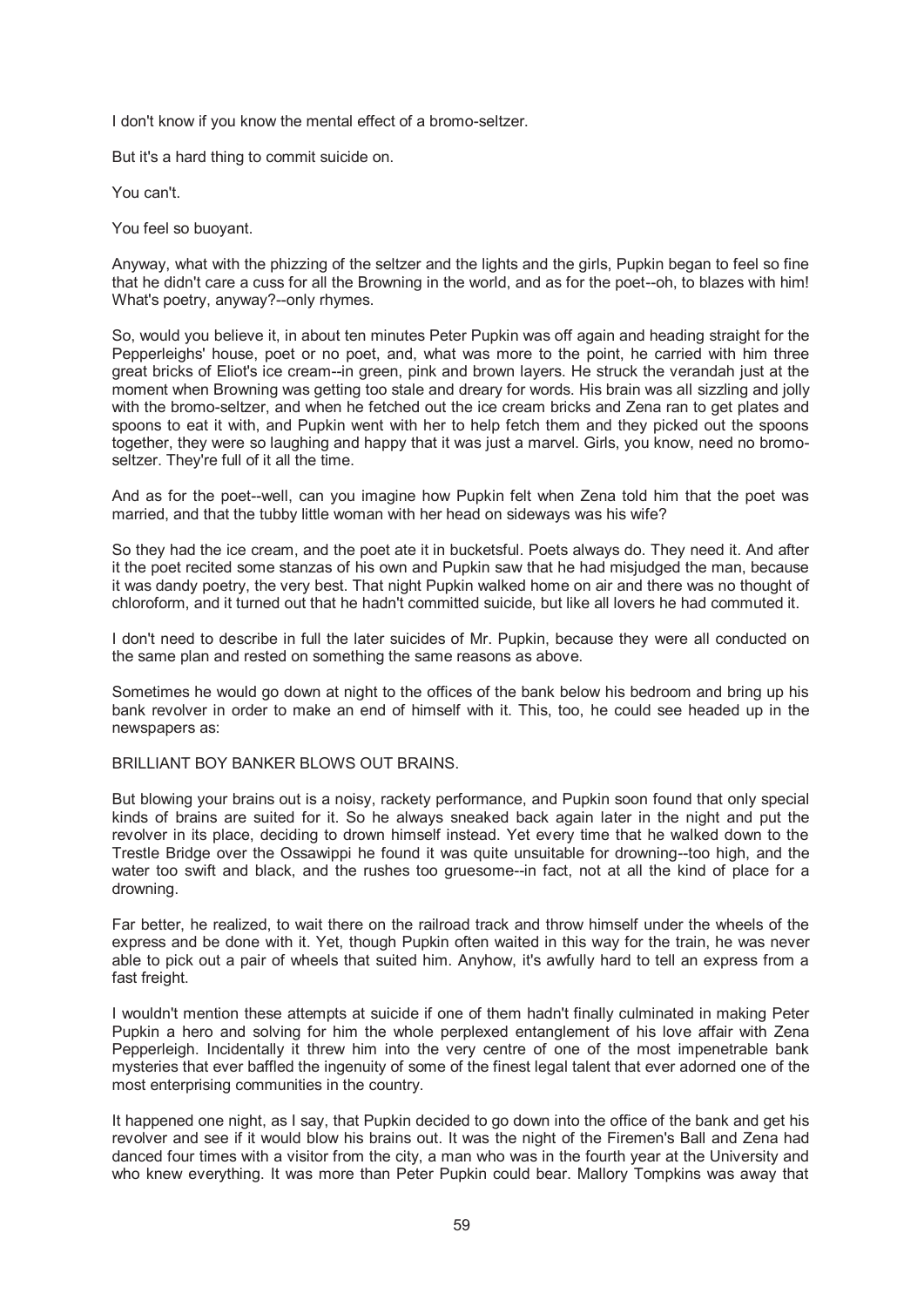night, and when Pupkin came home he was all alone in the building, except for Gillis, the caretaker, who lived in the extension at the back.

He sat in his room for hours brooding. Two or three times he picked up a book--he remembered afterwards distinctly that it was Kant's Critique of Pure Reason--and tried to read it, but it seemed meaningless and trivial. Then with a sudden access of resolution he started from his chair and made his way down the stairs and into the office room of the bank, meaning to get a revolver and kill himself on the spot and let them find his body lying on the floor.

It was then far on in the night and the empty building of the bank was as still as death. Pupkin could hear the stairs creak under his feet, and as he went he thought he heard another sound like the opening or closing of a door. But it sounded not like the sharp ordinary noise of a closing door but with a dull muffled noise as if someone had shut the iron door of a safe in a room under the ground. For a moment Pupkin stood and listened with his heart thumping against his ribs. Then he kicked his slippers from his feet and without a sound stole into the office on the ground floor and took the revolver from his teller's desk. As he gripped it, he listened to the sounds on the back-stairway and in the vaults below.

I should explain that in the Exchange Bank of Mariposa the offices are on the ground floor level with the street. Below this is another floor with low dark rooms paved with flagstones, with unused office desks and with piles of papers stored in boxes. On this floor are the vaults of the bank, and lying in them in the autumn--the grain season--there is anything from fifty to a hundred thousand dollars in currency tied in bundles. There is no other light down there than the dim reflection from the lights out on the street, that lies in patches on the stone floor.

I think as Peter Pupkin stood, revolver in hand, in the office of the bank, he had forgotten all about the maudlin purpose of his first coming. He had forgotten for the moment all about heroes and love affairs, and his whole mind was focussed, sharp and alert, with the intensity of the night-time, on the sounds that he heard in the vault and on the back-stairway of the bank.

Straight away, Pupkin knew what it meant as plainly as if it were written in print. He had forgotten, I say, about being a hero and he only knew that there was sixty thousand dollars in the vault of the bank below, and that he was paid eight hundred dollars a year to look after it.

As Peter Pupkin stood there listening to the sounds in his stockinged feet, his faced showed grey as ashes in the light that fell through the window from the street. His heart beat like a hammer against his ribs. But behind its beatings was the blood of four generations of Loyalists, and the robber who would take that sixty thousand dollars from the Mariposa bank must take it over the dead body of Peter Pupkin, teller.

Pupkin walked down the stairs to the lower room, the one below the ground with the bank vault in it, with as fine a step as any of his ancestors showed on parade. And if he had known it, as he came down the stairway in the front of the vault room, there was a man crouched in the shadow of the passage way by the stairs at the back. This man, too, held a revolver in his hand, and, criminal or not, his face was as resolute as Pupkin's own. As he heard the teller's step on the stair, he turned and waited in the shadow of the doorway without a sound.

There is no need really to mention all these details. They are only of interest as showing how sometimes a bank teller in a corded smoking jacket and stockinged feet may be turned into such a hero as even the Mariposa girls might dream about.

All of this must have happened at about three o'clock in the night. This much was established afterwards from the evidence of Gillis, the caretaker. When he first heard the sounds he had looked at his watch and noticed that it was half-past two; the watch he knew was three-quarters of an hour slow three days before and had been gaining since. The exact time at which Gillis heard footsteps in the bank and started downstairs, pistol in hand, became a nice point afterwards in the cross-examination.

But one must not anticipate. Pupkin reached the iron door of the bank safe, and knelt in front of it, feeling in the dark to find the fracture of the lock. As he knelt, he heard a sound behind him, and swung round on his knees and saw the bank robber in the half light of the passage way and the glitter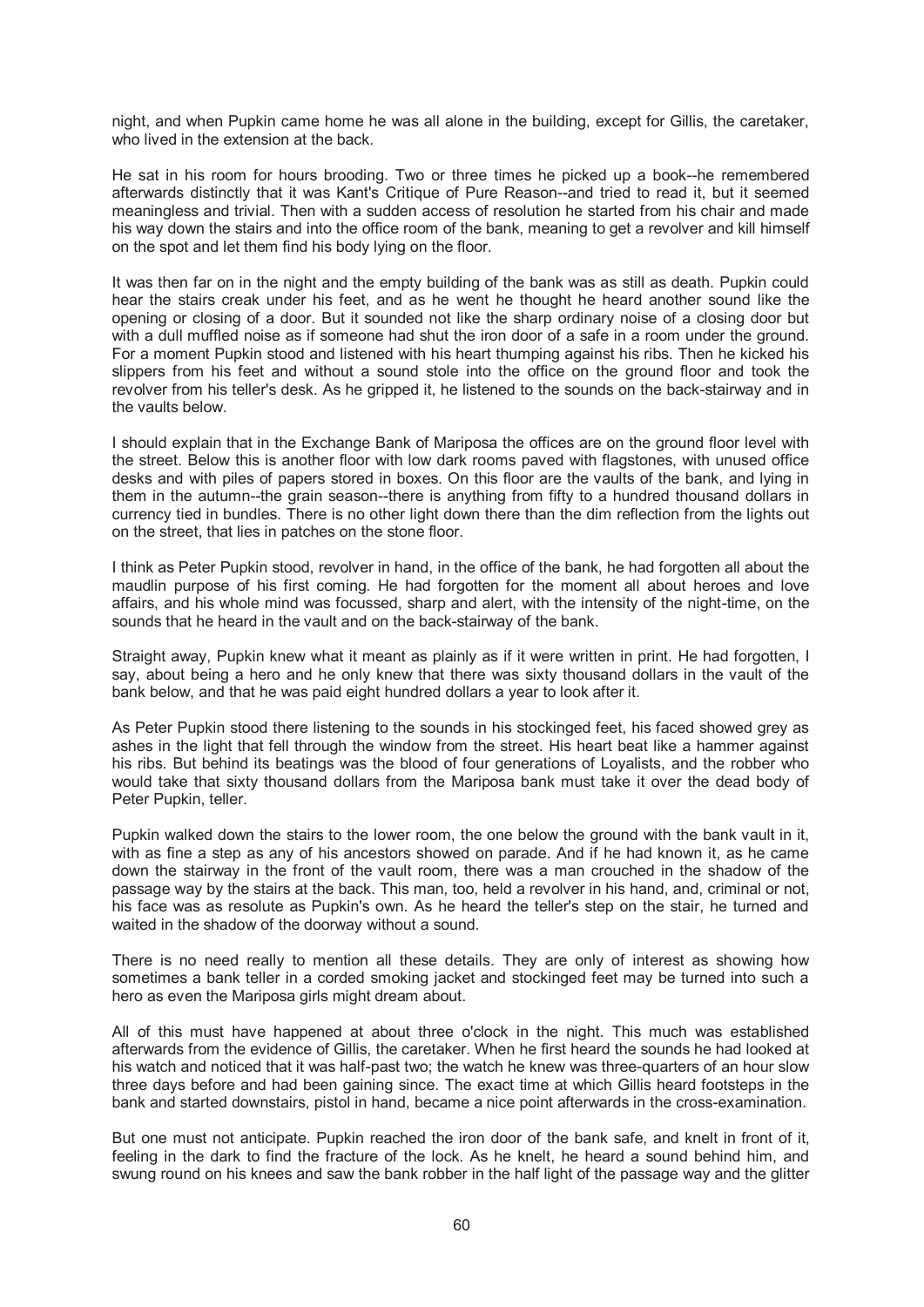of a pistol in his hand. The rest was over in an instant. Pupkin heard a voice that was his own, but that sounded strange and hollow, call out: "Drop that, or I'll fire!" and then just as he raised his revolver, there came a blinding flash of light before his eyes, and Peter Pupkin, junior teller of the bank, fell forward on the floor and knew no more.

At that point, of course, I ought to close down a chapter, or volume, or, at least, strike the reader over the head with a sandbag to force him to stop and think. In common fairness one ought to stop here and count a hundred or get up and walk round a block, or, at any rate, picture to oneself Peter Pupkin lying on the floor of the bank, motionless, his arms distended, the revolver still grasped in his hand. But I must go on.

By half-past seven on the following morning it was known all over Mariposa that Peter Pupkin the junior teller of the Exchange had been shot dead by a bank robber in the vault of the building. It was known also that Gillis, the caretaker, had been shot and killed at the foot of the stairs, and that the robber had made off with fifty thousand dollars in currency; that he had left a trail of blood on the sidewalk and that the men were out tracking him with bloodhounds in the great swamps to the north of the town.

This, I say, and it is important to note it, was what they knew at half-past seven. Of course as each hour went past they learned more and more. At eight o'clock it was known that Pupkin was not dead, but dangerously wounded in the lungs. At eight-thirty it was known that he was not shot in the lungs, but that the ball had traversed the pit of his stomach.

At nine o'clock it was learned that the pit of Pupkin's stomach was all right, but that the bullet had struck his right ear and carried it away. Finally it was learned that his ear had not exactly been carried away, that is, not precisely removed by the bullet, but that it had grazed Pupkin's head in such a way that it had stunned him, and if it had been an inch or two more to the left it might have reached his brain. This, of course, was just as good as being killed from the point of view of public interest.

Indeed, by nine o'clock Pupkin could be himself seen on the Main Street with a great bandage sideways on his head, pointing out the traces of the robber. Gillis, the caretaker, too, it was known by eight, had not been killed. He had been shot through the brain, but whether the injury was serious or not was only a matter of conjecture. In fact, by ten o'clock it was understood that the bullet from the robber's second shot had grazed the side of the caretaker's head, but as far as could be known his brain was just as before. I should add that the first report about the bloodstains and the swamp and the bloodhounds turned out to be inaccurate. The stains may have been blood, but as they led to the cellar way of Netley's store they may have also been molasses, though it was argued, to be sure, that the robber might well have poured molasses over the bloodstains from sheer cunning.

It was remembered, too, that there were no bloodhounds in Mariposa, although, mind you, there are any amount of dogs there.

So you see that by ten o'clock in the morning the whole affair was settling into the impenetrable mystery which it ever since remained.

Not that there wasn't evidence enough. There was Pupkin's own story and Gillis's story, and the stories of all the people who had heard the shots and seen the robber (some said, the bunch of robbers) go running past (others said, walking past), in the night. Apparently the robber ran up and down half the streets of Mariposa before he vanished.

But the stories of Pupkin and Gillis were plain enough. Pupkin related that he heard sounds in the bank and came downstairs just in time to see the robber crouching in the passage way, and that the robber was a large, hulking, villainous looking man, wearing a heavy coat. Gillis told exactly the same story, having heard the noises at the same time, except that he first described the robber as a small thin fellow (peculiarly villainous looking, however, even in the dark), wearing a short jacket; but on thinking it over, Gillis realized that he had been wrong about the size of the criminal, and that he was even bigger, if anything, than what Mr. Pupkin thought. Gillis had fired at the robber; just at the same moment had Mr. Pupkin.

Beyond that, all was mystery, absolute and impenetrable.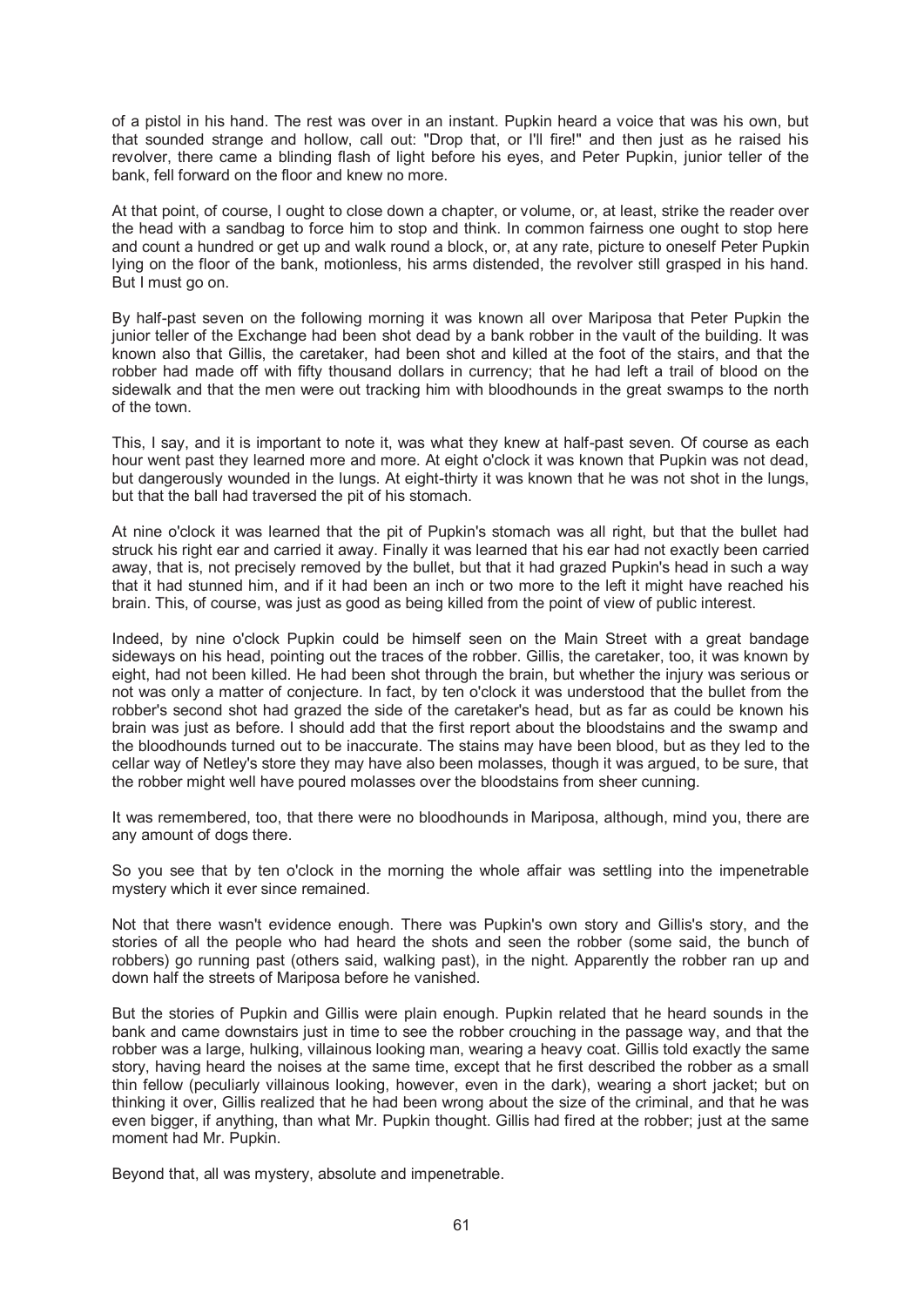By eleven o'clock the detectives had come up from the city under orders from the head of the bank.

I wish you could have seen the two detectives as they moved to and fro in Mariposa--fine looking, stern, impenetrable men that they were. They seemed to take in the whole town by instinct and so quietly. They found their way to Mr. Smith's Hotel just as quietly as if it wasn't design at all and stood there at the bar, picking up scraps of conversation--you know the way detectives do it. Occasionally they allowed one or two bystanders--confederates, perhaps,--to buy a drink for them, and you could see from the way they drank it that they were still listening for a clue. If there had been the faintest clue in Smith's Hotel or in the Mariposa House or in the Continental, those fellows would have been at it like a flash.

To see them moving round the town that day--silent, massive, imperturbable--gave one a great idea of their strange, dangerous calling. They went about the town all day and yet in such a quiet peculiar way that you couldn't have realized that they were working at all. They ate their dinner together at Smith's cafe and took an hour and a half over it to throw people off the scent. Then when they got them off it, they sat and talked with Josh Smith in the back bar to keep them off. Mr. Smith seemed to take to them right away. They were men of his own size, or near it, and anyway hotel men and detectives have a general affinity and share in the same impenetrable silence and in their confidential knowledge of the weaknesses of the public.

Mr. Smith, too, was of great use to the detectives. "Boys," he said, "I wouldn't ask too close as to what folks was out late at night: in this town it don't do."

When those two great brains finally left for the city on the five-thirty, it was hard to realize that behind each grand, impassible face a perfect vortex of clues was seething.

But if the detectives were heroes, what was Pupkin? Imagine him with his bandage on his head standing in front of the bank and talking of the midnight robbery with that peculiar false modesty that only heroes are entitled to use.

I don't know whether you have ever been a hero, but for sheer exhilaration there is nothing like it. And for Mr. Pupkin, who had gone through life thinking himself no good, to be suddenly exalted into the class of Napoleon Bonaparte and John Maynard and the Charge of the Light Brigade--oh, it was wonderful. Because Pupkin was a brave man now and he knew it and acquired with it all the brave man's modesty. In fact, I believe he was heard to say that he had only done his duty, and that what he did was what any other man would have done: though when somebody else said: "That's so, when you come to think of it," Pupkin turned on him that quiet look of the wounded hero, bitterer than words.

And if Pupkin had known that all of the afternoon papers in the city reported him dead, he would have felt more luxurious still.

That afternoon the Mariposa court sat in enquiry,--technically it was summoned in inquest on the dead robber--though they hadn't found the body--and it was wonderful to see them lining up the witnesses and holding cross-examinations. There is something in the cross-examination of great criminal lawyers like Nivens, of Mariposa, and in the counter examinations of presiding judges like Pepperleigh that thrills you to the core with the astuteness of it.

They had Henry Mullins, the manager, on the stand for an hour and a half, and the excitement was so breathless that you could have heard a pin drop. Nivens took him on first.

"What is your name?" he said.

"Henry August Mullins."

"What position do you hold?"

"I am manager of the Exchange Bank."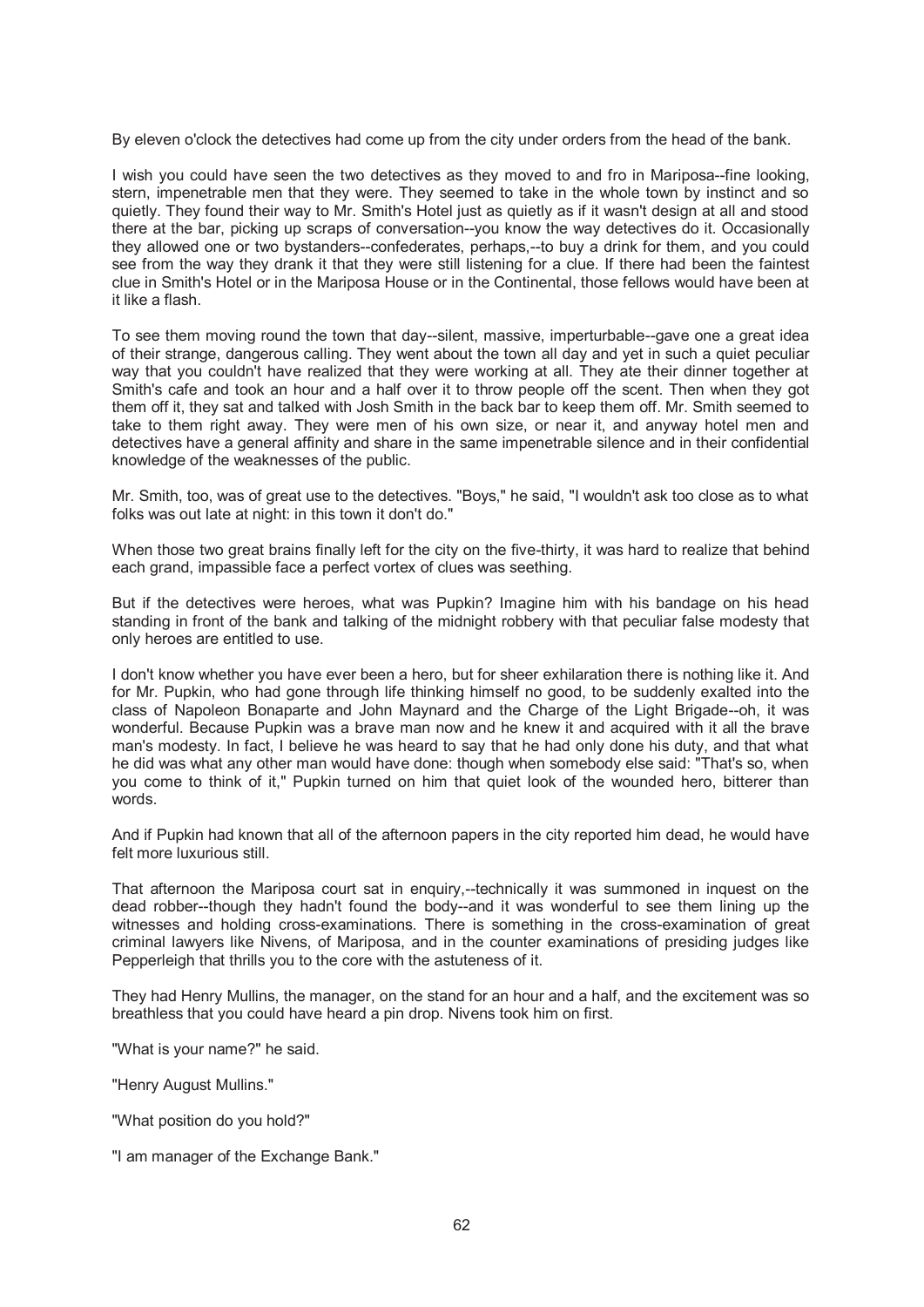"When were you born?"

"December 30, 1869."

After that, Nivens stood looking quietly at Mullins. You could feel that he was thinking pretty deeply before he shot the next question at him.

"Where did you go to school?"

Mullins answered straight off: "The high school down home," and Nivens thought again for a while and then asked:

"How many boys were at the school?"

"About sixty."

"How many masters?"

"About three."

After that Nivens paused a long while and seemed to be digesting the evidence, but at last an idea seemed to strike him and he said:

"I understand you were not on the bank premises last night. Where were you?"

"Down the lake duck shooting."

You should have seen the excitement in the court when Mullins said this. The judge leaned forward in his chair and broke in at once.

"Did you get any, Harry?" he asked.

"Yes," Mullins said, "about six."

"Where did you get them? What? In the wild rice marsh past the river? You don't say so! Did you get them on the sit or how?"

All of these questions were fired off at the witness from the court in a single breath. In fact, it was the knowledge that the first ducks of the season had been seen in the Ossawippi marsh that led to the termination of the proceedings before the afternoon was a quarter over. Mullins and George Duff and half the witnesses were off with shotguns as soon as the court was cleared.

I may as well state at once that the full story of the robbery of the bank of Mariposa never came to the light. A number of arrests--mostly of vagrants and suspicious characters--were made, but the guilt of the robbery was never brought home to them. One man was arrested twenty miles away, at the other end of Missinaba county, who not only corresponded exactly with the description of the robber, but, in addition to this, had a wooden leg. Vagrants with one leg are always regarded with suspicion in places like Mariposa, and whenever a robbery or a murder happens they are arrested in batches.

It was never even known just how much money was stolen from the bank. Some people said ten thousand dollars, others more. The bank, no doubt for business motives, claimed that the contents of the safe were intact and that the robber had been foiled in his design.

But none of this matters to the exaltation of Mr. Pupkin. Good fortune, like bad, never comes in small instalments. On that wonderful day, every good thing happened to Peter Pupkin at once. The morning saw him a hero. At the sitting of the court, the judge publicly told him that his conduct was fit to rank among the annals of the pioneers of Tecumseh Township, and asked him to his house for supper. At five o'clock he received the telegram of promotion from the head office that raised his salary to a thousand dollars, and made him not only a hero but a marriageable man. At six o'clock he started up to the judge's house with his resolution nerved to the most momentous step of his life.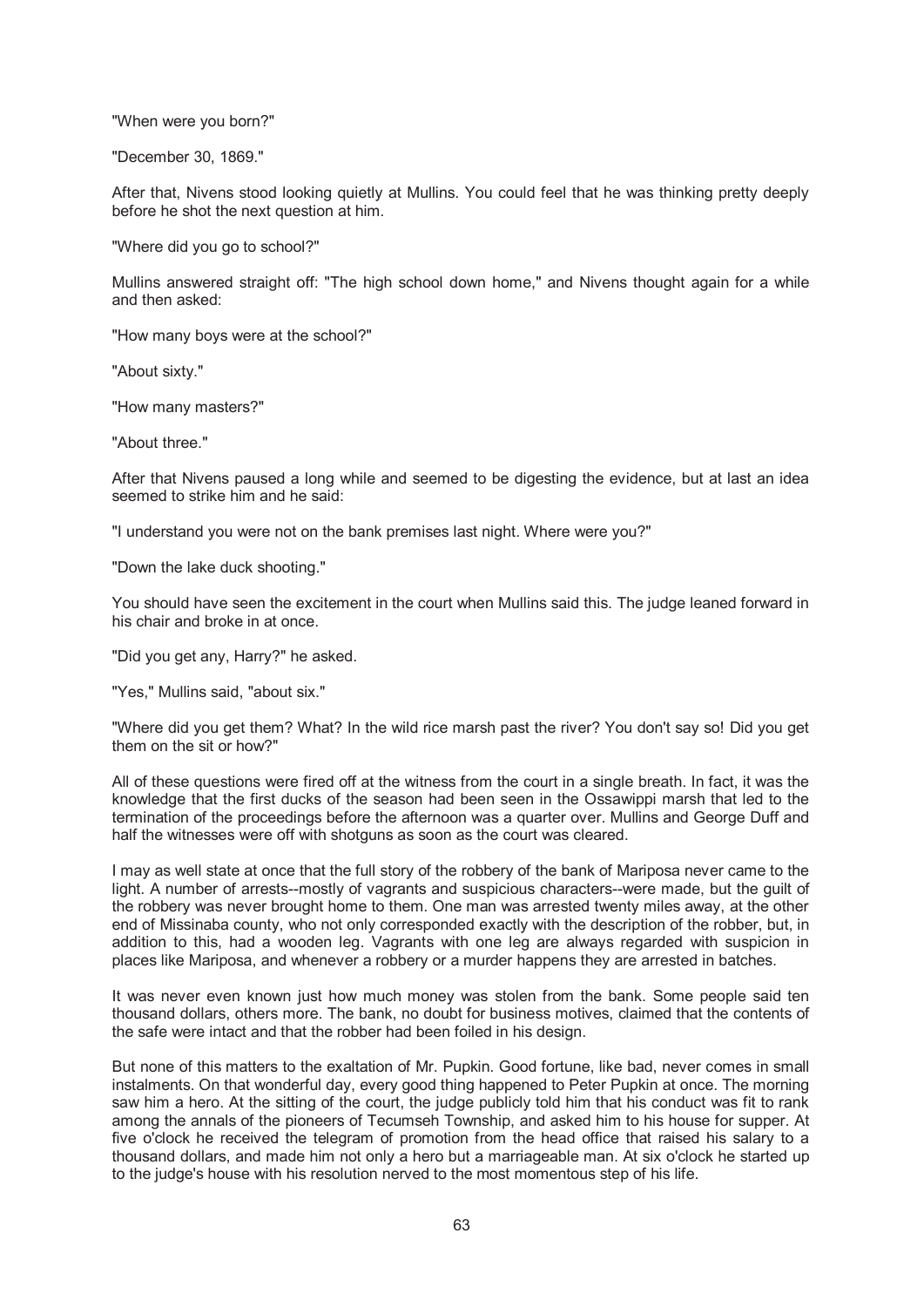His mind was made up.

He would do a thing seldom if ever done in Mariposa. He would propose to Zena Pepperleigh. In Mariposa this kind of step, I say, is seldom taken. The course of love runs on and on through all its stages of tennis playing and dancing and sleigh riding, till by sheer notoriety of circumstance an understanding is reached. To propose straight out would be thought priggish and affected and is supposed to belong only to people in books.

But Pupkin felt that what ordinary people dare not do, heroes are allowed to attempt. He would propose to Zena, and more than that, he would tell her in a straight, manly way that he was rich and take the consequences.

### And he did it.

That night on the piazza, where the hammock hangs in the shadow of the Virginia creeper, he did it. By sheer good luck the judge had gone indoors to the library, and by a piece of rare good fortune Mrs. Pepperleigh had gone indoors to the sewing room, and by a happy trick of coincidence the servant was out and the dog was tied up--in fact, no such chain of circumstances was ever offered in favour of mortal man before.

What Zena said--beyond saying yes--I do not know. I am sure that when Pupkin told her of the money, she bore up as bravely as so fine a girl as Zena would, and when he spoke of diamonds she said she would wear them for his sake.

They were saying these things and other things--ever so many other things--when there was such a roar and a clatter up Oneida Street as you never heard, and there came bounding up to the house one of the most marvellous Limousine touring cars that ever drew up at the home of a judge on a modest salary of three thousand dollars. When it stopped there sprang from it an excited man in a long sealskin coat--worn not for the luxury of it at all but from the sheer chilliness of the autumn evening. And it was, as of course you know, Pupkin's father. He had seen the news of his son's death in the evening paper in the city. They drove the car through, so the chauffeur said, in two hours and a quarter, and behind them there was to follow a special trainload of detectives and emergency men, but Pupkin senior had cancelled all that by telegram half way up when he heard that Peter was still living.

For a moment as his eye rested on young Pupkin you would almost have imagined, had you not known that he came from the Maritime Provinces, that there were tears in them and that he was about to hug his son to his heart. But if he didn't hug Peter to his heart, he certainly did within a few moments clasp Zena to it, in that fine fatherly way in which they clasp pretty girls in the Maritime Provinces. The strangest thing is that Pupkin senior seemed to understand the whole situation without any explanations at all.

Judge Pepperleigh, I think, would have shaken both of Pupkin senior's arms off when he saw him; and when you heard them call one another "Ned" and "Phillip" it made you feel that they were boys again attending classes together at the old law school in the city.

If Pupkin thought that his father wouldn't make a hit in Mariposa, it only showed his ignorance. Pupkin senior sat there on the judge's verandah smoking a corn cob pipe as if he had never heard of Havana cigars in his life. In the three days that he spent in Mariposa that autumn, he went in and out of Jeff Thorpe's barber shop and Eliot's drug store, shot black ducks in the marsh and played poker every evening at a hundred matches for a cent as if he had never lived any other life in all his days. They had to send him telegrams enough to fill a satchel to make him come away.

So Pupkin and Zena in due course of time were married, and went to live in one of the enchanted houses on the hillside in the newer part of the town, where you may find them to this day.

You may see Pupkin there at any time cutting enchanted grass on a little lawn in as gaudy a blazer as ever.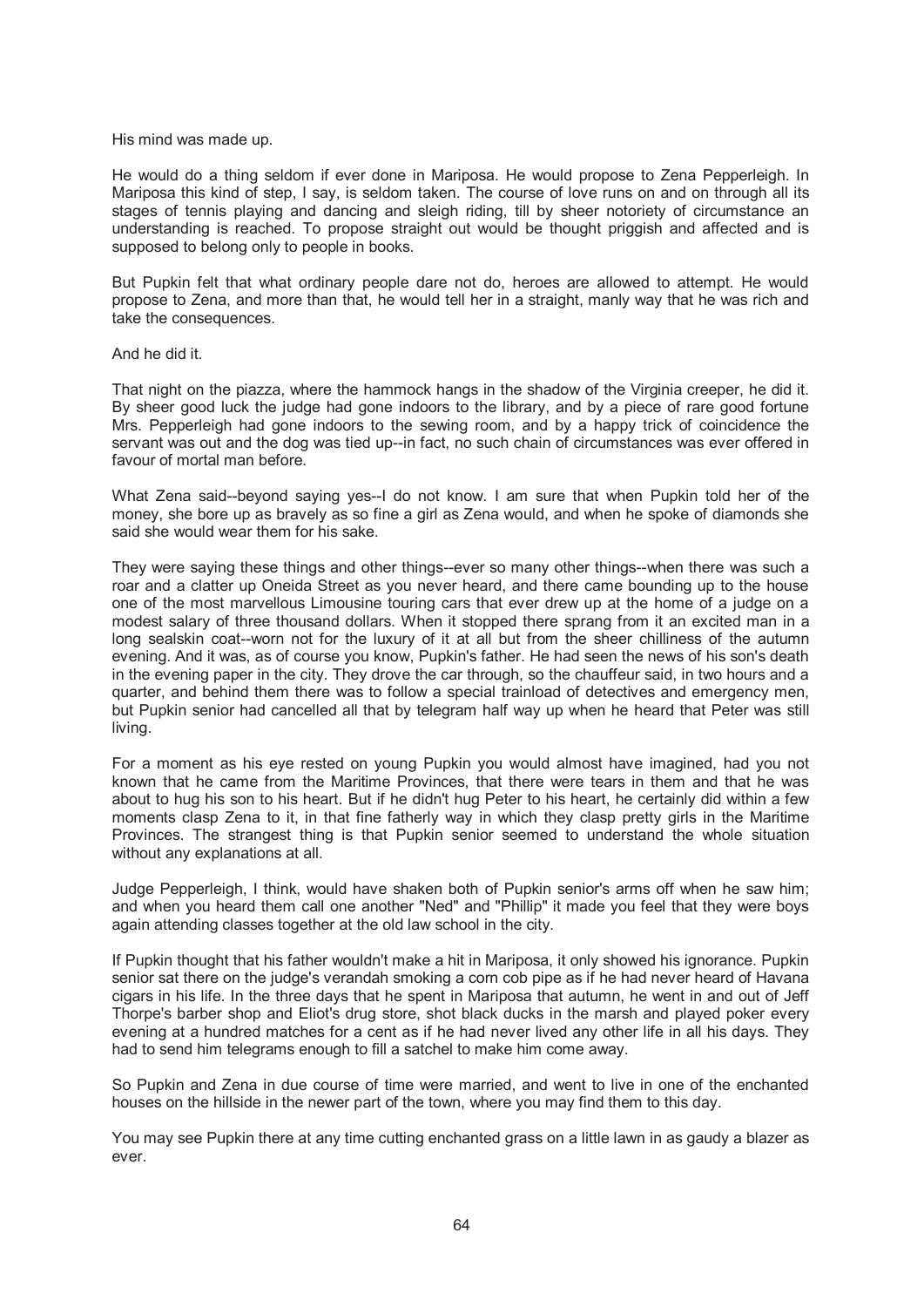But if you step up to speak to him or walk with him into the enchanted house, pray modulate your voice a little musical though it is--for there is said to be an enchanted baby on the premises whose sleep must not lightly be disturbed.

# **TEN. The Great Election in Missinaba County**

Don't ask me what election it was, whether Dominion or Provincial or Imperial or Universal, for I scarcely know.

It must, of course, have been going on in other parts of the country as well, but I saw it all from Missinaba County which, with the town of Mariposa, was, of course, the storm centre and focus point of the whole turmoil.

I only know that it was a huge election and that on it turned issues of the most tremendous importance, such as whether or not Mariposa should become part of the United States, and whether the flag that had waved over the school house at Tecumseh Township for ten centuries should be trampled under the hoof of an alien invader, and whether Britons should be slaves, and whether Canadians should be Britons, and whether the farming class would prove themselves Canadians, and tremendous questions of that kind.

And there was such a roar and a tumult to it, and such a waving of flags and beating of drums and flaring of torchlights that such parts of the election as may have been going on elsewhere than in Missinaba county must have been quite unimportant and didn't really matter.

Now that it is all over, we can look back at it without heat or passion. We can see,--it's plain enough now,--that in the great election Canada saved the British Empire, and that Missinaba saved Canada and that the vote of the Third Concession of Tecumseh Township saved Missinaba County, and that those of us who carried the third concession,--well, there's no need to push it further. We prefer to be modest about it. If we still speak of it, it is only quietly and simply and not more than three or four times a day.

But you can't understand the election at all, and the conventions and the campaigns and the nominations and the balloting, unless you first appreciate the peculiar complexion of politics in Mariposa.

Let me begin at the beginning. Everybody in Mariposa is either a Liberal or a Conservative or else is both. Some of the people are or have been Liberals or Conservatives all their lives and are called dyed-in-the-wool Grits or old-time Tories and things of that sort. These people get from long training such a swift penetrating insight into national issues that they can decide the most complicated question in four seconds: in fact, just as soon as they grab the city papers out of the morning mail, they know the whole solution of any problem you can put to them. There are other people whose aim it is to be broad-minded and judicious and who vote Liberal or Conservative according to their judgment of the questions of the day. If their judgment of these questions tells them that there is something in it for them in voting Liberal, then they do so. But if not, they refuse to be the slaves of a party or the henchmen of any political leader. So that anybody looking for henches has got to keep away from them.

But the one thing that nobody is allowed to do in Mariposa is to have no politics. Of course there are always some people whose circumstances compel them to say that they have no politics. But that is easily understood. Take the case of Trelawney, the postmaster. Long ago he was a letter carrier under the old Mackenzie Government, and later he was a letter sorter under the old Macdonald Government, and after that a letter stamper under the old Tupper Government, and so on. Trelawney always says that he has no politics, but the truth is that he has too many.

So, too, with the clergy in Mariposa. They have no politics--absolutely none. Yet Dean Drone round election time always announces as his text such a verse as: "Lo! is there not one righteous man in Israel?" or: "What ho! is it not time for a change?" And that is a signal for all the Liberal business men to get up and leave their pews.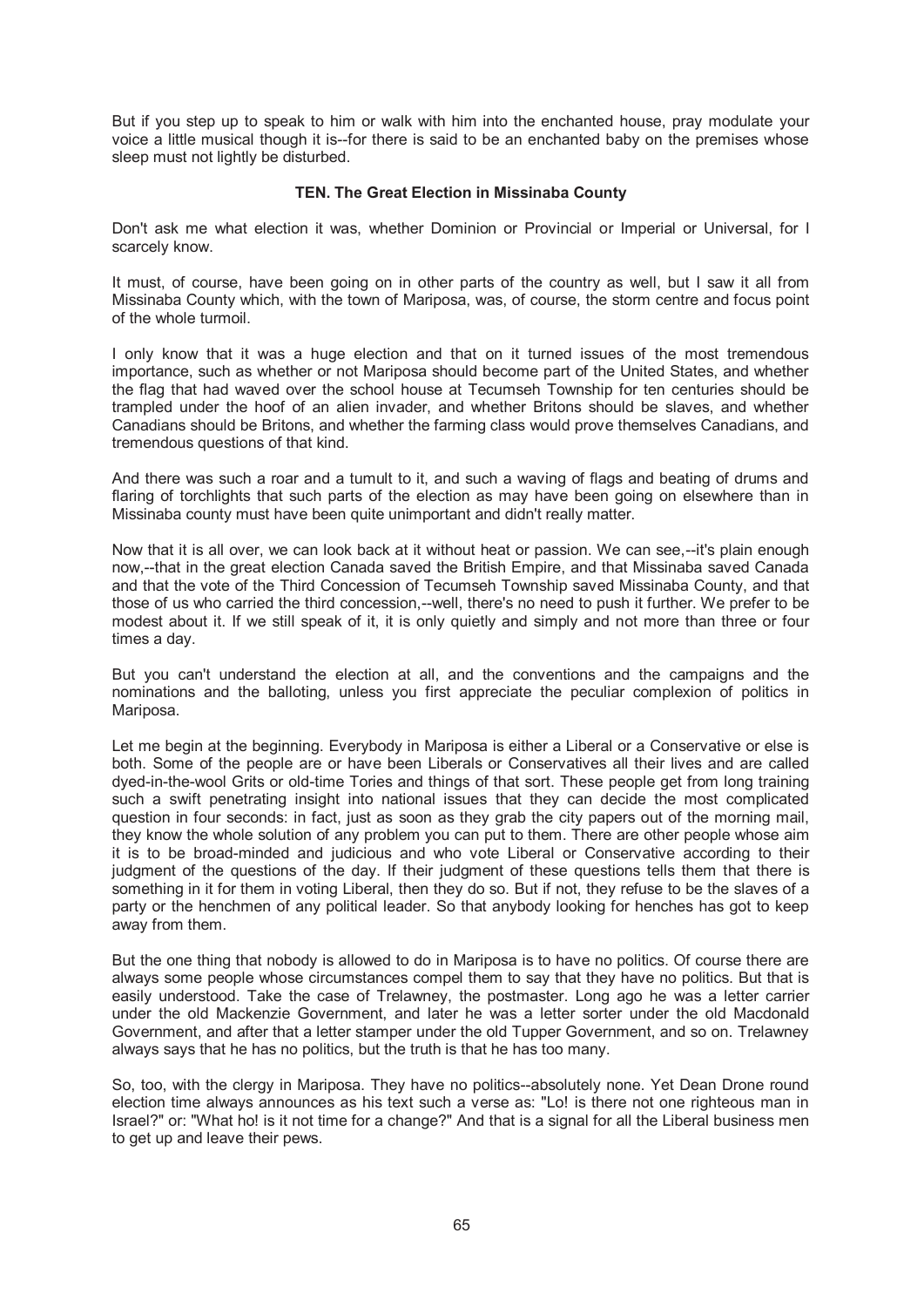Similarly over at the Presbyterian Church, the minister says that his sacred calling will not allow him to take part in politics and that his sacred calling prevents him from breathing even a word of harshness against his fellow man, but that when it comes to the elevation of the ungodly into high places in the commonwealth (this means, of course, the nomination of the Conservative candidate) then he's not going to allow his sacred calling to prevent him from saying just what he thinks of it. And by that time, having pretty well cleared the church of Conservatives, he proceeds to show from the scriptures that the ancient Hebrews were Liberals to a man, except those who were drowned in the flood or who perished, more or less deservedly, in the desert.

There are, I say, some people who are allowed to claim to have no politics,--the office holders, and the clergy and the school teachers and the hotel keepers. But beyond them, anybody in Mariposa who says that he has no politics is looked upon as crooked, and people wonder what it is that he is "out after."

In fact, the whole town and county is a hive of politics, and people who have only witnessed gatherings such as the House of Commons at Westminster and the Senate at Washington and never seen a Conservative Convention at Tecumseh Corners or a Liberal Rally at the Concession school house, don't know what politics means.

So you may imagine the excitement in Mariposa when it became known that King George had dissolved the parliament of Canada and had sent out a writ or command for Missinaba County to elect for him some other person than John Henry Bagshaw because he no longer had confidence in him.

The king, of course, is very well known, very favourably known, in Mariposa. Everybody remembers how he visited the town on his great tour in Canada, and stopped off at the Mariposa station. Although he was only a prince at the time, there was quite a big crowd down at the depot and everybody felt what a shame it was that the prince had no time to see more of Mariposa, because he would get such a false idea of it, seeing only the station and the lumber yards. Still, they all came to the station and all the Liberals and Conservatives mixed together perfectly freely and stood side by side without any distinction, so that the prince should not observe any party differences among them. And he didn't,--you could see that he didn't. They read him an address all about the tranquillity and loyalty of the Empire, and they purposely left out any reference to the trouble over the town wharf or the big row there had been about the location of the new post-office. There was a general decent feeling that it wouldn't be fair to disturb the prince with these things: later on, as king, he would, of course, *have* to know all about them, but meanwhile it was better to leave him with the idea that his empire was tranquil.

So they deliberately couched the address in terms that were just as reassuring as possible and the prince was simply delighted with it. I am certain that he slept pretty soundly after hearing that address. Why, you could see it taking effect even on his aides-de-camp and the people round him, so imagine how the prince must have felt!

I think in Mariposa they understand kings perfectly. Every time that a king or a prince comes, they try to make him see the bright side of everything and let him think that they're all united. Judge Pepperleigh walked up and down arm in arm with Dr. Gallagher, the worst Grit in the town, just to make the prince feel fine.

So when they got the news that the king had lost confidence in John Henry Bagshaw, the sitting member, they never questioned it a bit. Lost confidence? All right, they'd elect him another right away. They'd elect him half a dozen if he needed them. They don't mind; they'd elect the whole town man after man rather than have the king worried about it.

In any case, all the Conservatives had been wondering for years how the king and the governorgeneral and men like that had tolerated such a man as Bagshaw so long.

Missinaba County, I say, is a regular hive of politics, and not the miserable, crooked, money-ridden politics of the cities, but the straight, real old-fashioned thing that is an honour to the country side. Any man who would offer to take a bribe or sell his convictions for money, would be an object of scorn. I don't say they wouldn't take money,--they would, of course, why not?--but if they did they would take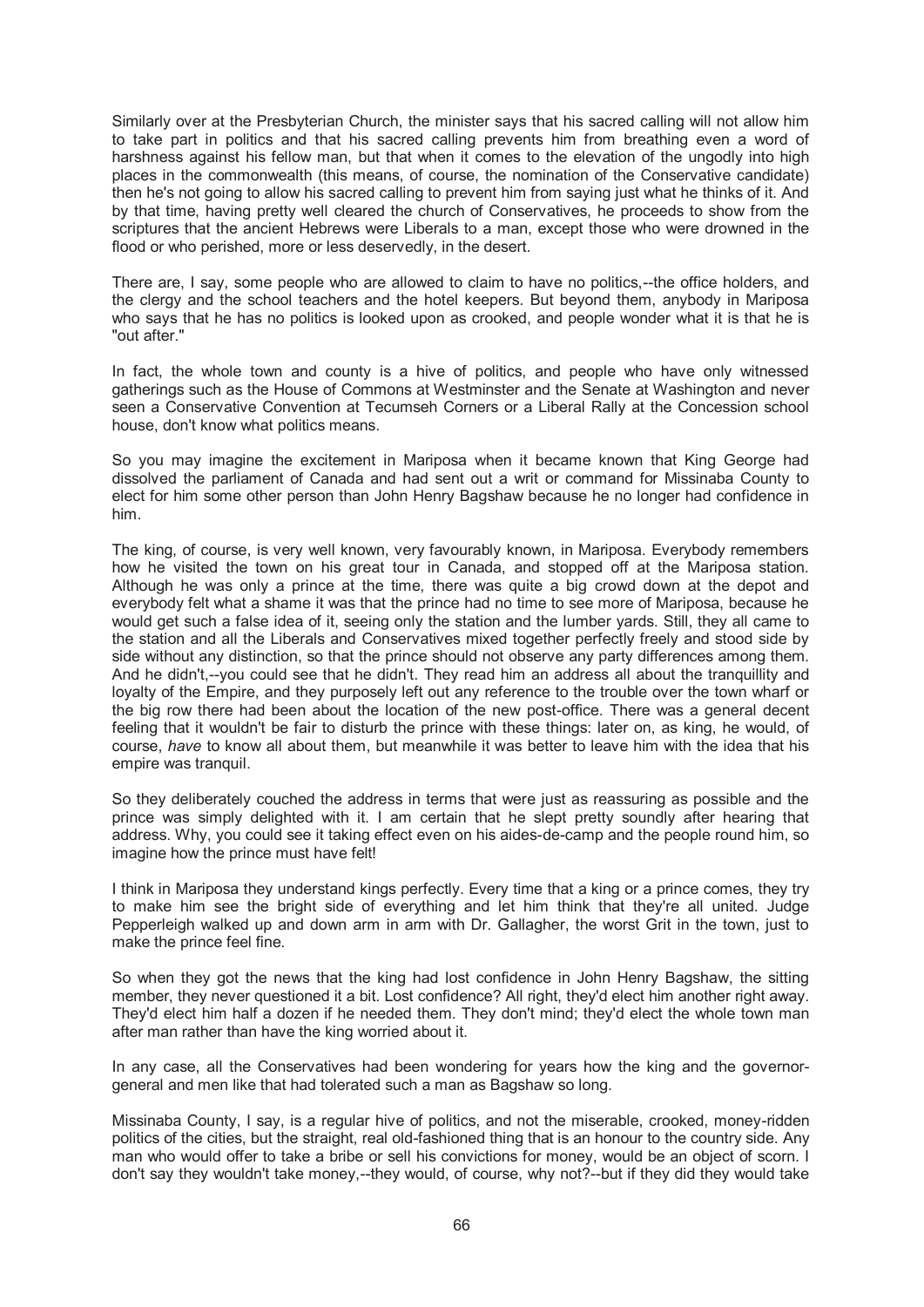it in a straight fearless way and say nothing about it. They might,--it's only human,--accept a job or a contract from the government, but if they did, rest assured it would be in a broad national spirit and not for the sake of the work itself. No, sir. Not for a minute.

Any man who wants to get the votes of the Missinaba farmers and the Mariposa business men has got to persuade them that he's the right man. If he can do that,--if he can persuade any one of them that he is the right man and that all the rest know it, then they'll vote for him.

The division, I repeat, between the Liberals and the Conservatives, is intense. Yet you might live for a long while in the town, between elections, and never know it. It is only when you get to understand the people that you begin to see that there is a cross division running through them that nothing can ever remove. You gradually become aware of fine subtle distinctions that miss your observation at first. Outwardly, they are all friendly enough. For instance, Joe Milligan the dentist is a Conservative, and has been for six years, and yet he shares the same boat-house with young Dr. Gallagher, who is a Liberal, and they even bought a motor boat between them. Pete Glover and Alf McNichol were in partnership in the hardware and paint store, though they belonged on different sides.

But just as soon as elections drew near, the differences in politics became perfectly apparent. Liberals and Conservatives drew away from one another. Joe Milligan used the motor boat one Saturday and Dr. Gallagher the next, and Pete Glover sold hardware on one side of the store and Alf McNichol sold paint on the other. You soon realized too that one of the newspapers was Conservative and the other was Liberal, and that there was a Liberal drug store and a Conservative drug store, and so on. Similarly round election time, the Mariposa House was the Liberal Hotel, and the Continental Conservative, though Mr. Smith's place, where they always put on a couple of extra bar tenders, was what you might call Independent-Liberal-Conservative, with a dash of Imperialism thrown in. Mr. Gingham, the undertaker, was, as a natural effect of his calling, an advanced Liberal, but at election time he always engaged a special assistant for embalming Conservative customers.

So now, I think, you understand something of the general political surroundings of the great election in Missinaba County.

John Henry Bagshaw was the sitting member, the Liberal member, for Missinaba County.

The Liberals called him the old war horse, and the old battle-axe, and the old charger and the old champion and all sorts of things of that kind. The Conservatives called him the old jackass and the old army mule and the old booze fighter and the old grafter and the old scoundrel.

John Henry Bagshaw was, I suppose, one of the greatest political forces in the world. He had flowing white hair crowned with a fedora hat, and a smooth statesmanlike face which it cost the country twenty-five cents a day to shave.

Altogether the Dominion of Canada had spent over two thousand dollars in shaving that face during the twenty years that Bagshaw had represented Missinaba County. But the result had been well worth it.

Bagshaw wore a long political overcoat that it cost the country twenty cents a day to brush, and boots that cost the Dominion fifteen cents every morning to shine.

#### But it was money well spent.

Bagshaw of Mariposa was one of the most representative men of the age, and it's no wonder that he had been returned for the county for five elections running, leaving the Conservatives nowhere. Just think how representative he was. He owned two hundred acres out on the Third Concession and kept two men working on it all the time to prove that he was a practical farmer. They sent in fat hogs to the Missinaba County Agricultural Exposition and the World's Fair every autumn, and Bagshaw himself stood beside the pig pens with the judges, and wore a pair of corduroy breeches and chewed a straw all afternoon. After that if any farmer thought that he was not properly represented in Parliament, it showed that he was an ass.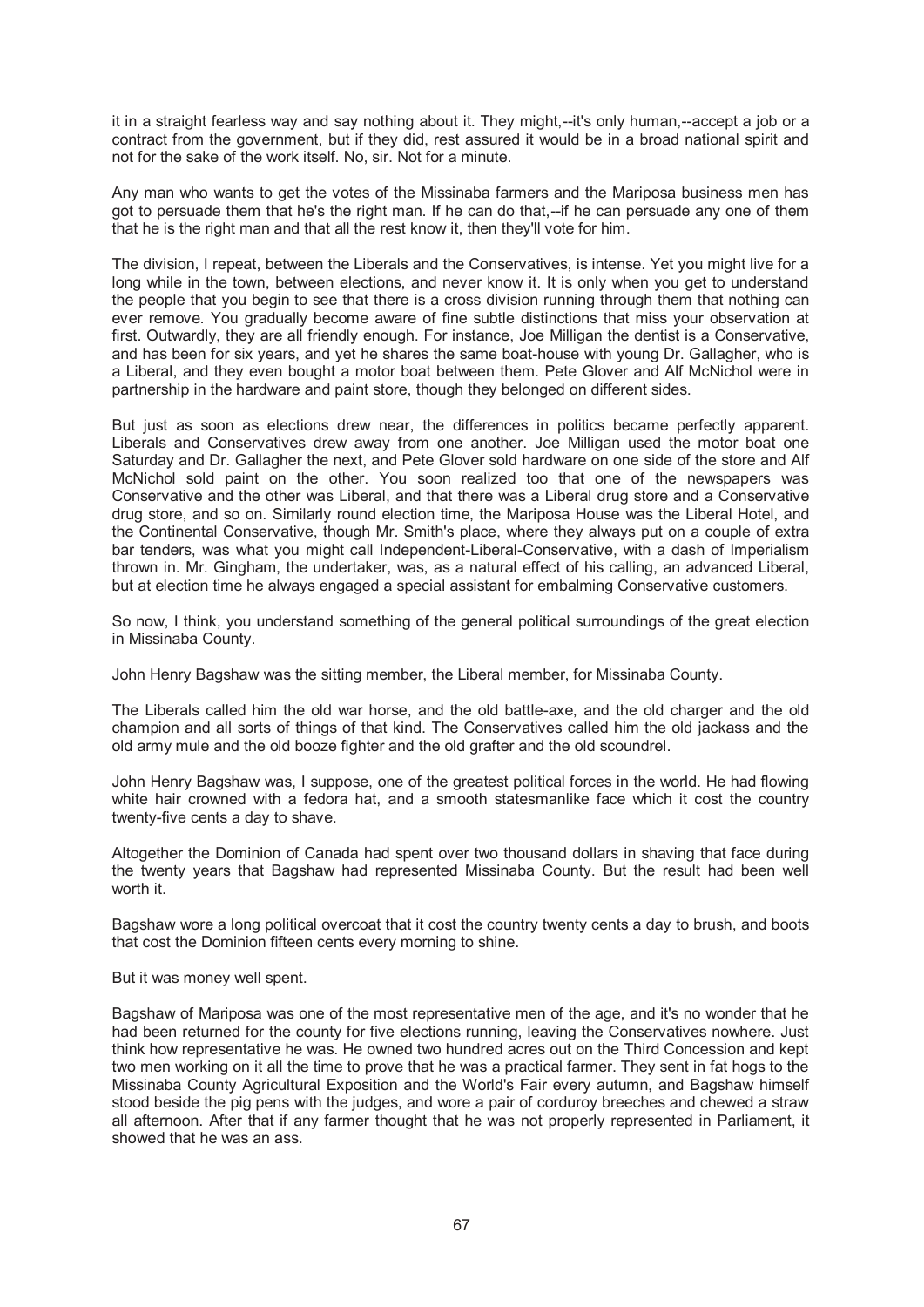Bagshaw owned a half share in the harness business and a quarter share in the tannery and that made him a business man. He paid for a pew in the Presbyterian Church and that represented religion in Parliament. He attended college for two sessions thirty years ago, and that represented education and kept him abreast with modern science, if not ahead of it. He kept a little account in one bank and a big account in the other, so that he was a rich man or a poor man at the same time.

Add to that that John Henry Bagshaw was perhaps the finest orator in Mariposa. That, of course, is saying a great deal. There are speakers there, lots of them that can talk two or three hours at a stretch, but the old war horse could beat them all. They say that when John Henry Bagshaw got well started, say after a couple of hours of talk, he could speak as Pericles or Demosthenes or Cicero never could have spoken.

You could tell Bagshaw a hundred yards off as a member of the House of Commons. He wore a pepper-and-salt suit to show that he came from a rural constituency, and he wore a broad gold watchchain with dangling seals to show that he also represents a town. You could see from his quiet low collar and white tie that his electorate were a Godfearing, religious people, while the horseshoe pin that he wore showed that his electorate were not without sporting instincts and knew a horse from a jackass.

Most of the time, John Henry Bagshaw had to be at Ottawa (though he preferred the quiet of his farm and always left it, as he said, with a sigh). If he was not in Ottawa, he was in Washington, and of course at any time they might need him in London, so that it was no wonder that he could only be in Mariposa about two months of the year.

That is why everybody knew, when Bagshaw got off the afternoon train one day early in the spring, that there must be something very important coming and that the rumours about a new election must be perfectly true.

Everything that he did showed this. He gave the baggage man twenty-five cents to take the check off his trunk, the 'bus driver fifty cents to drive him up to the Main Street, and he went into Callahan's tobacco store and bought two ten-cent cigars and took them across the street and gave them to Mallory Tompkins of the Times-Herald as a present from the Prime Minister.

All that afternoon, Bagshaw went up and down the Main Street of Mariposa, and you could see, if you knew the signs of it, that there was politics in the air. He bought nails and putty and glass in the hardware store, and harness in the harness shop, and drugs in the drug store and toys in the toy shop, and all the things like that that are needed for a big campaign.

Then when he had done all this he went over with McGinnis the Liberal organizer and Mallory Tompkins, the Times-Herald man, and Gingham (the great Independent-Liberal undertaker) to the back parlour in the Mariposa House.

You could tell from the way John Henry Bagshaw closed the door before he sat down that he was in a pretty serious frame of mind.

"Gentlemen," he said, "the election is a certainty. We're going to have a big fight on our hands and we've got to get ready for it."

"Is it going to be on the tariff?" asked Tompkins.

"Yes, gentlemen, I'm afraid it is. The whole thing is going to turn on the tariff question. I wish it were otherwise. I think it madness, but they're bent on it, and we got to fight it on that line. Why they can't fight it merely on the question of graft," continued the old war horse, rising from his seat and walking up and down, "Heaven only knows. I warned them. I appealed to them. I said, fight the thing on graft and we can win easy. Take this constituency,--why not have fought the thing out on whether I spent too much money on the town wharf or the post-office? What better issues could a man want? Let them claim that I am crooked and let me claim that I'm not. Surely that was good enough without dragging in the tariff. But now, gentlemen, tell me about things in the constituency. Is there any talk yet of who is to run?"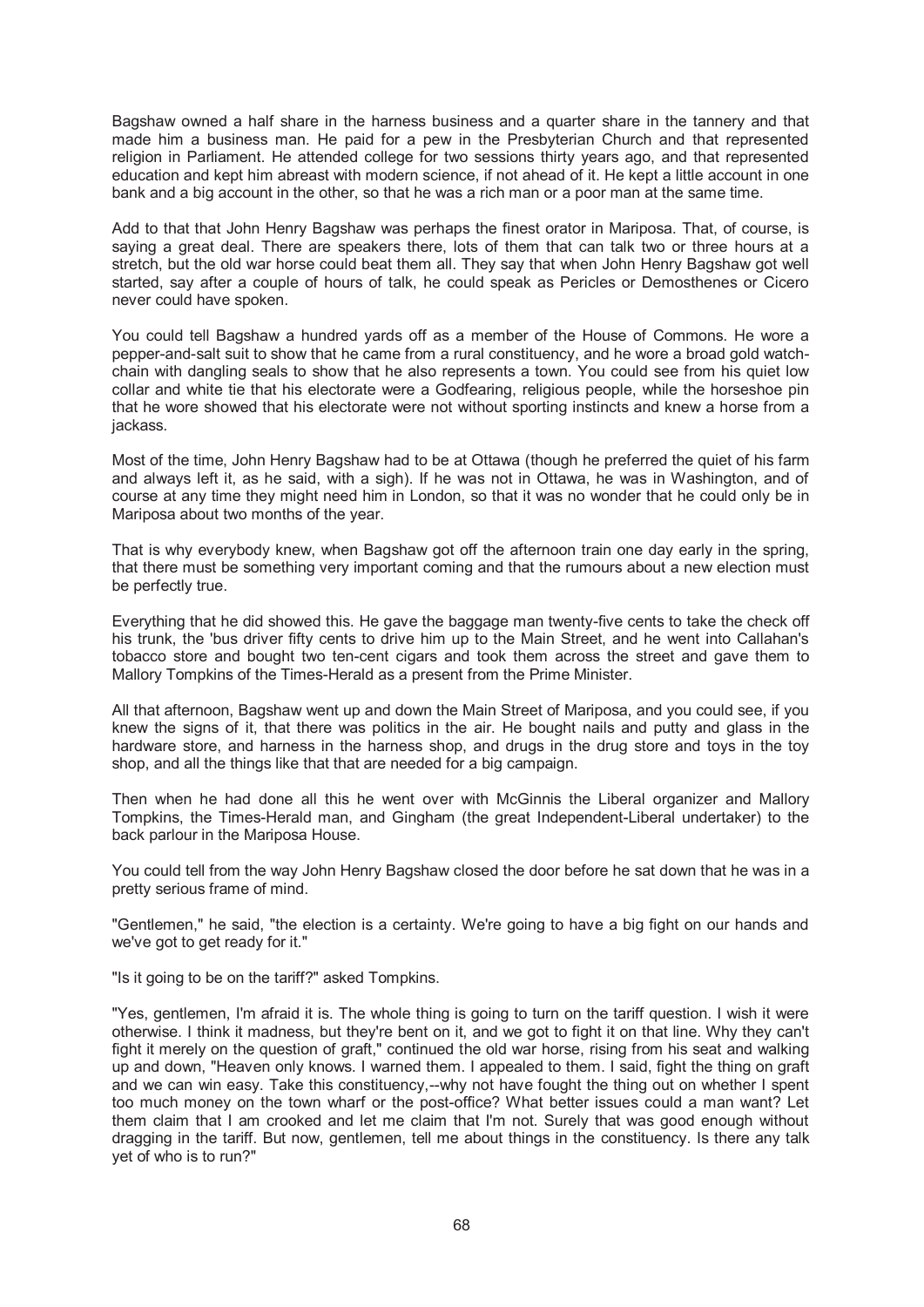Mallory Tompkins lighted up the second of his Prime Minister's cigars and then answered for the group:

"Everybody says that Edward Drone is going to run."

"Ah!" said the old war horse, and there was joy upon his face, "is he? At last! That's good, that's good--now what platform will he run on?"

"Independent."

"Excellent," said Mr. Bagshaw. "Independent, that's fine. On a programme of what?"

"Just simple honesty and public morality."

"Come now," said the member, "that's splendid: that will help enormously. Honesty and public morality! The very thing! If Drone runs and makes a good showing, we win for a certainty. Tompkins, you must lose no time over this. Can't you manage to get some articles in the other papers hinting that at the last election we bribed all the voters in the county, and that we gave out enough contracts to simply pervert the whole constituency. Imply that we poured the public money into this county in bucketsful and that we are bound to do it again. Let Drone have plenty of material of this sort and he'll draw off every honest unbiased vote in the Conservative party.

"My only fear is," continued the old war horse, losing some of his animation, "that Drone won't run after all. He's said it so often before and never has. He hasn't got the money. But we must see to that. Gingham, you know his brother well; you must work it so that we pay Drone's deposit and his campaign expenses. But how like Drone it is to come out at this time!"

It was indeed very like Edward Drone to attempt so misguided a thing as to come out an Independent candidate in Missinaba County on a platform of public honesty. It was just the sort of thing that anyone in Mariposa would expect from him.

Edward Drone was the Rural Dean's younger brother,--young Mr. Drone, they used to call him, years ago, to distinguish him from the rector. He was a somewhat weaker copy of his elder brother, with a simple, inefficient face and kind blue eyes. Edward Drone was, and always had been, a failure. In training he had been, once upon a time, an engineer and built dams that broke and bridges that fell down and wharves that floated away in the spring floods. He had been a manufacturer and failed, had been a contractor and failed, and now lived a meagre life as a sort of surveyor or land expert on goodness knows what.

In his political ideas Edward Drone was and, as everybody in Mariposa knew, always had been crazy. He used to come up to the autumn exercises at the high school and make speeches about the ancient Romans and Titus Manlius and Quintus Curtius at the same time when John Henry Bagshaw used to make a speech about the Maple Leaf and ask for an extra half holiday. Drone used to tell the boys about the lessons to be learned from the lives of the truly great, and Bagshaw used to talk to them about the lessons learned from the lives of the extremely rich. Drone used to say that his heart filled whenever he thought of the splendid patriotism of the ancient Romans, and Bagshaw said that whenever he looked out over this wide Dominion his heart overflowed.

Even the youngest boy in the school could tell that Drone was foolish. Not even the school teachers would have voted for him.

"What about the Conservatives?" asked Bagshaw presently; "is there any talk yet as to who they'll bring out?" Gingham and Mallory Tompkins looked at one another. They were almost afraid to speak.

"Hadn't you heard?" said Gingham; "they've got their man already."

"Who is it?" said Bagshaw quickly. "They're going to put up Josh Smith."

"Great Heaven!" said Bagshaw, jumping to his feet; "Smith! the hotel keeper."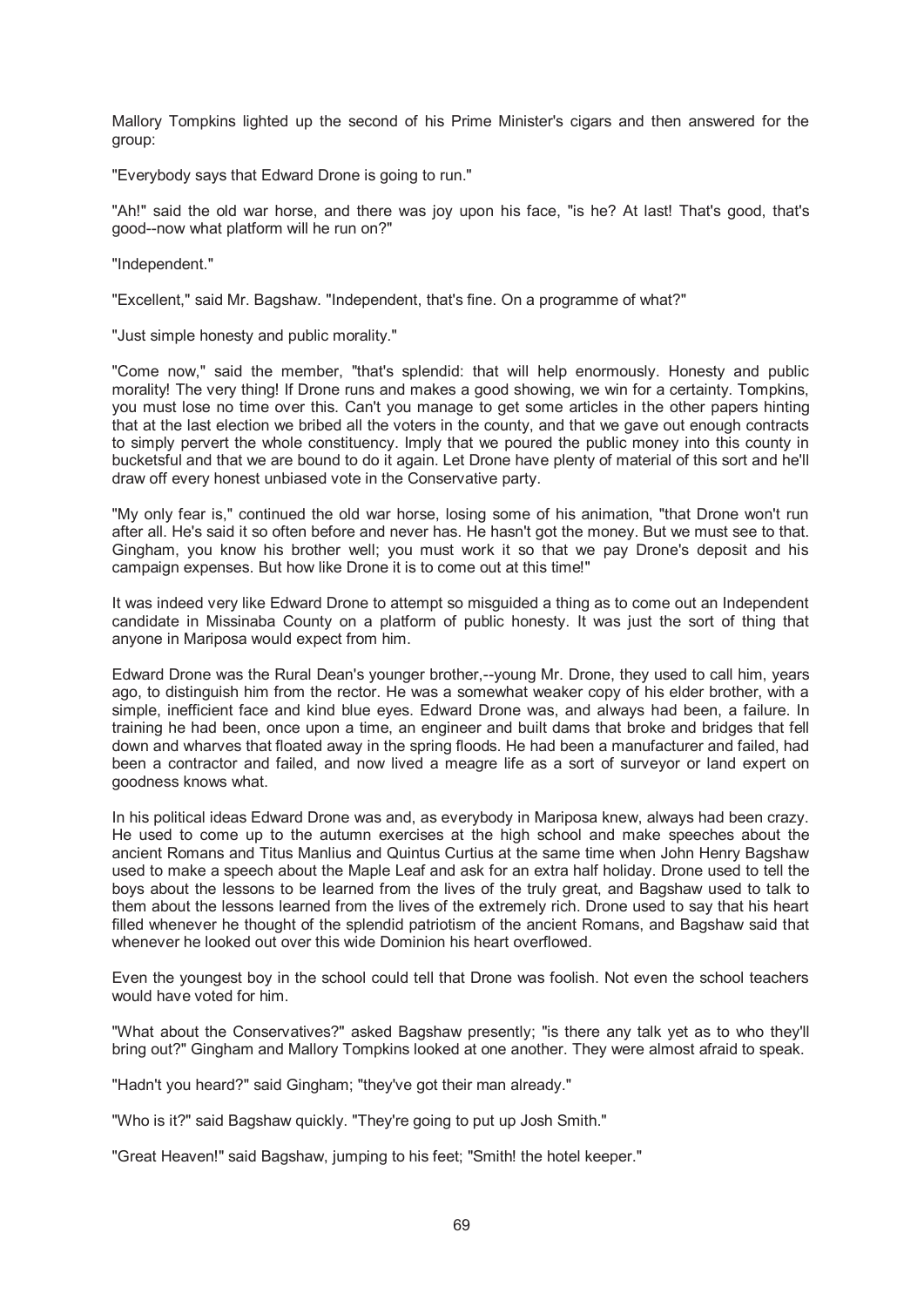"Yes, sir," said Mr. Gingham, "that's the man."

Do you remember, in history, how Napoleon turned pale when he heard that the Duke of Wellington was to lead the allies in Belgium? Do you remember how when Themistocles heard that Aristogiton was to lead the Spartans, he jumped into the sea? Possibly you don't, but it may help you to form some idea of what John Henry Bagshaw felt when he heard that the Conservatives had selected Josh Smith, proprietor of Smith's Hotel.

You remember Smith. You've seen him there on the steps of his hotel,--two hundred and eighty pounds in his stockinged feet. You've seen him selling liquor after hours through sheer public spirit, and you recall how he saved the lives of hundreds of people on the day when the steamer sank, and how he saved the town from being destroyed the night when the Church of England Church burnt down. You know that hotel of his, too, half way down the street, Smith's Northern Health Resort, though already they were beginning to call it Smith's British Arms.

So you can imagine that Bagshaw came as near to turning pale as a man in federal politics can.

"I never knew Smith was a Conservative," he said faintly; "he always subscribed to our fund."

"He is now," said Mr. Gingham ominously; "he says the idea of this reciprocity business cuts him to the heart."

"The infernal liar!" said Mr. Bagshaw.

There was silence for a few moments. Then Bagshaw spoke again.

"Will Smith have anything else in his platform besides the trade question?"

"Yes," said Mr. Gingham gloomily, "he will."

"What is it?"

"Temperance and total prohibition!"

John Henry Bagshaw sank back in his chair as if struck with a club. There let me leave him for a chapter.

--()--

### **ELEVEN. The Candidacy of Mr. Smith**

"Boys," said Mr. Smith to the two hostlers, stepping out on to the sidewalk in front of the hotel,--"hoist that there British Jack over the place and hoist her up good."

Then he stood and watched the flag fluttering in the wind.

"Billy," he said to the desk clerk, "get a couple more and put them up on the roof of the caff behind the hotel. Wire down to the city and get a quotation on a hundred of them. Take them signs 'American Drinks' out of the bar. Put up noo ones with 'British Beer at all Hours'; clear out the rye whiskey and order in Scotch and Irish, and then go up to the printing office and get me them placards."

Then another thought struck Mr. Smith.

"Say, Billy," he said, "wire to the city for fifty pictures of King George. Get 'em good, and get 'em coloured. It don't matter what they cost."

"All right, sir," said Billy.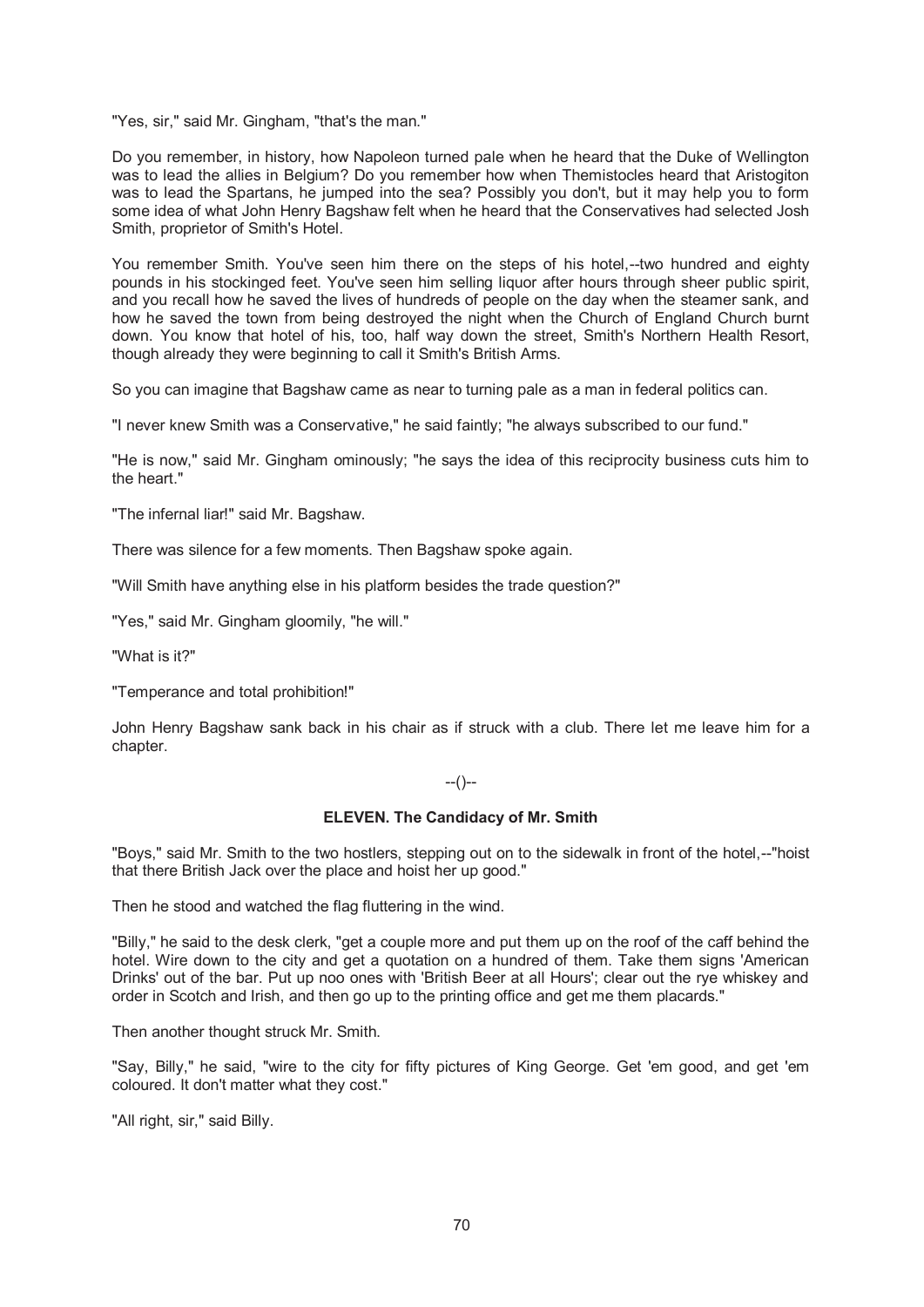"And Billy," called Mr. Smith, as still another thought struck him (indeed, the moment Mr. Smith went into politics you could see these thoughts strike him like waves), "get fifty pictures of his father, old King Albert."

"All right, sir."

"And say, I tell you, while you're at it, get some of the old queen, Victorina, if you can. Get 'em in mourning, with a harp and one of them lions and a three-pointed prong."

It was on the morning after the Conservative Convention. Josh Smith had been chosen the candidate. And now the whole town was covered with flags and placards and there were bands in the streets every evening, and noise and music and excitement that went on from morning till night.

Election times are exciting enough even in the city. But there the excitement dies down in business hours. In Mariposa there aren't any business hours and the excitement goes on *all* the time.

Mr. Smith had carried the Convention before him. There had been a feeble attempt to put up Nivens. But everybody knew that he was a lawyer and a college man and wouldn't have a chance by a man with a broader outlook like Josh Smith.

So the result was that Smith was the candidate and there were placards out all over the town with SMITH AND BRITISH ALLEGIANCE in big letters, and people were wearing badges with Mr. Smith's face on one side and King George's on the other, and the fruit store next to the hotel had been cleaned out and turned into committee rooms with a gang of workers smoking cigars in it all day and half the night.

There were other placards, too, with BAGSHAW AND LIBERTY, BAGSHAW AND PROSPERITY, VOTE FOR THE OLD MISSINABA STANDARD BEARER, and up town beside the Mariposa House there were the Bagshaw committee rooms with a huge white streamer across the street, and with a gang of Bagshaw workers smoking their heads off.

But Mr. Smith had an estimate made which showed that nearly two cigars to one were smoked in his committee rooms as compared with the Liberals. It was the first time in five elections that the Conservative had been able to make such a showing as that.

One might mention, too, that there were Drone placards out,--five or six of them,--little things about the size of a pocket handkerchief, with a statement that "Mr. Edward Drone solicits the votes of the electors of Missinaba County." But you would never notice them. And when Drone tried to put up a streamer across the Main Street with DRONE AND HONESTY the wind carried it away into the lake.

The fight was really between Smith and Bagshaw, and everybody knew it from the start.

I wish that I were able to narrate all the phases and the turns of the great contest from the opening of the campaign till the final polling day. But it would take volumes.

First of all, of course, the trade question was hotly discussed in the two newspapers of Mariposa, and the Newspacket and the Times-Herald literally bristled with statistics. Then came interviews with the candidates and the expression of their convictions in regard to tariff questions.

"Mr. Smith," said the reporter of the Mariposa Newspacket, "we'd like to get your views of the effect of the proposed reduction of the differential duties."

"By gosh, Pete," said Mr. Smith, "you can search me. Have a cigar."

"What do you think, Mr. Smith, would be the result of lowering the *ad valorem* British preference and admitting American goods at a reciprocal rate?"

"It's a corker, ain't it?" answered Mr. Smith. "What'll you take, lager or domestic?"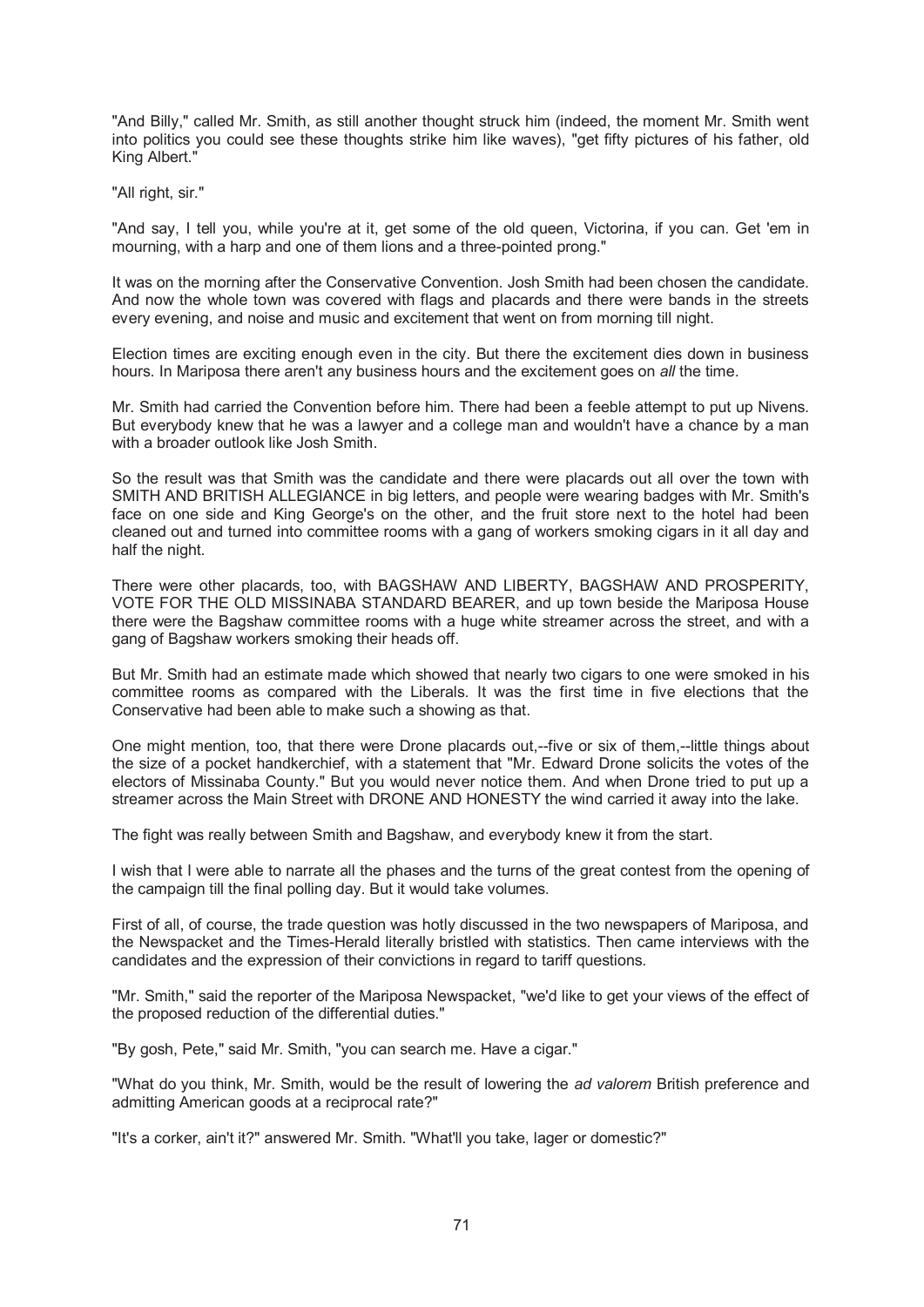And in that short dialogue Mr. Smith showed that he had instantaneously grasped the whole method of dealing with the press. The interview in the paper next day said that Mr. Smith, while unwilling to state positively that the principle of tariff discrimination was at variance with sound fiscal science, was firmly of opinion that any reciprocal interchange of tariff preferences with the United States must inevitably lead to a serious per capita reduction of the national industry.

"Mr. Smith," said the chairman of a delegation of the manufacturers of Mariposa, "what do you propose to do in regard to the tariff if you're elected?"

"Boys," answered Mr. Smith, "I'll put her up so darned high they won't never get her down again."

"Mr. Smith," said the chairman of another delegation, "I'm an old free trader--"

"Put it there," said Mr. Smith, "so'm I. There ain't nothing like it."

"What do you think about imperial defence?" asked another questioner.

"Which?" said Mr. Smith.

"Imperial defence."

"Of what?"

"Of everything."

"Who says it?" said Mr. Smith.

"Everybody is talking of it."

"What do the Conservative boys at Ottaway think about it?" answered Mr. Smith.

"They're all for it."

"Well, I'm fer it too," said Mr. Smith.

These little conversations represented only the first stage, the argumentative stage of the great contest. It was during this period, for example, that the Mariposa Newspacket absolutely proved that the price of hogs in Mariposa was decimal six higher than the price of oranges in Southern California and that the average decennial import of eggs into Missinaba County had increased four decimal six eight two in the last fifteen years more than the import of lemons in New Orleans.

Figures of this kind made the people think. Most certainly.

After all this came the organizing stage and after that the big public meetings and the rallies. Perhaps you have never seen a county being "organized." It is a wonderful sight.

First of all the Bagshaw men drove through crosswise in top buggies and then drove through it again lengthwise. Whenever they met a farmer they went in and ate a meal with him, and after the meal they took him out to the buggy and gave him a drink. After that the man's vote was absolutely solid until it was tampered with by feeding a Conservative.

In fact, the only way to show a farmer that you are in earnest is to go in and eat a meal with him. If you won't eat it, he won't vote for you. That is the recognized political test.

But, of course, just as soon as the Bagshaw men had begun to get the farming vote solidified, the Smith buggies came driving through in the other direction, eating meals and distributing cigars and turning all the farmers back into Conservatives.

Here and there you might see Edward Drone, the Independent candidate, wandering round from farm to farm in the dust of the political buggies. To each of the farmers he explained that he pledged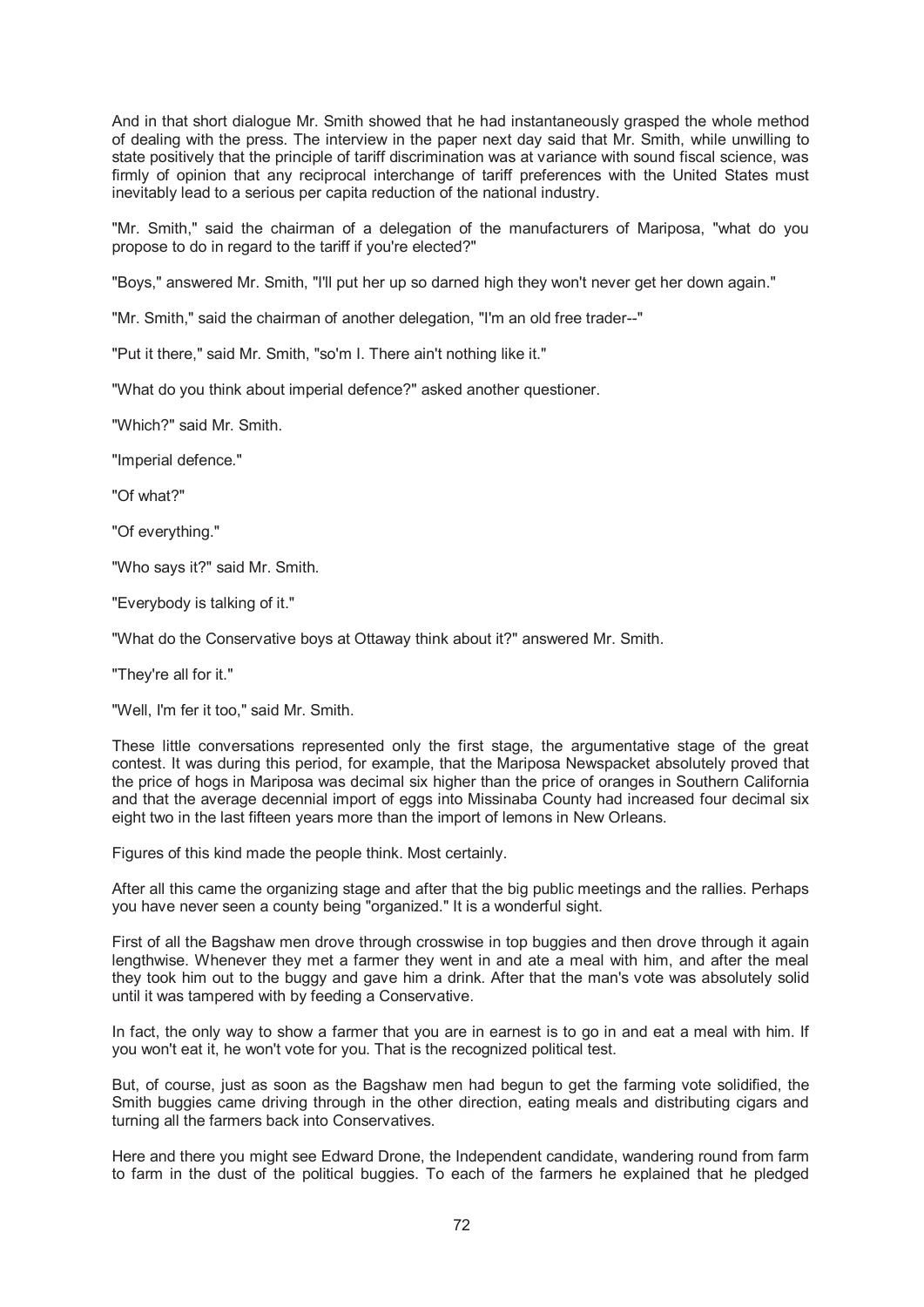himself to give no bribes, to spend no money and to offer no jobs, and each one of them gripped him warmly by the hand and showed him the way to the next farm.

After the organization of the county there came the period of the public meetings and the rallies and the joint debates between the candidates and their supporters.

I suppose there was no place in the whole Dominion where the trade question--the Reciprocity question--was threshed out quite so thoroughly and in quite such a national patriotic spirit as in Mariposa. For a month, at least, people talked of nothing else. A man would stop another in the street and tell him that he had read last night that the average price of an egg in New York was decimal ought one more than the price of an egg in Mariposa, and the other man would stop the first one later in the day and tell him that the average price of a hog in Idaho was point six of a cent per pound less (or more,--he couldn't remember which for the moment) than the average price of beef in Mariposa.

People lived on figures of this sort, and the man who could remember most of them stood out as a born leader.

But of course it was at the public meetings that these things were most fully discussed. It would take volumes to do full justice to all the meetings that they held in Missinaba County. But here and there single speeches stood out as masterpieces of convincing oratory. Take, for example, the speech of John Henry Bagshaw at the Tecumseh Corners School House. The Mariposa Times-Herald said next day that that speech would go down in history, and so it will,--ever so far down.

Anyone who has heard Bagshaw knows what an impressive speaker he is, and on this night when he spoke with the quiet dignity of a man old in years and anxious only to serve his country, he almost surpassed himself. Near the end of his speech somebody dropped a pin, and the noise it made in falling fairly rattled the windows.

"I am an old man now, gentlemen," Bagshaw said, "and the time must soon come when I must not only leave politics, but must take my way towards that goal from which no traveller returns."

There was a deep hush when Bagshaw said this. It was understood to imply that he thought of going to the United States.

"Yes, gentlemen, I am an old man, and I wish, when my time comes to go, to depart leaving as little animosity behind me as possible. But before I *do* go, I want it pretty clearly understood that there are more darn scoundrels in the Conservative party than ought to be tolerated in any decent community. I bear," he continued, "malice towards none and I wish to speak with gentleness to all, but what I will say is that how any set of rational responsible men could nominate such a skunk as the Conservative candidate passes the bounds of my comprehension. Gentlemen, in the present campaign there is no room for vindictive abuse. Let us rise to a higher level than that. They tell me that my opponent, Smith, is a common saloon keeper. Let it pass. They tell me that he has stood convicted of horse stealing, that he is a notable perjurer, that he is known as the blackest-hearted liar in Missinaba County. Let us not speak of it. Let no whisper of it pass our lips.

"No, gentlemen," continued Bagshaw, pausing to take a drink of water, "let us rather consider this question on the high plane of national welfare. Let us not think of our own particular interests but let us consider the good of the country at large. And to do this, let me present to you some facts in regard to the price of barley in Tecumseh Township."

Then, amid a deep stillness, Bagshaw read off the list of prices of sixteen kinds of grain in sixteen different places during sixteen years.

"But let me turn," Bagshaw went on to another phase of the national subject, "and view for a moment the price of marsh hay in Missinaba County--"

When Bagshaw sat down that night it was felt that a Liberal vote in Tecumseh Township was a foregone conclusion.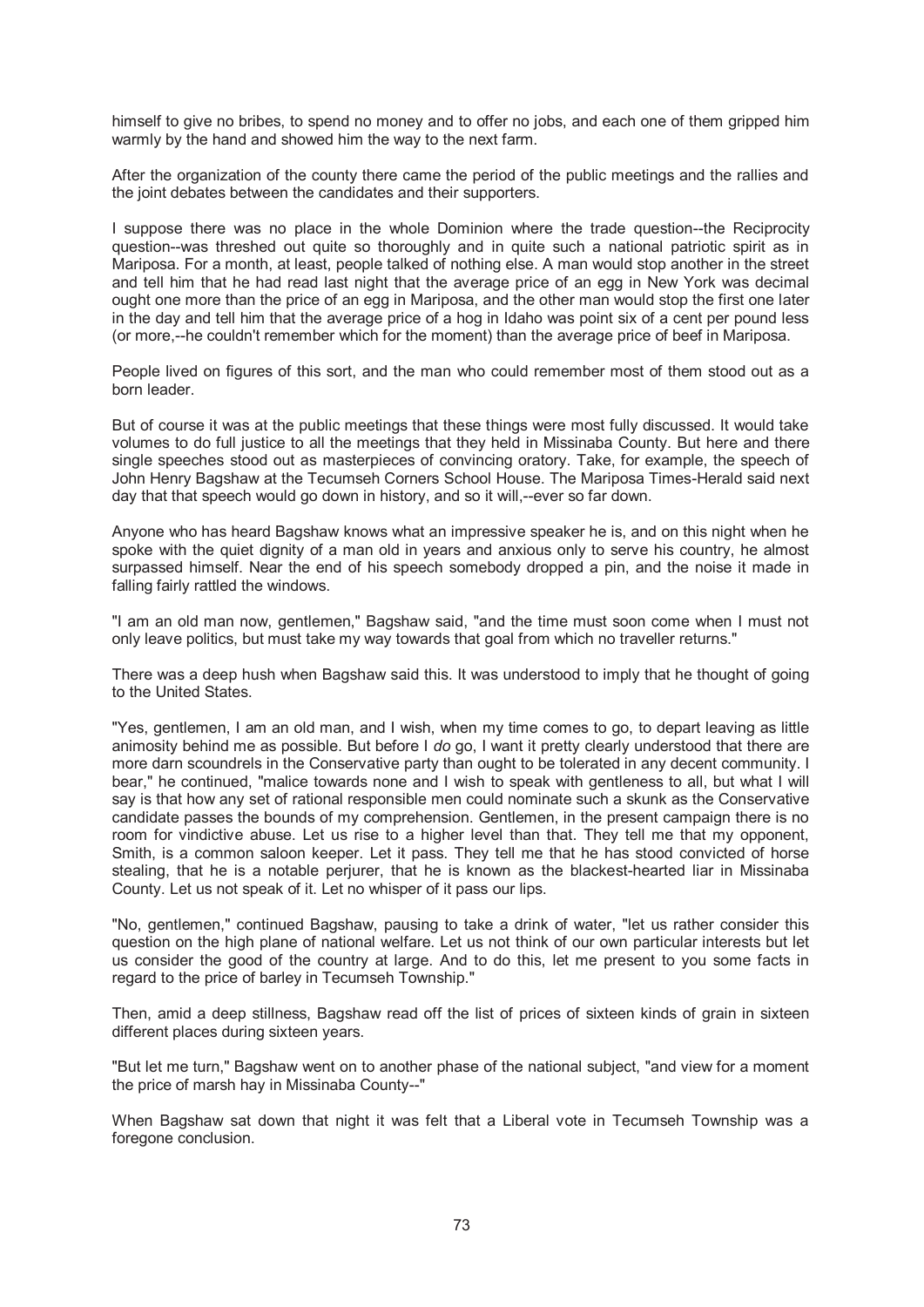But here they hadn't reckoned on the political genius of Mr. Smith. When he heard next day of the meeting, he summoned some of his leading speakers to him and he said:

"Boys, they're beating us on them statissicks. Ourn ain't good enough."

Then he turned to Nivens and he said:

"What was them figures you had here the other night?"

Nivens took out a paper and began reading.

"Stop," said Mr. Smith, "what was that figure for bacon?"

"Fourteen million dollars," said Nivens.

"Not enough," said Mr. Smith, "make it twenty. They'll stand for it, them farmers."

Nivens changed it.

"And what was that for hay?"

"Two dollars a ton."

"Shove it up to four," said Mr. Smith: "And I tell you," he added, "if any of them farmers says the figures ain't correct, tell them to go to Washington and see for themselves; say that if any man wants the proof of your figures let him go over to England and ask,--tell him to go straight to London and see it all for himself in the books."

After this, there was no more trouble over statistics. I must say though that it is a wonderfully convincing thing to hear trade figures of this kind properly handled. Perhaps the best man on this sort of thing in the campaign was Mullins, the banker. A man of his profession simply has to have figures of trade and population and money at his fingers' ends and the effect of it in public speaking is wonderful.

No doubt you have listened to speakers of this kind, but I question whether you have ever heard anything more typical of the sort of effect that I allude to than Mullins's speech at the big rally at the Fourth Concession.

Mullins himself, of course, knows the figures so well that he never bothers to write them into notes and the effect is very striking.

"Now, gentlemen," he said very earnestly, "how many of you know just to what extent the exports of this country have increased in the last ten years? How many could tell what per cent. of increase there has been in one decade of our national importation?"--then Mullins paused and looked round. Not a man knew it.

"I don't recall," he said, "exactly the precise amount myself,--not at this moment,--but it must be simply tremendous. Or take the question of population," Mullins went on, warming up again as a born statistician always does at the proximity of figures, "how many of you know, how many of you can state, what has been the decennial percentage increase in our leading cities--?"

There he paused, and would you believe it, not a man could state it.

"I don't recall the exact figures," said Mullins, "but I have them at home and they are positively colossal."

But just in one phase of the public speaking, the candidacy of Mr. Smith received a serious set-back.

It had been arranged that Mr. Smith should run on a platform of total prohibition. But they soon found that it was a mistake. They had imported a special speaker from the city, a grave man with a white tie,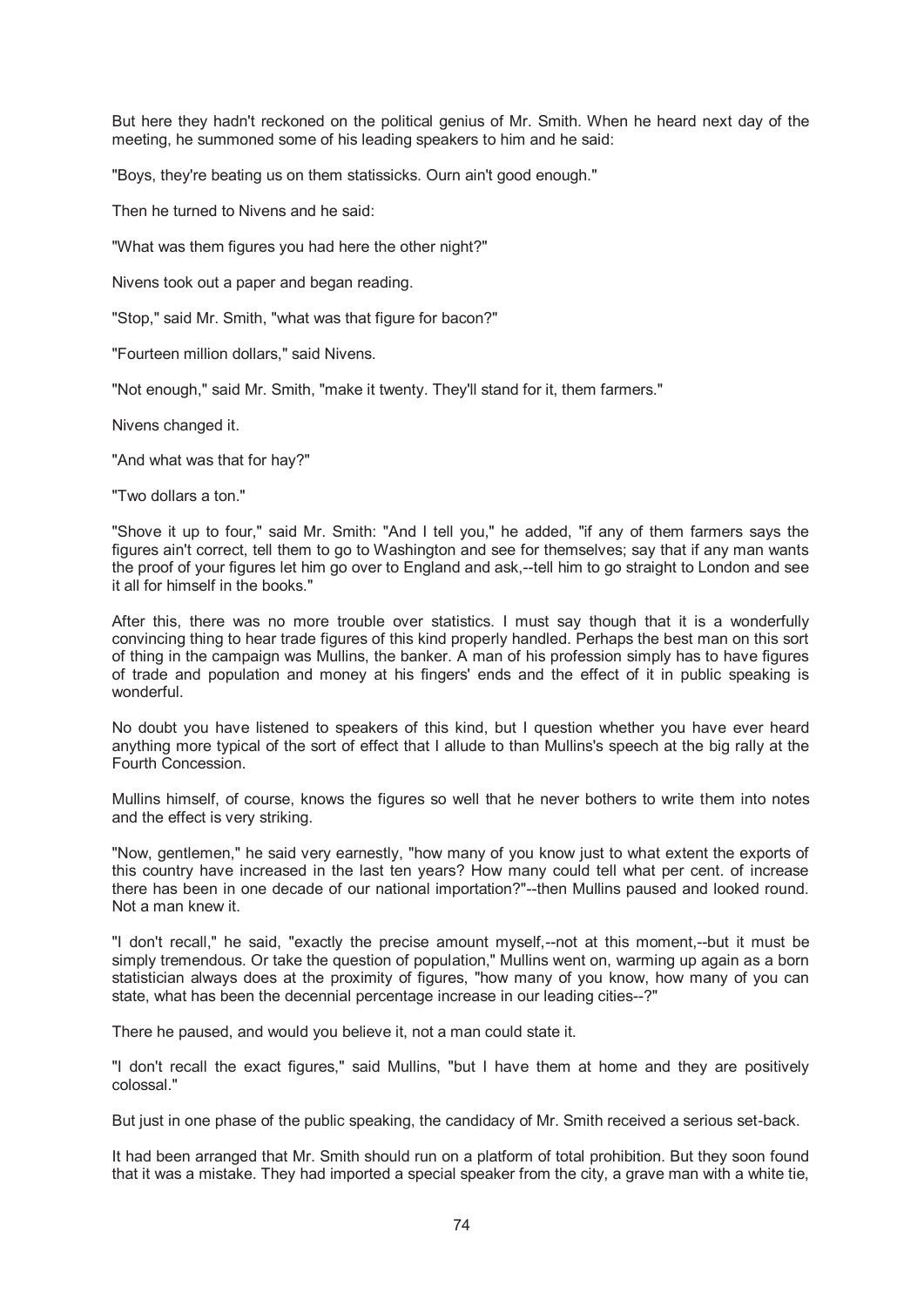who put his whole heart into the work and would take nothing for it except his expenses and a sum of money for each speech. But beyond the money, I say, he would take nothing.

He spoke one night at the Tecumseh Corners social hall at the same time when the Liberal meeting was going on at the Tecumseh Corners school house.

"Gentlemen," he said, as he paused half way in his speech,--"while we are gathered here in earnest discussion, do you know what is happening over at the meeting place of our opponents? Do you know that seventeen bottles of rye whiskey were sent out from the town this afternoon to that innocent and unsuspecting school house? Seventeen bottles of whiskey hidden in between the blackboard and the wall, and every single man that attends that meeting,--mark my words, every single man,--will drink his fill of the abominable stuff at the expense of the Liberal candidate!"

Just as soon as the speaker said this, you could see the Smith men at the meeting look at one another in injured surprise, and before the speech was half over the hall was practically emptied.

After that the total prohibition plank was changed and the committee substituted a declaration in favour of such a form of restrictive license as should promote temperance while encouraging the manufacture of spirituous liquors, and by a severe regulation of the liquor traffic should place intoxicants only in the hands of those fitted to use them.

Finally there came the great day itself, the Election Day that brought, as everybody knows, the crowning triumph of Mr. Smith's career. There is no need to speak of it at any length, because it has become a matter of history.

In any case, everybody who has ever seen Mariposa knows just what election day is like. The shops, of course, are, as a matter of custom, all closed, and the bar rooms are all closed by law so that you have to go in by the back way. All the people are in their best clothes and at first they walk up and down the street in a solemn way just as they do on the twelfth of July and on St. Patrick's Day, before the fun begins. Everybody keeps looking in at the different polling places to see if anybody else has voted yet, because, of course, nobody cares to vote first for fear of being fooled after all and voting on the wrong side.

Most of all did the supporters of Mr. Smith, acting under his instructions, hang back from the poll in the early hours. To Mr. Smith's mind, voting was to be conducted on the same plan as bear-shooting.

"Hold back your votes, boys," he said, "and don't be too eager. Wait till she begins to warm up and then let 'em have it good and hard."

In each of the polling places in Mariposa there is a returning officer and with him are two scrutineers, and the electors, I say, peep in and out like mice looking into a trap. But if once the scrutineers get a man well into the polling booth, they push him in behind a little curtain and make him vote. The voting, of course, is by secret ballot, so that no one except the scrutineers and the returning officer and the two or three people who may be round the poll can possibly tell how a man has voted.

That's how it comes about that the first results are often so contradictory and conflicting. Sometimes the poll is badly arranged and the scrutineers are unable to see properly just how the ballots are being marked and they count up the Liberals and Conservatives in different ways. Often, too, a voter makes his mark so hurriedly and carelessly that they have to pick it out of the ballot box and look at it to see what it is.

I suppose that may have been why it was that in Mariposa the results came out at first in such a conflicting way. Perhaps that was how it was that the first reports showed that Edward Drone the Independent candidate was certain to win. You should have seen how the excitement grew upon the streets when the news was circulated. In the big rallies and meetings of the Liberals and Conservatives, everybody had pretty well forgotten all about Drone, and when the news got round at about four o'clock that the Drone vote was carrying the poll, the people were simply astounded. Not that they were not pleased. On the contrary. They were delighted. Everybody came up to Drone and shook hands and congratulated him and told him that they had known all along that what the country wanted was a straight, honest, non-partisan representation. The Conservatives said openly that they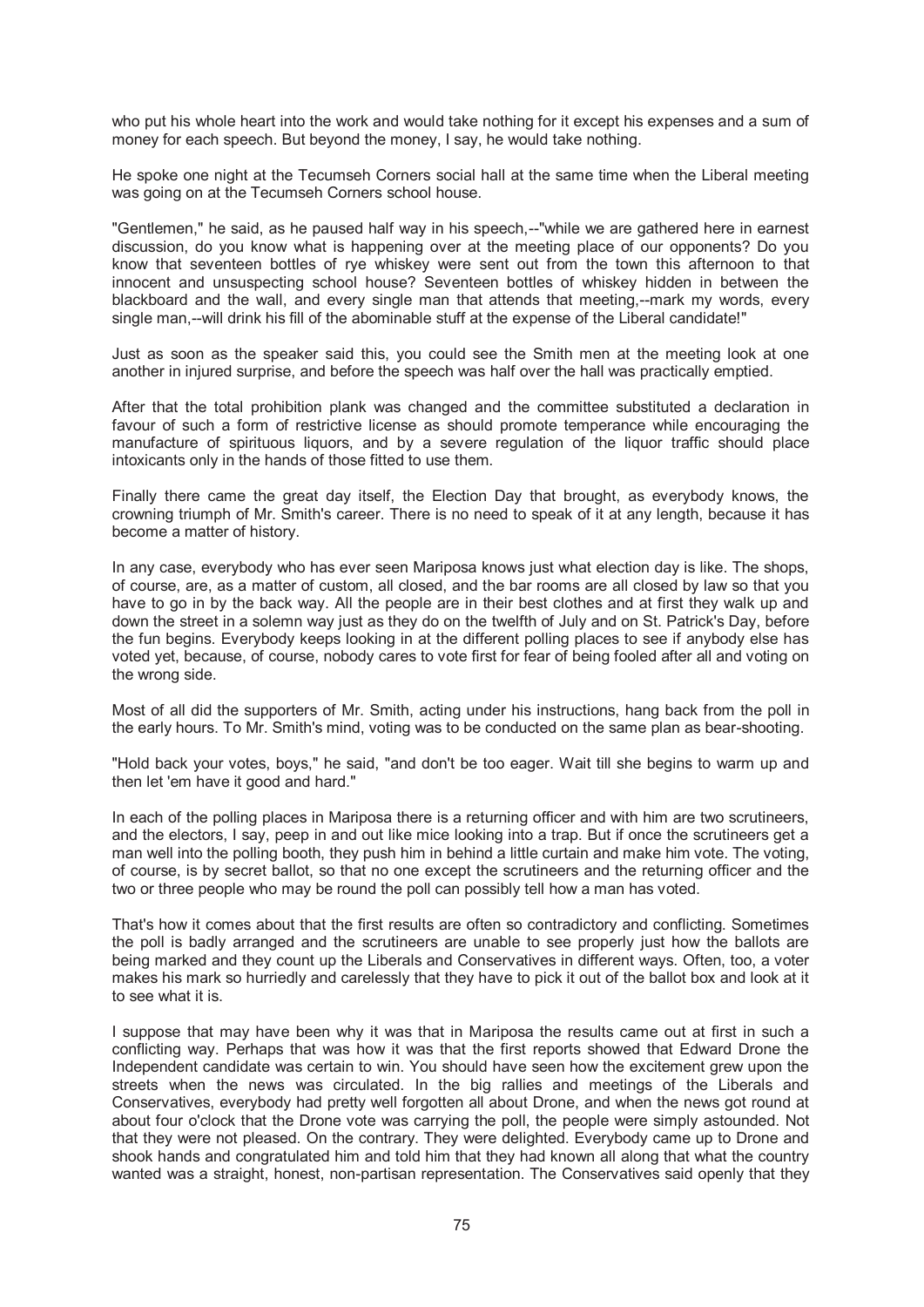were sick of party, utterly done with it, and the Liberals said that they hated it. Already three or four of them had taken Drone aside and explained that what was needed in the town was a straight, clean, non-partisan post-office, built on a piece of ground of a strictly non-partisan character, and constructed under contracts that were not tainted and smirched with party affiliation. Two or three men were willing to show to Drone just where a piece of ground of this character could be bought. They told him too that in the matter of the postmastership itself they had nothing against Trelawney, the present postmaster, in any personal sense, and would say nothing against him except merely that he was utterly and hopelessly unfit for his job and that if Drone believed, as he had said he did, in a purified civil service, he ought to begin by purifying Trelawney.

Already Edward Drone was beginning to feel something of what it meant to hold office and there was creeping into his manner the quiet self-importance which is the first sign of conscious power.

In fact, in that brief half-hour of office, Drone had a chance to see something of what it meant. Henry McGinnis came to him and asked straight out for a job as federal census-taker on the ground that he was hard up and had been crippled with rheumatism all winter. Nelson Williamson asked for the post of wharf master on the plea that he had been laid up with sciatica all winter and was absolutely fit for nothing. Erasmus Archer asked him if he could get his boy Pete into one of the departments at Ottawa, and made a strong case of it by explaining that he had tried his cussedest to get Pete a job anywhere else and it was simply impossible. Not that Pete wasn't a willing boy, but he was slow,- even his father admitted it,--slow as the devil, blast him, and with no head for figures and unfortunately he'd never had the schooling to bring him on. But if Drone could get him in at Ottawa, his father truly believed it would be the very place for him. Surely in the Indian Department or in the Astronomical Branch or in the New Canadian Navy there must be any amount of opening for a boy like this? And to all of these requests Drone found himself explaining that he would take the matter under his very earnest consideration and that they must remember that he had to consult his colleagues and not merely follow the dictates of his own wishes. In fact, if he had ever in his life had any envy of Cabinet Ministers, he lost it in this hour.

But Drone's hour was short. Even before the poll had closed in Mariposa, the news came sweeping in, true or false, that Bagshaw was carrying the county. The second concession had gone for Bagshaw in a regular landslide, six votes to only two for Smith,--and all down the township line road (where the hay farms are) Bagshaw was said to be carrying all before him.

Just as soon as that news went round the town, they launched the Mariposa band of the Knights of Pythias (every man in it is a Liberal) down the Main Street with big red banners in front of it with the motto BAGSHAW FOREVER in letters a foot high. Such rejoicing and enthusiasm began to set in as you never saw. Everybody crowded round Bagshaw on the steps of the Mariposa House and shook his hand and said they were proud to see the day and that the Liberal party was the glory of the Dominion and that as for this idea of non-partisan politics the very thought of it made them sick. Right away in the committee rooms they began to organize the demonstration for the evening with lantern slides and speeches and they arranged for a huge bouquet to be presented to Bagshaw on the platform by four little girls (all Liberals) all dressed in white.

And it was just at this juncture, with one hour of voting left, that Mr. Smith emerged from his committee rooms and turned his voters on the town, much as the Duke of Wellington sent the whole line to the charge at Waterloo. From every committee room and sub-committee room they poured out in flocks with blue badges fluttering on their coats.

"Get at it, boys," said Mr. Smith, "vote and keep on voting till they make you quit."

Then he turned to his campaign assistant. "Billy," he said, "wire down to the city that I'm elected by an overwhelming majority and tell them to wire it right back. Send word by telephone to all the polling places in the county that the hull town has gone solid Conservative and tell them to send the same news back here. Get carpenters and tell them to run up a platform in front of the hotel; tell them to take the bar door clean off its hinges and be all ready the minute the poll quits."

It was that last hour that did it. Just as soon as the big posters went up in the windows of the Mariposa Newspacket with the telegraphic despatch that Josh Smith was reported in the city to be elected, and was followed by the messages from all over the county, the voters hesitated no longer.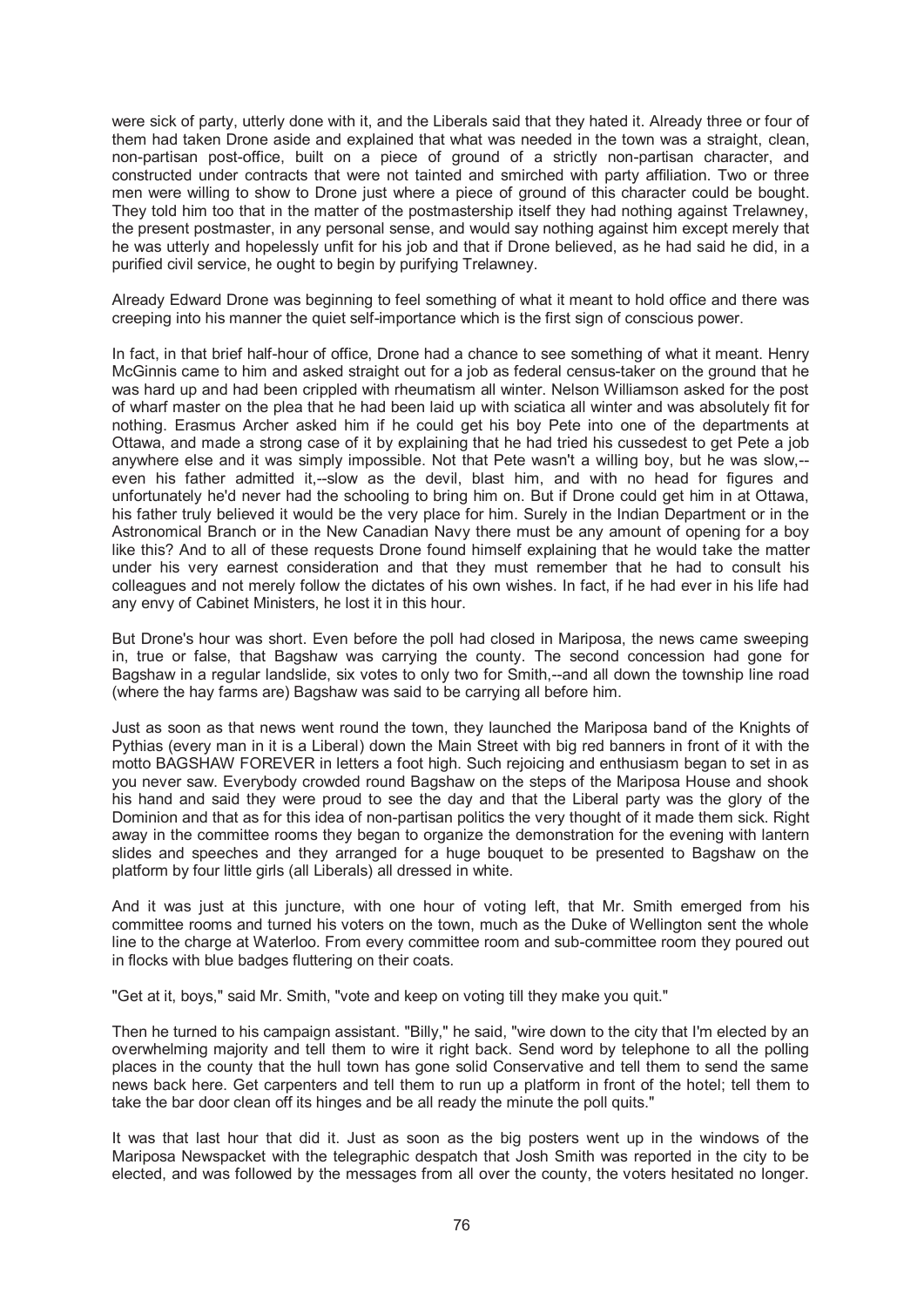They had waited, most of them, all through the day, not wanting to make any error in their vote, but when they saw the Smith men crowding into the polls and heard the news from the outside, they went solid in one great stampede, and by the time the poll was declared closed at five o'clock there was no shadow of doubt that the county was saved and that Josh Smith was elected for Missinaba.

I wish you could have witnessed the scene in Mariposa that evening. It would have done your heart good,--such joy, such public rejoicing as you never saw. It turned out that there wasn't really a Liberal in the whole town and that there never had been. They were all Conservatives and had been for years and years. Men who had voted, with pain and sorrow in their hearts, for the Liberal party for twenty years, came out that evening and owned up straight that they were Conservatives. They said they could stand the strain no longer and simply had to confess. Whatever the sacrifice might mean, they were prepared to make it.

Even Mr. Golgotha Gingham, the undertaker, came out and admitted that in working for John Henry Bagshaw he'd been going straight against his conscience. He said that right from the first he had had his misgivings. He said it had haunted him. Often at night when he would be working away quietly, one of these sudden misgivings would overcome him so that he could hardly go on with his embalming. Why, it appeared that on the very first day when reciprocity was proposed, he had come home and said to Mrs. Gingham that he thought it simply meant selling out the country. And the strange thing was that ever so many others had just the same misgivings. Trelawney admitted that he had said to Mrs. Trelawney that it was madness, and Jeff Thorpe, the barber, had, he admitted, gone home to his dinner, the first day reciprocity was talked of, and said to Mrs. Thorpe that it would simply kill business in the country and introduce a cheap, shoddy, American form of haircut that would render true loyalty impossible. To think that Mrs. Gingham and Mrs. Trelawney and Mrs. Thorpe had known all this for six months and kept quiet about it! Yet I think there were a good many Mrs. Ginghams in the country. It is merely another proof that no woman is fit for politics.

The demonstration that night in Mariposa will never be forgotten. The excitement in the streets, the torchlights, the music of the band of the Knights of Pythias (an organization which is conservative in all but name), and above all the speeches and the patriotism.

They had put up a big platform in front of the hotel, and on it were Mr. Smith and his chief workers, and behind them was a perfect forest of flags. They presented a huge bouquet of flowers to Mr. Smith, handed to him by four little girls in white,--the same four that I spoke of above, for it turned out that they were all Conservatives.

Then there were the speeches. Judge Pepperleigh spoke and said that there was no need to dwell on the victory that they had achieved, because it was history; there was no occasion to speak of what part he himself had played, within the limits of his official position, because what he had done was henceforth a matter of history; and Nivens, the lawyer, said that he would only say just a few words, because anything that he might have done was now history; later generations, he said, might read it but it was not for him to speak of it, because it belonged now to the history of the country. And, after them, others spoke in the same strain and all refused absolutely to dwell on the subject (for more than half an hour) on the ground that anything that they might have done was better left for future generations to investigate. And no doubt this was very true, as to some things, anyway.

Mr. Smith, of course, said nothing. He didn't have to,--not for four years,--and he knew it.

## $-(-)$

## **TWELVE. L'Envoi. The Train to Mariposa**

It leaves the city every day about five o'clock in the evening, the train for Mariposa.

Strange that you did not know of it, though you come from the little town--or did, long years ago.

Odd that you never knew, in all these years, that the train was there every afternoon, puffing up steam in the city station, and that you might have boarded it any day and gone home. No, not "home,"--of course you couldn't call it "home" now; "home" means that big red sandstone house of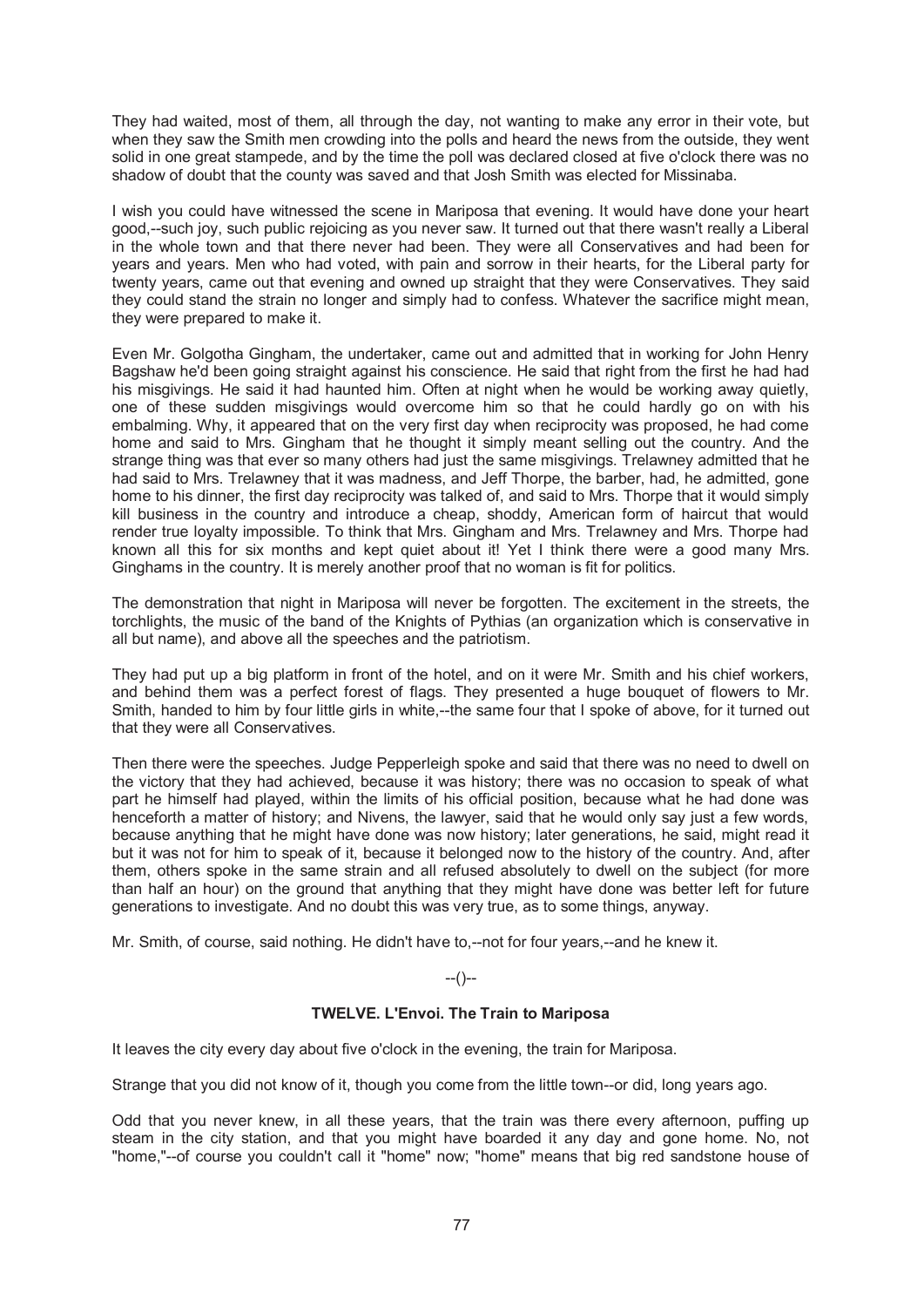yours in the costlier part of the city. "Home" means, in a way, this Mausoleum Club where you sometimes talk with me of the times that you had as a boy in Mariposa.

But of course "home" would hardly be the word you would apply to the little town, unless perhaps, late at night, when you'd been sitting reading in a quiet corner somewhere such a book as the present one.

Naturally you don't know of the Mariposa train now. Years ago, when you first came to the city as a boy with your way to make, you knew of it well enough, only too well. The price of a ticket counted in those days, and though you knew of the train you couldn't take it, but sometimes from sheer homesickness you used to wander down to the station on a Friday afternoon after your work, and watch the Mariposa people getting on the train and wish that you could go.

Why, you knew that train at one time better, I suppose, than any other single thing in the city, and loved it too for the little town in the sunshine that it ran to.

Do you remember how when you first began to make money you used to plan that just as soon as you were rich, really rich, you'd go back home again to the little town and build a great big house with a fine verandah,--no stint about it, the best that money could buy, planed lumber, every square foot of it, and a fine picket fence in front of it.

It was to be one of the grandest and finest houses that thought could conceive; much finer, in true reality, than that vast palace of sandstone with the porte cochere and the sweeping conservatories that you afterwards built in the costlier part of the city.

But if you have half forgotten Mariposa, and long since lost the way to it, you are only like the greater part of the men here in this Mausoleum Club in the city. Would you believe it that practically every one of them came from Mariposa once upon a time, and that there isn't one of them that doesn't sometimes dream in the dull quiet of the long evening here in the club, that some day he will go back and see the place.

They all do. Only they're half ashamed to own it.

Ask your neighbour there at the next table whether the partridge that they sometimes serve to you here can be compared for a moment to the birds that he and you, or he and some one else, used to shoot as boys in the spruce thickets along the lake. Ask him if he ever tasted duck that could for a moment be compared to the black ducks in the rice marsh along the Ossawippi. And as for fish, and fishing,--no, don't ask him about that, for if he ever starts telling you of the chub they used to catch below the mill dam and the green bass that used to lie in the water-shadow of the rocks beside the Indian's Island, not even the long dull evening in this club would be long enough for the telling of it.

But no wonder they don't know about the five o'clock train for Mariposa. Very few people know about it. Hundreds of them know that there is a train that goes out at five o'clock, but they mistake it. Ever so many of them think it's just a suburban train. Lots of people that take it every day think it's only the train to the golf grounds, but the joke is that after it passes out of the city and the suburbs and the golf grounds, it turns itself little by little into the Mariposa train, thundering and pounding towards the north with hemlock sparks pouring out into the darkness from the funnel of it.

Of course you can't tell it just at first. All those people that are crowding into it with golf clubs, and wearing knickerbockers and flat caps, would deceive anybody. That crowd of suburban people going home on commutation tickets and sometimes standing thick in the aisles, those are, of course, not Mariposa people. But look round a little bit and you'll find them easily enough. Here and there in the crowd those people with the clothes that are perfectly all right and yet look odd in some way, the women with the peculiar hats and the--what do you say?--last year's fashions? Ah yes, of course, that must be it.

Anyway, those are the Mariposa people all right enough. That man with the two-dollar panama and the glaring spectacles is one of the greatest judges that ever adorned the bench of Missinaba County. That clerical gentleman with the wide black hat, who is explaining to the man with him the marvellous mechanism of the new air brake (one of the most conspicuous illustrations of the divine structure of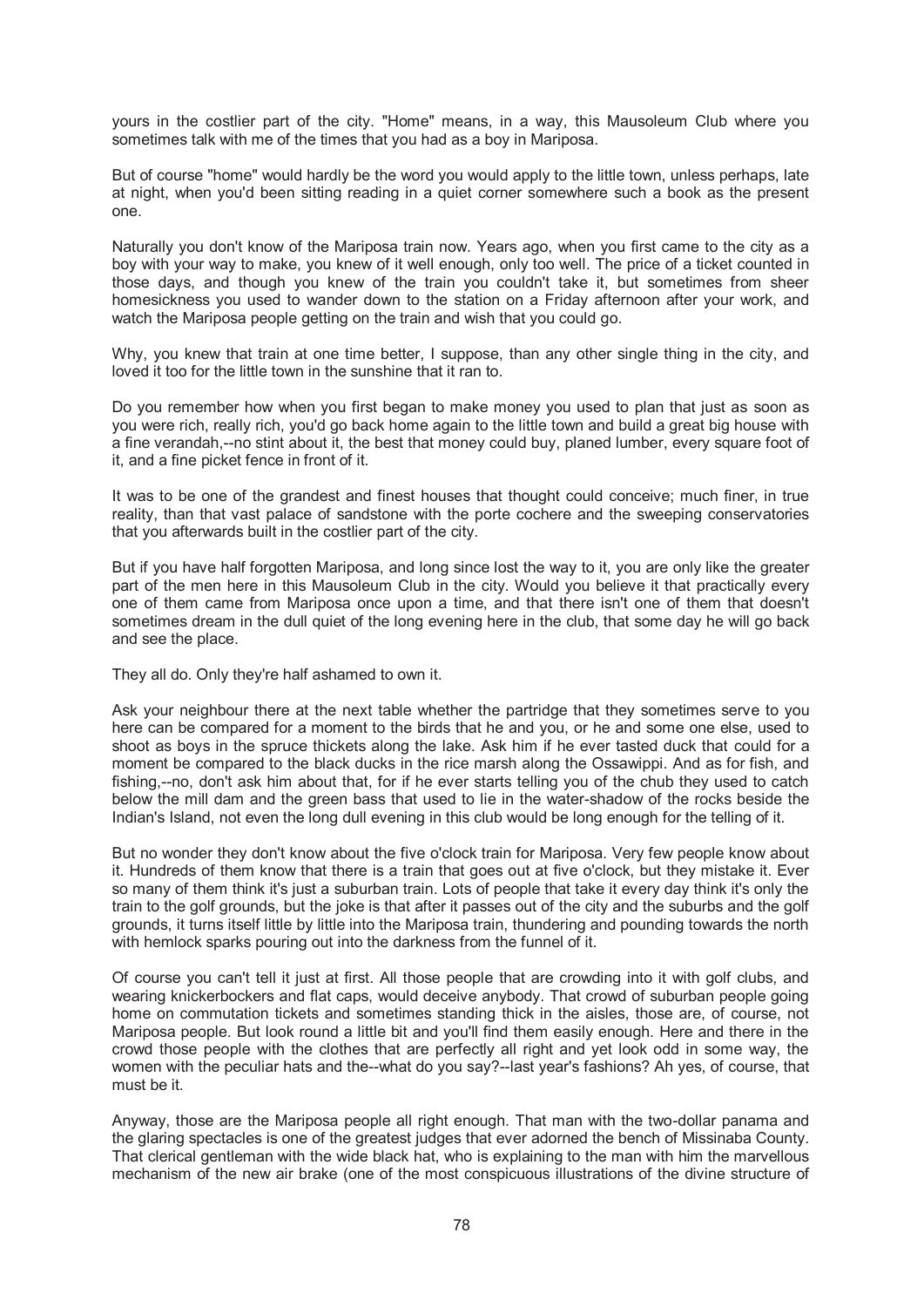the physical universe), surely you have seen him before. Mariposa people! Oh yes, there are any number of them on the train every day.

But of course you hardly recognize them while the train is still passing through the suburbs and the golf district and the outlying parts of the city area. But wait a little, and you will see that when the city is well behind you, bit by bit the train changes its character. The electric locomotive that took you through the city tunnels is off now and the old wood engine is hitched on in its place. I suppose, very probably, you haven't seen one of these wood engines since you were a boy forty years ago,--the old engine with a wide top like a hat on its funnel, and with sparks enough to light up a suit for damages once in every mile.

Do you see, too, that the trim little cars that came out of the city on the electric suburban express are being discarded now at the way stations, one by one, and in their place is the old familiar car with the stuff cushions in red plush (how gorgeous it once seemed!) and with a box stove set up in one end of it? The stove is burning furiously at its sticks this autumn evening, for the air sets in chill as you get clear away from the city and are rising up to the higher ground of the country of the pines and the lakes.

Look from the window as you go. The city is far behind now and right and left of you there are trim farms with elms and maples near them and with tall windmills beside the barns that you can still see in the gathering dusk. There is a dull red light from the windows of the farmstead. It must be comfortable there after the roar and clatter of the city, and only think of the still quiet of it.

As you sit back half dreaming in the car, you keep wondering why it is that you never came up before in all these years. Ever so many times you planned that just as soon as the rush and strain of business eased up a little, you would take the train and go back to the little town to see what it was like now, and if things had changed much since your day. But each time when your holidays came, somehow you changed your mind and went down to Naragansett or Nagahuckett or Nagasomething, and left over the visit to Mariposa for another time.

It is almost night now. You can still see the trees and the fences and the farmsteads, but they are fading fast in the twilight. They have lengthened out the train by this time with a string of flat cars and freight cars between where we are sitting and the engine. But at every crossway we can hear the long muffled roar of the whistle, dying to a melancholy wail that echoes into the woods; the woods, I say, for the farms are thinning out and the track plunges here and there into great stretches of bush,--tall tamerack and red scrub willow and with a tangled undergrowth of bush that has defied for two generations all attempts to clear it into the form of fields.

Why, look, that great space that seems to open out in the half-dark of the falling evening,--why, surely yes,--Lake Ossawippi, the big lake, as they used to call it, from which the river runs down to the smaller lake,--Lake Wissanotti,--where the town of Mariposa has lain waiting for you there for thirty years.

This is Lake Ossawippi surely enough. You would know it anywhere by the broad, still, black water with hardly a ripple, and with the grip of the coming frost already on it. Such a great sheet of blackness it looks as the train thunders along the side, swinging the curve of the embankment at a breakneck speed as it rounds the corner of the lake.

How fast the train goes this autumn night! You have travelled, I know you have; in the Empire State Express, and the New Limited and the Maritime Express that holds the record of six hundred whirling miles from Paris to Marseilles. But what are they to this, this mad career, this breakneck speed, this thundering roar of the Mariposa local driving hard to its home! Don't tell me that the speed is only twenty-five miles an hour. I don't care what it is. I tell you, and you can prove it for yourself if you will, that that train of mingled flat cars and coaches that goes tearing into the night, its engine whistle shrieking out its warning into the silent woods and echoing over the dull still lake, is the fastest train in the whole world.

Yes, and the best too,--the most comfortable, the most reliable, the most luxurious and the speediest train that ever turned a wheel.